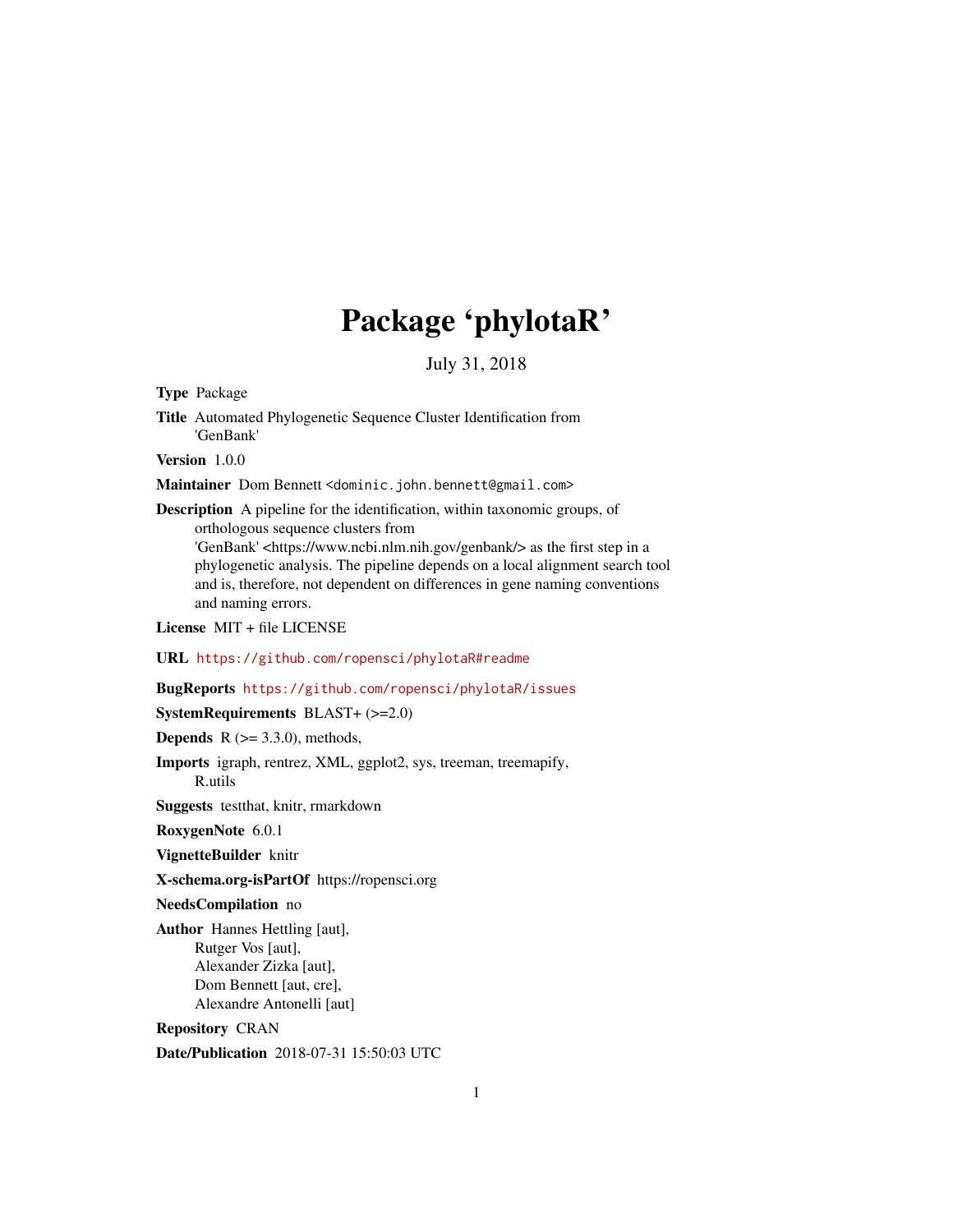# R topics documented:

|                                                                                                                            | $\overline{4}$ |
|----------------------------------------------------------------------------------------------------------------------------|----------------|
|                                                                                                                            | 5              |
|                                                                                                                            | 6              |
|                                                                                                                            | 6              |
|                                                                                                                            | $\overline{7}$ |
|                                                                                                                            | 8              |
|                                                                                                                            | 8              |
|                                                                                                                            | 9              |
|                                                                                                                            | 10             |
|                                                                                                                            | 11             |
|                                                                                                                            | 12             |
|                                                                                                                            | 12             |
|                                                                                                                            | 13             |
|                                                                                                                            | 13             |
|                                                                                                                            | 14             |
|                                                                                                                            | 15             |
|                                                                                                                            | 16             |
|                                                                                                                            | 17             |
|                                                                                                                            | 18             |
|                                                                                                                            | 19             |
|                                                                                                                            | 20             |
|                                                                                                                            | 21             |
|                                                                                                                            | 22             |
|                                                                                                                            | 23             |
|                                                                                                                            | 24             |
|                                                                                                                            | 24             |
| $clstrs\_save \dots \dots \dots \dots \dots \dots \dots \dots \dots \dots \dots \dots \dots \dots \dots \dots \dots \dots$ | 25             |
|                                                                                                                            | 26             |
|                                                                                                                            | 27             |
| $clstr\_sqs$                                                                                                               | 28             |
| $clstr\_subtree$                                                                                                           | 28             |
|                                                                                                                            | 29             |
|                                                                                                                            | 30             |
|                                                                                                                            | 31             |
|                                                                                                                            | 32             |
|                                                                                                                            | 32             |
|                                                                                                                            | 33             |
|                                                                                                                            | 34             |
|                                                                                                                            | 35             |
|                                                                                                                            | 35             |
|                                                                                                                            | 37             |
|                                                                                                                            | 38             |
|                                                                                                                            | 39             |
|                                                                                                                            | 39             |
|                                                                                                                            | 40             |
| get ntaxa<br>a constitution de la constitución de la constitución de la constitución de la constitución de la constitución | 41             |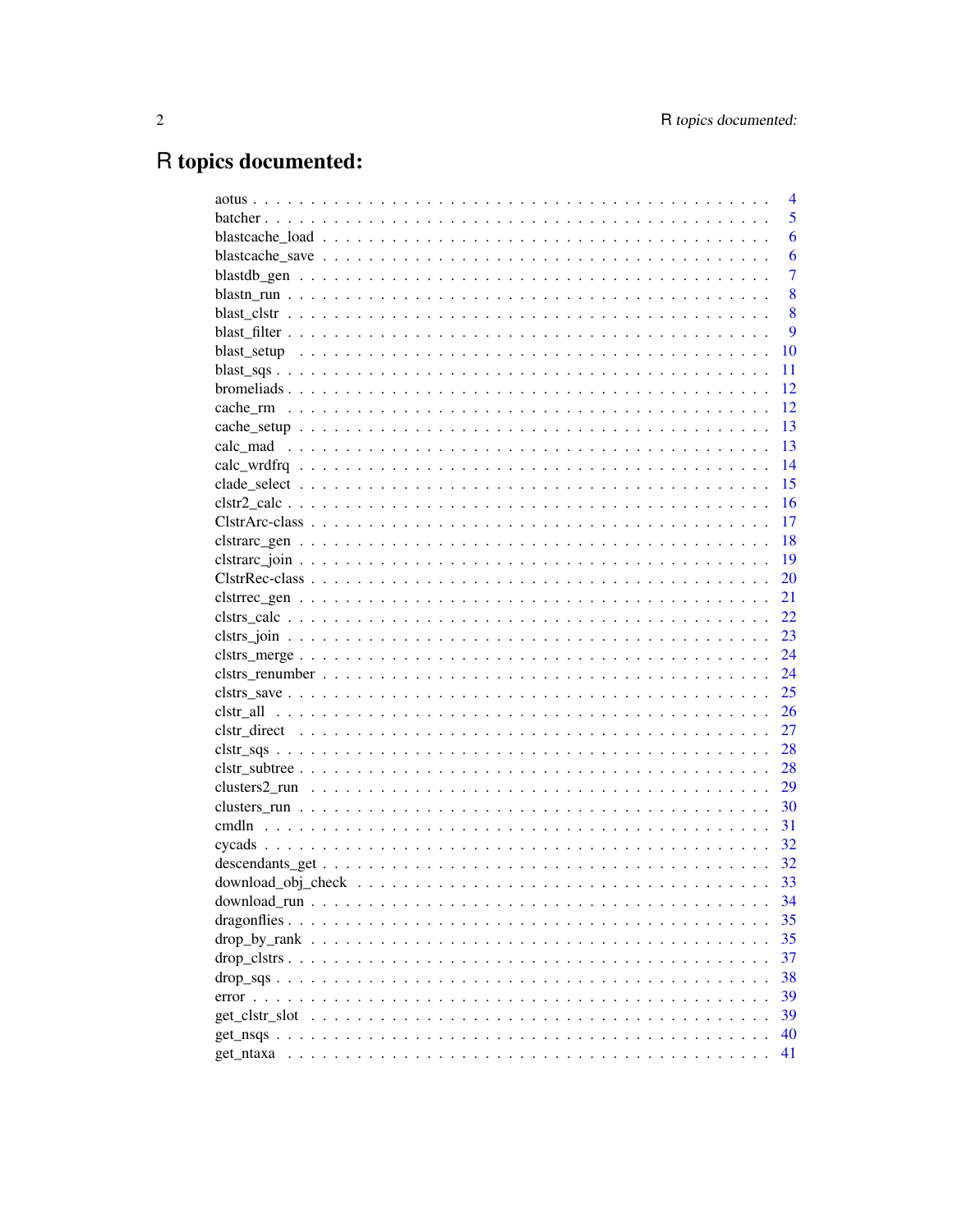|                                                                                                              | 42 |
|--------------------------------------------------------------------------------------------------------------|----|
|                                                                                                              | 43 |
|                                                                                                              | 43 |
|                                                                                                              | 45 |
|                                                                                                              | 45 |
| info                                                                                                         | 46 |
|                                                                                                              | 47 |
|                                                                                                              | 48 |
|                                                                                                              | 49 |
|                                                                                                              | 49 |
|                                                                                                              |    |
|                                                                                                              | 50 |
|                                                                                                              | 50 |
|                                                                                                              | 51 |
|                                                                                                              | 51 |
|                                                                                                              | 52 |
|                                                                                                              | 53 |
|                                                                                                              | 53 |
|                                                                                                              | 54 |
|                                                                                                              | 55 |
| parameters $load \ldots \ldots \ldots \ldots \ldots \ldots \ldots \ldots \ldots \ldots \ldots \ldots \ldots$ | 56 |
|                                                                                                              | 57 |
|                                                                                                              | 58 |
|                                                                                                              | 58 |
|                                                                                                              | 59 |
|                                                                                                              | 61 |
|                                                                                                              |    |
|                                                                                                              | 62 |
|                                                                                                              | 63 |
|                                                                                                              | 64 |
|                                                                                                              | 65 |
|                                                                                                              | 65 |
|                                                                                                              | 66 |
|                                                                                                              | 67 |
|                                                                                                              | 68 |
|                                                                                                              | 69 |
|                                                                                                              | 70 |
|                                                                                                              | 71 |
|                                                                                                              | 71 |
|                                                                                                              | 72 |
| seeds_blast                                                                                                  | 73 |
|                                                                                                              | 74 |
| SeqArc-class                                                                                                 |    |
| seqarc_gen                                                                                                   | 75 |
| SeqRec-class                                                                                                 | 76 |
|                                                                                                              | 78 |
| sequec_convert $\ldots \ldots \ldots \ldots \ldots \ldots \ldots \ldots \ldots \ldots \ldots \ldots \ldots$  | 79 |
| seqrec_gen                                                                                                   | 79 |
|                                                                                                              | 80 |
|                                                                                                              | 81 |
|                                                                                                              | 82 |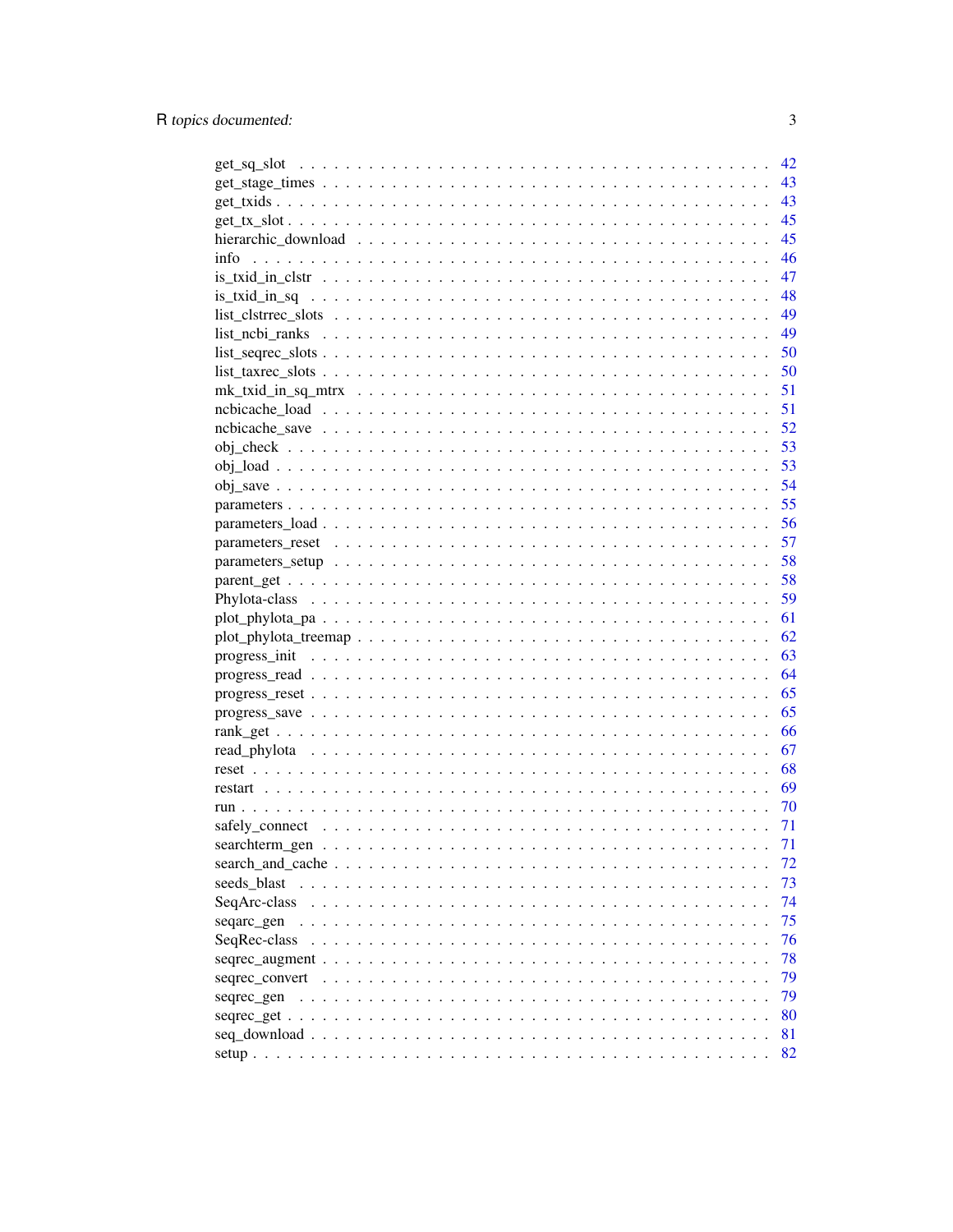<span id="page-3-0"></span>

|       | 83              |
|-------|-----------------|
|       | -84<br>sids_get |
|       | 85              |
|       | 86<br>sids save |
|       | 86              |
|       | 87              |
|       | 88              |
|       | 89              |
|       | 89              |
|       | 90              |
|       | 91              |
|       | 91              |
|       | 92              |
|       | 93              |
|       | 94              |
|       | 95              |
|       | 96              |
|       | 97              |
|       | 98              |
|       | -98             |
|       | -99             |
|       |                 |
|       |                 |
|       |                 |
|       |                 |
| Index | 103             |

aotus *Example phylota object (aotus)*

# Description

Final phylota object produced by running pipeline for the night monkeys, Aotus (9504).

# Usage

data(aotus)

# Format

aotus is generated from read\_phylota().

# Examples

data(aotus) # load object str(aotus)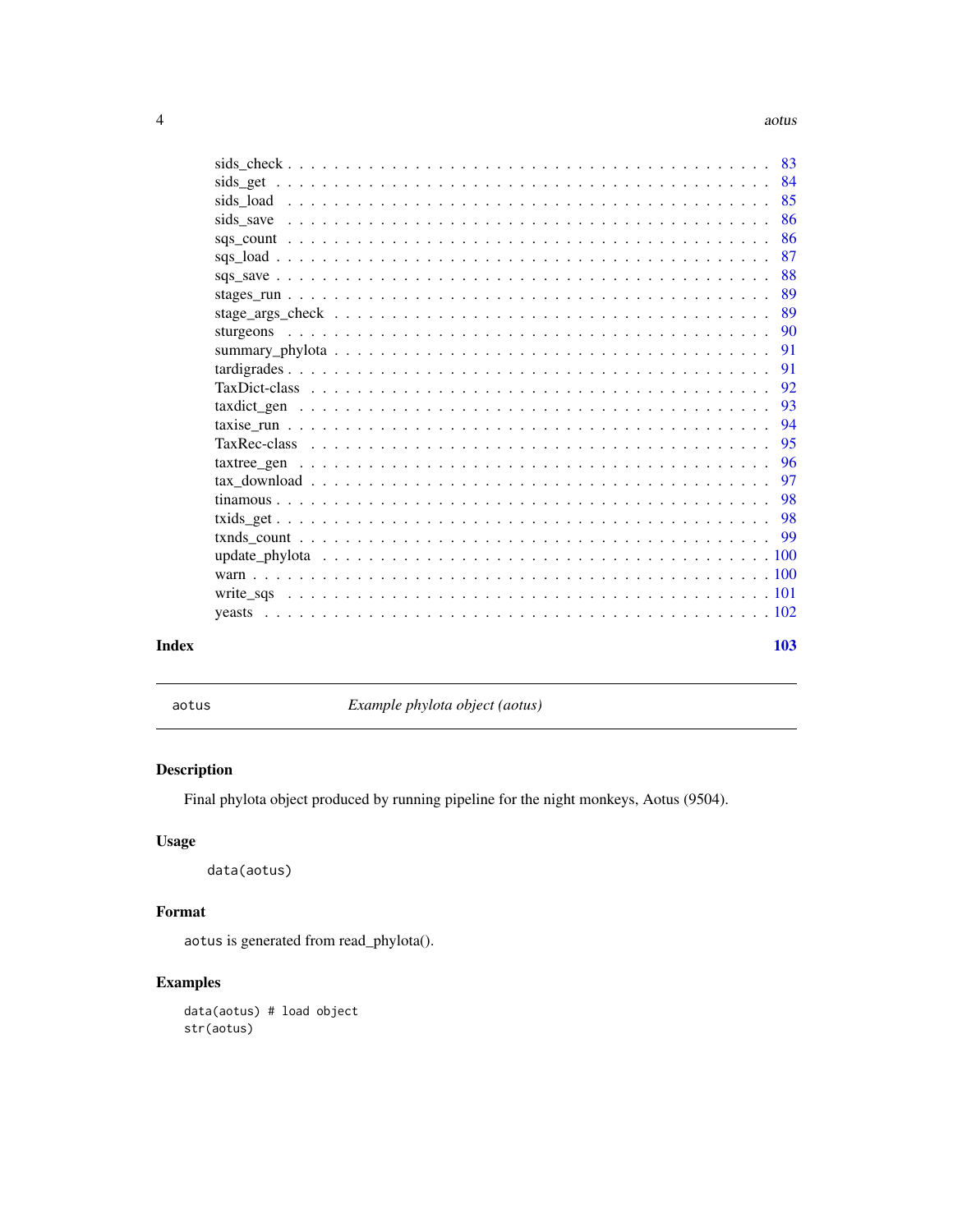<span id="page-4-1"></span><span id="page-4-0"></span>

Run downloader function in batches for sequences or taxonomic records

#### Usage

batcher(ids, func, ps,  $1vl = 0$ )

# Arguments

| ids  | Vector of record ids                                           |
|------|----------------------------------------------------------------|
| func | Downloader function                                            |
| ps   | Parameters list, generated with parameters()                   |
| 1v1  | Integer, number of message indentations indicating code depth. |

# Value

Vector of records

vector of rentrez function results

#### See Also

Other run-private: [blast\\_clstr](#page-7-1), [blast\\_filter](#page-8-1), [blast\\_setup](#page-9-1), [blast\\_sqs](#page-10-1), [blastcache\\_load](#page-5-1), [blastcache\\_save](#page-5-2), [blastdb\\_gen](#page-6-1), [blastn\\_run](#page-7-2), [cache\\_rm](#page-11-1), [cache\\_setup](#page-12-1), [clade\\_select](#page-14-1), [clstr2\\_calc](#page-15-1), [clstr\\_all](#page-25-1), [clstr\\_direct](#page-26-1), [clstr\\_sqs](#page-27-1), [clstr\\_subtree](#page-27-2), [clstrarc\\_gen](#page-17-1), [clstrarc\\_join](#page-18-1), [clstrrec\\_gen](#page-20-1), [clstrs\\_calc](#page-21-1), [clstrs\\_join](#page-22-1), [clstrs\\_merge](#page-23-1), [clstrs\\_renumber](#page-23-2), [clstrs\\_save](#page-24-1), [cmdln](#page-30-1), [descendants\\_get](#page-31-1), [download\\_obj\\_check](#page-32-1), [error](#page-38-1), [hierarchic\\_download](#page-44-1), [info](#page-45-1), [ncbicache\\_load](#page-50-1), [ncbicache\\_save](#page-51-1), [obj\\_check](#page-52-1), [obj\\_load](#page-52-2), [obj\\_save](#page-53-1), [parameters\\_load](#page-55-1), [parameters\\_setup](#page-57-1), [parent\\_get](#page-57-2), [progress\\_init](#page-62-1), [progress\\_read](#page-63-1), [progress\\_reset](#page-64-1), [progress\\_save](#page-64-2), [rank\\_get](#page-65-1), [safely\\_connect](#page-70-1), [search\\_and\\_cache](#page-71-1), [searchterm\\_gen](#page-70-2), [seeds\\_blast](#page-72-1), [seq\\_download](#page-80-1), [seqarc\\_gen](#page-74-1), [seqrec\\_augment](#page-77-1), [seqrec\\_convert](#page-78-1), [seqrec\\_gen](#page-78-2), [seqrec\\_get](#page-79-1), [sids\\_check](#page-82-1), [sids\\_get](#page-83-1), [sids\\_load](#page-84-1), [sids\\_save](#page-85-1), [sqs\\_count](#page-85-2), [sqs\\_load](#page-86-1), [sqs\\_save](#page-87-1), [stage\\_args\\_check](#page-88-1), [stages\\_run](#page-88-2), [tax\\_download](#page-96-1), [taxdict\\_gen](#page-92-1), [taxtree\\_gen](#page-95-1), [txids\\_get](#page-97-1), [txnds\\_count](#page-98-1), [warn](#page-99-1)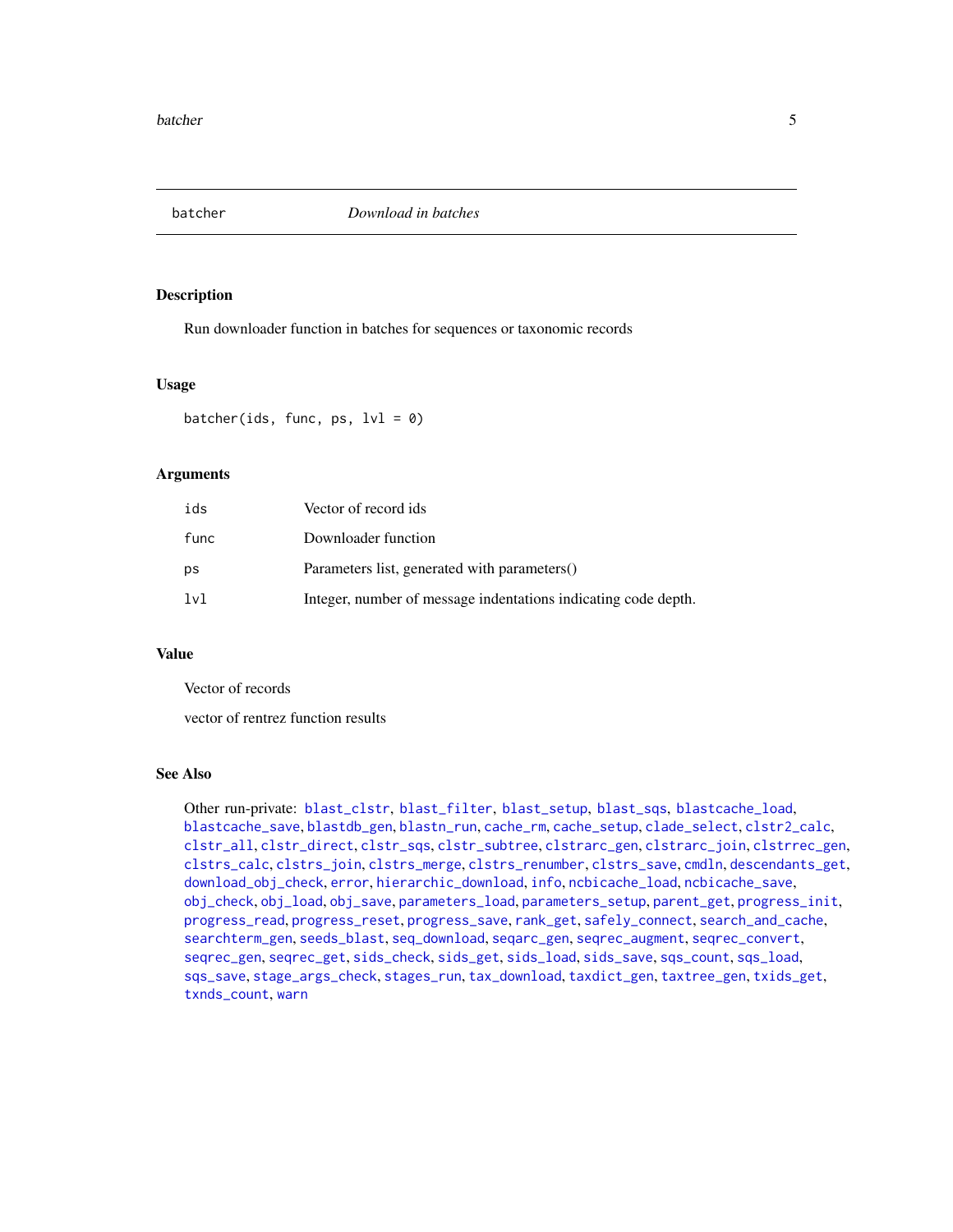<span id="page-5-1"></span><span id="page-5-0"></span>blastcache\_load *Load BLAST results from cache*

# Description

Run to load cached BLAST results.

#### Usage

blastcache\_load(sids, wd)

#### Arguments

| sids | Sequence IDs |
|------|--------------|
| wd   | Working dir  |

# Value

blast\_res data.frame or NULL

# See Also

Other run-private: [batcher](#page-4-1), [blast\\_clstr](#page-7-1), [blast\\_filter](#page-8-1), [blast\\_setup](#page-9-1), [blast\\_sqs](#page-10-1), [blastcache\\_save](#page-5-2), [blastdb\\_gen](#page-6-1), [blastn\\_run](#page-7-2), [cache\\_rm](#page-11-1), [cache\\_setup](#page-12-1), [clade\\_select](#page-14-1), [clstr2\\_calc](#page-15-1), [clstr\\_all](#page-25-1), [clstr\\_direct](#page-26-1), [clstr\\_sqs](#page-27-1), [clstr\\_subtree](#page-27-2), [clstrarc\\_gen](#page-17-1), [clstrarc\\_join](#page-18-1), [clstrrec\\_gen](#page-20-1), [clstrs\\_calc](#page-21-1), [clstrs\\_join](#page-22-1), [clstrs\\_merge](#page-23-1), [clstrs\\_renumber](#page-23-2), [clstrs\\_save](#page-24-1), [cmdln](#page-30-1), [descendants\\_get](#page-31-1), [download\\_obj\\_check](#page-32-1), [error](#page-38-1), [hierarchic\\_download](#page-44-1), [info](#page-45-1), [ncbicache\\_load](#page-50-1), [ncbicache\\_save](#page-51-1), [obj\\_check](#page-52-1), [obj\\_load](#page-52-2), [obj\\_save](#page-53-1), [parameters\\_load](#page-55-1), [parameters\\_setup](#page-57-1), [parent\\_get](#page-57-2), [progress\\_init](#page-62-1), [progress\\_read](#page-63-1), [progress\\_reset](#page-64-1), [progress\\_save](#page-64-2), [rank\\_get](#page-65-1), [safely\\_connect](#page-70-1), [search\\_and\\_cache](#page-71-1), [searchterm\\_gen](#page-70-2), [seeds\\_blast](#page-72-1), [seq\\_download](#page-80-1), [seqarc\\_gen](#page-74-1), [seqrec\\_augment](#page-77-1), [seqrec\\_convert](#page-78-1), [seqrec\\_gen](#page-78-2), [seqrec\\_get](#page-79-1), [sids\\_check](#page-82-1), [sids\\_get](#page-83-1), [sids\\_load](#page-84-1), [sids\\_save](#page-85-1), [sqs\\_count](#page-85-2), [sqs\\_load](#page-86-1), [sqs\\_save](#page-87-1), [stage\\_args\\_check](#page-88-1), [stages\\_run](#page-88-2), [tax\\_download](#page-96-1), [taxdict\\_gen](#page-92-1), [taxtree\\_gen](#page-95-1), [txids\\_get](#page-97-1), [txnds\\_count](#page-98-1), [warn](#page-99-1)

<span id="page-5-2"></span>blastcache\_save *Save BLAST results to cache*

# Description

Run whenever local BLAST runs are made to save results in cache in case the pipeline is run again.

# Usage

blastcache\_save(sids, wd, obj)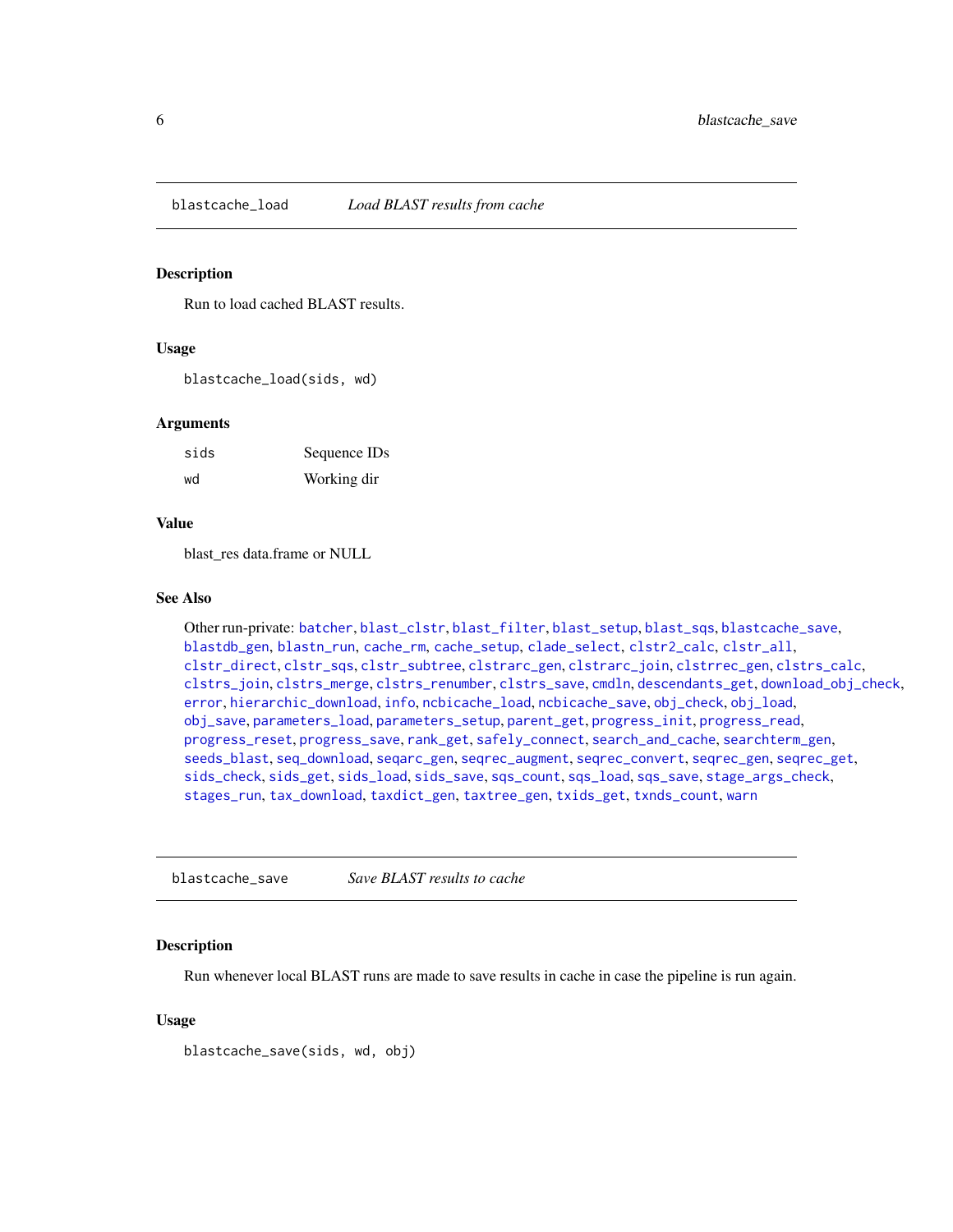# <span id="page-6-0"></span>blastdb\_gen 7

#### **Arguments**

| sids | Sequence IDs        |
|------|---------------------|
| wd   | Working dir         |
| obi  | <b>BLAST</b> result |

# See Also

Other run-private: [batcher](#page-4-1), [blast\\_clstr](#page-7-1), [blast\\_filter](#page-8-1), [blast\\_setup](#page-9-1), [blast\\_sqs](#page-10-1), [blastcache\\_load](#page-5-1), [blastdb\\_gen](#page-6-1), [blastn\\_run](#page-7-2), [cache\\_rm](#page-11-1), [cache\\_setup](#page-12-1), [clade\\_select](#page-14-1), [clstr2\\_calc](#page-15-1), [clstr\\_all](#page-25-1), [clstr\\_direct](#page-26-1), [clstr\\_sqs](#page-27-1), [clstr\\_subtree](#page-27-2), [clstrarc\\_gen](#page-17-1), [clstrarc\\_join](#page-18-1), [clstrrec\\_gen](#page-20-1), [clstrs\\_calc](#page-21-1), [clstrs\\_join](#page-22-1), [clstrs\\_merge](#page-23-1), [clstrs\\_renumber](#page-23-2), [clstrs\\_save](#page-24-1), [cmdln](#page-30-1), [descendants\\_get](#page-31-1), [download\\_obj\\_check](#page-32-1), [error](#page-38-1), [hierarchic\\_download](#page-44-1), [info](#page-45-1), [ncbicache\\_load](#page-50-1), [ncbicache\\_save](#page-51-1), [obj\\_check](#page-52-1), [obj\\_load](#page-52-2), [obj\\_save](#page-53-1), [parameters\\_load](#page-55-1), [parameters\\_setup](#page-57-1), [parent\\_get](#page-57-2), [progress\\_init](#page-62-1), [progress\\_read](#page-63-1), [progress\\_reset](#page-64-1), [progress\\_save](#page-64-2), [rank\\_get](#page-65-1), [safely\\_connect](#page-70-1), [search\\_and\\_cache](#page-71-1), [searchterm\\_gen](#page-70-2), [seeds\\_blast](#page-72-1), [seq\\_download](#page-80-1), [seqarc\\_gen](#page-74-1), [seqrec\\_augment](#page-77-1), [seqrec\\_convert](#page-78-1), [seqrec\\_gen](#page-78-2), [seqrec\\_get](#page-79-1), [sids\\_check](#page-82-1), [sids\\_get](#page-83-1), [sids\\_load](#page-84-1), [sids\\_save](#page-85-1), [sqs\\_count](#page-85-2), [sqs\\_load](#page-86-1), [sqs\\_save](#page-87-1), [stage\\_args\\_check](#page-88-1), [stages\\_run](#page-88-2), [tax\\_download](#page-96-1), [taxdict\\_gen](#page-92-1), [taxtree\\_gen](#page-95-1), [txids\\_get](#page-97-1), [txnds\\_count](#page-98-1), [warn](#page-99-1)

<span id="page-6-1"></span>blastdb\_gen *Generate a BLAST database*

# Description

Generate BLAST database in wd for given sequences.

# Usage

```
blastdb_gen(sqs, dbfl, ps)
```
#### Arguments

| sas  | Sequences                                    |
|------|----------------------------------------------|
| dbfl | Outfile for database                         |
| ps   | Parameters list, generated with parameters() |

# See Also

Other run-private: [batcher](#page-4-1), [blast\\_clstr](#page-7-1), [blast\\_filter](#page-8-1), [blast\\_setup](#page-9-1), [blast\\_sqs](#page-10-1), [blastcache\\_load](#page-5-1), [blastcache\\_save](#page-5-2), [blastn\\_run](#page-7-2), [cache\\_rm](#page-11-1), [cache\\_setup](#page-12-1), [clade\\_select](#page-14-1), [clstr2\\_calc](#page-15-1), [clstr\\_all](#page-25-1), [clstr\\_direct](#page-26-1), [clstr\\_sqs](#page-27-1), [clstr\\_subtree](#page-27-2), [clstrarc\\_gen](#page-17-1), [clstrarc\\_join](#page-18-1), [clstrrec\\_gen](#page-20-1), [clstrs\\_calc](#page-21-1), [clstrs\\_join](#page-22-1), [clstrs\\_merge](#page-23-1), [clstrs\\_renumber](#page-23-2), [clstrs\\_save](#page-24-1), [cmdln](#page-30-1), [descendants\\_get](#page-31-1), [download\\_obj\\_check](#page-32-1), [error](#page-38-1), [hierarchic\\_download](#page-44-1), [info](#page-45-1), [ncbicache\\_load](#page-50-1), [ncbicache\\_save](#page-51-1), [obj\\_check](#page-52-1), [obj\\_load](#page-52-2), [obj\\_save](#page-53-1), [parameters\\_load](#page-55-1), [parameters\\_setup](#page-57-1), [parent\\_get](#page-57-2), [progress\\_init](#page-62-1), [progress\\_read](#page-63-1), [progress\\_reset](#page-64-1), [progress\\_save](#page-64-2), [rank\\_get](#page-65-1), [safely\\_connect](#page-70-1), [search\\_and\\_cache](#page-71-1), [searchterm\\_gen](#page-70-2), [seeds\\_blast](#page-72-1), [seq\\_download](#page-80-1), [seqarc\\_gen](#page-74-1), [seqrec\\_augment](#page-77-1), [seqrec\\_convert](#page-78-1), [seqrec\\_gen](#page-78-2), [seqrec\\_get](#page-79-1), [sids\\_check](#page-82-1), [sids\\_get](#page-83-1), [sids\\_load](#page-84-1), [sids\\_save](#page-85-1), [sqs\\_count](#page-85-2), [sqs\\_load](#page-86-1), [sqs\\_save](#page-87-1), [stage\\_args\\_check](#page-88-1), [stages\\_run](#page-88-2), [tax\\_download](#page-96-1), [taxdict\\_gen](#page-92-1), [taxtree\\_gen](#page-95-1), [txids\\_get](#page-97-1), [txnds\\_count](#page-98-1), [warn](#page-99-1)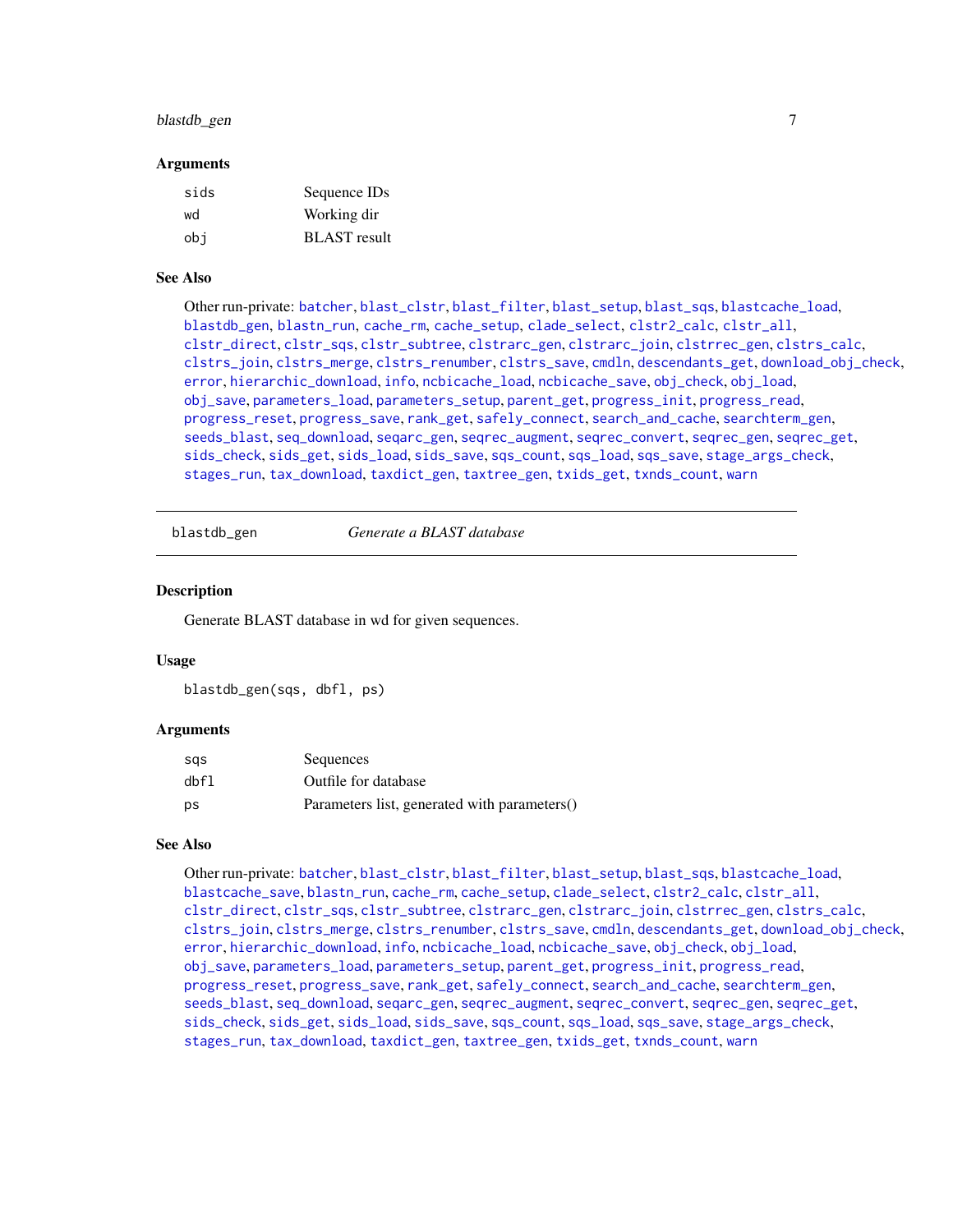<span id="page-7-2"></span><span id="page-7-0"></span>

Use blastn to BLAST all-vs-all using a BLAST database.

# Usage

blastn\_run(dbfl, outfl, ps)

#### Arguments

| dbfl  | Database file                                |
|-------|----------------------------------------------|
| outfl | Output file                                  |
| ps    | Parameters list, generated with parameters() |

# See Also

Other run-private: [batcher](#page-4-1), [blast\\_clstr](#page-7-1), [blast\\_filter](#page-8-1), [blast\\_setup](#page-9-1), [blast\\_sqs](#page-10-1), [blastcache\\_load](#page-5-1), [blastcache\\_save](#page-5-2), [blastdb\\_gen](#page-6-1), [cache\\_rm](#page-11-1), [cache\\_setup](#page-12-1), [clade\\_select](#page-14-1), [clstr2\\_calc](#page-15-1), [clstr\\_all](#page-25-1), [clstr\\_direct](#page-26-1), [clstr\\_sqs](#page-27-1), [clstr\\_subtree](#page-27-2), [clstrarc\\_gen](#page-17-1), [clstrarc\\_join](#page-18-1), [clstrrec\\_gen](#page-20-1), [clstrs\\_calc](#page-21-1), [clstrs\\_join](#page-22-1), [clstrs\\_merge](#page-23-1), [clstrs\\_renumber](#page-23-2), [clstrs\\_save](#page-24-1), [cmdln](#page-30-1), [descendants\\_get](#page-31-1), [download\\_obj\\_check](#page-32-1), [error](#page-38-1), [hierarchic\\_download](#page-44-1), [info](#page-45-1), [ncbicache\\_load](#page-50-1), [ncbicache\\_save](#page-51-1), [obj\\_check](#page-52-1), [obj\\_load](#page-52-2), [obj\\_save](#page-53-1), [parameters\\_load](#page-55-1), [parameters\\_setup](#page-57-1), [parent\\_get](#page-57-2), [progress\\_init](#page-62-1), [progress\\_read](#page-63-1), [progress\\_reset](#page-64-1), [progress\\_save](#page-64-2), [rank\\_get](#page-65-1), [safely\\_connect](#page-70-1), [search\\_and\\_cache](#page-71-1), [searchterm\\_gen](#page-70-2), [seeds\\_blast](#page-72-1), [seq\\_download](#page-80-1), [seqarc\\_gen](#page-74-1), [seqrec\\_augment](#page-77-1), [seqrec\\_convert](#page-78-1), [seqrec\\_gen](#page-78-2), [seqrec\\_get](#page-79-1), [sids\\_check](#page-82-1), [sids\\_get](#page-83-1), [sids\\_load](#page-84-1), [sids\\_save](#page-85-1), [sqs\\_count](#page-85-2), [sqs\\_load](#page-86-1), [sqs\\_save](#page-87-1), [stage\\_args\\_check](#page-88-1), [stages\\_run](#page-88-2), [tax\\_download](#page-96-1), [taxdict\\_gen](#page-92-1), [taxtree\\_gen](#page-95-1), [txids\\_get](#page-97-1), [txnds\\_count](#page-98-1), [warn](#page-99-1)

<span id="page-7-1"></span>blast\_clstr *Cluster BLAST Results*

#### Description

Find single-linkage clusters from BLAST results. Identifies seed sequence.

# Usage

blast\_clstr(blast\_res)

#### Arguments

blast\_res BLAST results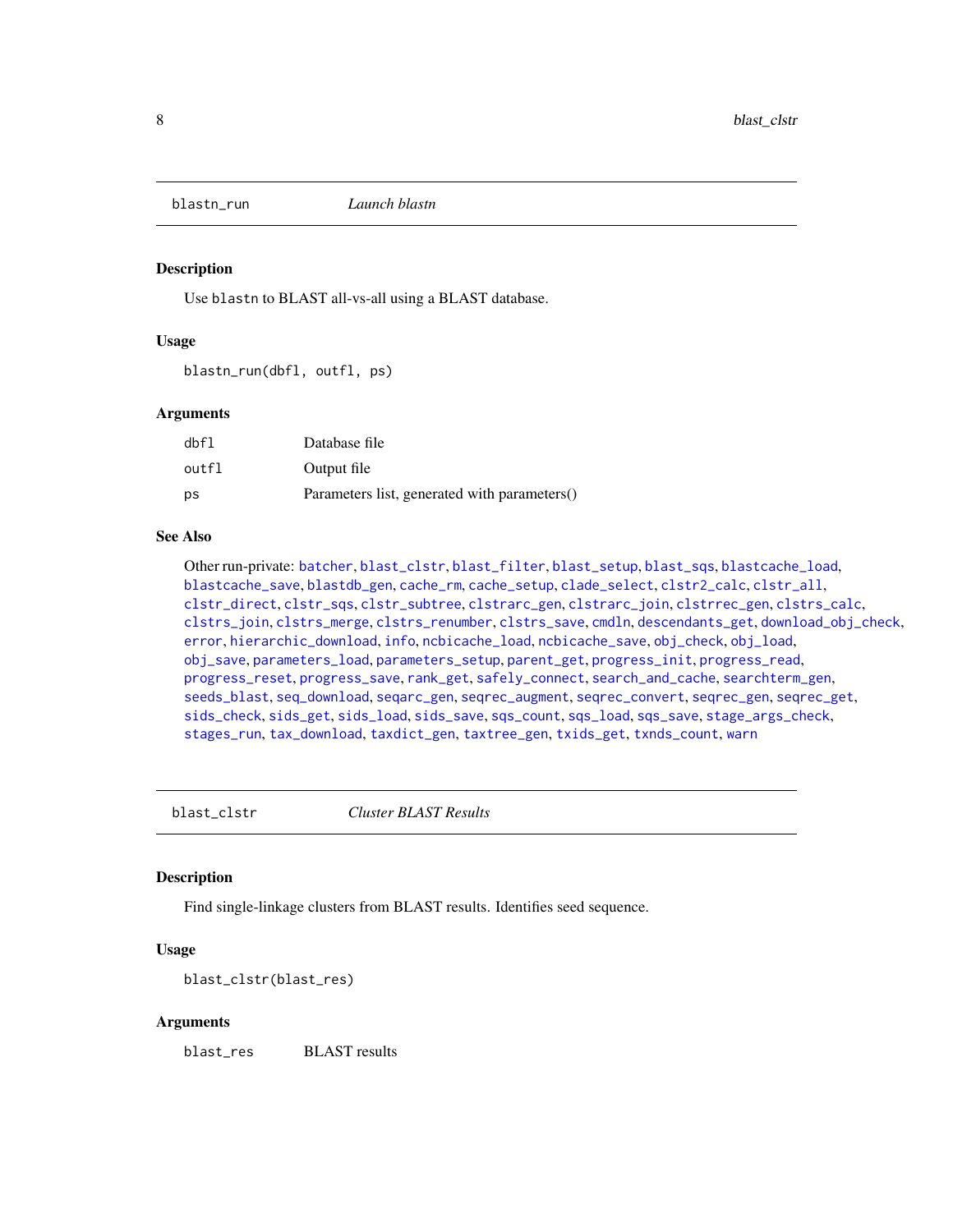#### <span id="page-8-0"></span>blast\_filter 9

#### Value

List of list

list of cluster descriptions

# See Also

Other run-private: [batcher](#page-4-1), [blast\\_filter](#page-8-1), [blast\\_setup](#page-9-1), [blast\\_sqs](#page-10-1), [blastcache\\_load](#page-5-1), [blastcache\\_save](#page-5-2), [blastdb\\_gen](#page-6-1), [blastn\\_run](#page-7-2), [cache\\_rm](#page-11-1), [cache\\_setup](#page-12-1), [clade\\_select](#page-14-1), [clstr2\\_calc](#page-15-1), [clstr\\_all](#page-25-1), [clstr\\_direct](#page-26-1), [clstr\\_sqs](#page-27-1), [clstr\\_subtree](#page-27-2), [clstrarc\\_gen](#page-17-1), [clstrarc\\_join](#page-18-1), [clstrrec\\_gen](#page-20-1), [clstrs\\_calc](#page-21-1), [clstrs\\_join](#page-22-1), [clstrs\\_merge](#page-23-1), [clstrs\\_renumber](#page-23-2), [clstrs\\_save](#page-24-1), [cmdln](#page-30-1), [descendants\\_get](#page-31-1), [download\\_obj\\_check](#page-32-1), [error](#page-38-1), [hierarchic\\_download](#page-44-1), [info](#page-45-1), [ncbicache\\_load](#page-50-1), [ncbicache\\_save](#page-51-1), [obj\\_check](#page-52-1), [obj\\_load](#page-52-2), [obj\\_save](#page-53-1), [parameters\\_load](#page-55-1), [parameters\\_setup](#page-57-1), [parent\\_get](#page-57-2), [progress\\_init](#page-62-1), [progress\\_read](#page-63-1), [progress\\_reset](#page-64-1), [progress\\_save](#page-64-2), [rank\\_get](#page-65-1), [safely\\_connect](#page-70-1), [search\\_and\\_cache](#page-71-1), [searchterm\\_gen](#page-70-2), [seeds\\_blast](#page-72-1), [seq\\_download](#page-80-1), [seqarc\\_gen](#page-74-1), [seqrec\\_augment](#page-77-1), [seqrec\\_convert](#page-78-1), [seqrec\\_gen](#page-78-2), [seqrec\\_get](#page-79-1), [sids\\_check](#page-82-1), [sids\\_get](#page-83-1), [sids\\_load](#page-84-1), [sids\\_save](#page-85-1), [sqs\\_count](#page-85-2), [sqs\\_load](#page-86-1), [sqs\\_save](#page-87-1), [stage\\_args\\_check](#page-88-1), [stages\\_run](#page-88-2), [tax\\_download](#page-96-1), [taxdict\\_gen](#page-92-1), [taxtree\\_gen](#page-95-1), [txids\\_get](#page-97-1), [txnds\\_count](#page-98-1), [warn](#page-99-1)

<span id="page-8-1"></span>blast\_filter *Filter BLAST results*

# **Description**

Given a BLAST output, filters query-subject pairs such that only HSPs with a coverage greater than mncvrg (specified in the pipeline parameters) remain. Filters both: query-subject and subject-query pairs, if one of the coverages is insufficient. HSP coverage is obtained from the BLAST column qcovs.

#### Usage

blast\_filter(blast\_res, ps)

# Arguments

| blast res | <b>BLAST</b> results                         |
|-----------|----------------------------------------------|
| ps        | Parameters list, generated with parameters() |

#### Value

data.frame blast res

# See Also

Other run-private: [batcher](#page-4-1), [blast\\_clstr](#page-7-1), [blast\\_setup](#page-9-1), [blast\\_sqs](#page-10-1), [blastcache\\_load](#page-5-1), [blastcache\\_save](#page-5-2), [blastdb\\_gen](#page-6-1), [blastn\\_run](#page-7-2), [cache\\_rm](#page-11-1), [cache\\_setup](#page-12-1), [clade\\_select](#page-14-1), [clstr2\\_calc](#page-15-1), [clstr\\_all](#page-25-1), [clstr\\_direct](#page-26-1), [clstr\\_sqs](#page-27-1), [clstr\\_subtree](#page-27-2), [clstrarc\\_gen](#page-17-1), [clstrarc\\_join](#page-18-1), [clstrrec\\_gen](#page-20-1), [clstrs\\_calc](#page-21-1), [clstrs\\_join](#page-22-1), [clstrs\\_merge](#page-23-1), [clstrs\\_renumber](#page-23-2), [clstrs\\_save](#page-24-1), [cmdln](#page-30-1), [descendants\\_get](#page-31-1), [download\\_obj\\_check](#page-32-1), [error](#page-38-1), [hierarchic\\_download](#page-44-1), [info](#page-45-1), [ncbicache\\_load](#page-50-1), [ncbicache\\_save](#page-51-1), [obj\\_check](#page-52-1), [obj\\_load](#page-52-2),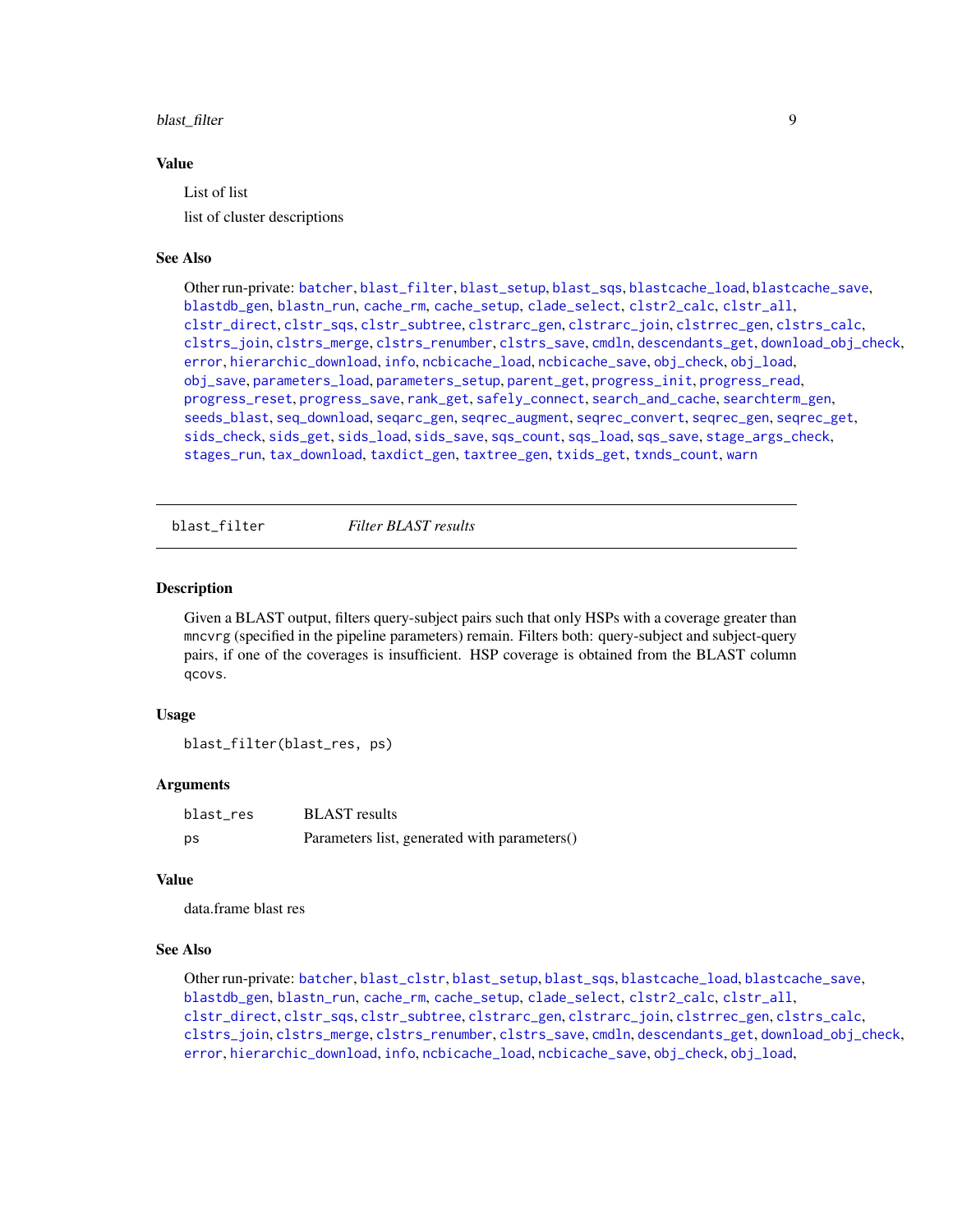[obj\\_save](#page-53-1), [parameters\\_load](#page-55-1), [parameters\\_setup](#page-57-1), [parent\\_get](#page-57-2), [progress\\_init](#page-62-1), [progress\\_read](#page-63-1), [progress\\_reset](#page-64-1), [progress\\_save](#page-64-2), [rank\\_get](#page-65-1), [safely\\_connect](#page-70-1), [search\\_and\\_cache](#page-71-1), [searchterm\\_gen](#page-70-2), [seeds\\_blast](#page-72-1), [seq\\_download](#page-80-1), [seqarc\\_gen](#page-74-1), [seqrec\\_augment](#page-77-1), [seqrec\\_convert](#page-78-1), [seqrec\\_gen](#page-78-2), [seqrec\\_get](#page-79-1), [sids\\_check](#page-82-1), [sids\\_get](#page-83-1), [sids\\_load](#page-84-1), [sids\\_save](#page-85-1), [sqs\\_count](#page-85-2), [sqs\\_load](#page-86-1), [sqs\\_save](#page-87-1), [stage\\_args\\_check](#page-88-1), [stages\\_run](#page-88-2), [tax\\_download](#page-96-1), [taxdict\\_gen](#page-92-1), [taxtree\\_gen](#page-95-1), [txids\\_get](#page-97-1), [txnds\\_count](#page-98-1), [warn](#page-99-1)

<span id="page-9-1"></span>blast\_setup *Ensures NCBI BLAST tools are installed*

#### **Description**

Ensures NCBI BLAST executables are installed on the system. Tests version number of BLAST tools.

#### Usage

blast\_setup(d, v, wd)

#### Arguments

|    | Directory to NCBI BLAST tools |
|----|-------------------------------|
|    | v. T/F                        |
| wd | Working directory             |

#### Details

BLAST tools must be version  $\geq 2.0$ 

#### Value

list

#### See Also

Other run-private: [batcher](#page-4-1), [blast\\_clstr](#page-7-1), [blast\\_filter](#page-8-1), [blast\\_sqs](#page-10-1), [blastcache\\_load](#page-5-1), [blastcache\\_save](#page-5-2), [blastdb\\_gen](#page-6-1), [blastn\\_run](#page-7-2), [cache\\_rm](#page-11-1), [cache\\_setup](#page-12-1), [clade\\_select](#page-14-1), [clstr2\\_calc](#page-15-1), [clstr\\_all](#page-25-1), [clstr\\_direct](#page-26-1), [clstr\\_sqs](#page-27-1), [clstr\\_subtree](#page-27-2), [clstrarc\\_gen](#page-17-1), [clstrarc\\_join](#page-18-1), [clstrrec\\_gen](#page-20-1), [clstrs\\_calc](#page-21-1), [clstrs\\_join](#page-22-1), [clstrs\\_merge](#page-23-1), [clstrs\\_renumber](#page-23-2), [clstrs\\_save](#page-24-1), [cmdln](#page-30-1), [descendants\\_get](#page-31-1), [download\\_obj\\_check](#page-32-1), [error](#page-38-1), [hierarchic\\_download](#page-44-1), [info](#page-45-1), [ncbicache\\_load](#page-50-1), [ncbicache\\_save](#page-51-1), [obj\\_check](#page-52-1), [obj\\_load](#page-52-2), [obj\\_save](#page-53-1), [parameters\\_load](#page-55-1), [parameters\\_setup](#page-57-1), [parent\\_get](#page-57-2), [progress\\_init](#page-62-1), [progress\\_read](#page-63-1), [progress\\_reset](#page-64-1), [progress\\_save](#page-64-2), [rank\\_get](#page-65-1), [safely\\_connect](#page-70-1), [search\\_and\\_cache](#page-71-1), [searchterm\\_gen](#page-70-2), [seeds\\_blast](#page-72-1), [seq\\_download](#page-80-1), [seqarc\\_gen](#page-74-1), [seqrec\\_augment](#page-77-1), [seqrec\\_convert](#page-78-1), [seqrec\\_gen](#page-78-2), [seqrec\\_get](#page-79-1), [sids\\_check](#page-82-1), [sids\\_get](#page-83-1), [sids\\_load](#page-84-1), [sids\\_save](#page-85-1), [sqs\\_count](#page-85-2), [sqs\\_load](#page-86-1), [sqs\\_save](#page-87-1), [stage\\_args\\_check](#page-88-1), [stages\\_run](#page-88-2), [tax\\_download](#page-96-1), [taxdict\\_gen](#page-92-1), [taxtree\\_gen](#page-95-1), [txids\\_get](#page-97-1), [txnds\\_count](#page-98-1), [warn](#page-99-1)

<span id="page-9-0"></span>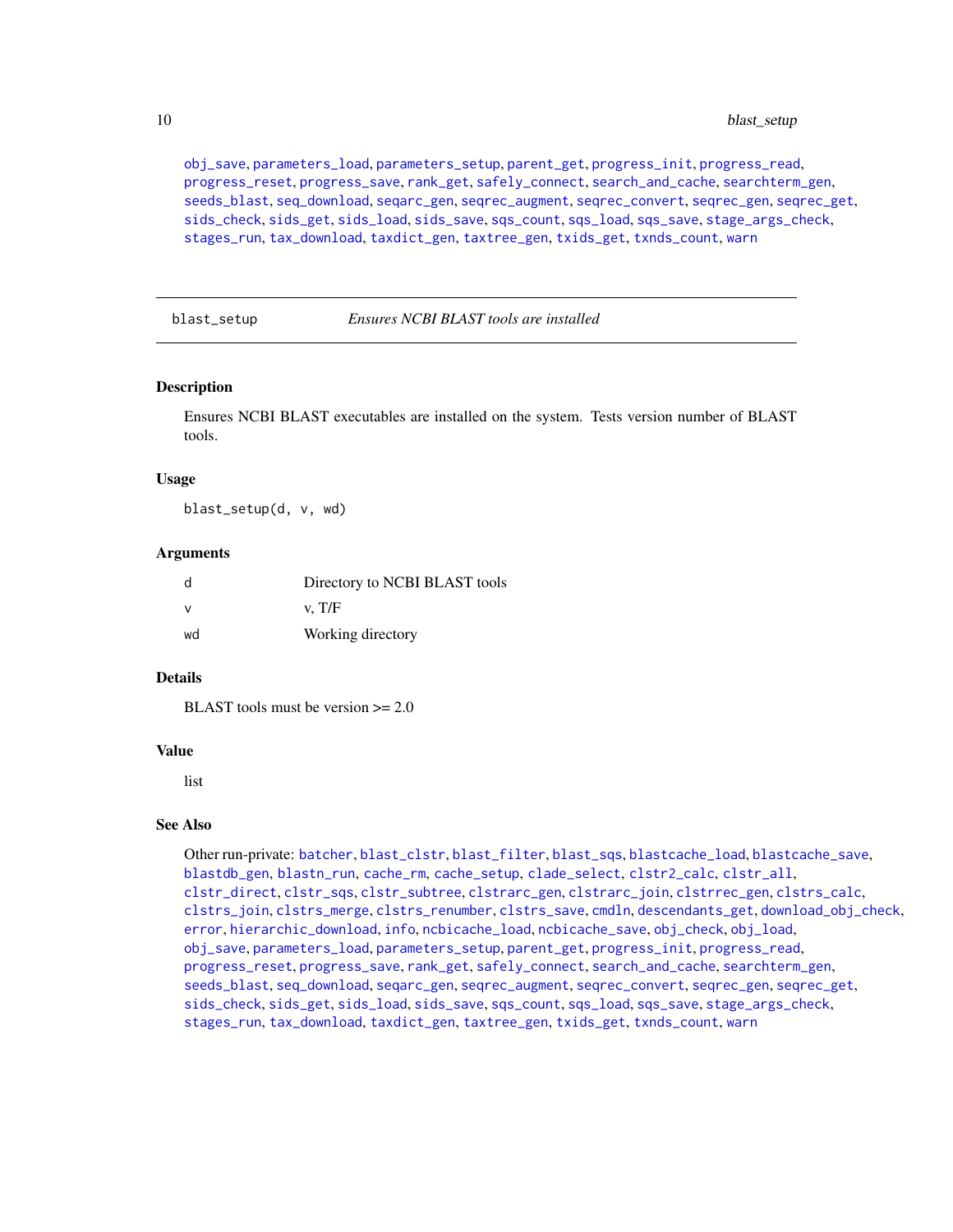<span id="page-10-1"></span><span id="page-10-0"></span>

Return BLAST results from BLASTing all vs all for given sequences. Returns NULL if no BLAST results generated.

# Usage

blast\_sqs(txid, typ, sqs, ps, lvl)

# Arguments

| txid | Taxonomic node ID, numeric                                     |
|------|----------------------------------------------------------------|
| typ  | Cluster type, 'direct' or 'subtree'                            |
| sas  | Sequences                                                      |
| ps   | Parameters list, generated with parameters()                   |
| lvl  | Integer, number of message indentations indicating code depth. |

# Value

blast\_res data.frame or NULL

# See Also

Other run-private: [batcher](#page-4-1), [blast\\_clstr](#page-7-1), [blast\\_filter](#page-8-1), [blast\\_setup](#page-9-1), [blastcache\\_load](#page-5-1), [blastcache\\_save](#page-5-2), [blastdb\\_gen](#page-6-1), [blastn\\_run](#page-7-2), [cache\\_rm](#page-11-1), [cache\\_setup](#page-12-1), [clade\\_select](#page-14-1), [clstr2\\_calc](#page-15-1), [clstr\\_all](#page-25-1), [clstr\\_direct](#page-26-1), [clstr\\_sqs](#page-27-1), [clstr\\_subtree](#page-27-2), [clstrarc\\_gen](#page-17-1), [clstrarc\\_join](#page-18-1), [clstrrec\\_gen](#page-20-1), [clstrs\\_calc](#page-21-1), [clstrs\\_join](#page-22-1), [clstrs\\_merge](#page-23-1), [clstrs\\_renumber](#page-23-2), [clstrs\\_save](#page-24-1), [cmdln](#page-30-1), [descendants\\_get](#page-31-1), [download\\_obj\\_check](#page-32-1), [error](#page-38-1), [hierarchic\\_download](#page-44-1), [info](#page-45-1), [ncbicache\\_load](#page-50-1), [ncbicache\\_save](#page-51-1), [obj\\_check](#page-52-1), [obj\\_load](#page-52-2), [obj\\_save](#page-53-1), [parameters\\_load](#page-55-1), [parameters\\_setup](#page-57-1), [parent\\_get](#page-57-2), [progress\\_init](#page-62-1), [progress\\_read](#page-63-1), [progress\\_reset](#page-64-1), [progress\\_save](#page-64-2), [rank\\_get](#page-65-1), [safely\\_connect](#page-70-1), [search\\_and\\_cache](#page-71-1), [searchterm\\_gen](#page-70-2), [seeds\\_blast](#page-72-1), [seq\\_download](#page-80-1), [seqarc\\_gen](#page-74-1), [seqrec\\_augment](#page-77-1), [seqrec\\_convert](#page-78-1), [seqrec\\_gen](#page-78-2), [seqrec\\_get](#page-79-1), [sids\\_check](#page-82-1), [sids\\_get](#page-83-1), [sids\\_load](#page-84-1), [sids\\_save](#page-85-1), [sqs\\_count](#page-85-2), [sqs\\_load](#page-86-1), [sqs\\_save](#page-87-1), [stage\\_args\\_check](#page-88-1), [stages\\_run](#page-88-2), [tax\\_download](#page-96-1), [taxdict\\_gen](#page-92-1), [taxtree\\_gen](#page-95-1), [txids\\_get](#page-97-1), [txnds\\_count](#page-98-1), [warn](#page-99-1)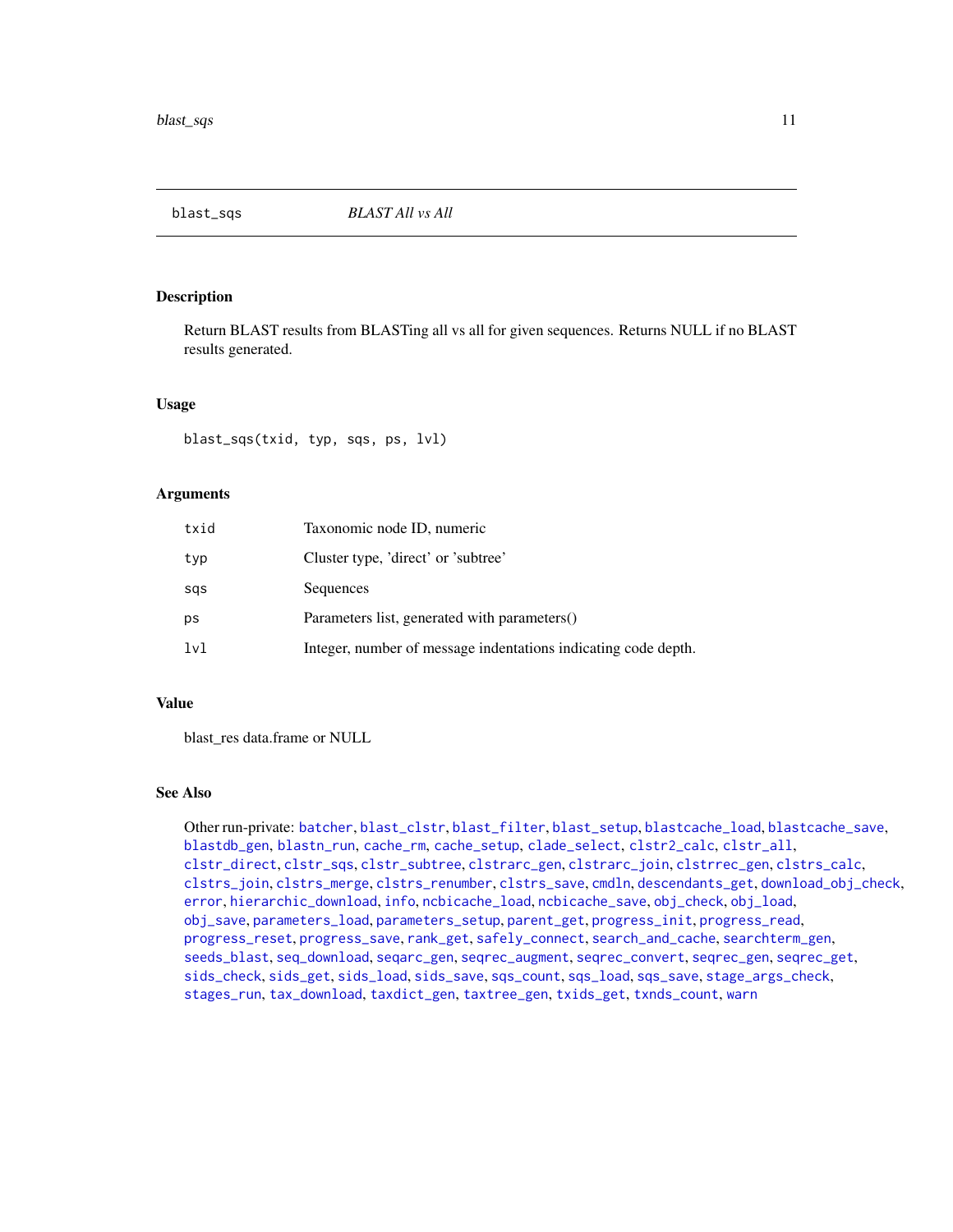<span id="page-11-0"></span>

Final phylota object produced by running pipeline for the bromeliads, Bromeliaceae (4613).

# Usage

```
data(bromeliads)
```
#### Format

bromeliads is generated from read\_phylota().

#### Examples

data(bromeliads) # load object str(bromeliads)

<span id="page-11-1"></span>cache\_rm *Delete a cache*

# **Description**

Deletes a cache from a wd.

#### Usage

cache\_rm(wd)

#### Arguments

wd Working directory

#### See Also

Other run-private: [batcher](#page-4-1), [blast\\_clstr](#page-7-1), [blast\\_filter](#page-8-1), [blast\\_setup](#page-9-1), [blast\\_sqs](#page-10-1), [blastcache\\_load](#page-5-1), [blastcache\\_save](#page-5-2), [blastdb\\_gen](#page-6-1), [blastn\\_run](#page-7-2), [cache\\_setup](#page-12-1), [clade\\_select](#page-14-1), [clstr2\\_calc](#page-15-1), [clstr\\_all](#page-25-1), [clstr\\_direct](#page-26-1), [clstr\\_sqs](#page-27-1), [clstr\\_subtree](#page-27-2), [clstrarc\\_gen](#page-17-1), [clstrarc\\_join](#page-18-1), [clstrrec\\_gen](#page-20-1), [clstrs\\_calc](#page-21-1), [clstrs\\_join](#page-22-1), [clstrs\\_merge](#page-23-1), [clstrs\\_renumber](#page-23-2), [clstrs\\_save](#page-24-1), [cmdln](#page-30-1), [descendants\\_get](#page-31-1), [download\\_obj\\_check](#page-32-1), [error](#page-38-1), [hierarchic\\_download](#page-44-1), [info](#page-45-1), [ncbicache\\_load](#page-50-1), [ncbicache\\_save](#page-51-1), [obj\\_check](#page-52-1), [obj\\_load](#page-52-2), [obj\\_save](#page-53-1), [parameters\\_load](#page-55-1), [parameters\\_setup](#page-57-1), [parent\\_get](#page-57-2), [progress\\_init](#page-62-1), [progress\\_read](#page-63-1), [progress\\_reset](#page-64-1), [progress\\_save](#page-64-2), [rank\\_get](#page-65-1), [safely\\_connect](#page-70-1), [search\\_and\\_cache](#page-71-1), [searchterm\\_gen](#page-70-2), [seeds\\_blast](#page-72-1), [seq\\_download](#page-80-1), [seqarc\\_gen](#page-74-1), [seqrec\\_augment](#page-77-1), [seqrec\\_convert](#page-78-1), [seqrec\\_gen](#page-78-2), [seqrec\\_get](#page-79-1), [sids\\_check](#page-82-1), [sids\\_get](#page-83-1), [sids\\_load](#page-84-1), [sids\\_save](#page-85-1), [sqs\\_count](#page-85-2), [sqs\\_load](#page-86-1), [sqs\\_save](#page-87-1), [stage\\_args\\_check](#page-88-1), [stages\\_run](#page-88-2), [tax\\_download](#page-96-1), [taxdict\\_gen](#page-92-1), [taxtree\\_gen](#page-95-1), [txids\\_get](#page-97-1), [txnds\\_count](#page-98-1), [warn](#page-99-1)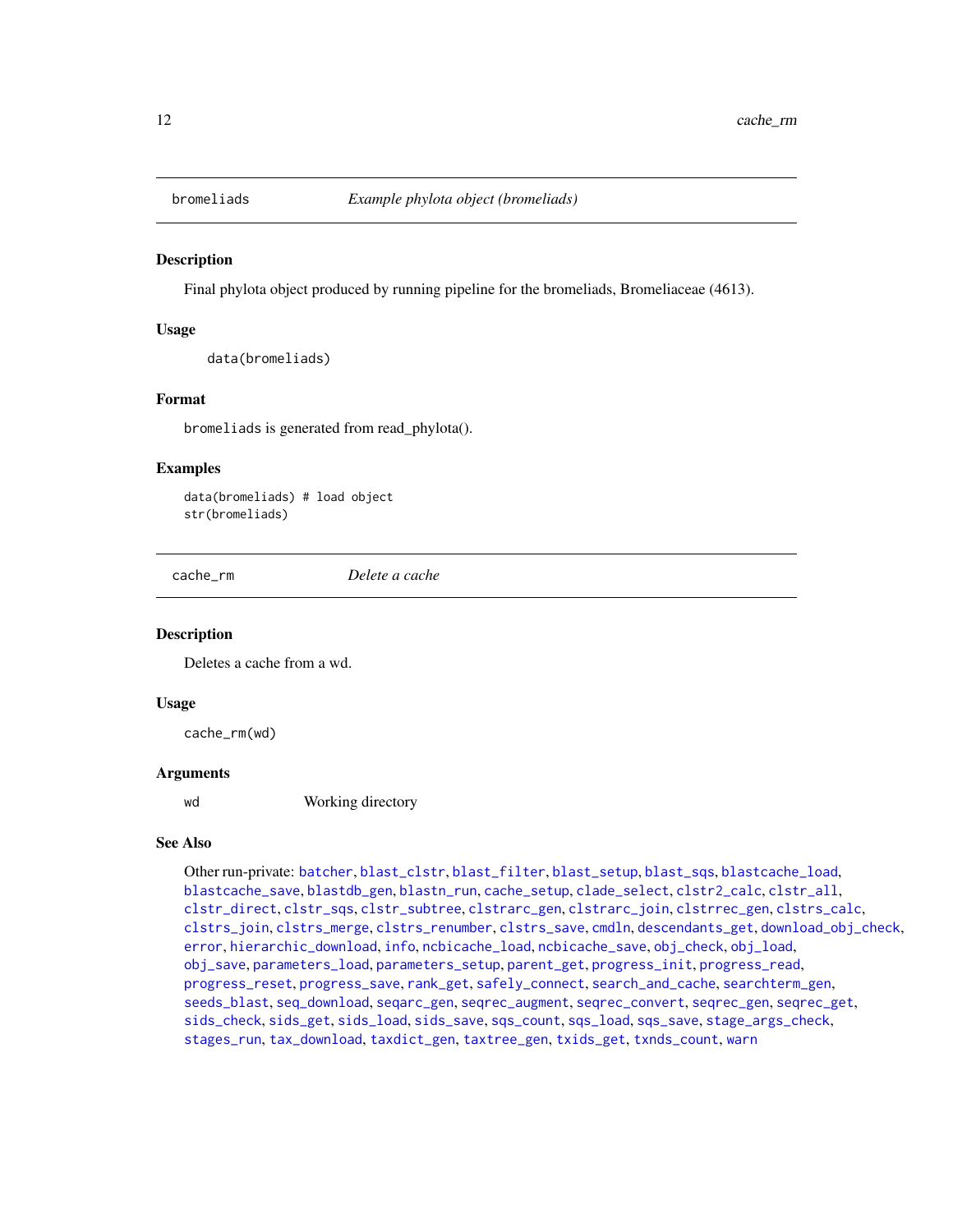<span id="page-12-1"></span><span id="page-12-0"></span>

Creates a cache of parameters in the wd.

# Usage

cache\_setup(ps, ovrwrt = FALSE)

# Arguments

| ps     | Parameters list, generated with parameters() |
|--------|----------------------------------------------|
| ovrwrt | Overwrite existing cache? Default FALSE.     |

# Details

Warning: overwriting with this function will delete the existing cache.

# See Also

```
Other run-private: batcher, blast_clstr, blast_filter, blast_setup, blast_sqs, blastcache_load,
blastcache_save, blastdb_gen, blastn_run, cache_rm, clade_select, clstr2_calc, clstr_all,
clstr_direct, clstr_sqs, clstr_subtree, clstrarc_gen, clstrarc_join, clstrrec_gen, clstrs_calc,
clstrs_join, clstrs_merge, clstrs_renumber, clstrs_save, cmdln, descendants_get, download_obj_check,
error, hierarchic_download, info, ncbicache_load, ncbicache_save, obj_check, obj_load,
obj_save, parameters_load, parameters_setup, parent_get, progress_init, progress_read,
progress_reset, progress_save, rank_get, safely_connect, search_and_cache, searchterm_gen,
seeds_blast, seq_download, seqarc_gen, seqrec_augment, seqrec_convert, seqrec_gen, seqrec_get,
sids_check, sids_get, sids_load, sids_save, sqs_count, sqs_load, sqs_save, stage_args_check,
stages_run, tax_download, taxdict_gen, taxtree_gen, txids_get, txnds_count, warn
```
<span id="page-12-2"></span>

calc\_mad *Calculate MAD score*

#### Description

For all sequences in a cluster(s) the MAD score.

# Usage

calc\_mad(phylota, cid)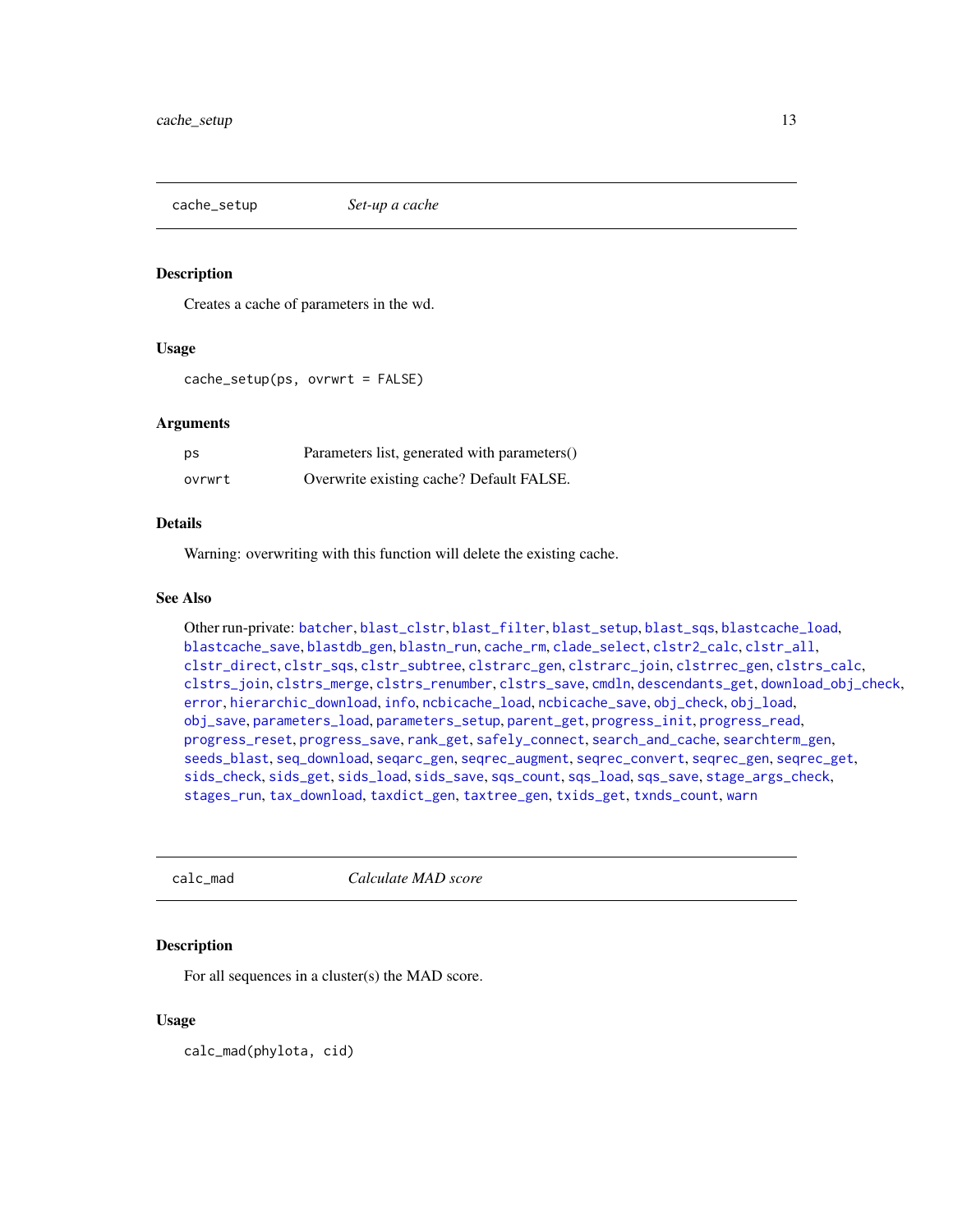#### <span id="page-13-0"></span>**Arguments**

| phylota | Phylota object  |
|---------|-----------------|
| cid     | Cluster $ID(s)$ |

# Details

MAD is a measure of the deviation in sequence length of a cluster. Values range from 0 to 1. Clusters with values close to 1 have sequences with similar lengths.

# Value

vector

#### See Also

```
Other tools-public: calc_wrdfrq, drop_by_rank, drop_clstrs, drop_sqs, get_clstr_slot,
get_nsqs, get_ntaxa, get_sq_slot, get_stage_times, get_tx_slot, get_txids, is_txid_in_clstr,
is_txid_in_sq, list_clstrrec_slots, list_ncbi_ranks, list_seqrec_slots, list_taxrec_slots,
plot_phylota_pa, plot_phylota_treemap, read_phylota, write_sqs
```
# Examples

```
data("bromeliads")
random_cids <- sample(bromeliads@cids, 10)
(calc_mad(phylota = bromeliads, cid = random_cids))
```
# <span id="page-13-1"></span>calc\_wrdfrq *Calculate word frequencies*

# Description

For all sequences in a cluster(s) calculate the frequency of separate words in either the sequence definitions or the reported feature name.

# Usage

```
calc_wrdfrq(phylota, cid, min_frq = 0.1, min_nchar = 1, type = c("df1n","nm"), ignr_pttrn = "[^a-z0-9]")
```
# Arguments

| phylota    | Phylota object                            |
|------------|-------------------------------------------|
| cid        | Cluster $ID(s)$                           |
| min_frq    | Minimum frequency                         |
| min_nchar  | Minimum number of characters for a word   |
| type       | Definitions (dfln) or features (nm)       |
| ignr_pttrn | Ignore pattern, REGEX for text to ignore. |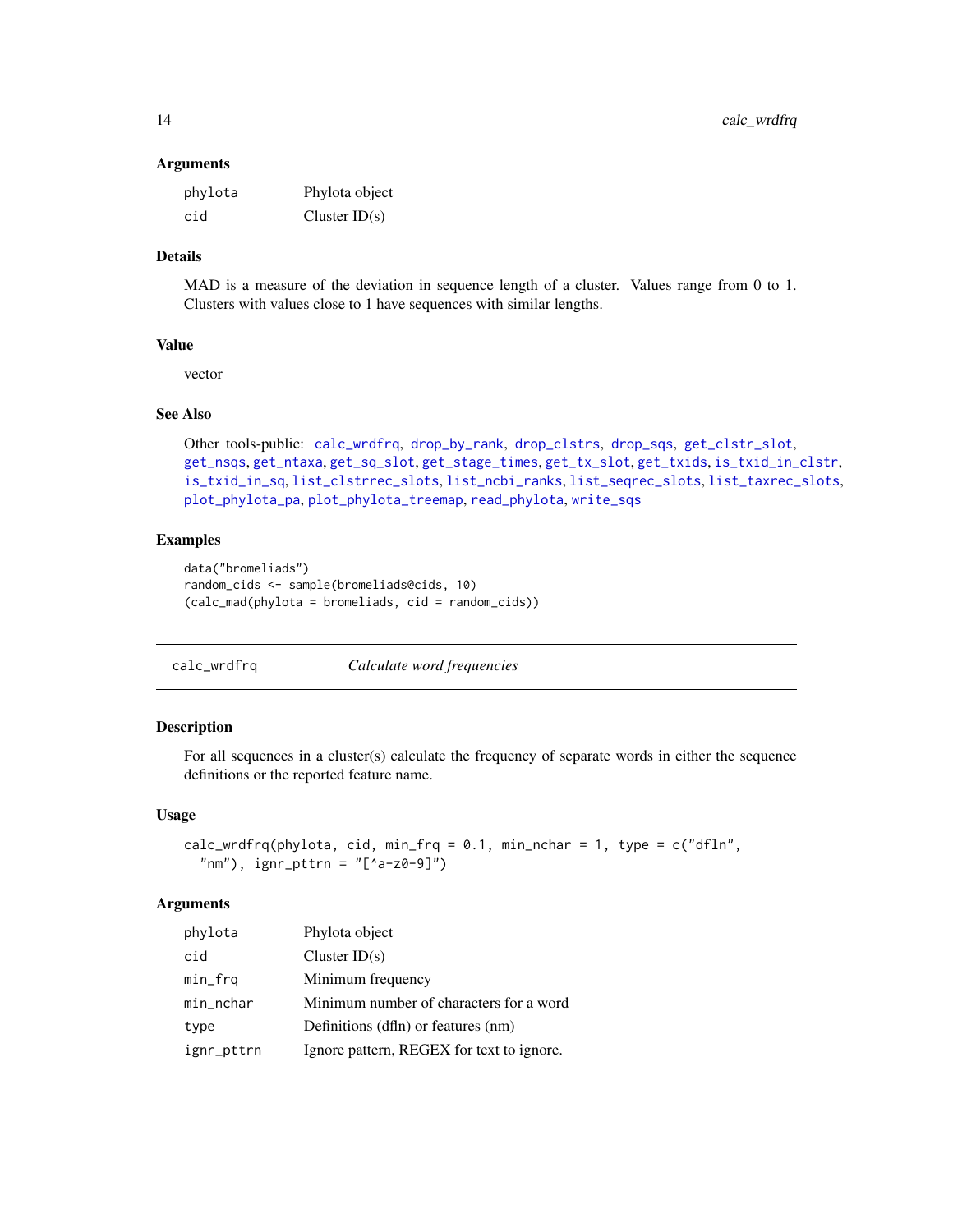# <span id="page-14-0"></span>clade\_select 15

# Details

By default, anything that is not alphanumeric is ignored. 'dfln' and 'nm' match the slot names in a SeqRec, see list\_seqrec\_slots().

# Value

```
list
```
# See Also

Other tools-public: [calc\\_mad](#page-12-2), [drop\\_by\\_rank](#page-34-1), [drop\\_clstrs](#page-36-1), [drop\\_sqs](#page-37-1), [get\\_clstr\\_slot](#page-38-2), [get\\_nsqs](#page-39-1), [get\\_ntaxa](#page-40-1), [get\\_sq\\_slot](#page-41-1), [get\\_stage\\_times](#page-42-1), [get\\_tx\\_slot](#page-44-2), [get\\_txids](#page-42-2), [is\\_txid\\_in\\_clstr](#page-46-1), [is\\_txid\\_in\\_sq](#page-47-1), [list\\_clstrrec\\_slots](#page-48-1), [list\\_ncbi\\_ranks](#page-48-2), [list\\_seqrec\\_slots](#page-49-1), [list\\_taxrec\\_slots](#page-49-2), [plot\\_phylota\\_pa](#page-60-1), [plot\\_phylota\\_treemap](#page-61-1), [read\\_phylota](#page-66-1), [write\\_sqs](#page-100-1)

# Examples

```
data('dragonflies')
# work out what gene region the cluster is likely representing with word freqs.
random_cids <- sample(dragonflies@cids, 10)
# most frequent words in definition line
(calc_wrdfrq(phylota = dragonflies, cid = random_cids, type = 'dfln'))
# most frequent words in feature name
(calc_wrdfrq(phylota = dragonflies, cid = random_cids, type = 'nm'))
```
<span id="page-14-1"></span>clade\_select *Get all node IDs that will be processed*

#### Description

All nodes with less than maximum number of nodes and sequences.

# Usage

```
clade_select(txdct, ps)
```
# **Arguments**

| txdct | TxDct                                        |
|-------|----------------------------------------------|
| ps    | Parameters list, generated with parameters() |

# Value

vector of txids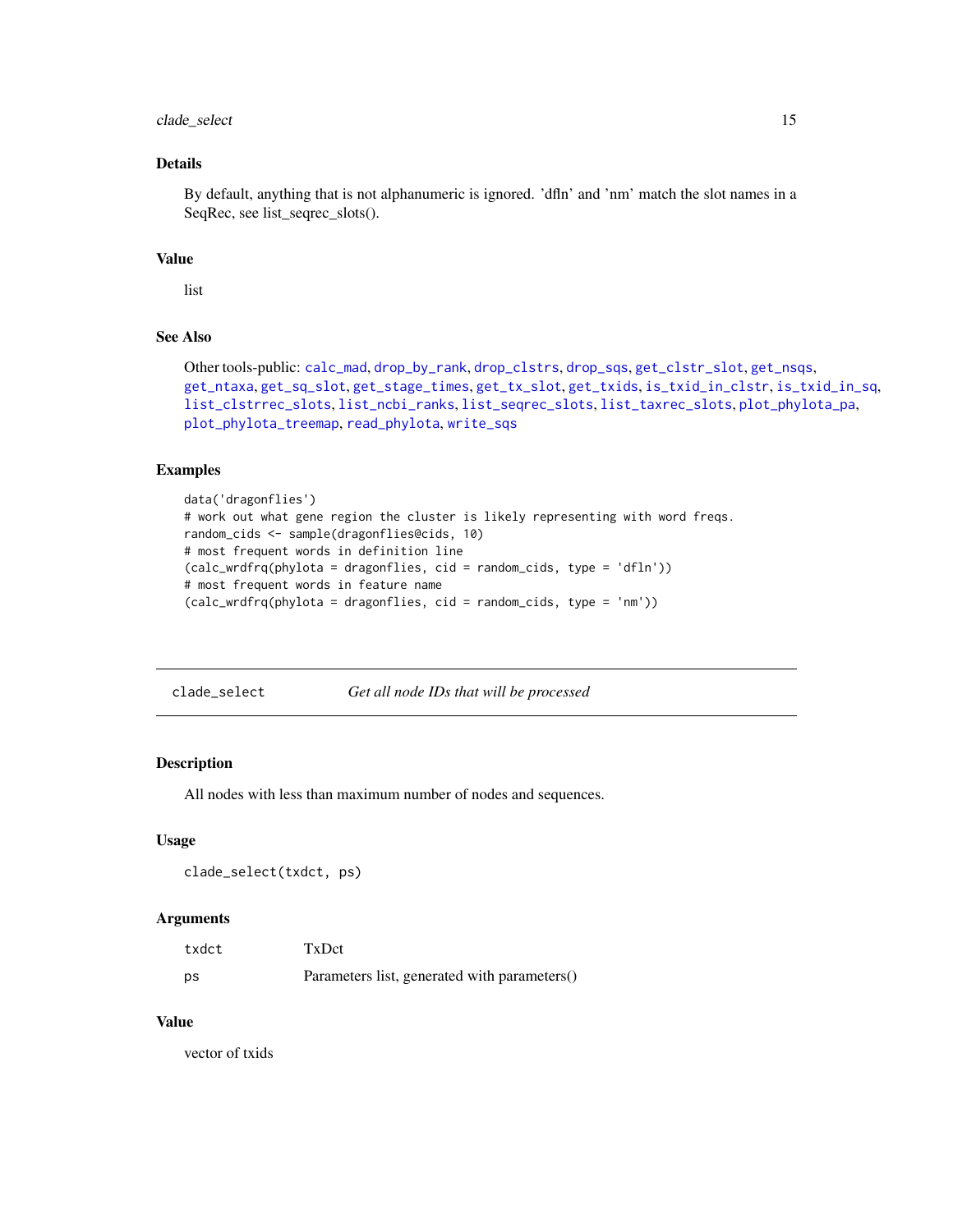# <span id="page-15-0"></span>See Also

Other run-private: [batcher](#page-4-1), [blast\\_clstr](#page-7-1), [blast\\_filter](#page-8-1), [blast\\_setup](#page-9-1), [blast\\_sqs](#page-10-1), [blastcache\\_load](#page-5-1), [blastcache\\_save](#page-5-2), [blastdb\\_gen](#page-6-1), [blastn\\_run](#page-7-2), [cache\\_rm](#page-11-1), [cache\\_setup](#page-12-1), [clstr2\\_calc](#page-15-1), [clstr\\_all](#page-25-1), [clstr\\_direct](#page-26-1), [clstr\\_sqs](#page-27-1), [clstr\\_subtree](#page-27-2), [clstrarc\\_gen](#page-17-1), [clstrarc\\_join](#page-18-1), [clstrrec\\_gen](#page-20-1), [clstrs\\_calc](#page-21-1), [clstrs\\_join](#page-22-1), [clstrs\\_merge](#page-23-1), [clstrs\\_renumber](#page-23-2), [clstrs\\_save](#page-24-1), [cmdln](#page-30-1), [descendants\\_get](#page-31-1), [download\\_obj\\_check](#page-32-1), [error](#page-38-1), [hierarchic\\_download](#page-44-1), [info](#page-45-1), [ncbicache\\_load](#page-50-1), [ncbicache\\_save](#page-51-1), [obj\\_check](#page-52-1), [obj\\_load](#page-52-2), [obj\\_save](#page-53-1), [parameters\\_load](#page-55-1), [parameters\\_setup](#page-57-1), [parent\\_get](#page-57-2), [progress\\_init](#page-62-1), [progress\\_read](#page-63-1), [progress\\_reset](#page-64-1), [progress\\_save](#page-64-2), [rank\\_get](#page-65-1), [safely\\_connect](#page-70-1), [search\\_and\\_cache](#page-71-1), [searchterm\\_gen](#page-70-2), [seeds\\_blast](#page-72-1), [seq\\_download](#page-80-1), [seqarc\\_gen](#page-74-1), [seqrec\\_augment](#page-77-1), [seqrec\\_convert](#page-78-1), [seqrec\\_gen](#page-78-2), [seqrec\\_get](#page-79-1), [sids\\_check](#page-82-1), [sids\\_get](#page-83-1), [sids\\_load](#page-84-1), [sids\\_save](#page-85-1), [sqs\\_count](#page-85-2), [sqs\\_load](#page-86-1), [sqs\\_save](#page-87-1), [stage\\_args\\_check](#page-88-1), [stages\\_run](#page-88-2), [tax\\_download](#page-96-1), [taxdict\\_gen](#page-92-1), [taxtree\\_gen](#page-95-1), [txids\\_get](#page-97-1), [txnds\\_count](#page-98-1), [warn](#page-99-1)

<span id="page-15-1"></span>clstr2\_calc *Cluster sets of clusters identified in cluster stage*

#### **Description**

Loads cluster sets from cache. Extracts seed sequences and runs all-v-all BLAST of seeds to identify sister clusters. Sisters are then merged. An object of all sequences and clusters is then saved in cache.

#### Usage

clstr2\_calc(ps)

#### Arguments

ps Parameters list, generated with parameters()

# See Also

Other run-private: [batcher](#page-4-1), [blast\\_clstr](#page-7-1), [blast\\_filter](#page-8-1), [blast\\_setup](#page-9-1), [blast\\_sqs](#page-10-1), [blastcache\\_load](#page-5-1), [blastcache\\_save](#page-5-2), [blastdb\\_gen](#page-6-1), [blastn\\_run](#page-7-2), [cache\\_rm](#page-11-1), [cache\\_setup](#page-12-1), [clade\\_select](#page-14-1), [clstr\\_all](#page-25-1), [clstr\\_direct](#page-26-1), [clstr\\_sqs](#page-27-1), [clstr\\_subtree](#page-27-2), [clstrarc\\_gen](#page-17-1), [clstrarc\\_join](#page-18-1), [clstrrec\\_gen](#page-20-1), [clstrs\\_calc](#page-21-1), [clstrs\\_join](#page-22-1), [clstrs\\_merge](#page-23-1), [clstrs\\_renumber](#page-23-2), [clstrs\\_save](#page-24-1), [cmdln](#page-30-1), [descendants\\_get](#page-31-1), [download\\_obj\\_check](#page-32-1), [error](#page-38-1), [hierarchic\\_download](#page-44-1), [info](#page-45-1), [ncbicache\\_load](#page-50-1), [ncbicache\\_save](#page-51-1), [obj\\_check](#page-52-1), [obj\\_load](#page-52-2), [obj\\_save](#page-53-1), [parameters\\_load](#page-55-1), [parameters\\_setup](#page-57-1), [parent\\_get](#page-57-2), [progress\\_init](#page-62-1), [progress\\_read](#page-63-1), [progress\\_reset](#page-64-1), [progress\\_save](#page-64-2), [rank\\_get](#page-65-1), [safely\\_connect](#page-70-1), [search\\_and\\_cache](#page-71-1), [searchterm\\_gen](#page-70-2), [seeds\\_blast](#page-72-1), [seq\\_download](#page-80-1), [seqarc\\_gen](#page-74-1), [seqrec\\_augment](#page-77-1), [seqrec\\_convert](#page-78-1), [seqrec\\_gen](#page-78-2), [seqrec\\_get](#page-79-1), [sids\\_check](#page-82-1), [sids\\_get](#page-83-1), [sids\\_load](#page-84-1), [sids\\_save](#page-85-1), [sqs\\_count](#page-85-2), [sqs\\_load](#page-86-1), [sqs\\_save](#page-87-1), [stage\\_args\\_check](#page-88-1), [stages\\_run](#page-88-2), [tax\\_download](#page-96-1), [taxdict\\_gen](#page-92-1), [taxtree\\_gen](#page-95-1), [txids\\_get](#page-97-1), [txnds\\_count](#page-98-1), [warn](#page-99-1)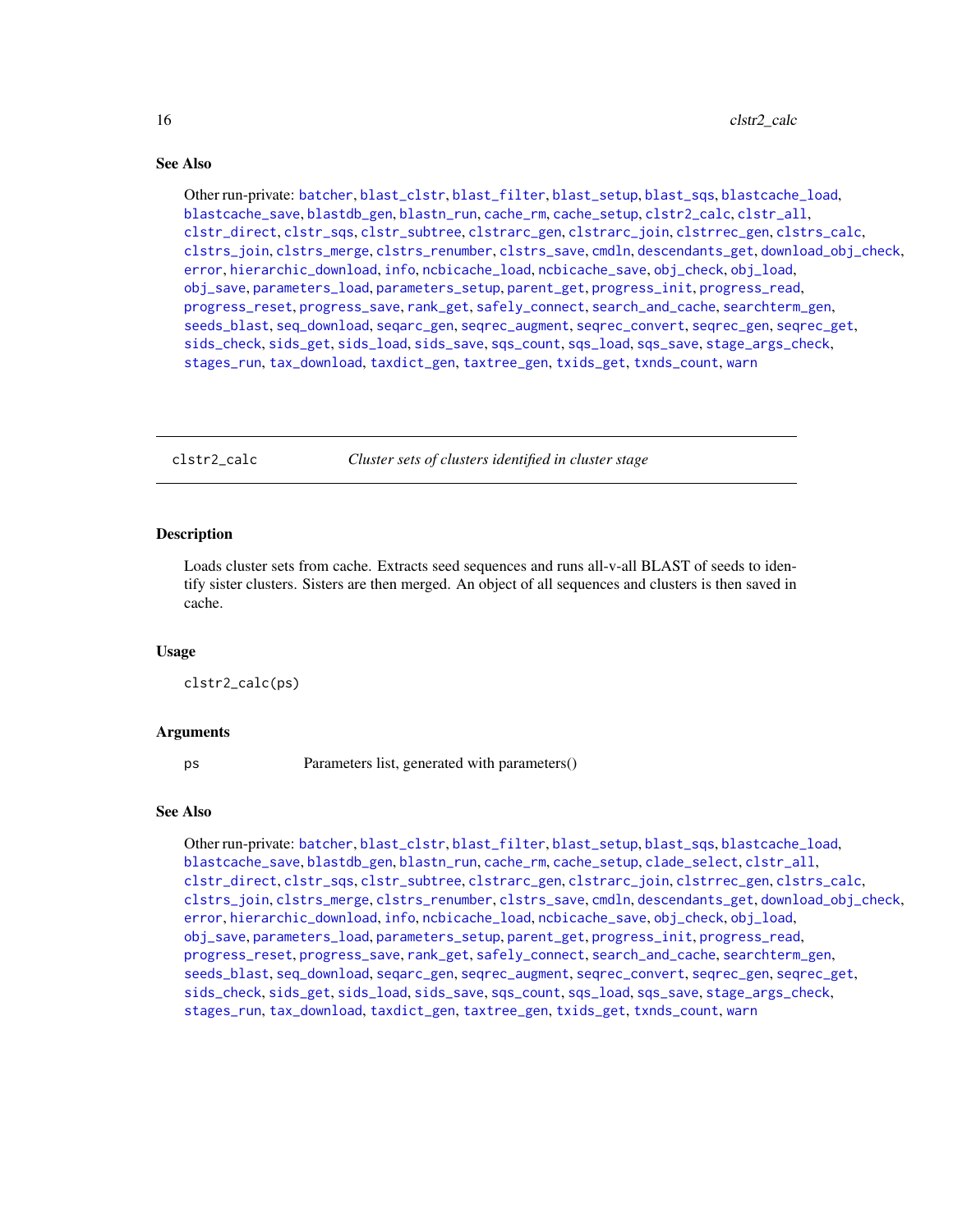<span id="page-16-1"></span><span id="page-16-0"></span>ClstrArc-class *Cluster record archive*

# Description

Multiple cluster records.

# Usage

```
## S4 method for signature 'ClstrArc'
as.character(x)
## S4 method for signature 'ClstrArc'
show(object)
## S4 method for signature 'ClstrArc'
print(x)
## S4 method for signature 'ClstrArc'
str(object, max. level = 2L, ...)## S4 method for signature 'ClstrArc'
summary(object)
## S4 method for signature 'ClstrArc,character'
x[[i]]
## S4 method for signature 'ClstrArc, character, missing, missing'
```
# Arguments

| x         | ClstrArc object                      |
|-----------|--------------------------------------|
| object    | ClstrArc object                      |
| max.level | Maximum level of nesting for $str()$ |
|           | Further arguments for str()          |
| i         | cid(s)                               |
| j         | Unused                               |
| drop      | Unused                               |

# Slots

ids Vector of cluster record IDs clstrs List of ClstrArc named by ID

 $x[i, j, ..., drop = TRUE]$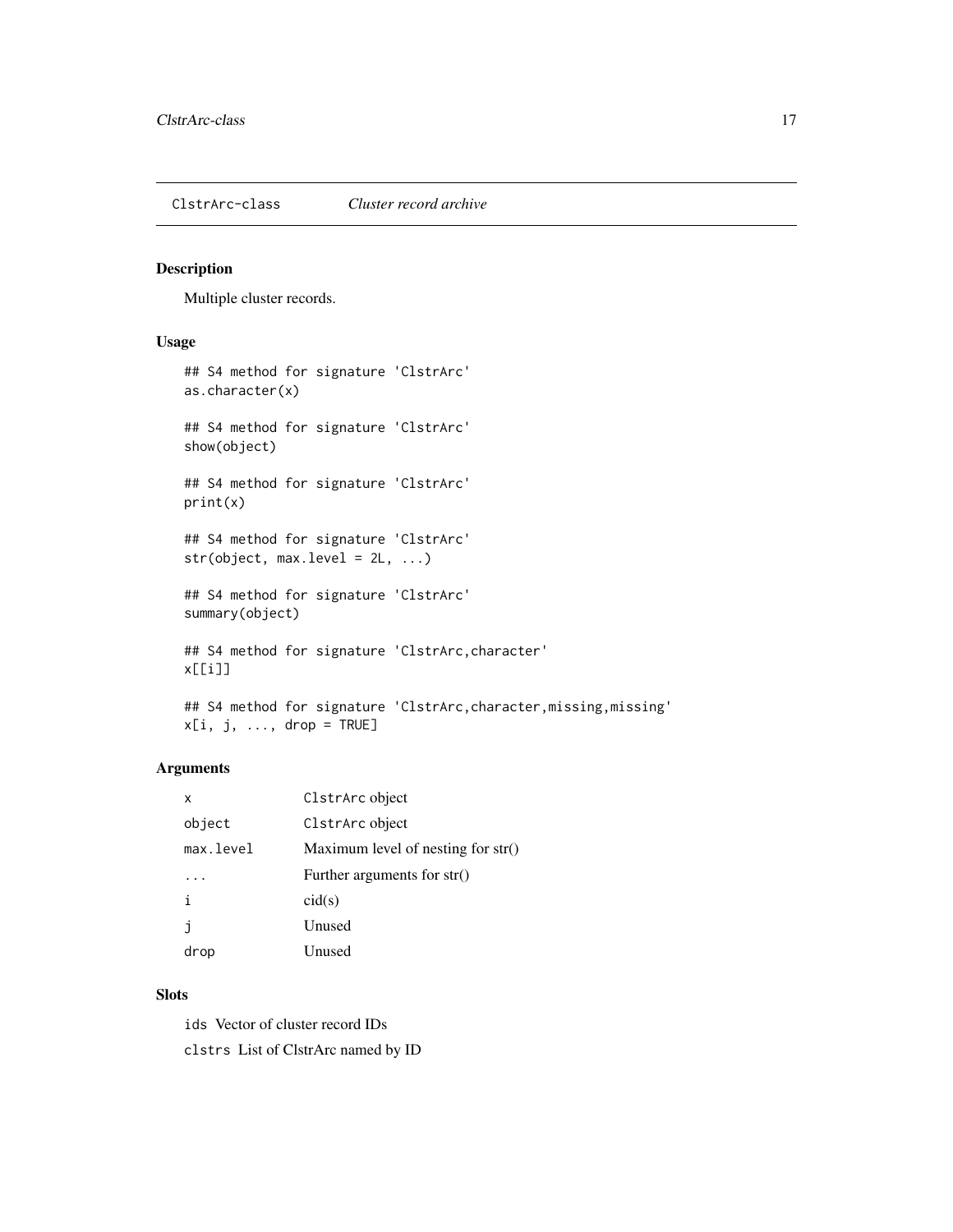# See Also

```
Other run-public: ClstrRec-class, Phylota-class, SeqArc-class, SeqRec-class, TaxDict-class,
TaxRec-class, clusters2_run, clusters_run, parameters_reset, reset, restart, run, setup,
taxise_run
```
# Examples

```
data('aotus')
clstrarc <- aotus@clstrs
# this is a ClstrArc object
# it contains cluster records
show(clstrarc)
# you can access its different data slots with @
clstrarc@ids # unique cluster ID
clstrarc@clstrs # list of cluster records
# access cluster records [[
(clstrarc[[clstrarc@ids[[1]]]]) # first cluster record
# generate new cluster archives with [
(clstrarc[clstrarc@ids[1:10]]) # first 10 clusters
```
<span id="page-17-1"></span>clstrarc\_gen *Generate cluster archive container class*

# Description

Takes a list of ClstrRecs, returns a ClstrArc.

# Usage

clstrarc\_gen(clstrrecs)

# **Arguments**

clstrrecs list of ClstrRecs

#### Value

ClstrArc

# See Also

Other run-private: [batcher](#page-4-1), [blast\\_clstr](#page-7-1), [blast\\_filter](#page-8-1), [blast\\_setup](#page-9-1), [blast\\_sqs](#page-10-1), [blastcache\\_load](#page-5-1), [blastcache\\_save](#page-5-2), [blastdb\\_gen](#page-6-1), [blastn\\_run](#page-7-2), [cache\\_rm](#page-11-1), [cache\\_setup](#page-12-1), [clade\\_select](#page-14-1), [clstr2\\_calc](#page-15-1), [clstr\\_all](#page-25-1), [clstr\\_direct](#page-26-1), [clstr\\_sqs](#page-27-1), [clstr\\_subtree](#page-27-2), [clstrarc\\_join](#page-18-1), [clstrrec\\_gen](#page-20-1), [clstrs\\_calc](#page-21-1), [clstrs\\_join](#page-22-1), [clstrs\\_merge](#page-23-1), [clstrs\\_renumber](#page-23-2), [clstrs\\_save](#page-24-1), [cmdln](#page-30-1), [descendants\\_get](#page-31-1), [download\\_obj\\_check](#page-32-1), [error](#page-38-1), [hierarchic\\_download](#page-44-1), [info](#page-45-1), [ncbicache\\_load](#page-50-1), [ncbicache\\_save](#page-51-1), [obj\\_check](#page-52-1), [obj\\_load](#page-52-2), [obj\\_save](#page-53-1), [parameters\\_load](#page-55-1), [parameters\\_setup](#page-57-1), [parent\\_get](#page-57-2), [progress\\_init](#page-62-1), [progress\\_read](#page-63-1), [progress\\_reset](#page-64-1), [progress\\_save](#page-64-2), [rank\\_get](#page-65-1), [safely\\_connect](#page-70-1), [search\\_and\\_cache](#page-71-1), [searchterm\\_gen](#page-70-2),

<span id="page-17-0"></span>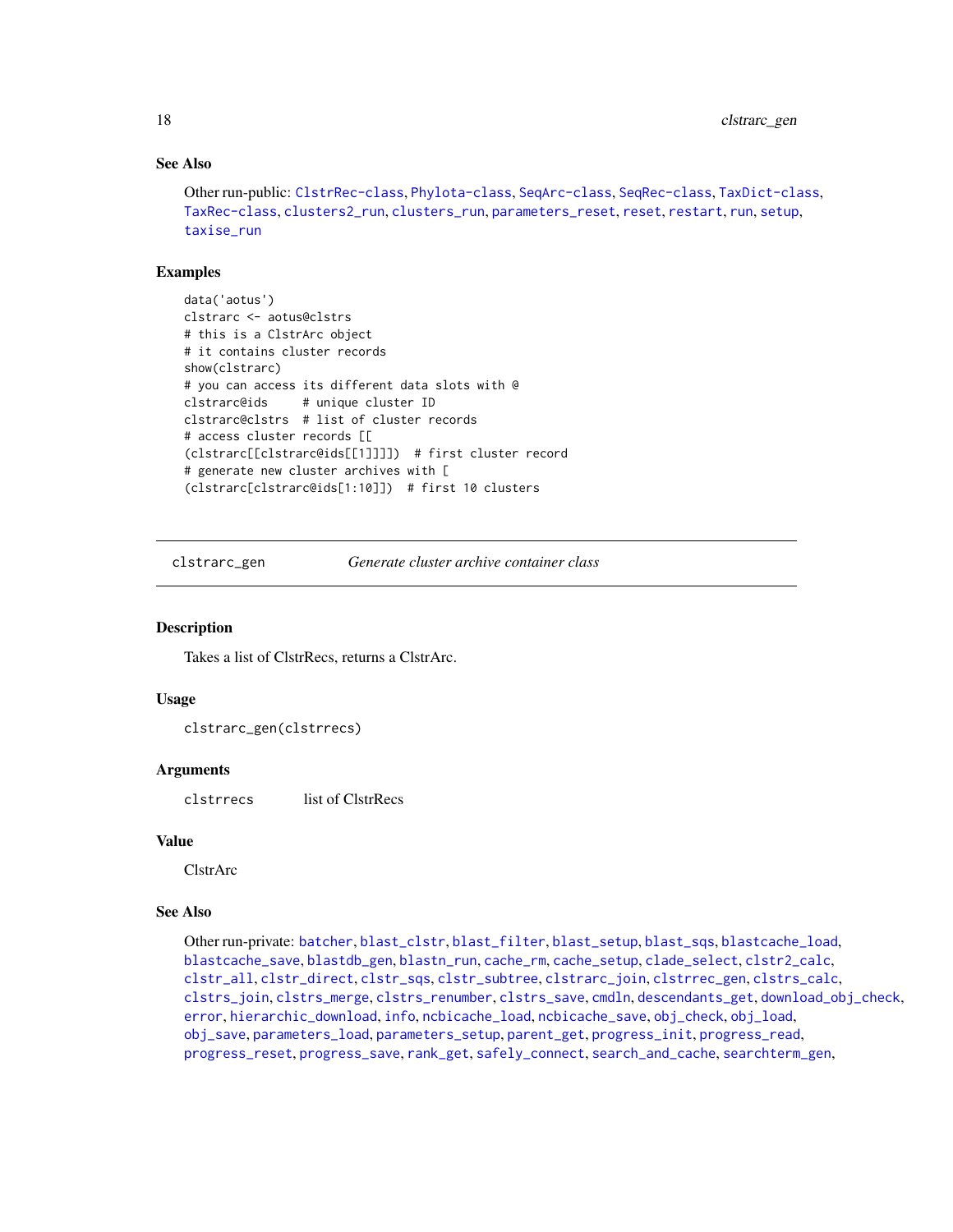# <span id="page-18-0"></span>clstrarc\_join 19

[seeds\\_blast](#page-72-1), [seq\\_download](#page-80-1), [seqarc\\_gen](#page-74-1), [seqrec\\_augment](#page-77-1), [seqrec\\_convert](#page-78-1), [seqrec\\_gen](#page-78-2), [seqrec\\_get](#page-79-1), [sids\\_check](#page-82-1), [sids\\_get](#page-83-1), [sids\\_load](#page-84-1), [sids\\_save](#page-85-1), [sqs\\_count](#page-85-2), [sqs\\_load](#page-86-1), [sqs\\_save](#page-87-1), [stage\\_args\\_check](#page-88-1), [stages\\_run](#page-88-2), [tax\\_download](#page-96-1), [taxdict\\_gen](#page-92-1), [taxtree\\_gen](#page-95-1), [txids\\_get](#page-97-1), [txnds\\_count](#page-98-1), [warn](#page-99-1)

<span id="page-18-1"></span>clstrarc\_join *Join two cluster archive*

# **Description**

Take two ClstrArc classes and join them into a single ClstrArc.

#### Usage

clstrarc\_join(clstrarc\_1, clstrarc\_2)

# Arguments

| clstrarc 1 | ClstrArc |
|------------|----------|
| clstrarc 2 | ClstrArc |

# Value

ClstrArc

# See Also

Other run-private: [batcher](#page-4-1), [blast\\_clstr](#page-7-1), [blast\\_filter](#page-8-1), [blast\\_setup](#page-9-1), [blast\\_sqs](#page-10-1), [blastcache\\_load](#page-5-1), [blastcache\\_save](#page-5-2), [blastdb\\_gen](#page-6-1), [blastn\\_run](#page-7-2), [cache\\_rm](#page-11-1), [cache\\_setup](#page-12-1), [clade\\_select](#page-14-1), [clstr2\\_calc](#page-15-1), [clstr\\_all](#page-25-1), [clstr\\_direct](#page-26-1), [clstr\\_sqs](#page-27-1), [clstr\\_subtree](#page-27-2), [clstrarc\\_gen](#page-17-1), [clstrrec\\_gen](#page-20-1), [clstrs\\_calc](#page-21-1), [clstrs\\_join](#page-22-1), [clstrs\\_merge](#page-23-1), [clstrs\\_renumber](#page-23-2), [clstrs\\_save](#page-24-1), [cmdln](#page-30-1), [descendants\\_get](#page-31-1), [download\\_obj\\_check](#page-32-1), [error](#page-38-1), [hierarchic\\_download](#page-44-1), [info](#page-45-1), [ncbicache\\_load](#page-50-1), [ncbicache\\_save](#page-51-1), [obj\\_check](#page-52-1), [obj\\_load](#page-52-2), [obj\\_save](#page-53-1), [parameters\\_load](#page-55-1), [parameters\\_setup](#page-57-1), [parent\\_get](#page-57-2), [progress\\_init](#page-62-1), [progress\\_read](#page-63-1), [progress\\_reset](#page-64-1), [progress\\_save](#page-64-2), [rank\\_get](#page-65-1), [safely\\_connect](#page-70-1), [search\\_and\\_cache](#page-71-1), [searchterm\\_gen](#page-70-2), [seeds\\_blast](#page-72-1), [seq\\_download](#page-80-1), [seqarc\\_gen](#page-74-1), [seqrec\\_augment](#page-77-1), [seqrec\\_convert](#page-78-1), [seqrec\\_gen](#page-78-2), [seqrec\\_get](#page-79-1), [sids\\_check](#page-82-1), [sids\\_get](#page-83-1), [sids\\_load](#page-84-1), [sids\\_save](#page-85-1), [sqs\\_count](#page-85-2), [sqs\\_load](#page-86-1), [sqs\\_save](#page-87-1), [stage\\_args\\_check](#page-88-1), [stages\\_run](#page-88-2), [tax\\_download](#page-96-1), [taxdict\\_gen](#page-92-1), [taxtree\\_gen](#page-95-1), [txids\\_get](#page-97-1), [txnds\\_count](#page-98-1), [warn](#page-99-1)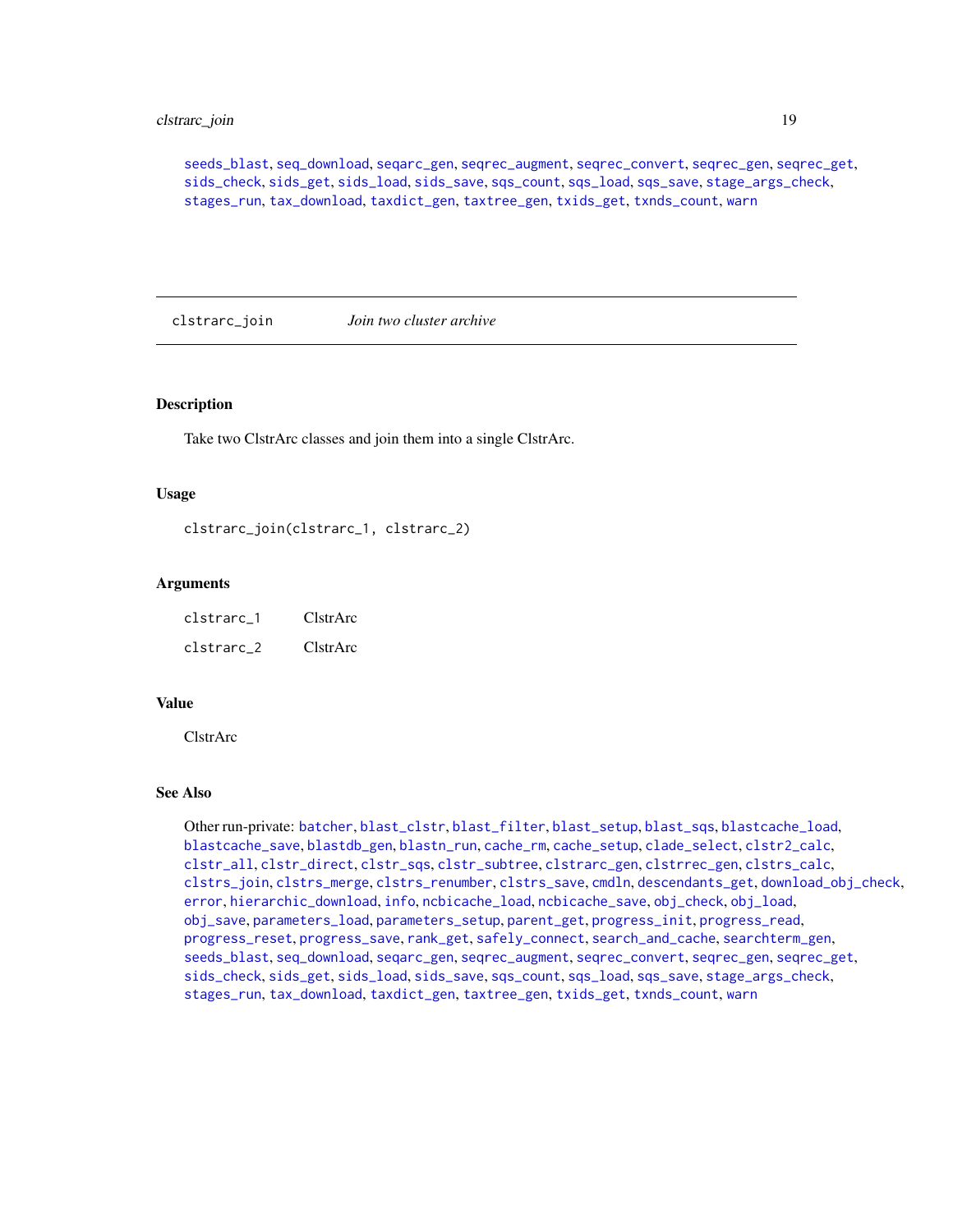<span id="page-19-1"></span><span id="page-19-0"></span>ClstrRec-class *Cluster record*

# Description

Cluster record contains all information on a cluster.

# Usage

```
## S4 method for signature 'ClstrRec'
as.character(x)
## S4 method for signature 'ClstrRec'
show(object)
## S4 method for signature 'ClstrRec'
```
print(x)

## S4 method for signature 'ClstrRec' str(object, max.level = 2L, ...)

## S4 method for signature 'ClstrRec' summary(object)

# Arguments

| X.        | ClstrRec object                      |
|-----------|--------------------------------------|
| object    | ClstrRec object                      |
| max.level | Maximum level of nesting for $str()$ |
|           | Further arguments for str()          |

# Slots

- id Cluster ID, integer
- sids Sequence IDs
- nsqs Number of sequences
- txids Source txids for sequences
- ntx Number of taxa
- typ Cluster type: direct, subtree or merged
- seed Seed sequence ID
- prnt Parent taxonomic ID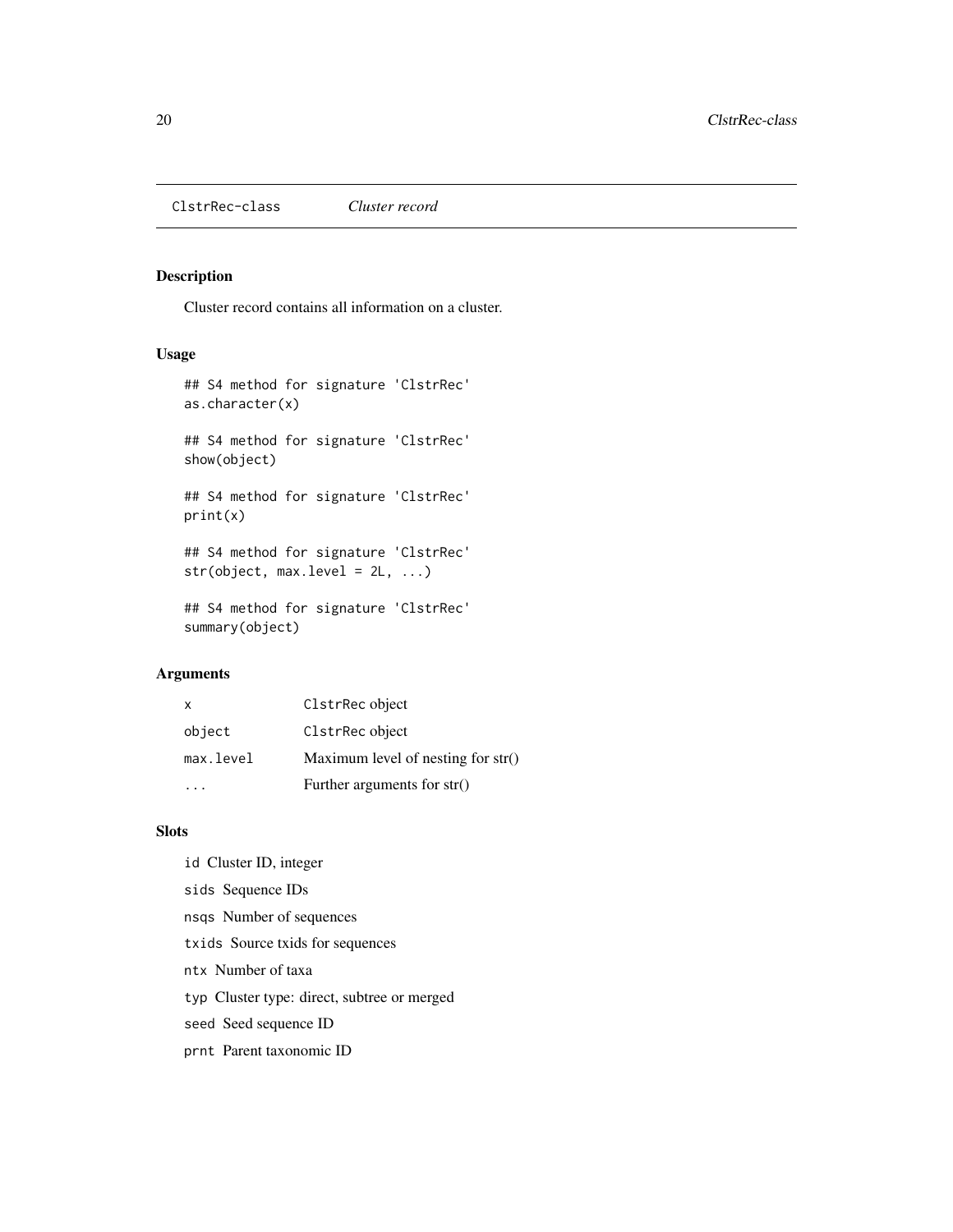# <span id="page-20-0"></span>clstrrec\_gen 21

# See Also

```
Other run-public: ClstrArc-class, Phylota-class, SeqArc-class, SeqRec-class, TaxDict-class,
TaxRec-class, clusters2_run, clusters_run, parameters_reset, reset, restart, run, setup,
taxise_run
```
# Examples

```
data('aotus')
clstrrec <- aotus@clstrs@clstrs[[1]]
# this is a ClstrRec object
# it contains cluster information
show(clstrrec)
# you can access its different data slots with @
clstrrec@id # cluster id
clstrrec@sids # sequence IDs
clstrrec@nsqs # number of sequences
clstrrec@txids # taxonomic IDs of sequences
clstrrec@ntx # number unique taxonomic IDs
clstrrec@typ # cluster type: merged, subtree, direct or paraphyly
clstrrec@prnt # MRCA of all taxa
clstrrec@seed # most inter-connected sequence
```
<span id="page-20-1"></span>

| clstrrec_gen | Generate list of clusters |
|--------------|---------------------------|
|--------------|---------------------------|

# Description

Takes a list of lists of cluster descriptions and generates ClstrRecs.

#### Usage

```
clstrrec_gen(clstr_list, txid, sqs, typ)
```
# Arguments

| clstr_list | List of list of cluster descriptions |
|------------|--------------------------------------|
| txid       | Taxonomic node ID                    |
| sas        | Sequence records                     |
| typ        | Cluster type                         |

#### Value

list of ClstrRecs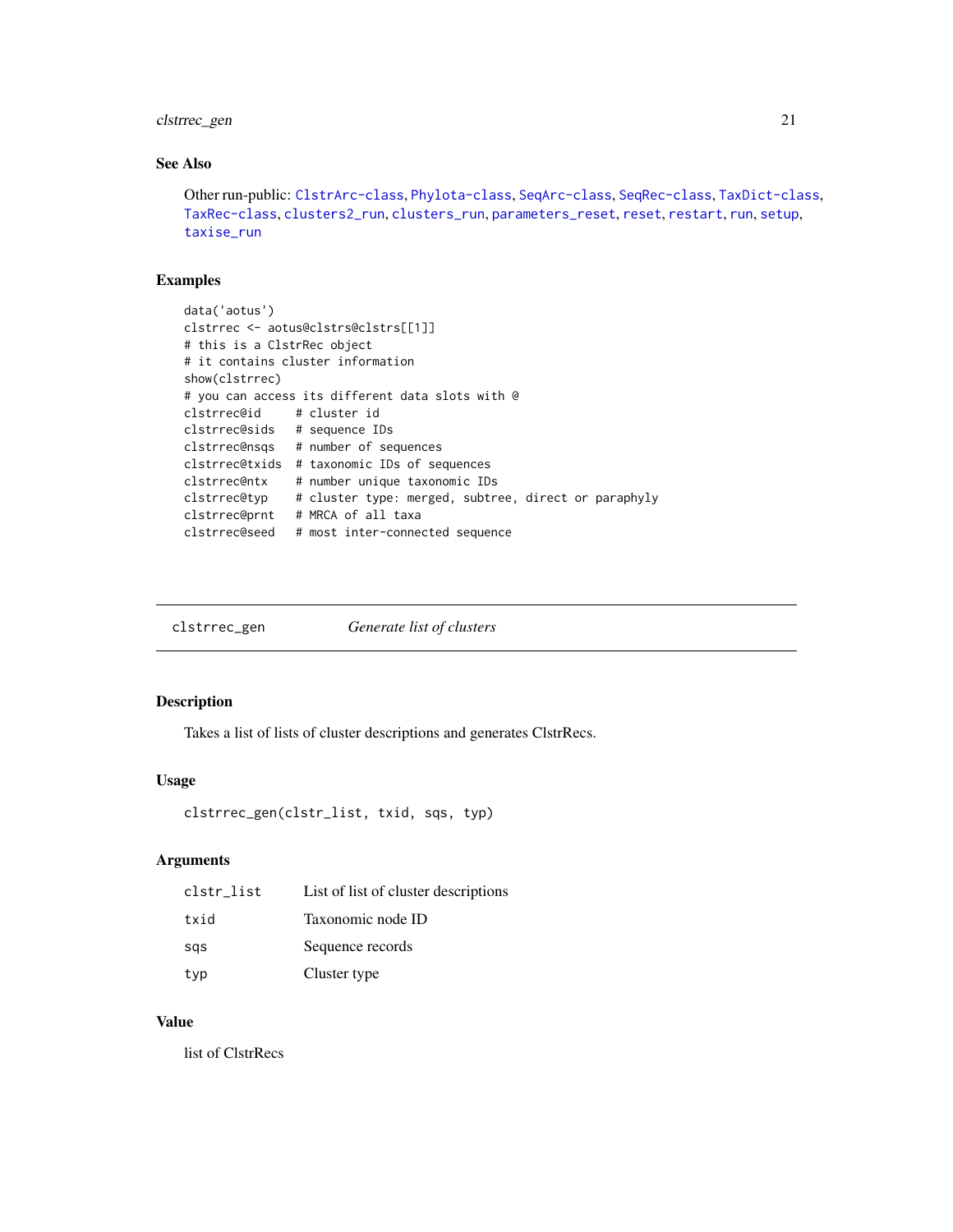# <span id="page-21-0"></span>See Also

Other run-private: [batcher](#page-4-1), [blast\\_clstr](#page-7-1), [blast\\_filter](#page-8-1), [blast\\_setup](#page-9-1), [blast\\_sqs](#page-10-1), [blastcache\\_load](#page-5-1), [blastcache\\_save](#page-5-2), [blastdb\\_gen](#page-6-1), [blastn\\_run](#page-7-2), [cache\\_rm](#page-11-1), [cache\\_setup](#page-12-1), [clade\\_select](#page-14-1), [clstr2\\_calc](#page-15-1), [clstr\\_all](#page-25-1), [clstr\\_direct](#page-26-1), [clstr\\_sqs](#page-27-1), [clstr\\_subtree](#page-27-2), [clstrarc\\_gen](#page-17-1), [clstrarc\\_join](#page-18-1), [clstrs\\_calc](#page-21-1), [clstrs\\_join](#page-22-1), [clstrs\\_merge](#page-23-1), [clstrs\\_renumber](#page-23-2), [clstrs\\_save](#page-24-1), [cmdln](#page-30-1), [descendants\\_get](#page-31-1), [download\\_obj\\_check](#page-32-1), [error](#page-38-1), [hierarchic\\_download](#page-44-1), [info](#page-45-1), [ncbicache\\_load](#page-50-1), [ncbicache\\_save](#page-51-1), [obj\\_check](#page-52-1), [obj\\_load](#page-52-2), [obj\\_save](#page-53-1), [parameters\\_load](#page-55-1), [parameters\\_setup](#page-57-1), [parent\\_get](#page-57-2), [progress\\_init](#page-62-1), [progress\\_read](#page-63-1), [progress\\_reset](#page-64-1), [progress\\_save](#page-64-2), [rank\\_get](#page-65-1), [safely\\_connect](#page-70-1), [search\\_and\\_cache](#page-71-1), [searchterm\\_gen](#page-70-2), [seeds\\_blast](#page-72-1), [seq\\_download](#page-80-1), [seqarc\\_gen](#page-74-1), [seqrec\\_augment](#page-77-1), [seqrec\\_convert](#page-78-1), [seqrec\\_gen](#page-78-2), [seqrec\\_get](#page-79-1), [sids\\_check](#page-82-1), [sids\\_get](#page-83-1), [sids\\_load](#page-84-1), [sids\\_save](#page-85-1), [sqs\\_count](#page-85-2), [sqs\\_load](#page-86-1), [sqs\\_save](#page-87-1), [stage\\_args\\_check](#page-88-1), [stages\\_run](#page-88-2), [tax\\_download](#page-96-1), [taxdict\\_gen](#page-92-1), [taxtree\\_gen](#page-95-1), [txids\\_get](#page-97-1), [txnds\\_count](#page-98-1), [warn](#page-99-1)

<span id="page-21-1"></span>

clstrs\_calc *Calculate clusters for all sequences in wd*

# **Description**

Loop through downloaded sequences for each clade and hierarchically find clusters using BLAST.

#### Usage

clstrs\_calc(txdct, ps)

#### Arguments

| txdct | Taxonomic dictionary                         |
|-------|----------------------------------------------|
| ps    | Parameters list, generated with parameters() |

# See Also

Other run-private: [batcher](#page-4-1), [blast\\_clstr](#page-7-1), [blast\\_filter](#page-8-1), [blast\\_setup](#page-9-1), [blast\\_sqs](#page-10-1), [blastcache\\_load](#page-5-1), [blastcache\\_save](#page-5-2), [blastdb\\_gen](#page-6-1), [blastn\\_run](#page-7-2), [cache\\_rm](#page-11-1), [cache\\_setup](#page-12-1), [clade\\_select](#page-14-1), [clstr2\\_calc](#page-15-1), [clstr\\_all](#page-25-1), [clstr\\_direct](#page-26-1), [clstr\\_sqs](#page-27-1), [clstr\\_subtree](#page-27-2), [clstrarc\\_gen](#page-17-1), [clstrarc\\_join](#page-18-1), [clstrrec\\_gen](#page-20-1), [clstrs\\_join](#page-22-1), [clstrs\\_merge](#page-23-1), [clstrs\\_renumber](#page-23-2), [clstrs\\_save](#page-24-1), [cmdln](#page-30-1), [descendants\\_get](#page-31-1), [download\\_obj\\_check](#page-32-1), [error](#page-38-1), [hierarchic\\_download](#page-44-1), [info](#page-45-1), [ncbicache\\_load](#page-50-1), [ncbicache\\_save](#page-51-1), [obj\\_check](#page-52-1), [obj\\_load](#page-52-2), [obj\\_save](#page-53-1), [parameters\\_load](#page-55-1), [parameters\\_setup](#page-57-1), [parent\\_get](#page-57-2), [progress\\_init](#page-62-1), [progress\\_read](#page-63-1), [progress\\_reset](#page-64-1), [progress\\_save](#page-64-2), [rank\\_get](#page-65-1), [safely\\_connect](#page-70-1), [search\\_and\\_cache](#page-71-1), [searchterm\\_gen](#page-70-2), [seeds\\_blast](#page-72-1), [seq\\_download](#page-80-1), [seqarc\\_gen](#page-74-1), [seqrec\\_augment](#page-77-1), [seqrec\\_convert](#page-78-1), [seqrec\\_gen](#page-78-2), [seqrec\\_get](#page-79-1), [sids\\_check](#page-82-1), [sids\\_get](#page-83-1), [sids\\_load](#page-84-1), [sids\\_save](#page-85-1), [sqs\\_count](#page-85-2), [sqs\\_load](#page-86-1), [sqs\\_save](#page-87-1), [stage\\_args\\_check](#page-88-1), [stages\\_run](#page-88-2), [tax\\_download](#page-96-1), [taxdict\\_gen](#page-92-1), [taxtree\\_gen](#page-95-1), [txids\\_get](#page-97-1), [txnds\\_count](#page-98-1), [warn](#page-99-1)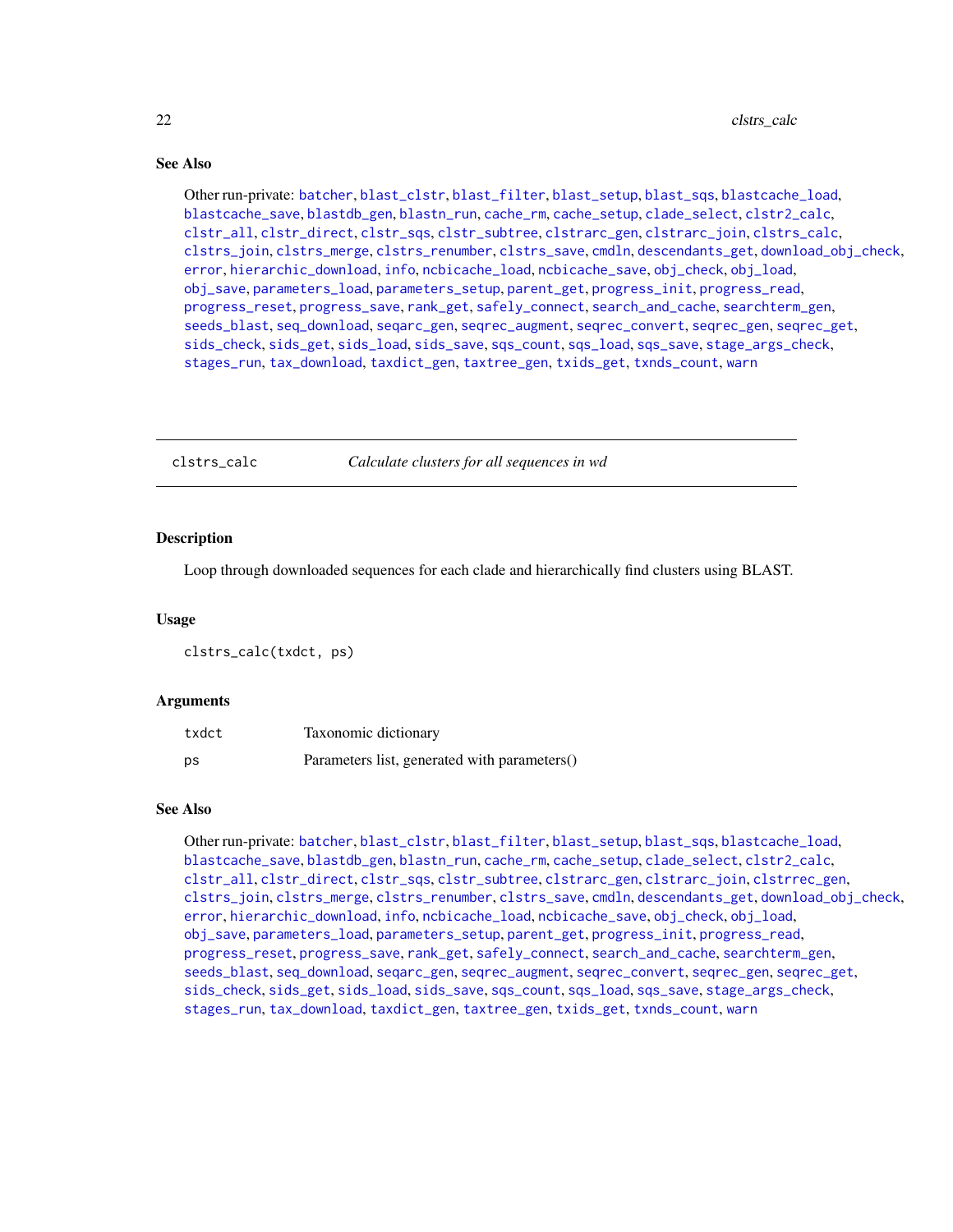<span id="page-22-1"></span><span id="page-22-0"></span>

Uses seed sequence BLAST results and IDs to join clusters identified as sisters into single clusters. Resulting object is of joined clusters, merging is required to reformat the clusters for subsequent analysis.

# Usage

clstrs\_join(blast\_res, seed\_ids, all\_clstrs, ps)

# Arguments

| blast_res  | Seed sequence BLAST results                  |
|------------|----------------------------------------------|
| seed_ids   | Seed sequence IDs                            |
| all clstrs | List of all clusters                         |
| ps         | Parameters list, generated with parameters() |

# Value

list of joined clusters

# See Also

Other run-private: [batcher](#page-4-1), [blast\\_clstr](#page-7-1), [blast\\_filter](#page-8-1), [blast\\_setup](#page-9-1), [blast\\_sqs](#page-10-1), [blastcache\\_load](#page-5-1), [blastcache\\_save](#page-5-2), [blastdb\\_gen](#page-6-1), [blastn\\_run](#page-7-2), [cache\\_rm](#page-11-1), [cache\\_setup](#page-12-1), [clade\\_select](#page-14-1), [clstr2\\_calc](#page-15-1), [clstr\\_all](#page-25-1), [clstr\\_direct](#page-26-1), [clstr\\_sqs](#page-27-1), [clstr\\_subtree](#page-27-2), [clstrarc\\_gen](#page-17-1), [clstrarc\\_join](#page-18-1), [clstrrec\\_gen](#page-20-1), [clstrs\\_calc](#page-21-1), [clstrs\\_merge](#page-23-1), [clstrs\\_renumber](#page-23-2), [clstrs\\_save](#page-24-1), [cmdln](#page-30-1), [descendants\\_get](#page-31-1), [download\\_obj\\_check](#page-32-1), [error](#page-38-1), [hierarchic\\_download](#page-44-1), [info](#page-45-1), [ncbicache\\_load](#page-50-1), [ncbicache\\_save](#page-51-1), [obj\\_check](#page-52-1), [obj\\_load](#page-52-2), [obj\\_save](#page-53-1), [parameters\\_load](#page-55-1), [parameters\\_setup](#page-57-1), [parent\\_get](#page-57-2), [progress\\_init](#page-62-1), [progress\\_read](#page-63-1), [progress\\_reset](#page-64-1), [progress\\_save](#page-64-2), [rank\\_get](#page-65-1), [safely\\_connect](#page-70-1), [search\\_and\\_cache](#page-71-1), [searchterm\\_gen](#page-70-2), [seeds\\_blast](#page-72-1), [seq\\_download](#page-80-1), [seqarc\\_gen](#page-74-1), [seqrec\\_augment](#page-77-1), [seqrec\\_convert](#page-78-1), [seqrec\\_gen](#page-78-2), [seqrec\\_get](#page-79-1), [sids\\_check](#page-82-1), [sids\\_get](#page-83-1), [sids\\_load](#page-84-1), [sids\\_save](#page-85-1), [sqs\\_count](#page-85-2), [sqs\\_load](#page-86-1), [sqs\\_save](#page-87-1), [stage\\_args\\_check](#page-88-1), [stages\\_run](#page-88-2), [tax\\_download](#page-96-1), [taxdict\\_gen](#page-92-1), [taxtree\\_gen](#page-95-1), [txids\\_get](#page-97-1), [txnds\\_count](#page-98-1), [warn](#page-99-1)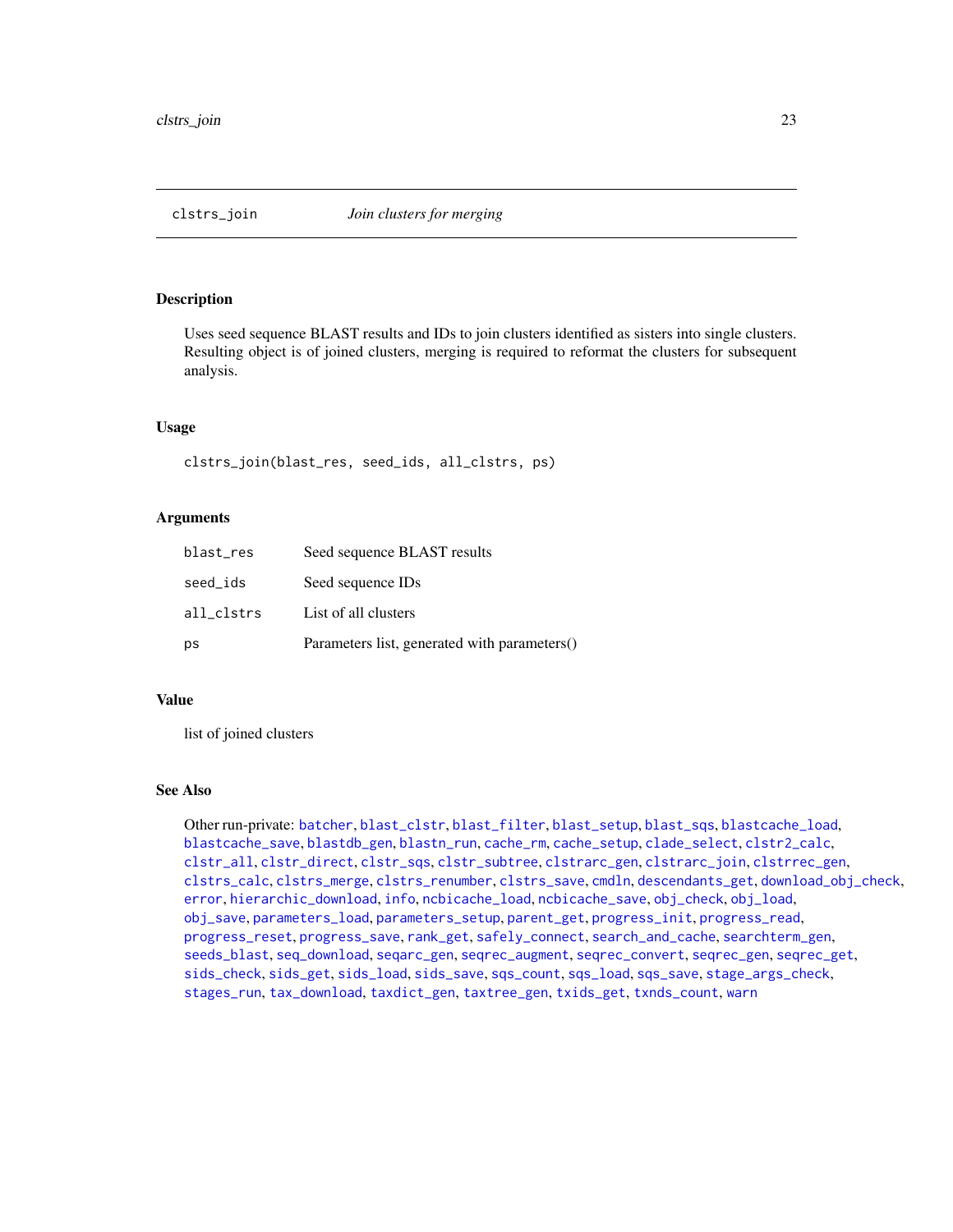<span id="page-23-1"></span><span id="page-23-0"></span>

Takes a list of joined clusters and computes each data slot to create a single merged cluster. txdct is required for parent look-up.

#### Usage

clstrs\_merge(jnd\_clstrs, txdct)

# Arguments

| jnd_clstrs | List of joined clusters |
|------------|-------------------------|
| txdct      | Taxonomic dictionary    |

#### Value

list of ClstrRecs

# See Also

Other run-private: [batcher](#page-4-1), [blast\\_clstr](#page-7-1), [blast\\_filter](#page-8-1), [blast\\_setup](#page-9-1), [blast\\_sqs](#page-10-1), [blastcache\\_load](#page-5-1), [blastcache\\_save](#page-5-2), [blastdb\\_gen](#page-6-1), [blastn\\_run](#page-7-2), [cache\\_rm](#page-11-1), [cache\\_setup](#page-12-1), [clade\\_select](#page-14-1), [clstr2\\_calc](#page-15-1), [clstr\\_all](#page-25-1), [clstr\\_direct](#page-26-1), [clstr\\_sqs](#page-27-1), [clstr\\_subtree](#page-27-2), [clstrarc\\_gen](#page-17-1), [clstrarc\\_join](#page-18-1), [clstrrec\\_gen](#page-20-1), [clstrs\\_calc](#page-21-1), [clstrs\\_join](#page-22-1), [clstrs\\_renumber](#page-23-2), [clstrs\\_save](#page-24-1), [cmdln](#page-30-1), [descendants\\_get](#page-31-1), [download\\_obj\\_check](#page-32-1), [error](#page-38-1), [hierarchic\\_download](#page-44-1), [info](#page-45-1), [ncbicache\\_load](#page-50-1), [ncbicache\\_save](#page-51-1), [obj\\_check](#page-52-1), [obj\\_load](#page-52-2), [obj\\_save](#page-53-1), [parameters\\_load](#page-55-1), [parameters\\_setup](#page-57-1), [parent\\_get](#page-57-2), [progress\\_init](#page-62-1), [progress\\_read](#page-63-1), [progress\\_reset](#page-64-1), [progress\\_save](#page-64-2), [rank\\_get](#page-65-1), [safely\\_connect](#page-70-1), [search\\_and\\_cache](#page-71-1), [searchterm\\_gen](#page-70-2), [seeds\\_blast](#page-72-1), [seq\\_download](#page-80-1), [seqarc\\_gen](#page-74-1), [seqrec\\_augment](#page-77-1), [seqrec\\_convert](#page-78-1), [seqrec\\_gen](#page-78-2), [seqrec\\_get](#page-79-1), [sids\\_check](#page-82-1), [sids\\_get](#page-83-1), [sids\\_load](#page-84-1), [sids\\_save](#page-85-1), [sqs\\_count](#page-85-2), [sqs\\_load](#page-86-1), [sqs\\_save](#page-87-1), [stage\\_args\\_check](#page-88-1), [stages\\_run](#page-88-2), [tax\\_download](#page-96-1), [taxdict\\_gen](#page-92-1), [taxtree\\_gen](#page-95-1), [txids\\_get](#page-97-1), [txnds\\_count](#page-98-1), [warn](#page-99-1)

<span id="page-23-2"></span>clstrs\_renumber *Renumber cluster IDs*

#### Description

Returns a ClstrArc with ID determined by the number of sequences in each cluster.

# Usage

clstrs\_renumber(clstrrecs)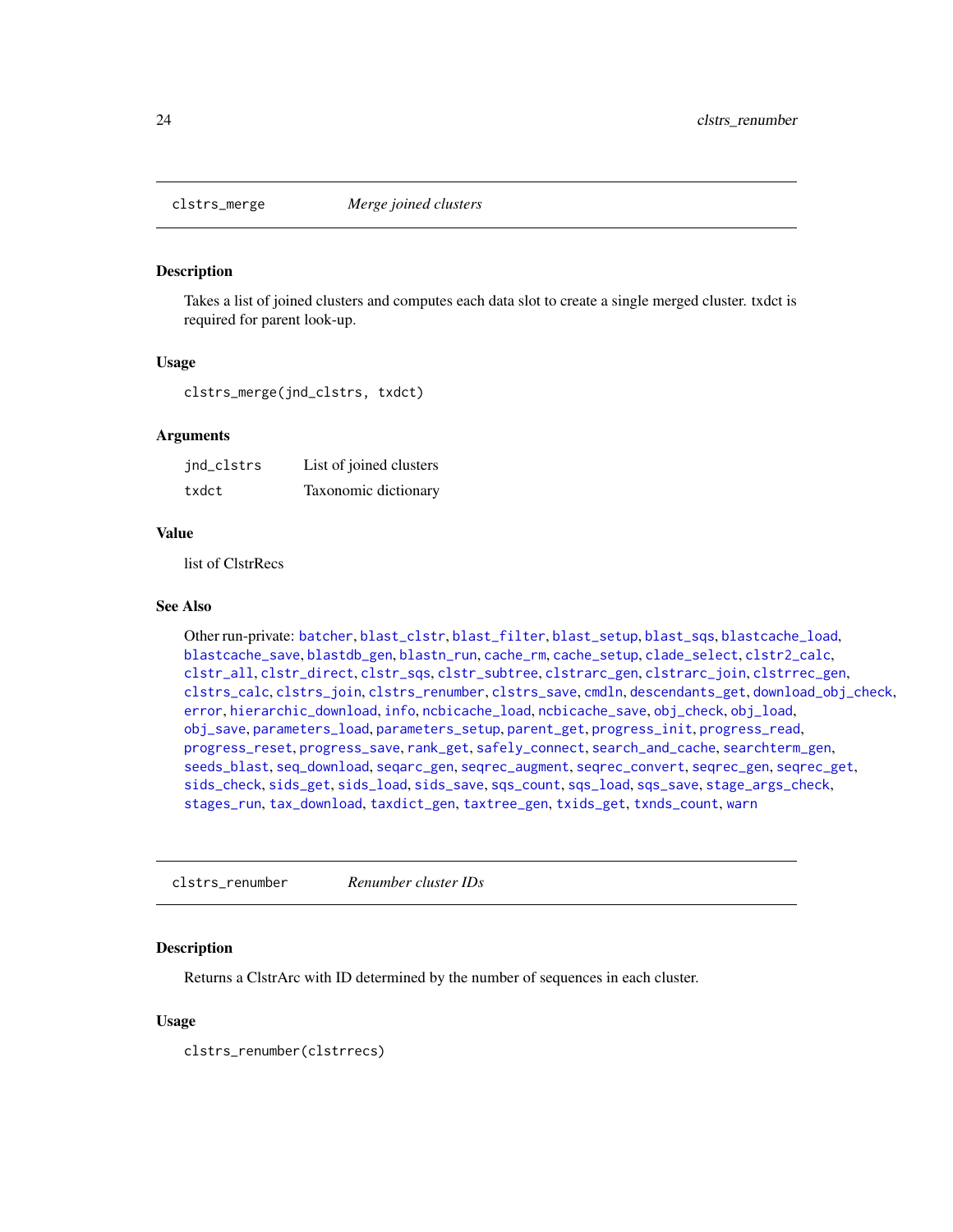#### <span id="page-24-0"></span>clstrs\_save 25

#### Arguments

clstrrecs List of clusters

#### Value

ClstrArc

# See Also

Other run-private: [batcher](#page-4-1), [blast\\_clstr](#page-7-1), [blast\\_filter](#page-8-1), [blast\\_setup](#page-9-1), [blast\\_sqs](#page-10-1), [blastcache\\_load](#page-5-1), [blastcache\\_save](#page-5-2), [blastdb\\_gen](#page-6-1), [blastn\\_run](#page-7-2), [cache\\_rm](#page-11-1), [cache\\_setup](#page-12-1), [clade\\_select](#page-14-1), [clstr2\\_calc](#page-15-1), [clstr\\_all](#page-25-1), [clstr\\_direct](#page-26-1), [clstr\\_sqs](#page-27-1), [clstr\\_subtree](#page-27-2), [clstrarc\\_gen](#page-17-1), [clstrarc\\_join](#page-18-1), [clstrrec\\_gen](#page-20-1), [clstrs\\_calc](#page-21-1), [clstrs\\_join](#page-22-1), [clstrs\\_merge](#page-23-1), [clstrs\\_save](#page-24-1), [cmdln](#page-30-1), [descendants\\_get](#page-31-1), [download\\_obj\\_check](#page-32-1), [error](#page-38-1), [hierarchic\\_download](#page-44-1), [info](#page-45-1), [ncbicache\\_load](#page-50-1), [ncbicache\\_save](#page-51-1), [obj\\_check](#page-52-1), [obj\\_load](#page-52-2), [obj\\_save](#page-53-1), [parameters\\_load](#page-55-1), [parameters\\_setup](#page-57-1), [parent\\_get](#page-57-2), [progress\\_init](#page-62-1), [progress\\_read](#page-63-1), [progress\\_reset](#page-64-1), [progress\\_save](#page-64-2), [rank\\_get](#page-65-1), [safely\\_connect](#page-70-1), [search\\_and\\_cache](#page-71-1), [searchterm\\_gen](#page-70-2), [seeds\\_blast](#page-72-1), [seq\\_download](#page-80-1), [seqarc\\_gen](#page-74-1), [seqrec\\_augment](#page-77-1), [seqrec\\_convert](#page-78-1), [seqrec\\_gen](#page-78-2), [seqrec\\_get](#page-79-1), [sids\\_check](#page-82-1), [sids\\_get](#page-83-1), [sids\\_load](#page-84-1), [sids\\_save](#page-85-1), [sqs\\_count](#page-85-2), [sqs\\_load](#page-86-1), [sqs\\_save](#page-87-1), [stage\\_args\\_check](#page-88-1), [stages\\_run](#page-88-2), [tax\\_download](#page-96-1), [taxdict\\_gen](#page-92-1), [taxtree\\_gen](#page-95-1), [txids\\_get](#page-97-1), [txnds\\_count](#page-98-1), [warn](#page-99-1)

<span id="page-24-1"></span>clstrs\_save *Save clusters to cache*

# **Description**

Saves clusters generated by clstr\_all to cache.

# Usage

```
clstrs_save(wd, txid, clstrs)
```
#### Arguments

| wd     | Working directory     |
|--------|-----------------------|
| txid   | Taxonomic ID, numeric |
| clstrs | cluster list          |

# See Also

Other run-private: [batcher](#page-4-1), [blast\\_clstr](#page-7-1), [blast\\_filter](#page-8-1), [blast\\_setup](#page-9-1), [blast\\_sqs](#page-10-1), [blastcache\\_load](#page-5-1), [blastcache\\_save](#page-5-2), [blastdb\\_gen](#page-6-1), [blastn\\_run](#page-7-2), [cache\\_rm](#page-11-1), [cache\\_setup](#page-12-1), [clade\\_select](#page-14-1), [clstr2\\_calc](#page-15-1), [clstr\\_all](#page-25-1), [clstr\\_direct](#page-26-1), [clstr\\_sqs](#page-27-1), [clstr\\_subtree](#page-27-2), [clstrarc\\_gen](#page-17-1), [clstrarc\\_join](#page-18-1), [clstrrec\\_gen](#page-20-1), [clstrs\\_calc](#page-21-1), [clstrs\\_join](#page-22-1), [clstrs\\_merge](#page-23-1), [clstrs\\_renumber](#page-23-2), [cmdln](#page-30-1), [descendants\\_get](#page-31-1), [download\\_obj\\_check](#page-32-1), [error](#page-38-1), [hierarchic\\_download](#page-44-1), [info](#page-45-1), [ncbicache\\_load](#page-50-1), [ncbicache\\_save](#page-51-1), [obj\\_check](#page-52-1), [obj\\_load](#page-52-2), [obj\\_save](#page-53-1), [parameters\\_load](#page-55-1), [parameters\\_setup](#page-57-1), [parent\\_get](#page-57-2), [progress\\_init](#page-62-1), [progress\\_read](#page-63-1), [progress\\_reset](#page-64-1), [progress\\_save](#page-64-2), [rank\\_get](#page-65-1), [safely\\_connect](#page-70-1), [search\\_and\\_cache](#page-71-1), [searchterm\\_gen](#page-70-2), [seeds\\_blast](#page-72-1), [seq\\_download](#page-80-1), [seqarc\\_gen](#page-74-1), [seqrec\\_augment](#page-77-1), [seqrec\\_convert](#page-78-1), [seqrec\\_gen](#page-78-2), [seqrec\\_get](#page-79-1),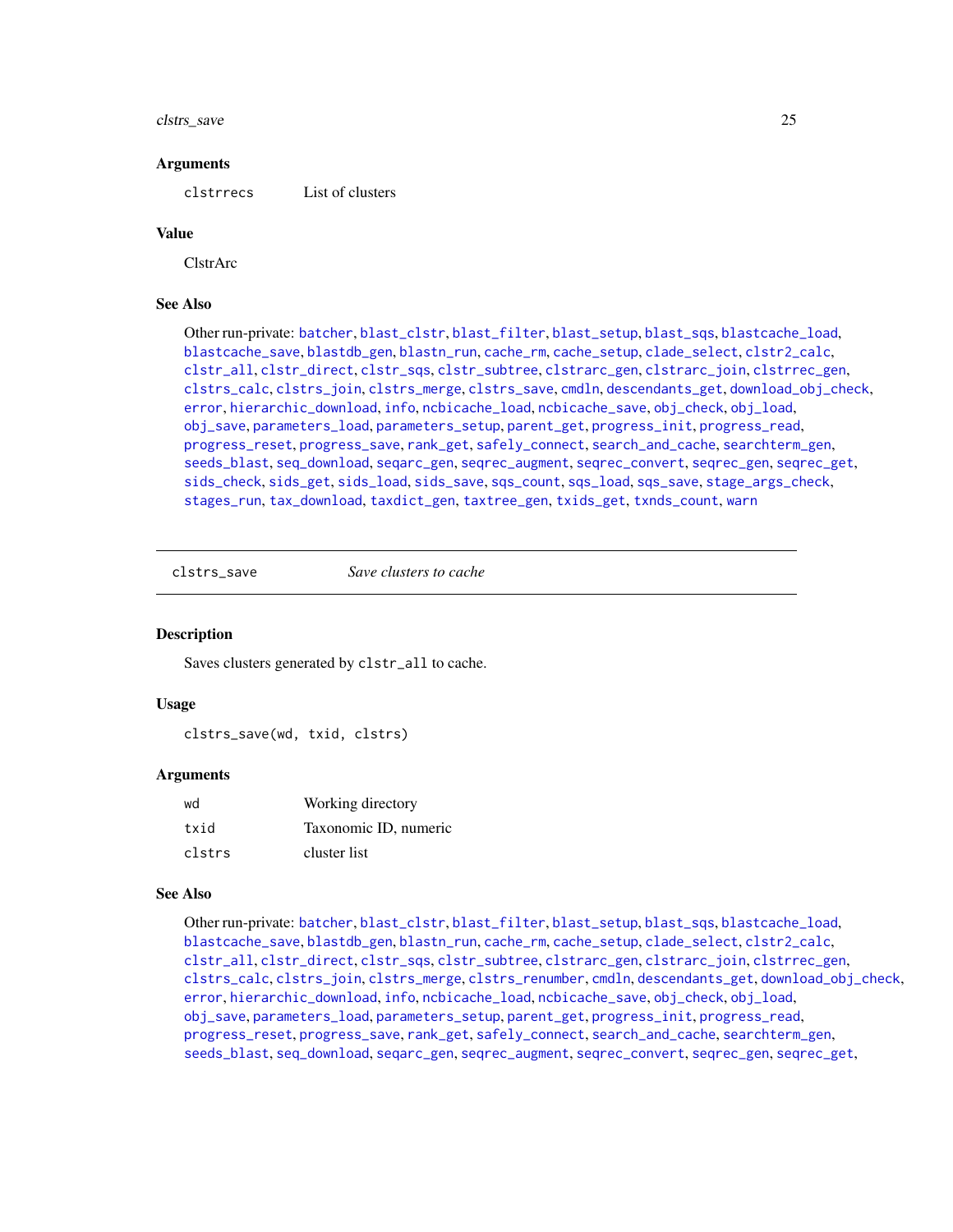[sids\\_check](#page-82-1), [sids\\_get](#page-83-1), [sids\\_load](#page-84-1), [sids\\_save](#page-85-1), [sqs\\_count](#page-85-2), [sqs\\_load](#page-86-1), [sqs\\_save](#page-87-1), [stage\\_args\\_check](#page-88-1), [stages\\_run](#page-88-2), [tax\\_download](#page-96-1), [taxdict\\_gen](#page-92-1), [taxtree\\_gen](#page-95-1), [txids\\_get](#page-97-1), [txnds\\_count](#page-98-1), [warn](#page-99-1)

<span id="page-25-1"></span>clstr\_all *Hierarchically cluster all sequences of a txid*

# Description

Identifies all direct and subtree clusters for a taxonomic ID.

# Usage

```
clstr\_all(txid, sqs, txdct, ps, lvl = 0)
```
# **Arguments**

| txid  | Taxonomic ID                                                   |
|-------|----------------------------------------------------------------|
| sas   | Sequence object of all downloaded sequences                    |
| txdct | Taxonomic dictionary                                           |
| ps    | Parameters list, generated with parameters()                   |
| 1v1   | Integer, number of message indentations indicating code depth. |

# Value

ClstrArc

# See Also

Other run-private: [batcher](#page-4-1), [blast\\_clstr](#page-7-1), [blast\\_filter](#page-8-1), [blast\\_setup](#page-9-1), [blast\\_sqs](#page-10-1), [blastcache\\_load](#page-5-1), [blastcache\\_save](#page-5-2), [blastdb\\_gen](#page-6-1), [blastn\\_run](#page-7-2), [cache\\_rm](#page-11-1), [cache\\_setup](#page-12-1), [clade\\_select](#page-14-1), [clstr2\\_calc](#page-15-1), [clstr\\_direct](#page-26-1), [clstr\\_sqs](#page-27-1), [clstr\\_subtree](#page-27-2), [clstrarc\\_gen](#page-17-1), [clstrarc\\_join](#page-18-1), [clstrrec\\_gen](#page-20-1), [clstrs\\_calc](#page-21-1), [clstrs\\_join](#page-22-1), [clstrs\\_merge](#page-23-1), [clstrs\\_renumber](#page-23-2), [clstrs\\_save](#page-24-1), [cmdln](#page-30-1), [descendants\\_get](#page-31-1), [download\\_obj\\_check](#page-32-1), [error](#page-38-1), [hierarchic\\_download](#page-44-1), [info](#page-45-1), [ncbicache\\_load](#page-50-1), [ncbicache\\_save](#page-51-1), [obj\\_check](#page-52-1), [obj\\_load](#page-52-2), [obj\\_save](#page-53-1), [parameters\\_load](#page-55-1), [parameters\\_setup](#page-57-1), [parent\\_get](#page-57-2), [progress\\_init](#page-62-1), [progress\\_read](#page-63-1), [progress\\_reset](#page-64-1), [progress\\_save](#page-64-2), [rank\\_get](#page-65-1), [safely\\_connect](#page-70-1), [search\\_and\\_cache](#page-71-1), [searchterm\\_gen](#page-70-2), [seeds\\_blast](#page-72-1), [seq\\_download](#page-80-1), [seqarc\\_gen](#page-74-1), [seqrec\\_augment](#page-77-1), [seqrec\\_convert](#page-78-1), [seqrec\\_gen](#page-78-2), [seqrec\\_get](#page-79-1), [sids\\_check](#page-82-1), [sids\\_get](#page-83-1), [sids\\_load](#page-84-1), [sids\\_save](#page-85-1), [sqs\\_count](#page-85-2), [sqs\\_load](#page-86-1), [sqs\\_save](#page-87-1), [stage\\_args\\_check](#page-88-1), [stages\\_run](#page-88-2), [tax\\_download](#page-96-1), [taxdict\\_gen](#page-92-1), [taxtree\\_gen](#page-95-1), [txids\\_get](#page-97-1), [txnds\\_count](#page-98-1), [warn](#page-99-1)

<span id="page-25-0"></span>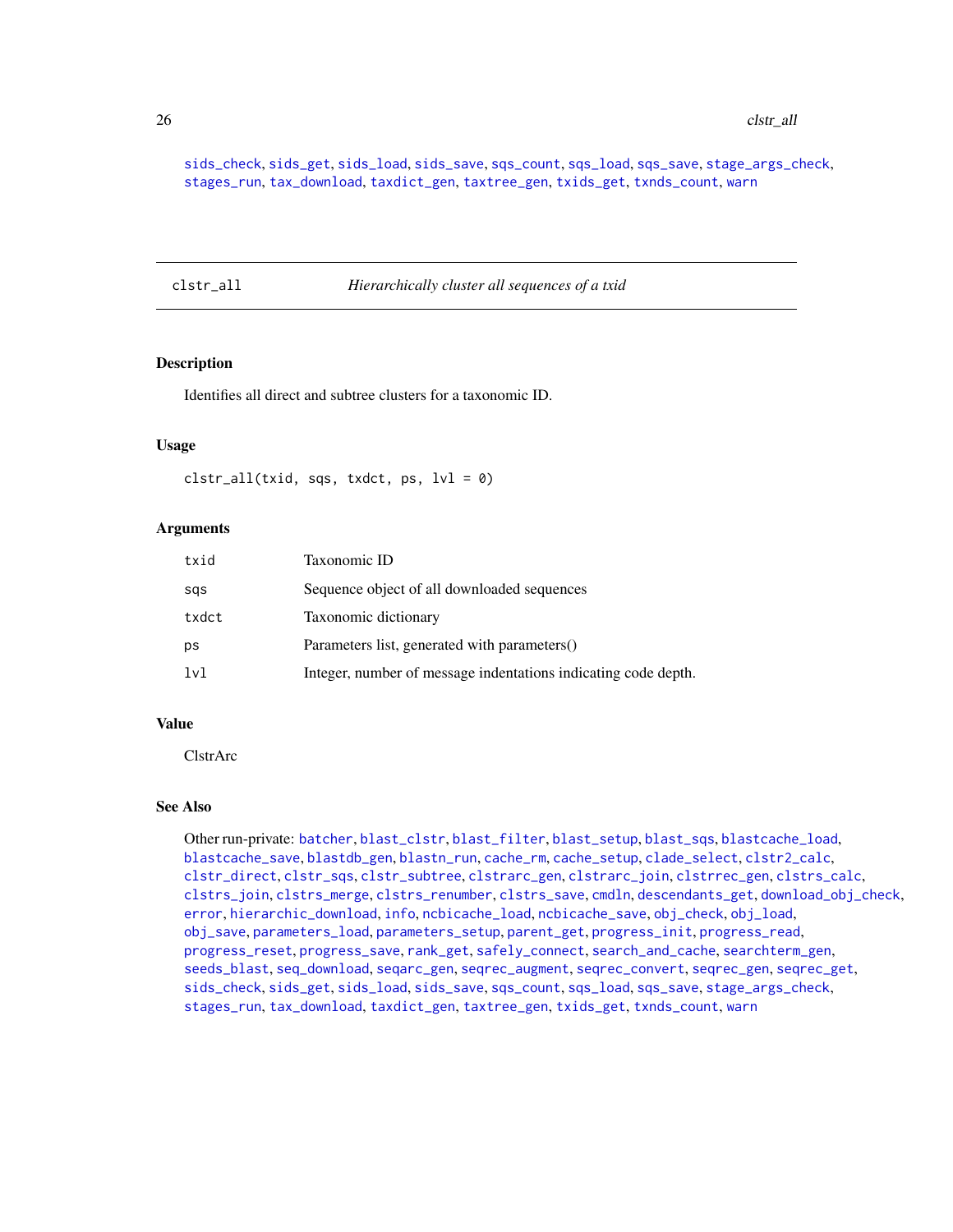<span id="page-26-1"></span><span id="page-26-0"></span>

In GenBank certain sequences may only be associated with a higher level taxon (e.g. genus, family ...). This function generates clusters from these sequences, alone. This function identifies such sequences in the sequence object and generates a list of clusters of cl\_type 'direct'.

# Usage

```
clstr_direct(txid, sqs, txdct, ps, lvl)
```
# Arguments

| txid  | Taxonomic ID                                                   |
|-------|----------------------------------------------------------------|
| sqs   | Sequence object of all downloaded sequences                    |
| txdct | Taxonomic dictionary                                           |
| ps    | Parameters list, generated with parameters()                   |
| lvl   | Integer, number of message indentations indicating code depth. |

# Value

ClstrArc

# See Also

Other run-private: [batcher](#page-4-1), [blast\\_clstr](#page-7-1), [blast\\_filter](#page-8-1), [blast\\_setup](#page-9-1), [blast\\_sqs](#page-10-1), [blastcache\\_load](#page-5-1), [blastcache\\_save](#page-5-2), [blastdb\\_gen](#page-6-1), [blastn\\_run](#page-7-2), [cache\\_rm](#page-11-1), [cache\\_setup](#page-12-1), [clade\\_select](#page-14-1), [clstr2\\_calc](#page-15-1), [clstr\\_all](#page-25-1), [clstr\\_sqs](#page-27-1), [clstr\\_subtree](#page-27-2), [clstrarc\\_gen](#page-17-1), [clstrarc\\_join](#page-18-1), [clstrrec\\_gen](#page-20-1), [clstrs\\_calc](#page-21-1), [clstrs\\_join](#page-22-1), [clstrs\\_merge](#page-23-1), [clstrs\\_renumber](#page-23-2), [clstrs\\_save](#page-24-1), [cmdln](#page-30-1), [descendants\\_get](#page-31-1), [download\\_obj\\_check](#page-32-1), [error](#page-38-1), [hierarchic\\_download](#page-44-1), [info](#page-45-1), [ncbicache\\_load](#page-50-1), [ncbicache\\_save](#page-51-1), [obj\\_check](#page-52-1), [obj\\_load](#page-52-2), [obj\\_save](#page-53-1), [parameters\\_load](#page-55-1), [parameters\\_setup](#page-57-1), [parent\\_get](#page-57-2), [progress\\_init](#page-62-1), [progress\\_read](#page-63-1), [progress\\_reset](#page-64-1), [progress\\_save](#page-64-2), [rank\\_get](#page-65-1), [safely\\_connect](#page-70-1), [search\\_and\\_cache](#page-71-1), [searchterm\\_gen](#page-70-2), [seeds\\_blast](#page-72-1), [seq\\_download](#page-80-1), [seqarc\\_gen](#page-74-1), [seqrec\\_augment](#page-77-1), [seqrec\\_convert](#page-78-1), [seqrec\\_gen](#page-78-2), [seqrec\\_get](#page-79-1), [sids\\_check](#page-82-1), [sids\\_get](#page-83-1), [sids\\_load](#page-84-1), [sids\\_save](#page-85-1), [sqs\\_count](#page-85-2), [sqs\\_load](#page-86-1), [sqs\\_save](#page-87-1), [stage\\_args\\_check](#page-88-1), [stages\\_run](#page-88-2), [tax\\_download](#page-96-1), [taxdict\\_gen](#page-92-1), [taxtree\\_gen](#page-95-1), [txids\\_get](#page-97-1), [txnds\\_count](#page-98-1), [warn](#page-99-1)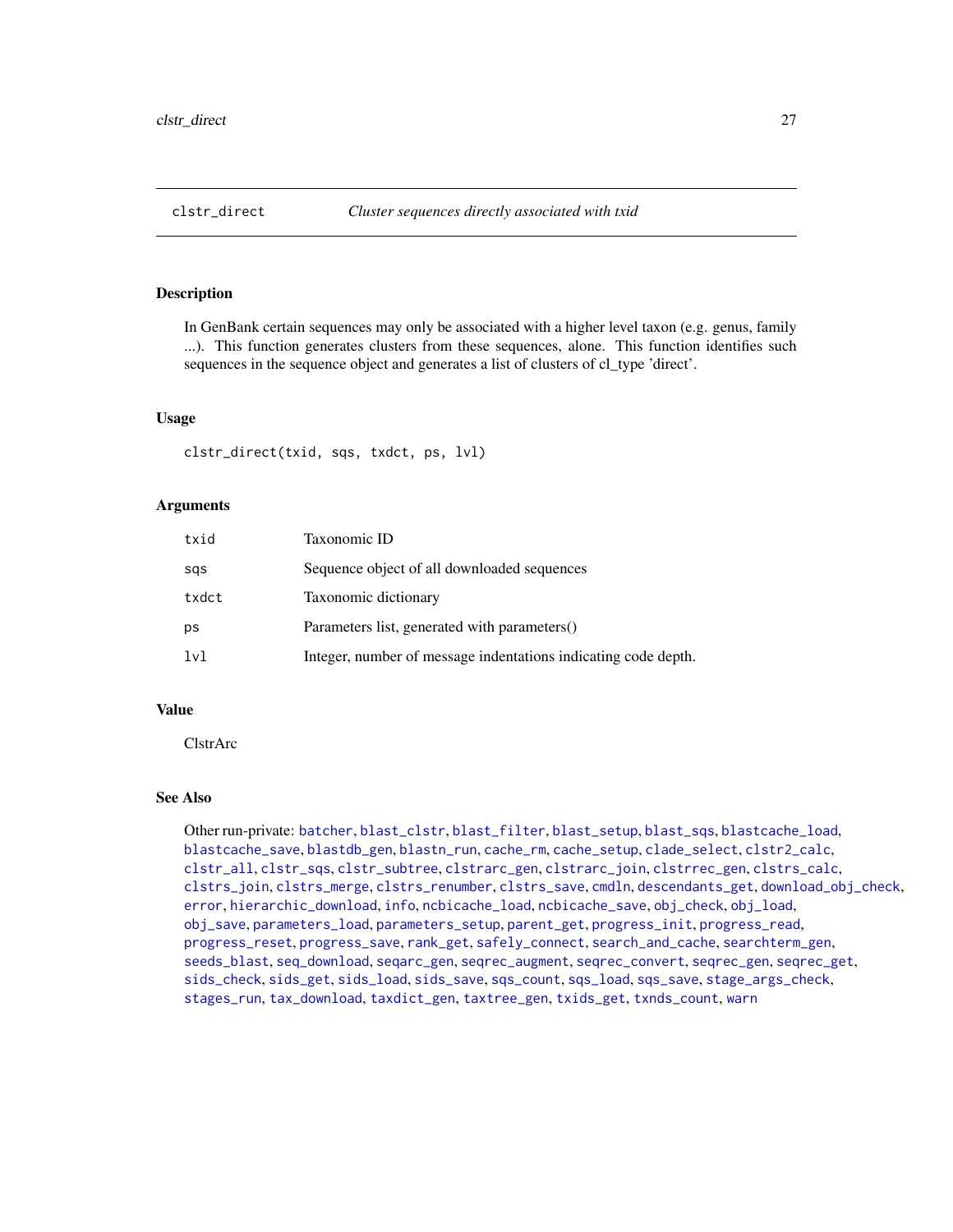<span id="page-27-1"></span><span id="page-27-0"></span>

Given a sequence object, this function will generate a list of cluster objects using BLAST

# Usage

clstr\_sqs(txid, sqs, ps, lvl, typ = c("direct", "subtree", "paraphyly"))

# Arguments

| txid    | Taxonomic ID                                                   |
|---------|----------------------------------------------------------------|
| sas     | Sequence object of sequences to be BLASTed                     |
| ps      | Parameters list, generated with parameters()                   |
| $1\nu1$ | Integer, number of message indentations indicating code depth. |
| typ     | Direct, subtree or paraphyly?                                  |

# See Also

Other run-private: [batcher](#page-4-1), [blast\\_clstr](#page-7-1), [blast\\_filter](#page-8-1), [blast\\_setup](#page-9-1), [blast\\_sqs](#page-10-1), [blastcache\\_load](#page-5-1), [blastcache\\_save](#page-5-2), [blastdb\\_gen](#page-6-1), [blastn\\_run](#page-7-2), [cache\\_rm](#page-11-1), [cache\\_setup](#page-12-1), [clade\\_select](#page-14-1), [clstr2\\_calc](#page-15-1), [clstr\\_all](#page-25-1), [clstr\\_direct](#page-26-1), [clstr\\_subtree](#page-27-2), [clstrarc\\_gen](#page-17-1), [clstrarc\\_join](#page-18-1), [clstrrec\\_gen](#page-20-1), [clstrs\\_calc](#page-21-1), [clstrs\\_join](#page-22-1), [clstrs\\_merge](#page-23-1), [clstrs\\_renumber](#page-23-2), [clstrs\\_save](#page-24-1), [cmdln](#page-30-1), [descendants\\_get](#page-31-1), [download\\_obj\\_check](#page-32-1), [error](#page-38-1), [hierarchic\\_download](#page-44-1), [info](#page-45-1), [ncbicache\\_load](#page-50-1), [ncbicache\\_save](#page-51-1), [obj\\_check](#page-52-1), [obj\\_load](#page-52-2), [obj\\_save](#page-53-1), [parameters\\_load](#page-55-1), [parameters\\_setup](#page-57-1), [parent\\_get](#page-57-2), [progress\\_init](#page-62-1), [progress\\_read](#page-63-1), [progress\\_reset](#page-64-1), [progress\\_save](#page-64-2), [rank\\_get](#page-65-1), [safely\\_connect](#page-70-1), [search\\_and\\_cache](#page-71-1), [searchterm\\_gen](#page-70-2), [seeds\\_blast](#page-72-1), [seq\\_download](#page-80-1), [seqarc\\_gen](#page-74-1), [seqrec\\_augment](#page-77-1), [seqrec\\_convert](#page-78-1), [seqrec\\_gen](#page-78-2), [seqrec\\_get](#page-79-1), [sids\\_check](#page-82-1), [sids\\_get](#page-83-1), [sids\\_load](#page-84-1), [sids\\_save](#page-85-1), [sqs\\_count](#page-85-2), [sqs\\_load](#page-86-1), [sqs\\_save](#page-87-1), [stage\\_args\\_check](#page-88-1), [stages\\_run](#page-88-2), [tax\\_download](#page-96-1), [taxdict\\_gen](#page-92-1), [taxtree\\_gen](#page-95-1), [txids\\_get](#page-97-1), [txnds\\_count](#page-98-1), [warn](#page-99-1)

<span id="page-27-2"></span>clstr\_subtree *Cluster all sequences descending from a txid*

#### Description

Identifies clusters from sequences associated with a txid and all its descendants. Clusters returned by this function will thus be of cl\_type 'subtree'.

# Usage

clstr\_subtree(txid, sqs, txdct, dds, ps, lvl)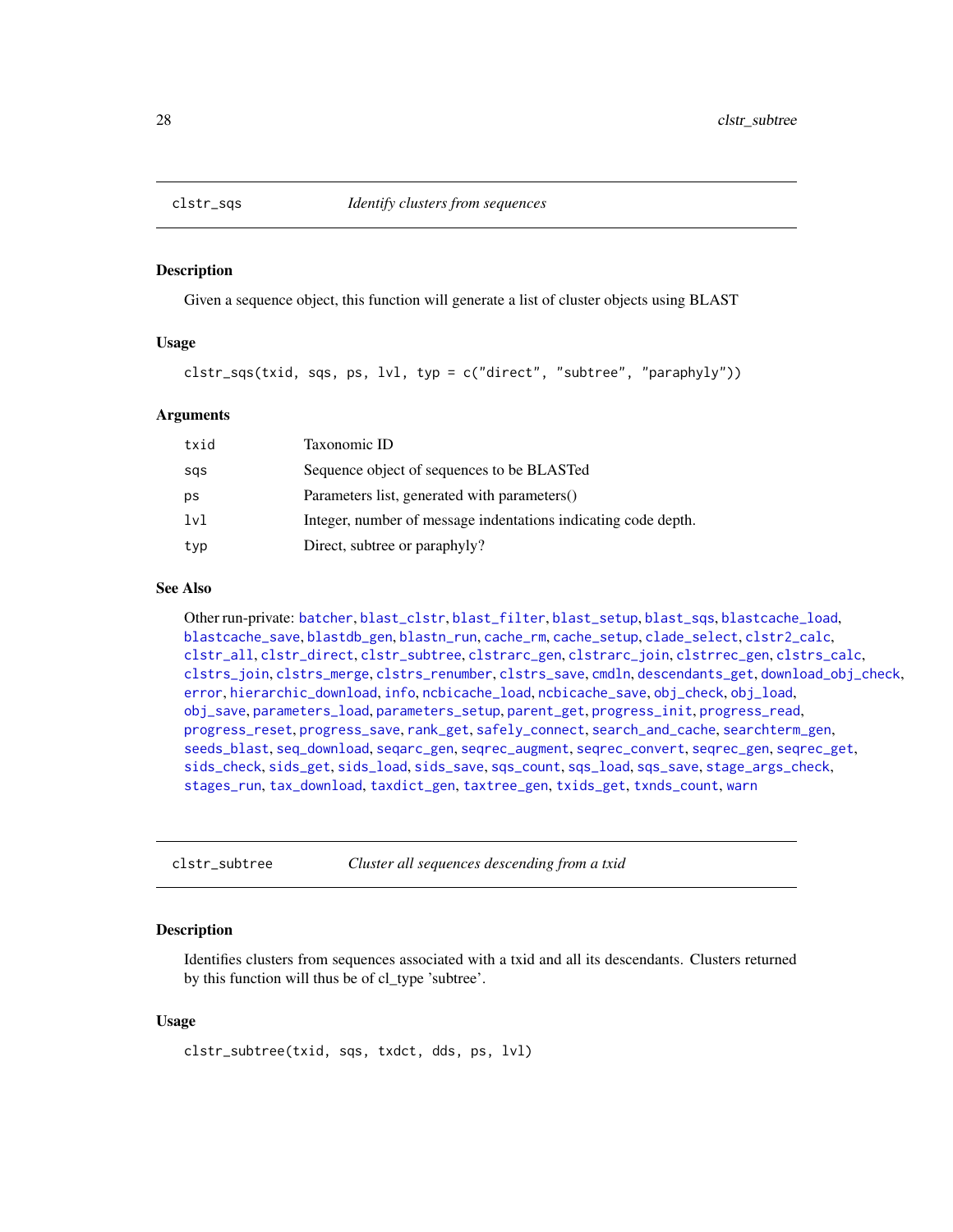# <span id="page-28-0"></span>clusters2\_run 29

#### **Arguments**

| txid  | Taxonomic ID                                                   |
|-------|----------------------------------------------------------------|
| sqs   | Sequence object of all downloaded sequences                    |
| txdct | Taxonomic dictionary                                           |
| dds   | Vector of direct descendants                                   |
| ps    | Parameters list, generated with parameters()                   |
| 1v1   | Integer, number of message indentations indicating code depth. |

# Value

ClstrArc

# See Also

Other run-private: [batcher](#page-4-1), [blast\\_clstr](#page-7-1), [blast\\_filter](#page-8-1), [blast\\_setup](#page-9-1), [blast\\_sqs](#page-10-1), [blastcache\\_load](#page-5-1), [blastcache\\_save](#page-5-2), [blastdb\\_gen](#page-6-1), [blastn\\_run](#page-7-2), [cache\\_rm](#page-11-1), [cache\\_setup](#page-12-1), [clade\\_select](#page-14-1), [clstr2\\_calc](#page-15-1), [clstr\\_all](#page-25-1), [clstr\\_direct](#page-26-1), [clstr\\_sqs](#page-27-1), [clstrarc\\_gen](#page-17-1), [clstrarc\\_join](#page-18-1), [clstrrec\\_gen](#page-20-1), [clstrs\\_calc](#page-21-1), [clstrs\\_join](#page-22-1), [clstrs\\_merge](#page-23-1), [clstrs\\_renumber](#page-23-2), [clstrs\\_save](#page-24-1), [cmdln](#page-30-1), [descendants\\_get](#page-31-1), [download\\_obj\\_check](#page-32-1), [error](#page-38-1), [hierarchic\\_download](#page-44-1), [info](#page-45-1), [ncbicache\\_load](#page-50-1), [ncbicache\\_save](#page-51-1), [obj\\_check](#page-52-1), [obj\\_load](#page-52-2), [obj\\_save](#page-53-1), [parameters\\_load](#page-55-1), [parameters\\_setup](#page-57-1), [parent\\_get](#page-57-2), [progress\\_init](#page-62-1), [progress\\_read](#page-63-1), [progress\\_reset](#page-64-1), [progress\\_save](#page-64-2), [rank\\_get](#page-65-1), [safely\\_connect](#page-70-1), [search\\_and\\_cache](#page-71-1), [searchterm\\_gen](#page-70-2), [seeds\\_blast](#page-72-1), [seq\\_download](#page-80-1), [seqarc\\_gen](#page-74-1), [seqrec\\_augment](#page-77-1), [seqrec\\_convert](#page-78-1), [seqrec\\_gen](#page-78-2), [seqrec\\_get](#page-79-1), [sids\\_check](#page-82-1), [sids\\_get](#page-83-1), [sids\\_load](#page-84-1), [sids\\_save](#page-85-1), [sqs\\_count](#page-85-2), [sqs\\_load](#page-86-1), [sqs\\_save](#page-87-1), [stage\\_args\\_check](#page-88-1), [stages\\_run](#page-88-2), [tax\\_download](#page-96-1), [taxdict\\_gen](#page-92-1), [taxtree\\_gen](#page-95-1), [txids\\_get](#page-97-1), [txnds\\_count](#page-98-1), [warn](#page-99-1)

<span id="page-28-1"></span>clusters2\_run *Run the cluster2 stage*

# Description

Run the fourth stage of the phylotaR pipeline, cluster2. Identify clusters at higher taxonomic levels by merging sister clusters.

# Usage

```
clusters2_run(wd)
```
#### Arguments

wd Working directory

# See Also

Other run-public: [ClstrArc-class](#page-16-1), [ClstrRec-class](#page-19-1), [Phylota-class](#page-58-1), [SeqArc-class](#page-73-1), [SeqRec-class](#page-75-1), [TaxDict-class](#page-91-1), [TaxRec-class](#page-94-1), [clusters\\_run](#page-29-1), [parameters\\_reset](#page-56-1), [reset](#page-67-1), [restart](#page-68-1), [run](#page-69-1), [setup](#page-81-1), [taxise\\_run](#page-93-1)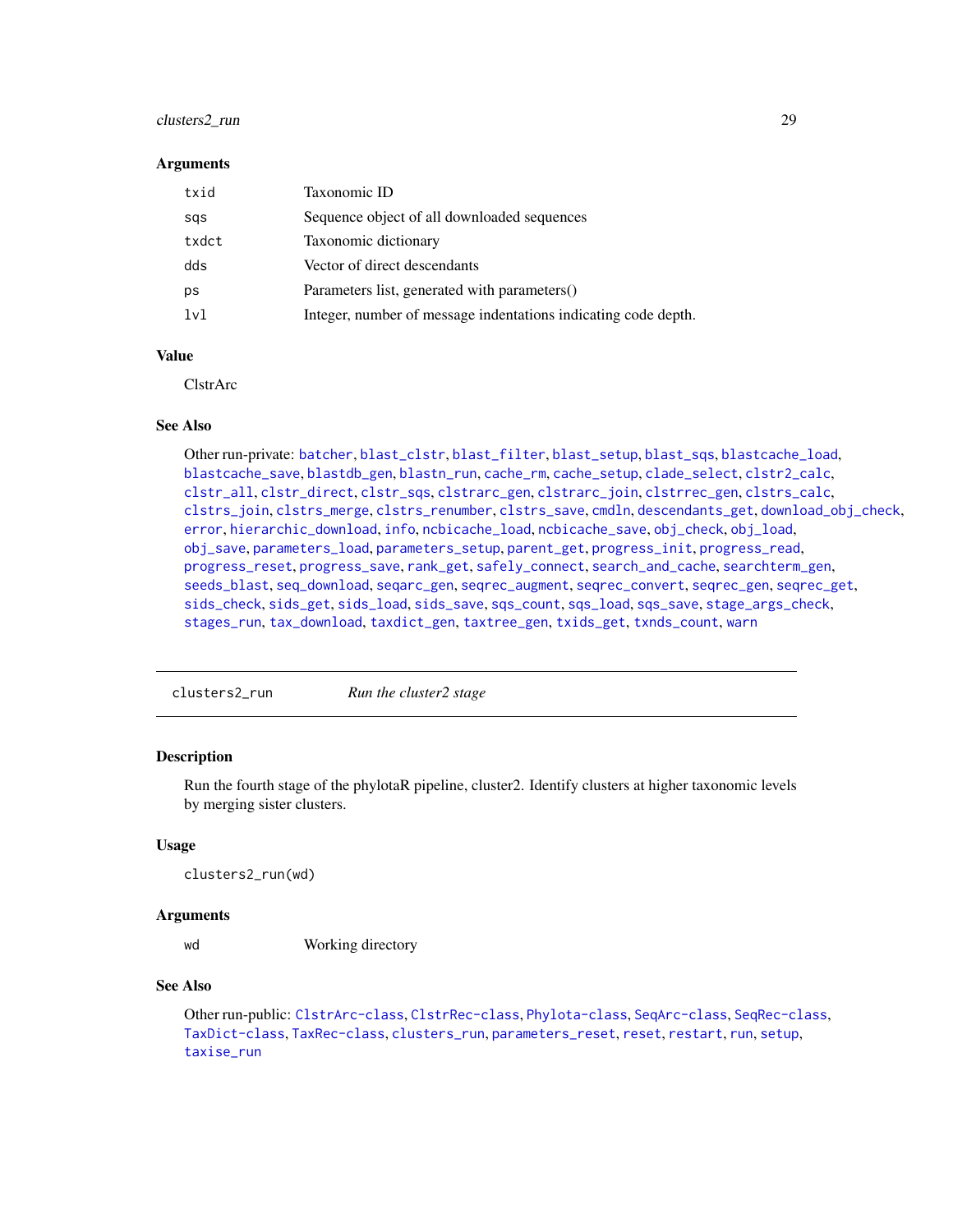# Examples

```
## Not run:
```

```
# Note: this example requires BLAST and internet to run.
 # example with temp folder
 wd <- file.path(tempdir(), 'aotus')
 # setup for aotus, make sure aotus/ folder already exists
 if (!dir.exists(wd)) {
   dir.create(wd)
 }
 ncbi_dr <- '[SET BLAST+ BIN PATH HERE]'
 setup(wd = wd, txid = 9504, ncbi_dr = ncbi_dr) # txid for Aotus primate genus
 # individually run stages
 taxise\_run(wd = wd)download_run(wd = wd)
 clusters_run(wd = wd)
 clusters2_run(wd = wd)
## End(Not run)
```
<span id="page-29-1"></span>clusters\_run *Run the cluster stage*

# Description

Run the third stage of the phylotaR pipeline, cluster. This stage hierarchically traverses the taxonomy identifying all direct and subtree clusters from downloaded sequences. Any taxonomic nodes too small for cluster identification are placed into paraphyletic clusters.

#### Usage

```
clusters_run(wd)
```
# Arguments

wd Working directory

# See Also

Other run-public: [ClstrArc-class](#page-16-1), [ClstrRec-class](#page-19-1), [Phylota-class](#page-58-1), [SeqArc-class](#page-73-1), [SeqRec-class](#page-75-1), [TaxDict-class](#page-91-1), [TaxRec-class](#page-94-1), [clusters2\\_run](#page-28-1), [parameters\\_reset](#page-56-1), [reset](#page-67-1), [restart](#page-68-1), [run](#page-69-1), [setup](#page-81-1), [taxise\\_run](#page-93-1)

<span id="page-29-0"></span>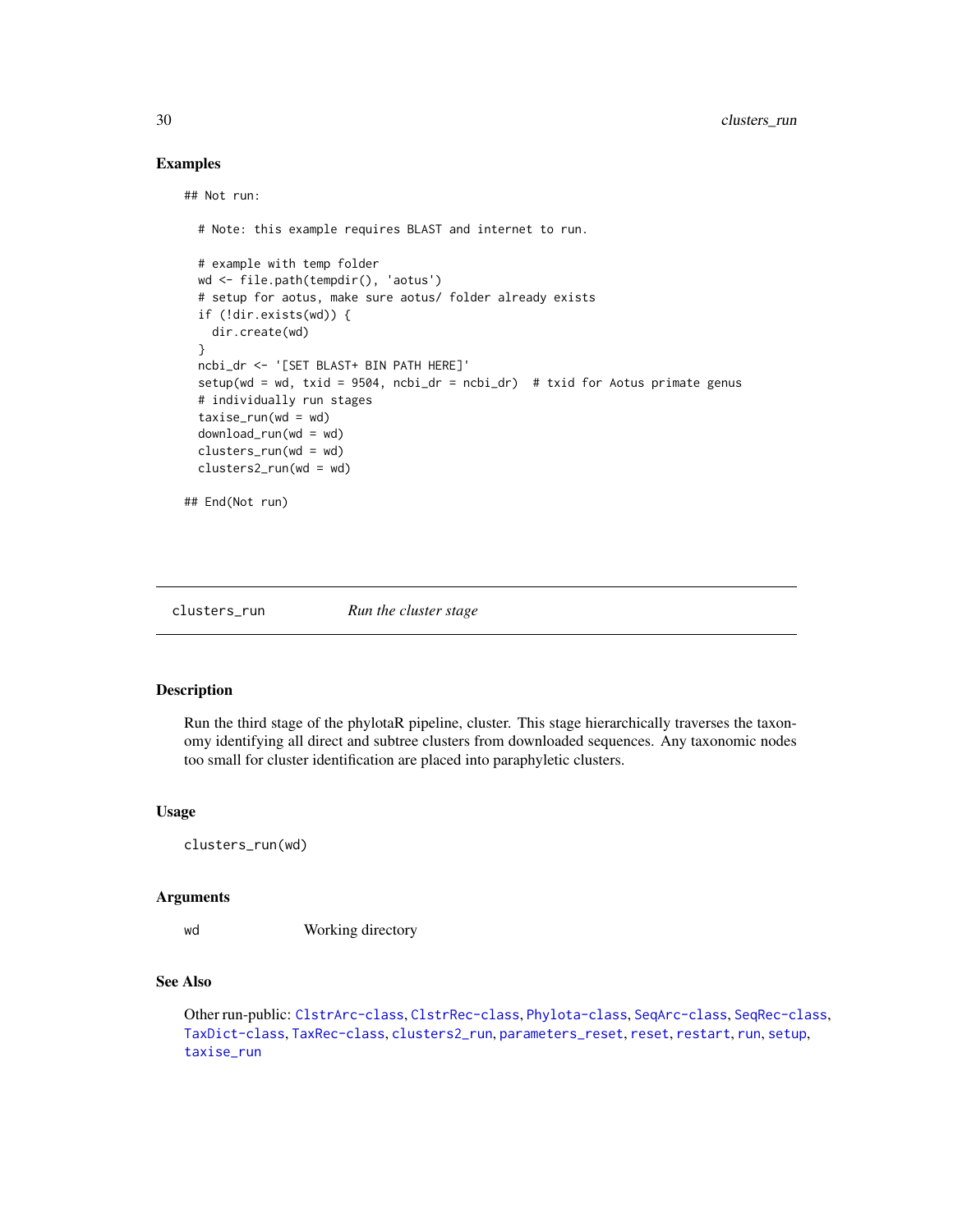#### <span id="page-30-0"></span>cmdln 31

# Examples

## Not run:

```
# Note: this example requires BLAST and internet to run.
 # example with temp folder
 wd <- file.path(tempdir(), 'aotus')
 # setup for aotus, make sure aotus/ folder already exists
 if (!dir.exists(wd)) {
   dir.create(wd)
 }
 ncbi_dr <- '[SET BLAST+ BIN PATH HERE]'
 setup(wd = wd, txid = 9504, ncbi_dr = ncbi_dr) # txid for Aotus primate genus
 # individually run stages
 taxise\_run(wd = wd)download_run(wd = wd)
 clusters_run(wd = wd)
## End(Not run)
```
<span id="page-30-1"></span>

cmdln *Run a command via terminal/command prompt*

# Description

Provide the command and arguments as a vector. Also can take a lgfl to which all stdout and stderr is written. If lgfl is not provided, a list is returned of 'status', 'stdout' and 'stderr'. Else only the status is returned - 1 success, 0 failed.

# Usage

cmdln(cmd, args, lgfl = NULL)

# Arguments

| cmd  | Command to be run                                                                   |
|------|-------------------------------------------------------------------------------------|
| args | Vector of command arguments, each parameter and value must be a separate<br>element |
| lgfl | File to which stdout/err will be written                                            |

# Details

Note, stdout/err are returned as 'raw'. Use rawToChar() to convert to characters.

# Value

status, integer or character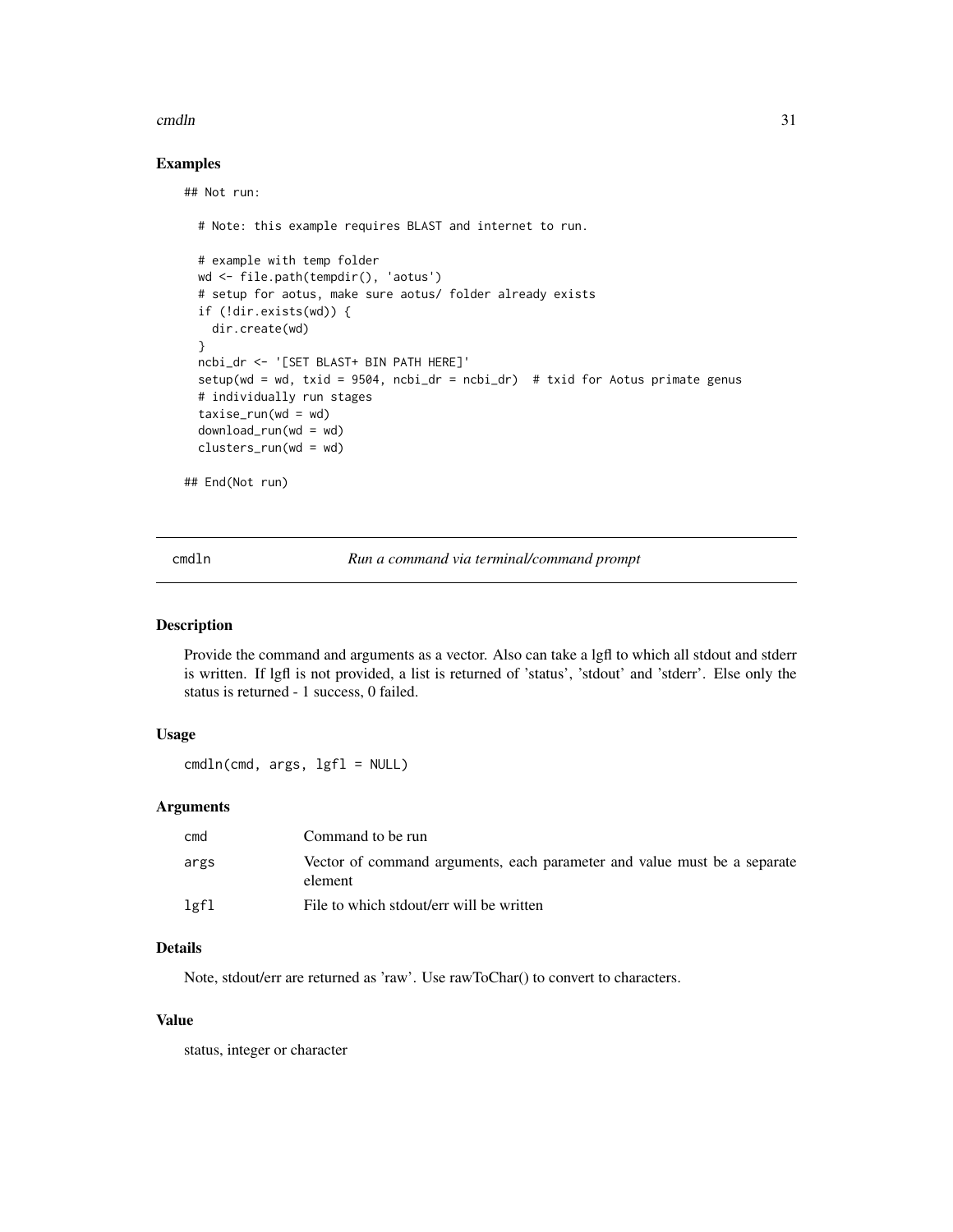# See Also

Other run-private: [batcher](#page-4-1), [blast\\_clstr](#page-7-1), [blast\\_filter](#page-8-1), [blast\\_setup](#page-9-1), [blast\\_sqs](#page-10-1), [blastcache\\_load](#page-5-1), [blastcache\\_save](#page-5-2), [blastdb\\_gen](#page-6-1), [blastn\\_run](#page-7-2), [cache\\_rm](#page-11-1), [cache\\_setup](#page-12-1), [clade\\_select](#page-14-1), [clstr2\\_calc](#page-15-1), [clstr\\_all](#page-25-1), [clstr\\_direct](#page-26-1), [clstr\\_sqs](#page-27-1), [clstr\\_subtree](#page-27-2), [clstrarc\\_gen](#page-17-1), [clstrarc\\_join](#page-18-1), [clstrrec\\_gen](#page-20-1), [clstrs\\_calc](#page-21-1), [clstrs\\_join](#page-22-1), [clstrs\\_merge](#page-23-1), [clstrs\\_renumber](#page-23-2), [clstrs\\_save](#page-24-1), [descendants\\_get](#page-31-1), [download\\_obj\\_check](#page-32-1), [error](#page-38-1), [hierarchic\\_download](#page-44-1), [info](#page-45-1), [ncbicache\\_load](#page-50-1), [ncbicache\\_save](#page-51-1), [obj\\_check](#page-52-1), [obj\\_load](#page-52-2), [obj\\_save](#page-53-1), [parameters\\_load](#page-55-1), [parameters\\_setup](#page-57-1), [parent\\_get](#page-57-2), [progress\\_init](#page-62-1), [progress\\_read](#page-63-1), [progress\\_reset](#page-64-1), [progress\\_save](#page-64-2), [rank\\_get](#page-65-1), [safely\\_connect](#page-70-1), [search\\_and\\_cache](#page-71-1), [searchterm\\_gen](#page-70-2), [seeds\\_blast](#page-72-1), [seq\\_download](#page-80-1), [seqarc\\_gen](#page-74-1), [seqrec\\_augment](#page-77-1), [seqrec\\_convert](#page-78-1), [seqrec\\_gen](#page-78-2), [seqrec\\_get](#page-79-1), [sids\\_check](#page-82-1), [sids\\_get](#page-83-1), [sids\\_load](#page-84-1), [sids\\_save](#page-85-1), [sqs\\_count](#page-85-2), [sqs\\_load](#page-86-1), [sqs\\_save](#page-87-1), [stage\\_args\\_check](#page-88-1), [stages\\_run](#page-88-2), [tax\\_download](#page-96-1), [taxdict\\_gen](#page-92-1), [taxtree\\_gen](#page-95-1), [txids\\_get](#page-97-1), [txnds\\_count](#page-98-1), [warn](#page-99-1)

cycads *Example phylota object (cycads)*

#### Description

Final phylota object produced by running pipeline for the cycads, Cycadidae (1445963).

# Usage

data(cycads)

# Format

cycads is generated from read\_phylota().

# Examples

data(cycads) # load object str(cycads)

<span id="page-31-1"></span>descendants\_get *Get descendants*

# Description

Look-up either direct or all taxonomic descendants of a node from taxonomic dictionary.

# Usage

```
descendants_get(id, txdct, direct = FALSE)
```
<span id="page-31-0"></span>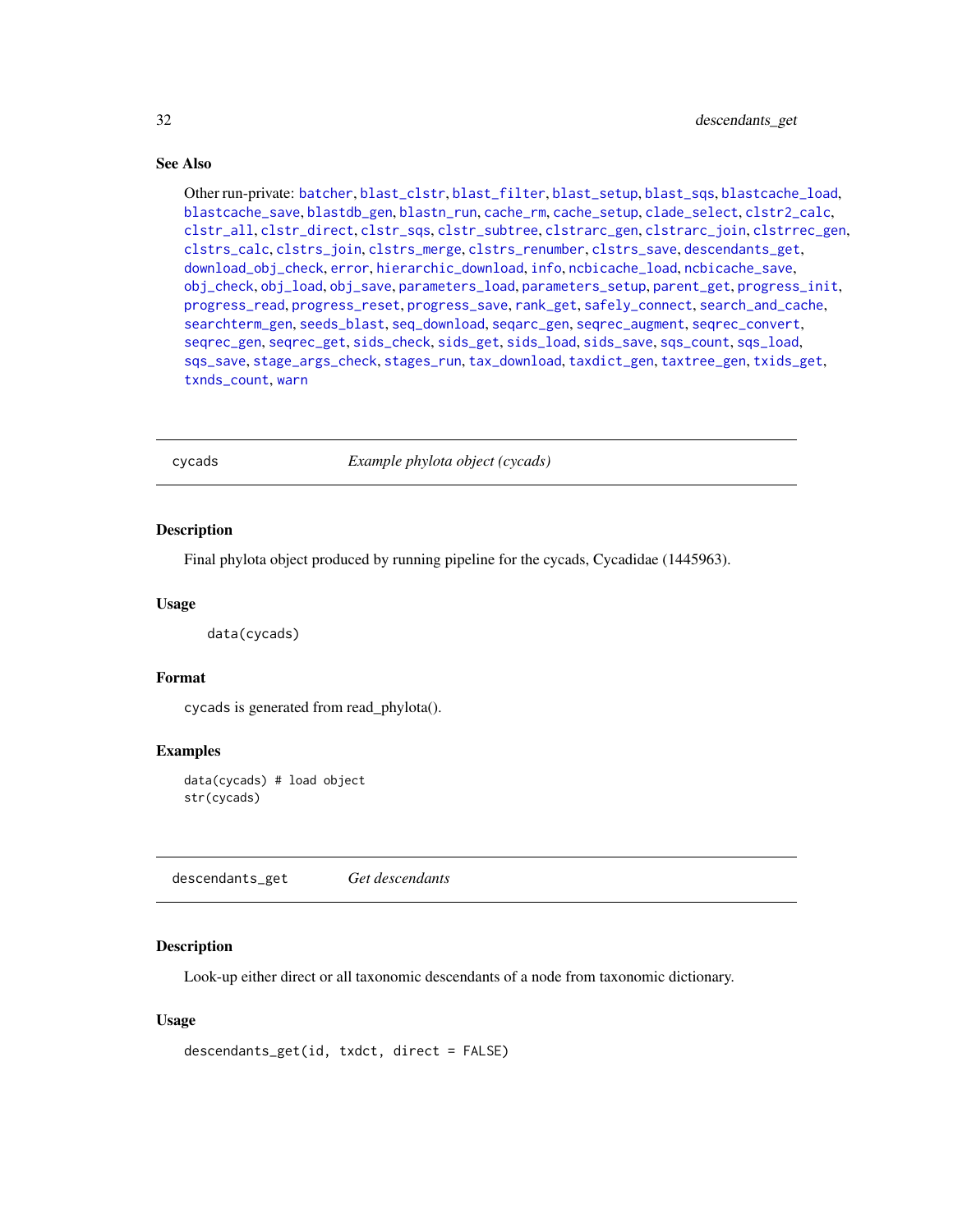# <span id="page-32-0"></span>download\_obj\_check 33

# **Arguments**

| id     | txid                                 |
|--------|--------------------------------------|
| txdct  | <b>TaxDict</b>                       |
| direct | T/F, return only direct descendants? |

# Value

vector

# See Also

Other run-private: [batcher](#page-4-1), [blast\\_clstr](#page-7-1), [blast\\_filter](#page-8-1), [blast\\_setup](#page-9-1), [blast\\_sqs](#page-10-1), [blastcache\\_load](#page-5-1), [blastcache\\_save](#page-5-2), [blastdb\\_gen](#page-6-1), [blastn\\_run](#page-7-2), [cache\\_rm](#page-11-1), [cache\\_setup](#page-12-1), [clade\\_select](#page-14-1), [clstr2\\_calc](#page-15-1), [clstr\\_all](#page-25-1), [clstr\\_direct](#page-26-1), [clstr\\_sqs](#page-27-1), [clstr\\_subtree](#page-27-2), [clstrarc\\_gen](#page-17-1), [clstrarc\\_join](#page-18-1), [clstrrec\\_gen](#page-20-1), [clstrs\\_calc](#page-21-1), [clstrs\\_join](#page-22-1), [clstrs\\_merge](#page-23-1), [clstrs\\_renumber](#page-23-2), [clstrs\\_save](#page-24-1), [cmdln](#page-30-1), [download\\_obj\\_check](#page-32-1), [error](#page-38-1), [hierarchic\\_download](#page-44-1), [info](#page-45-1), [ncbicache\\_load](#page-50-1), [ncbicache\\_save](#page-51-1), [obj\\_check](#page-52-1), [obj\\_load](#page-52-2), [obj\\_save](#page-53-1), [parameters\\_load](#page-55-1), [parameters\\_setup](#page-57-1), [parent\\_get](#page-57-2), [progress\\_init](#page-62-1), [progress\\_read](#page-63-1), [progress\\_reset](#page-64-1), [progress\\_save](#page-64-2), [rank\\_get](#page-65-1), [safely\\_connect](#page-70-1), [search\\_and\\_cache](#page-71-1), [searchterm\\_gen](#page-70-2), [seeds\\_blast](#page-72-1), [seq\\_download](#page-80-1), [seqarc\\_gen](#page-74-1), [seqrec\\_augment](#page-77-1), [seqrec\\_convert](#page-78-1), [seqrec\\_gen](#page-78-2), [seqrec\\_get](#page-79-1), [sids\\_check](#page-82-1), [sids\\_get](#page-83-1), [sids\\_load](#page-84-1), [sids\\_save](#page-85-1), [sqs\\_count](#page-85-2), [sqs\\_load](#page-86-1), [sqs\\_save](#page-87-1), [stage\\_args\\_check](#page-88-1), [stages\\_run](#page-88-2), [tax\\_download](#page-96-1), [taxdict\\_gen](#page-92-1), [taxtree\\_gen](#page-95-1), [txids\\_get](#page-97-1), [txnds\\_count](#page-98-1), [warn](#page-99-1)

<span id="page-32-1"></span>download\_obj\_check *Check an object returned from rentrez function*

# Description

Returns T/F. Checks if object returned from rentrez function is as expected.

# Usage

```
download_obj_check(obj)
```
#### Arguments

obj Object returned from rentrez function

# Value

T/F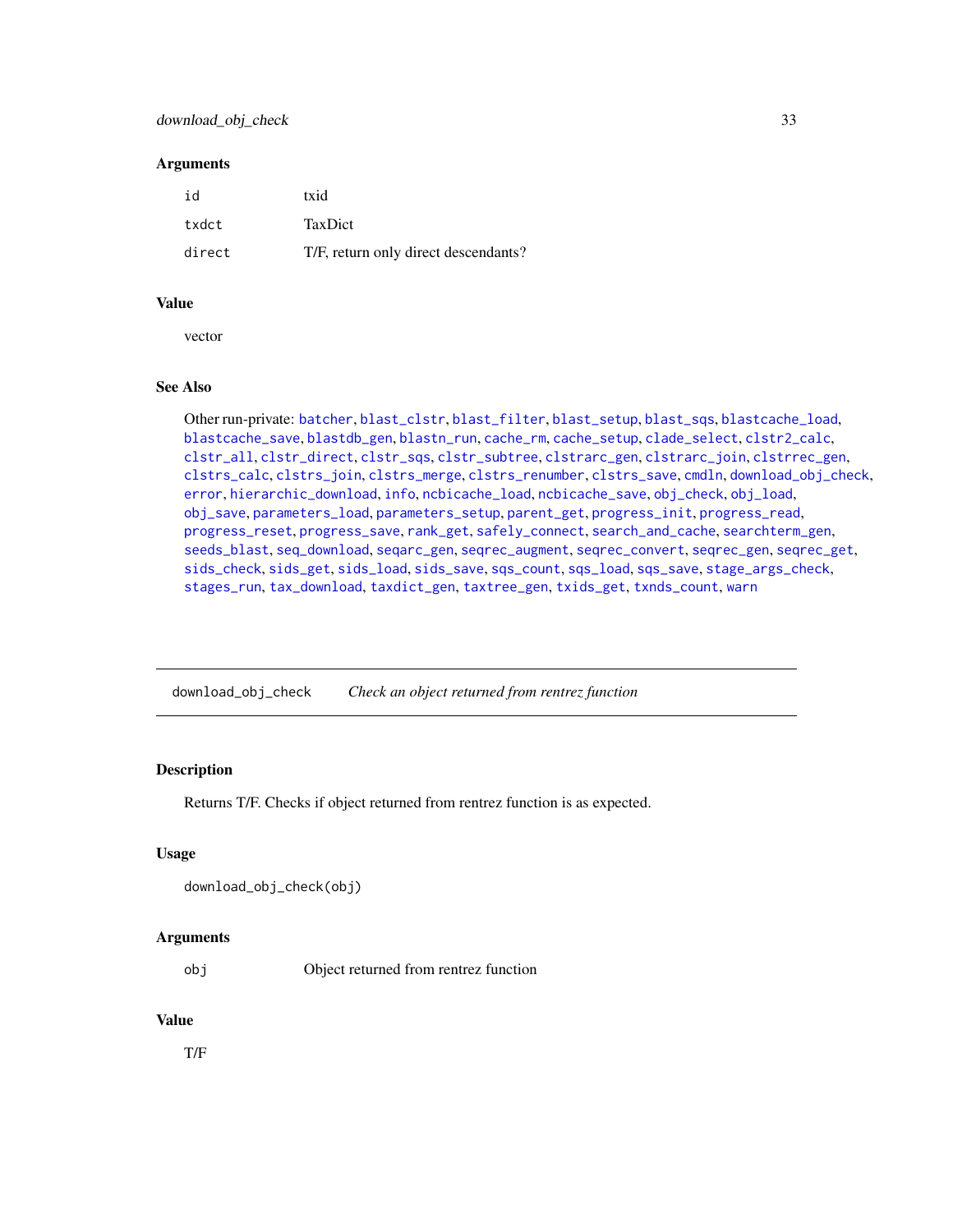# See Also

Other run-private: [batcher](#page-4-1), [blast\\_clstr](#page-7-1), [blast\\_filter](#page-8-1), [blast\\_setup](#page-9-1), [blast\\_sqs](#page-10-1), [blastcache\\_load](#page-5-1), [blastcache\\_save](#page-5-2), [blastdb\\_gen](#page-6-1), [blastn\\_run](#page-7-2), [cache\\_rm](#page-11-1), [cache\\_setup](#page-12-1), [clade\\_select](#page-14-1), [clstr2\\_calc](#page-15-1), [clstr\\_all](#page-25-1), [clstr\\_direct](#page-26-1), [clstr\\_sqs](#page-27-1), [clstr\\_subtree](#page-27-2), [clstrarc\\_gen](#page-17-1), [clstrarc\\_join](#page-18-1), [clstrrec\\_gen](#page-20-1), [clstrs\\_calc](#page-21-1), [clstrs\\_join](#page-22-1), [clstrs\\_merge](#page-23-1), [clstrs\\_renumber](#page-23-2), [clstrs\\_save](#page-24-1), [cmdln](#page-30-1), [descendants\\_get](#page-31-1), [error](#page-38-1), [hierarchic\\_download](#page-44-1), [info](#page-45-1), [ncbicache\\_load](#page-50-1), [ncbicache\\_save](#page-51-1), [obj\\_check](#page-52-1), [obj\\_load](#page-52-2), [obj\\_save](#page-53-1), [parameters\\_load](#page-55-1), [parameters\\_setup](#page-57-1), [parent\\_get](#page-57-2), [progress\\_init](#page-62-1), [progress\\_read](#page-63-1), [progress\\_reset](#page-64-1), [progress\\_save](#page-64-2), [rank\\_get](#page-65-1), [safely\\_connect](#page-70-1), [search\\_and\\_cache](#page-71-1), [searchterm\\_gen](#page-70-2), [seeds\\_blast](#page-72-1), [seq\\_download](#page-80-1), [seqarc\\_gen](#page-74-1), [seqrec\\_augment](#page-77-1), [seqrec\\_convert](#page-78-1), [seqrec\\_gen](#page-78-2), [seqrec\\_get](#page-79-1), [sids\\_check](#page-82-1), [sids\\_get](#page-83-1), [sids\\_load](#page-84-1), [sids\\_save](#page-85-1), [sqs\\_count](#page-85-2), [sqs\\_load](#page-86-1), [sqs\\_save](#page-87-1), [stage\\_args\\_check](#page-88-1), [stages\\_run](#page-88-2), [tax\\_download](#page-96-1), [taxdict\\_gen](#page-92-1), [taxtree\\_gen](#page-95-1), [txids\\_get](#page-97-1), [txnds\\_count](#page-98-1), [warn](#page-99-1)

download\_run *Run download stage*

# **Description**

Run the second stage of phylotaR, download. This stage downloads sequences for all nodes with sequence numbers less than mxsqs. It hierarchically traverses the taxonomy for each node and downloads direct and subtree sequences for all descendants.

# Usage

download\_run(wd)

# Arguments

wd Working directory

# Examples

## Not run:

# Note: this example requires BLAST and internet to run.

```
# example with temp folder
wd <- file.path(tempdir(), 'aotus')
# setup for aotus, make sure aotus/ folder already exists
if (!dir.exists(wd)) {
  dir.create(wd)
}
ncbi_dr <- '[SET BLAST+ BIN PATH HERE]'
setup(wd = wd, txid = 9504, ncbi_dr = ncbi_dr) # txid for Aotus primate genus
# individually run stages
taxise\_run(wd = wd)download_run(wd = wd)
```
## End(Not run)

<span id="page-33-0"></span>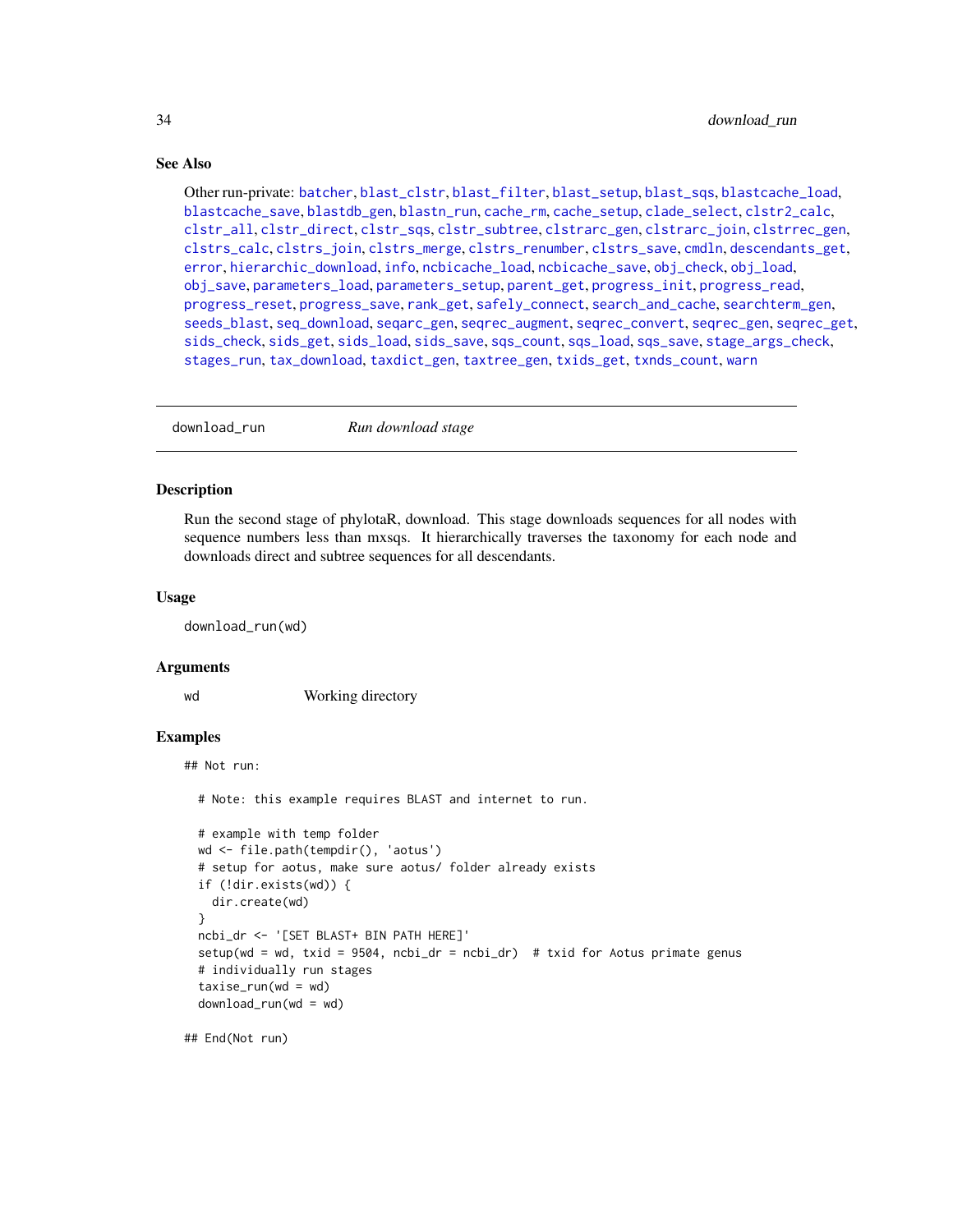<span id="page-34-0"></span>

Final phylota object produced by running pipeline for the dragonflies, Anisoptera (6962).

# Usage

```
data(dragonflies)
```
# Format

dragonflies is generated from read\_phylota().

# Examples

```
data(dragonflies) # load object
str(dragonflies)
```
<span id="page-34-1"></span>drop\_by\_rank *Reduce clusters to specific rank*

# Description

Identifies higher level taxa for each sequence in clusters for given rank. Selects representative sequences for each unique taxon using the choose\_by functions. By default, the function will choose the top ten sequences by first sorting by those with fewest number of ambiguous sequences, then by youngest, then by sequence length.

# Usage

```
drop_by_range \gamma = 10, r - 10choose_by = c("pambgs", "age", "nncltds"), greatest = c(FALSE, FALSE,
 TRUE))
```
# Arguments

| Phylota object                                 |
|------------------------------------------------|
| Taxonomic rank                                 |
| Keep higher taxonomic ranks?                   |
| Number of sequences per taxon                  |
| Vector of selection functions                  |
| Greatest of lowest for each choose_by function |
|                                                |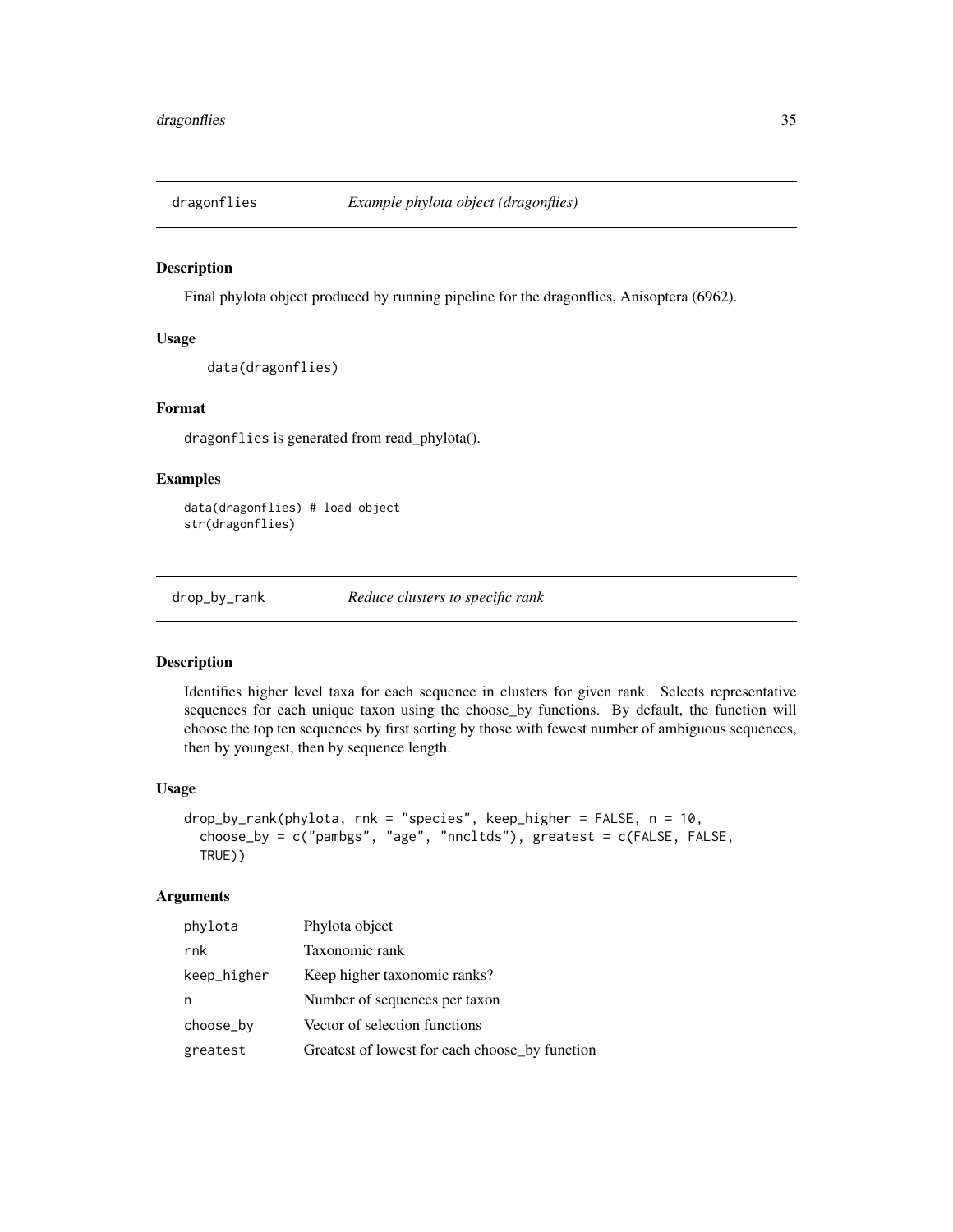#### Value

phylota

# See Also

```
Other tools-public: calc_mad, calc_wrdfrq, drop_clstrs, drop_sqs, get_clstr_slot, get_nsqs,
get_ntaxa, get_sq_slot, get_stage_times, get_tx_slot, get_txids, is_txid_in_clstr, is_txid_in_sq,
list_clstrrec_slots, list_ncbi_ranks, list_seqrec_slots, list_taxrec_slots, plot_phylota_pa,
plot_phylota_treemap, read_phylota, write_sqs
```
#### Examples

```
data("dragonflies")
# For faster computations, let's only work with the 5 clusters.
dragonflies <- drop_clstrs(phylota = dragonflies, cid = dragonflies@cids[10:15])
# We can use drop_by_rank() to reduce to 10 sequences per genus for each cluster
(reduced_1 <- drop_by_rank(phylota = dragonflies, rnk = 'genus', n = 10,
                           choose_by = c('pambgs', 'age', 'nncltds'),
                           greatest = c(FALSE, FALSE, TRUE)))
# We can specify what aspects of the sequences we would like to select per genus
# By default we select the sequences with fewest ambiguous nucleotides (e.g.
# we avoid Ns), the youngest age and then longest sequence.
# We can reverse the 'greatest' to get the opposite.
(reduced_2 <- drop_by_rank(phylota = dragonflies, rnk = 'genus', n = 10,
                           choose_by = c('pambgs', 'age', 'nncltds'),
                           greatest = c(TRUE, TRUE, FALSE)))
# Leading to smaller sequnces ...
r1_sqlngth <- mean(get_sq_slot(phylota = reduced_1,
                                sid = reduced_1@sids, slt_nm = 'nncltds'))
r2_sqlngth <- mean(get_sq_slot(phylota = reduced_2,
                                sid = reduced_2@sids, slt_nm = 'nncltds'))
(r1_sqlngth > r2_sqlngth)
# ... with more ambigous characters ....
r1_pambgs <- mean(get_sq_slot(phylota = reduced_1, sid = reduced_1@sids,
                              slt_m = 'pambgs')r2_pambgs <- mean(get_sq_slot(phylota = reduced_2, sid = reduced_2@sids,
                              slt_m = 'pambgs')(r1_pambgs < r2_pambgs)
# .... and older ages (measured in days since being added to GenBank).
r1<sub>gge</sub> \leq mean(get_sq_slot(phylota = reduced_1, sid = reduced_1@sids,
                           slt_m = 'age')r2_age <- mean(get_sq_slot(phylota = reduced_2, sid = reduced_2@sids,
                           slt_m = 'age')(r1_agge \leq r2_agge)
```
# Or... we can simply reduce the clusters to just one sequence per genus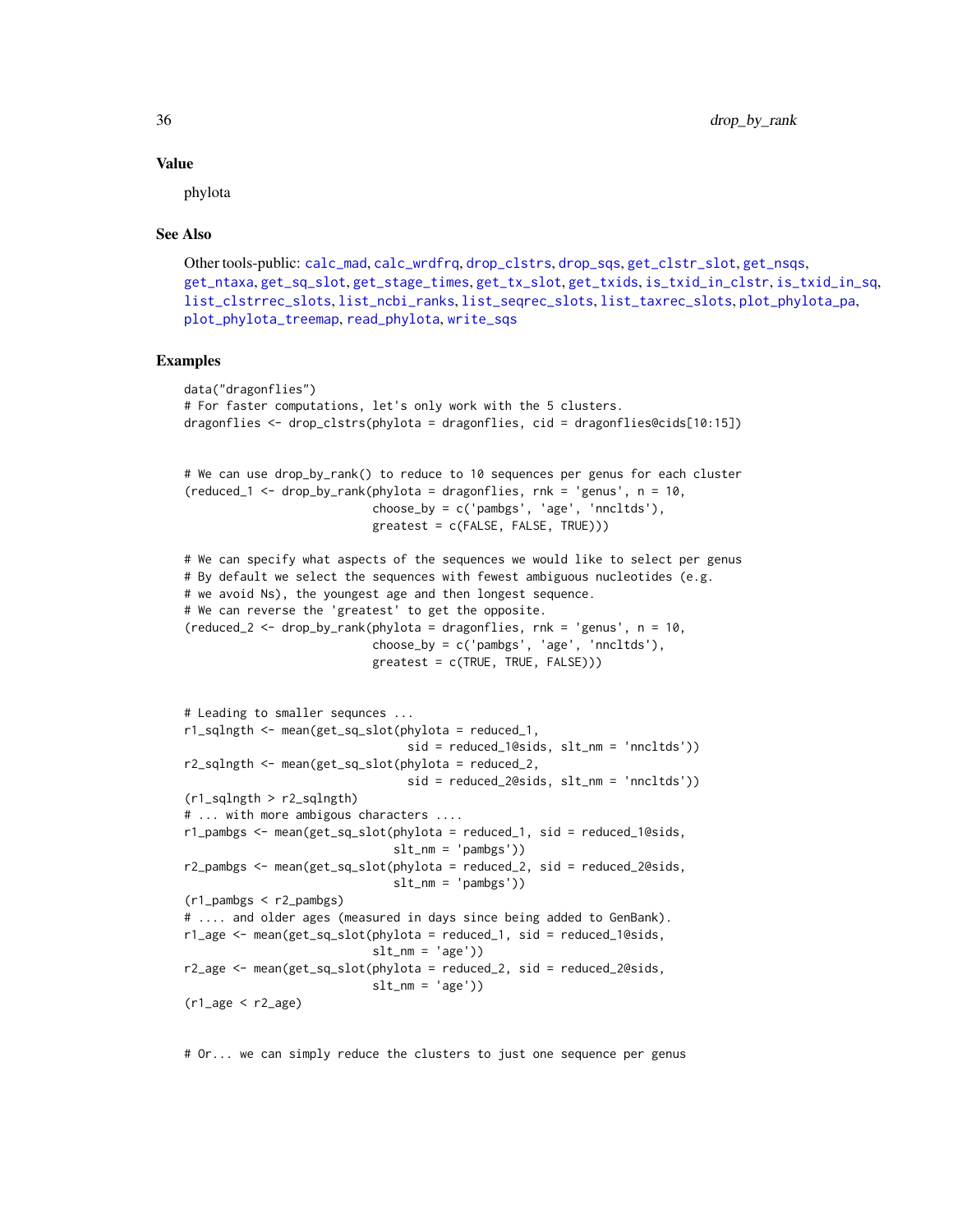# drop\_clstrs 37

```
(dragonflies <- drop_by_rank(phylota = dragonflies, rnk = 'genus', n = 1))
```
<span id="page-36-0"></span>drop\_clstrs *Drop cluster records from phylota object*

# Description

Drops all clusters except those identified by user.

## Usage

drop\_clstrs(phylota, cid)

## Arguments

| phylota | Phylota object             |
|---------|----------------------------|
| cid     | Cluster $ID(s)$ to be kept |

#### Value

phylota

# See Also

```
Other tools-public: calc_mad, calc_wrdfrq, drop_by_rank, drop_sqs, get_clstr_slot, get_nsqs,
get_ntaxa, get_sq_slot, get_stage_times, get_tx_slot, get_txids, is_txid_in_clstr, is_txid_in_sq,
list_clstrrec_slots, list_ncbi_ranks, list_seqrec_slots, list_taxrec_slots, plot_phylota_pa,
plot_phylota_treemap, read_phylota, write_sqs
```
# Examples

```
data("dragonflies")
# specify cids to *keep*
random_cids <- sample(dragonflies@cids, 100)
# drop an entire cluster
nbefore <- length(dragonflies@cids)
dragonflies <- drop_clstrs(phylota = dragonflies, cid = random_cids)
nafter <- length(dragonflies@cids)
# now there are only 100 clusters
(nafter < nbefore)
```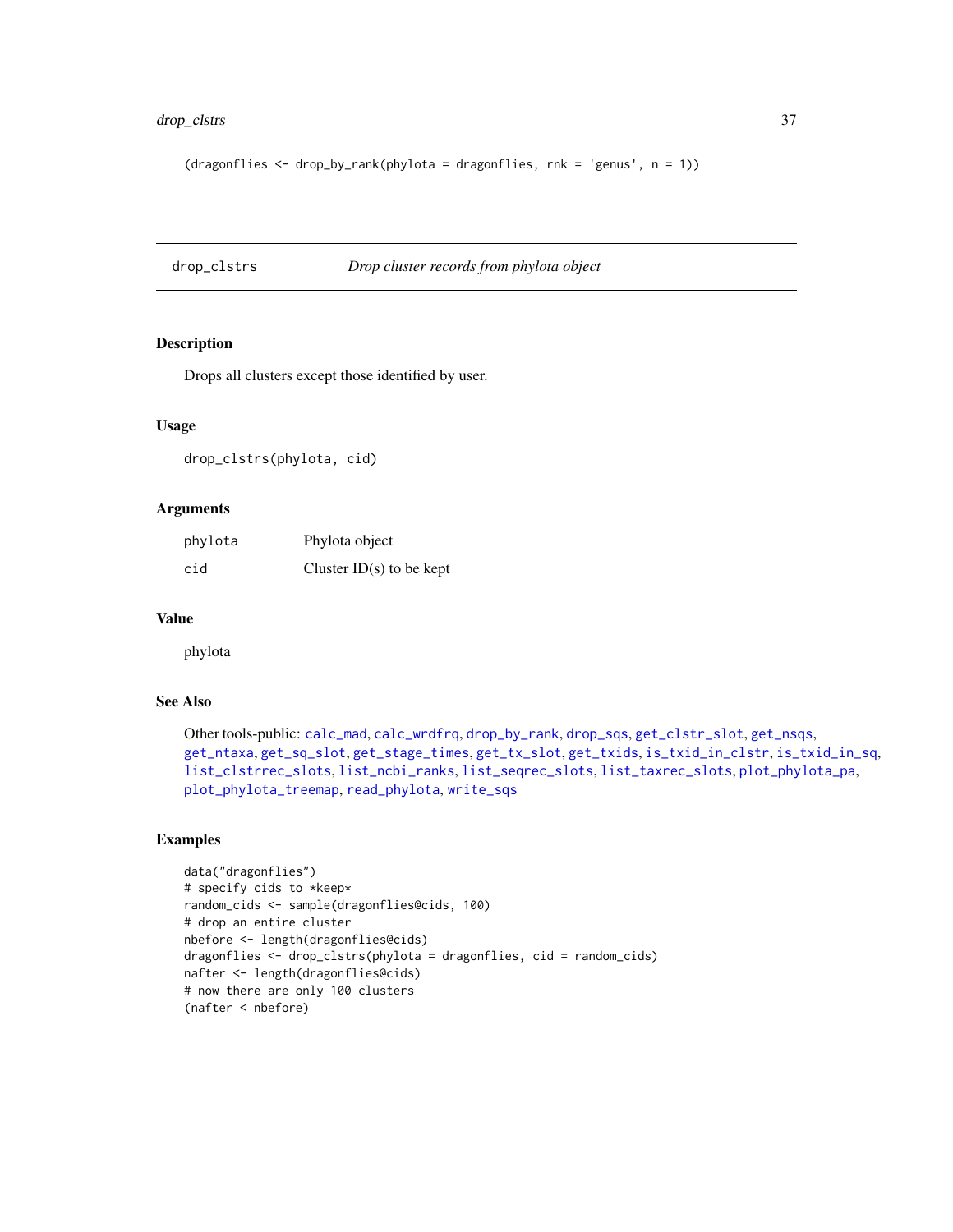<span id="page-37-0"></span>

Drop all sequences in a cluster except those identified by user.

## Usage

drop\_sqs(phylota, cid, sid)

# Arguments

| phylota | Phylota object              |
|---------|-----------------------------|
| cid     | Cluster ID                  |
| sid     | Sequence $ID(s)$ to be kept |

## Value

phylota

# See Also

Other tools-public: [calc\\_mad](#page-12-0), [calc\\_wrdfrq](#page-13-0), [drop\\_by\\_rank](#page-34-0), [drop\\_clstrs](#page-36-0), [get\\_clstr\\_slot](#page-38-0), [get\\_nsqs](#page-39-0), [get\\_ntaxa](#page-40-0), [get\\_sq\\_slot](#page-41-0), [get\\_stage\\_times](#page-42-0), [get\\_tx\\_slot](#page-44-0), [get\\_txids](#page-42-1), [is\\_txid\\_in\\_clstr](#page-46-0), [is\\_txid\\_in\\_sq](#page-47-0), [list\\_clstrrec\\_slots](#page-48-0), [list\\_ncbi\\_ranks](#page-48-1), [list\\_seqrec\\_slots](#page-49-0), [list\\_taxrec\\_slots](#page-49-1), [plot\\_phylota\\_pa](#page-60-0), [plot\\_phylota\\_treemap](#page-61-0), [read\\_phylota](#page-66-0), [write\\_sqs](#page-100-0)

# Examples

```
data("dragonflies")
# drop random sequences from cluster 0
clstr <- dragonflies[['0']]
# specify the sids to *keep*
sids <- sample(clstr@sids, 100)
(dragonflies < - drop_sqs(phylota = dragonflies, cid = '0', sid = sids))# Note, sequences dropped may be represented in other clusters
```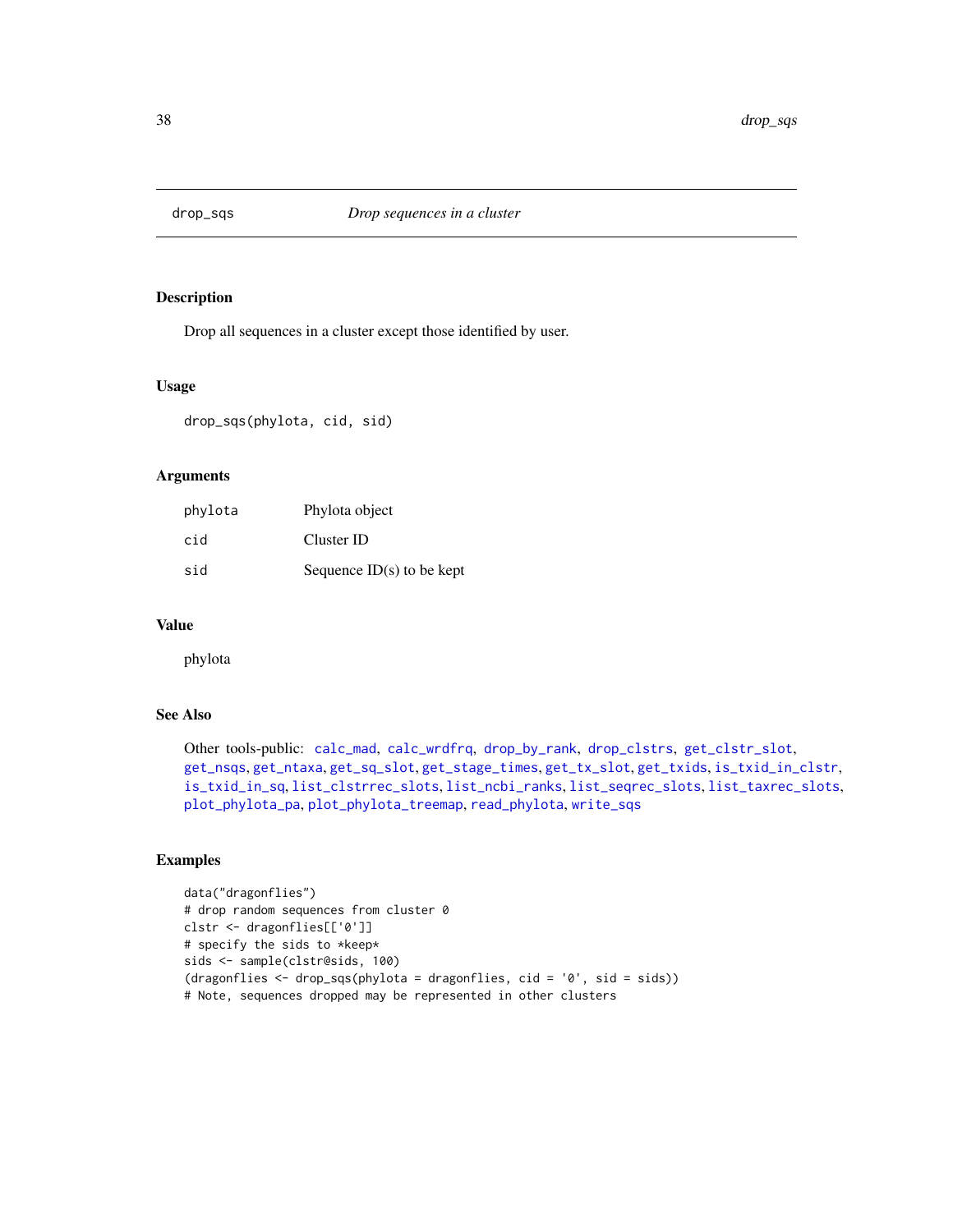<span id="page-38-1"></span>

Inform a user if an error has occurred in log.txt, halt pipeline.

#### Usage

error(ps, ...)

# Arguments

| ps       | Parameters list, generated with parameters() |
|----------|----------------------------------------------|
| $\cdots$ | Message elements for concatenating           |

# See Also

Other run-private: [batcher](#page-4-0), [blast\\_clstr](#page-7-0), [blast\\_filter](#page-8-0), [blast\\_setup](#page-9-0), [blast\\_sqs](#page-10-0), [blastcache\\_load](#page-5-0), [blastcache\\_save](#page-5-1), [blastdb\\_gen](#page-6-0), [blastn\\_run](#page-7-1), [cache\\_rm](#page-11-0), [cache\\_setup](#page-12-1), [clade\\_select](#page-14-0), [clstr2\\_calc](#page-15-0), [clstr\\_all](#page-25-0), [clstr\\_direct](#page-26-0), [clstr\\_sqs](#page-27-0), [clstr\\_subtree](#page-27-1), [clstrarc\\_gen](#page-17-0), [clstrarc\\_join](#page-18-0), [clstrrec\\_gen](#page-20-0), [clstrs\\_calc](#page-21-0), [clstrs\\_join](#page-22-0), [clstrs\\_merge](#page-23-0), [clstrs\\_renumber](#page-23-1), [clstrs\\_save](#page-24-0), [cmdln](#page-30-0), [descendants\\_get](#page-31-0), [download\\_obj\\_check](#page-32-0), [hierarchic\\_download](#page-44-1), [info](#page-45-0), [ncbicache\\_load](#page-50-0), [ncbicache\\_save](#page-51-0), [obj\\_check](#page-52-0), [obj\\_load](#page-52-1), [obj\\_save](#page-53-0), [parameters\\_load](#page-55-0), [parameters\\_setup](#page-57-0), [parent\\_get](#page-57-1), [progress\\_init](#page-62-0), [progress\\_read](#page-63-0), [progress\\_reset](#page-64-0), [progress\\_save](#page-64-1), [rank\\_get](#page-65-0), [safely\\_connect](#page-70-0), [search\\_and\\_cache](#page-71-0), [searchterm\\_gen](#page-70-1), [seeds\\_blast](#page-72-0), [seq\\_download](#page-80-0), [seqarc\\_gen](#page-74-0), [seqrec\\_augment](#page-77-0), [seqrec\\_convert](#page-78-0), [seqrec\\_gen](#page-78-1), [seqrec\\_get](#page-79-0), [sids\\_check](#page-82-0), [sids\\_get](#page-83-0), [sids\\_load](#page-84-0), [sids\\_save](#page-85-0), [sqs\\_count](#page-85-1), [sqs\\_load](#page-86-0), [sqs\\_save](#page-87-0), [stage\\_args\\_check](#page-88-0), [stages\\_run](#page-88-1), [tax\\_download](#page-96-0), [taxdict\\_gen](#page-92-0), [taxtree\\_gen](#page-95-0), [txids\\_get](#page-97-0), [txnds\\_count](#page-98-0), [warn](#page-99-0)

<span id="page-38-0"></span>get\_clstr\_slot *Get slot data for each cluster record*

## Description

Get slot data for cluster(s)

## Usage

get\_clstr\_slot(phylota, cid, slt\_nm = list\_clstrrec\_slots())

# Arguments

| phylota | Phylota object |
|---------|----------------|
| cid     | Cluster ID     |
| slt nm  | Slot name      |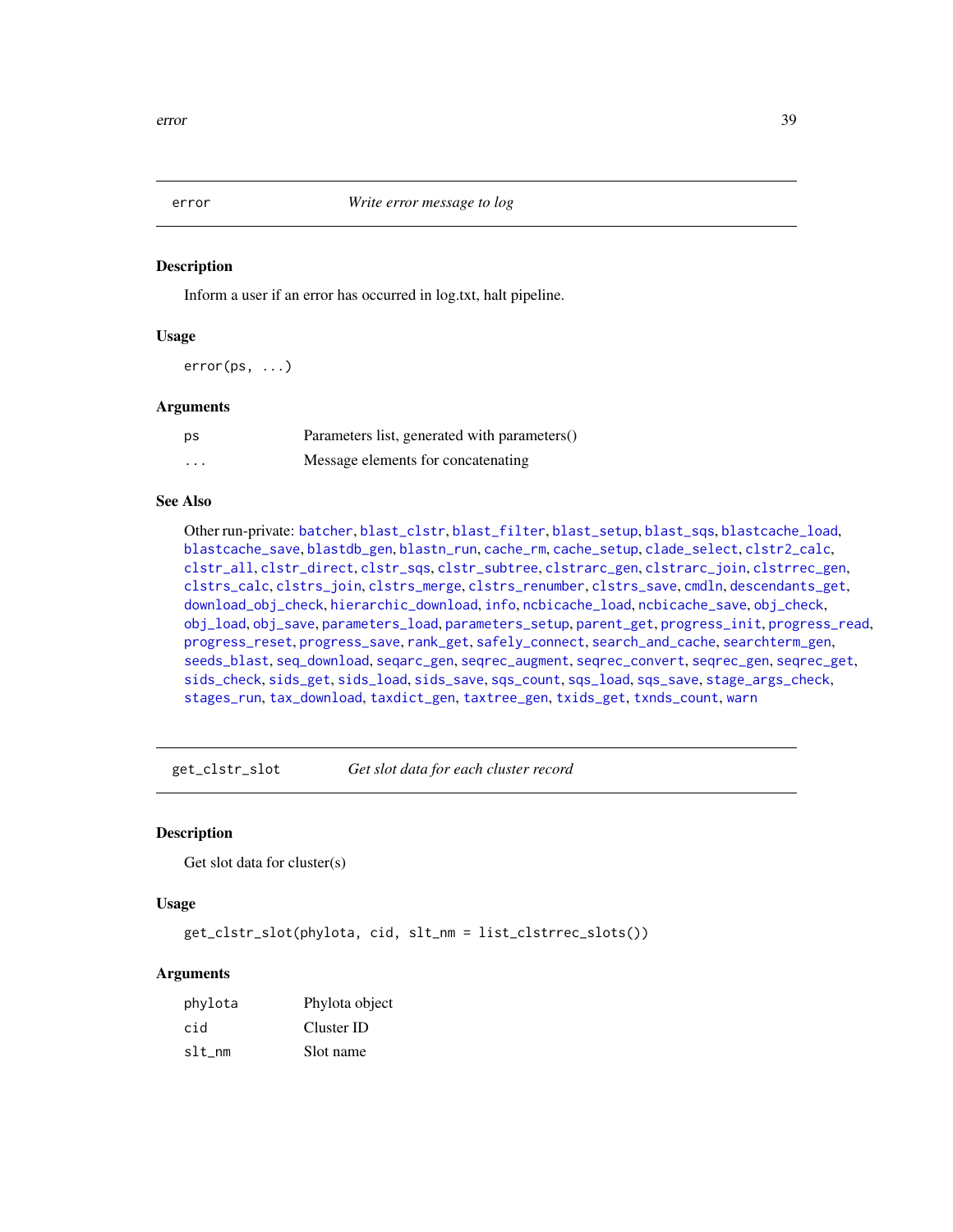# Value

vector

# See Also

```
Other tools-public: calc_mad, calc_wrdfrq, drop_by_rank, drop_clstrs, drop_sqs, get_nsqs,
get_ntaxa, get_sq_slot, get_stage_times, get_tx_slot, get_txids, is_txid_in_clstr, is_txid_in_sq,
list_clstrrec_slots, list_ncbi_ranks, list_seqrec_slots, list_taxrec_slots, plot_phylota_pa,
plot_phylota_treemap, read_phylota, write_sqs
```
#### Examples

```
data('aotus')
random_cid <- sample(aotus@cids, 1)
(get_clstr_slot(phylota = aotus, cid = random_cid, slt_nm = 'seed'))
# see list_clstrrec_slots() for available slots
(list_clstrrec_slots())
```
<span id="page-39-0"></span>get\_nsqs *Count number of sequences*

#### Description

Count the number of sequences in a cluster(s).

#### Usage

get\_nsqs(phylota, cid)

## Arguments

| phylota | Phylota object  |
|---------|-----------------|
| cid     | Cluster $ID(s)$ |

#### Value

vector

# See Also

Other tools-public: [calc\\_mad](#page-12-0), [calc\\_wrdfrq](#page-13-0), [drop\\_by\\_rank](#page-34-0), [drop\\_clstrs](#page-36-0), [drop\\_sqs](#page-37-0), [get\\_clstr\\_slot](#page-38-0), [get\\_ntaxa](#page-40-0), [get\\_sq\\_slot](#page-41-0), [get\\_stage\\_times](#page-42-0), [get\\_tx\\_slot](#page-44-0), [get\\_txids](#page-42-1), [is\\_txid\\_in\\_clstr](#page-46-0), [is\\_txid\\_in\\_sq](#page-47-0), [list\\_clstrrec\\_slots](#page-48-0), [list\\_ncbi\\_ranks](#page-48-1), [list\\_seqrec\\_slots](#page-49-0), [list\\_taxrec\\_slots](#page-49-1), [plot\\_phylota\\_pa](#page-60-0), [plot\\_phylota\\_treemap](#page-61-0), [read\\_phylota](#page-66-0), [write\\_sqs](#page-100-0)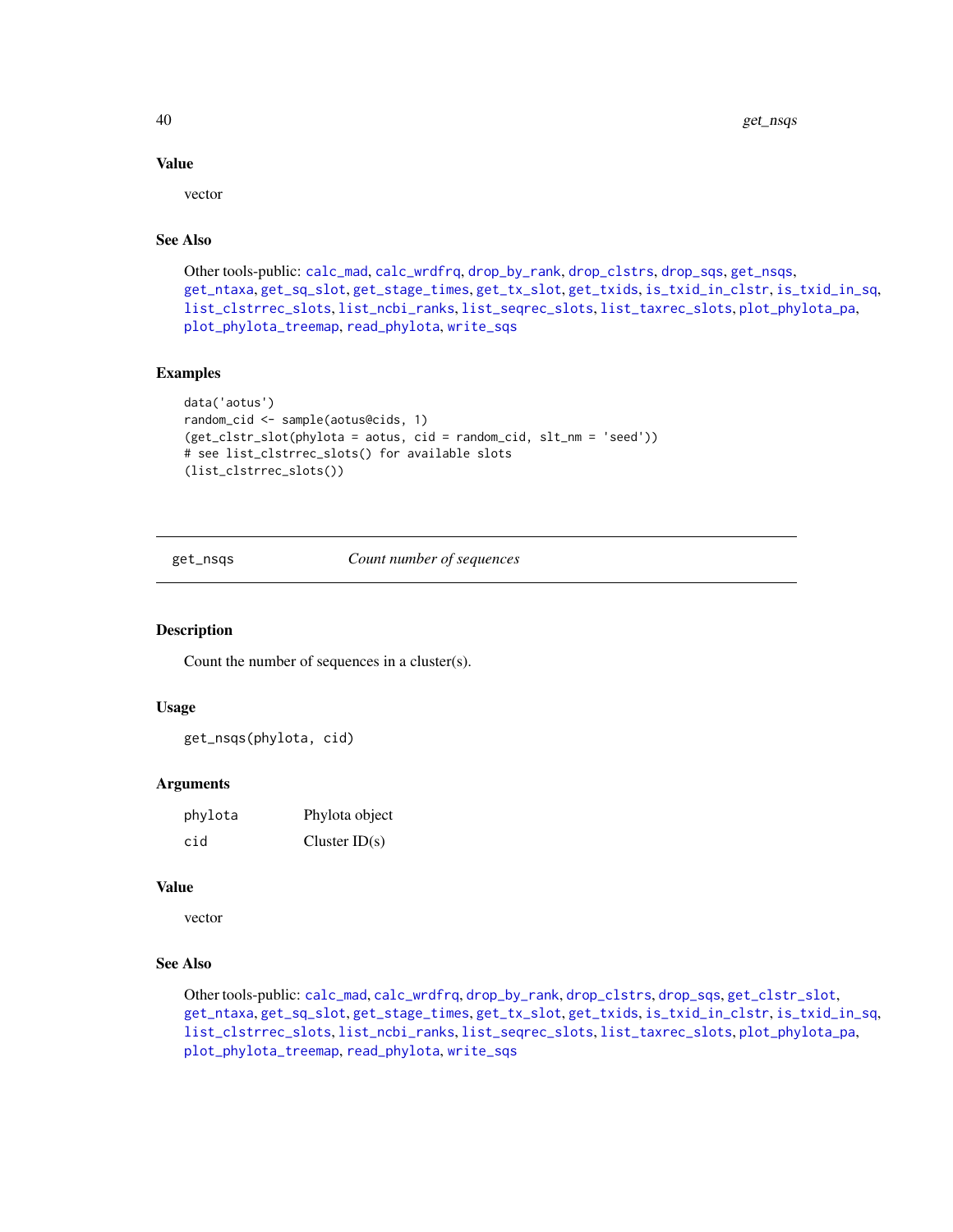#### get\_ntaxa 41

## Examples

```
data("cycads")
# count seqs for a random 10 clusters
random_cids <- sample(cycads@cids, 10)
nsqs <- get_nsqs(phylota = cycads, cid = random_cids)
```
<span id="page-40-0"></span>get\_ntaxa *Count number of unique taxa*

# Description

Count the number of unique taxa represented by cluster(s) or sequences in phylota table Use rnk to specify a taxonomic level to count. If NULL counts will be made to the lowest level reported on NCBI.

# Usage

get\_ntaxa(phylota, cid = NULL, sid = NULL, rnk = NULL, keep\_higher = FALSE)

# Arguments

| phylota     | Phylota object               |
|-------------|------------------------------|
| cid         | Cluster $ID(s)$              |
| sid         | Sequence $ID(s)$             |
| rnk         | Taxonomic rank               |
| keep_higher | Keep higher taxonomic ranks? |

#### Value

vector

# See Also

Other tools-public: [calc\\_mad](#page-12-0), [calc\\_wrdfrq](#page-13-0), [drop\\_by\\_rank](#page-34-0), [drop\\_clstrs](#page-36-0), [drop\\_sqs](#page-37-0), [get\\_clstr\\_slot](#page-38-0), [get\\_nsqs](#page-39-0), [get\\_sq\\_slot](#page-41-0), [get\\_stage\\_times](#page-42-0), [get\\_tx\\_slot](#page-44-0), [get\\_txids](#page-42-1), [is\\_txid\\_in\\_clstr](#page-46-0), [is\\_txid\\_in\\_sq](#page-47-0), [list\\_clstrrec\\_slots](#page-48-0), [list\\_ncbi\\_ranks](#page-48-1), [list\\_seqrec\\_slots](#page-49-0), [list\\_taxrec\\_slots](#page-49-1), [plot\\_phylota\\_pa](#page-60-0), [plot\\_phylota\\_treemap](#page-61-0), [read\\_phylota](#page-66-0), [write\\_sqs](#page-100-0)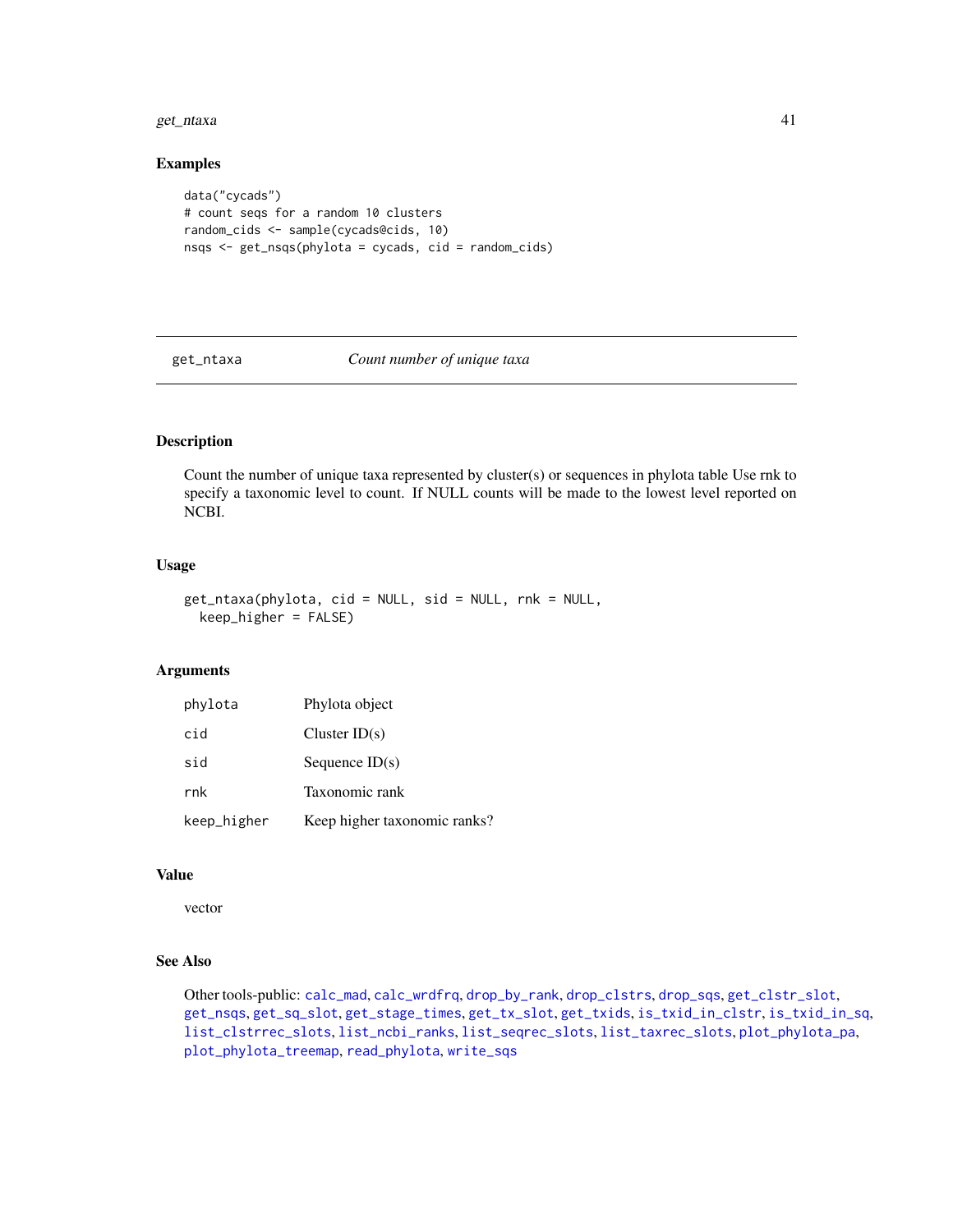# Examples

```
data('bromeliads')
# how many species are there?
(get_ntaxa(phylota = bromeliads, cid = '0', rnk = 'species'))# how many genera are there?
(get_ntaxa(phylota = bromeliads, cid = '0', rnk = 'genus'))# how many families are there?
(get_ntaxa(phylota = bromeliads, cid = '0', rnk = 'family'))
# use list_ncbi_ranks() to see available rank names
(list_ncbi_ranks())
```
<span id="page-41-0"></span>get\_sq\_slot *Get slot data for each sequence*

#### **Description**

Get slot data for either or sequences in a cluster of a vector of sequence IDs. Use list\_seqrec\_slots() for a list of available slots.

# Usage

get\_sq\_slot(phylota, cid = NULL, sid = NULL, slt\_nm = list\_seqrec\_slots())

# **Arguments**

| phylota | Phylota object   |
|---------|------------------|
| cid     | Cluster ID       |
| sid     | Sequence $ID(s)$ |
| slt nm  | Slot name        |

# Value

vector

## See Also

```
Other tools-public: calc_mad, calc_wrdfrq, drop_by_rank, drop_clstrs, drop_sqs, get_clstr_slot,
get_nsqs, get_ntaxa, get_stage_times, get_tx_slot, get_txids, is_txid_in_clstr, is_txid_in_sq,
list_clstrrec_slots, list_ncbi_ranks, list_seqrec_slots, list_taxrec_slots, plot_phylota_pa,
plot_phylota_treemap, read_phylota, write_sqs
```
#### Examples

```
data('aotus')
random_sid <- sample(aotus@sids, 1)
(get_sq_slot(phylota = aotus, sid = random_sid, slt_nm = 'dfln'))# see list_seqrec_slots() for available slots
(list_seqrec_slots())
```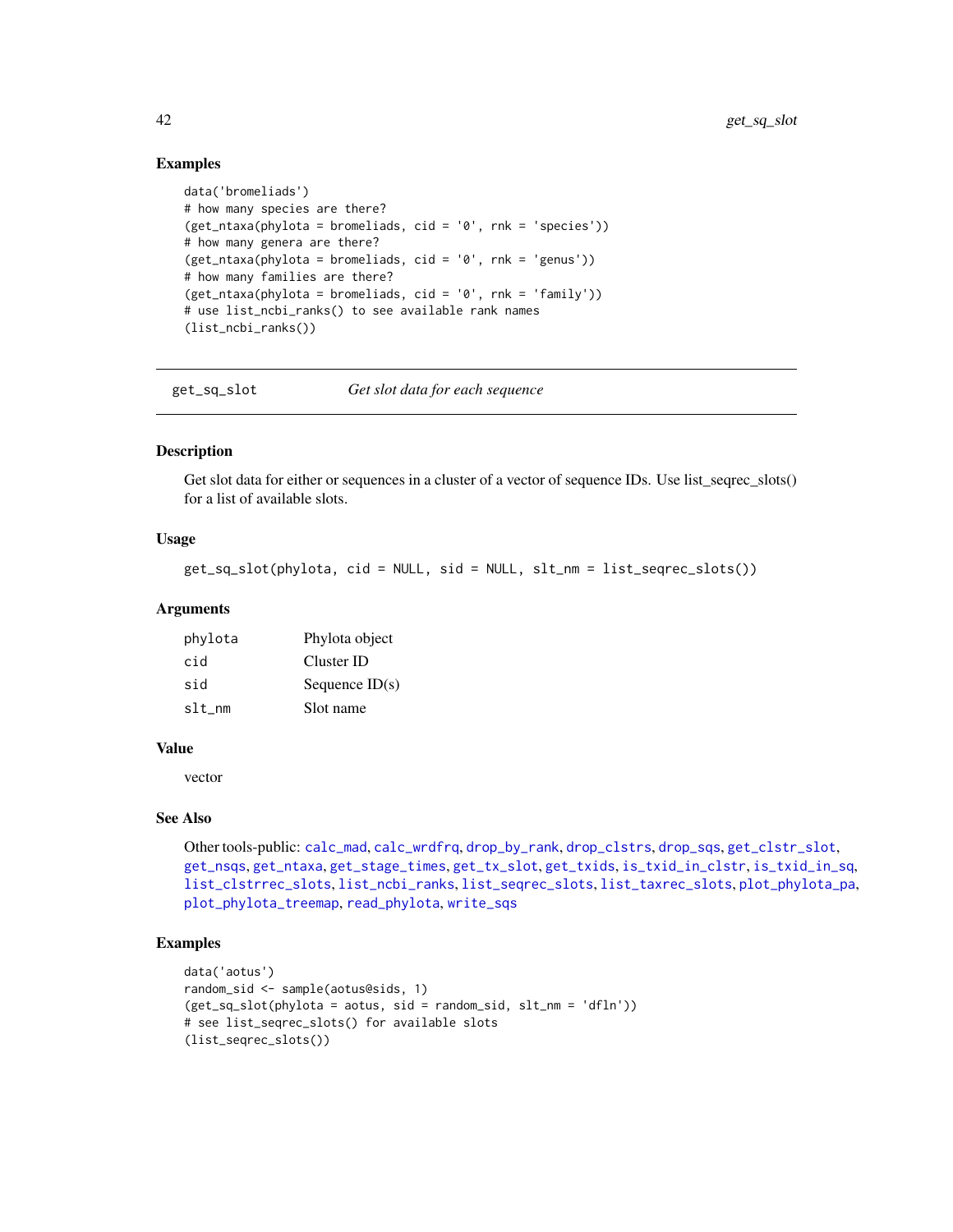<span id="page-42-0"></span>get\_stage\_times *Get run times for different stages*

## Description

Get slot data for taxa(s)

## Usage

get\_stage\_times(wd)

# Arguments

wd Working directory

# Value

list of runtimes in minutes

# See Also

```
Other tools-public: calc_mad, calc_wrdfrq, drop_by_rank, drop_clstrs, drop_sqs, get_clstr_slot,
get_nsqs, get_ntaxa, get_sq_slot, get_tx_slot, get_txids, is_txid_in_clstr, is_txid_in_sq,
list_clstrrec_slots, list_ncbi_ranks, list_seqrec_slots, list_taxrec_slots, plot_phylota_pa,
plot_phylota_treemap, read_phylota, write_sqs
```
# Examples

## Not run:

# Note, this example requires a wd with a completed phylotaR run # return a named list of the time take in minutes for each stage get\_stage\_times(wd = wd)

## End(Not run)

<span id="page-42-1"></span>get\_txids *Get taxonomic IDs by rank*

# Description

Return taxonomic IDs for a vector of sequence IDs or all sequences in a cluster. User can specify what rank the IDs should be returned. If NULL, the lowest level is returned.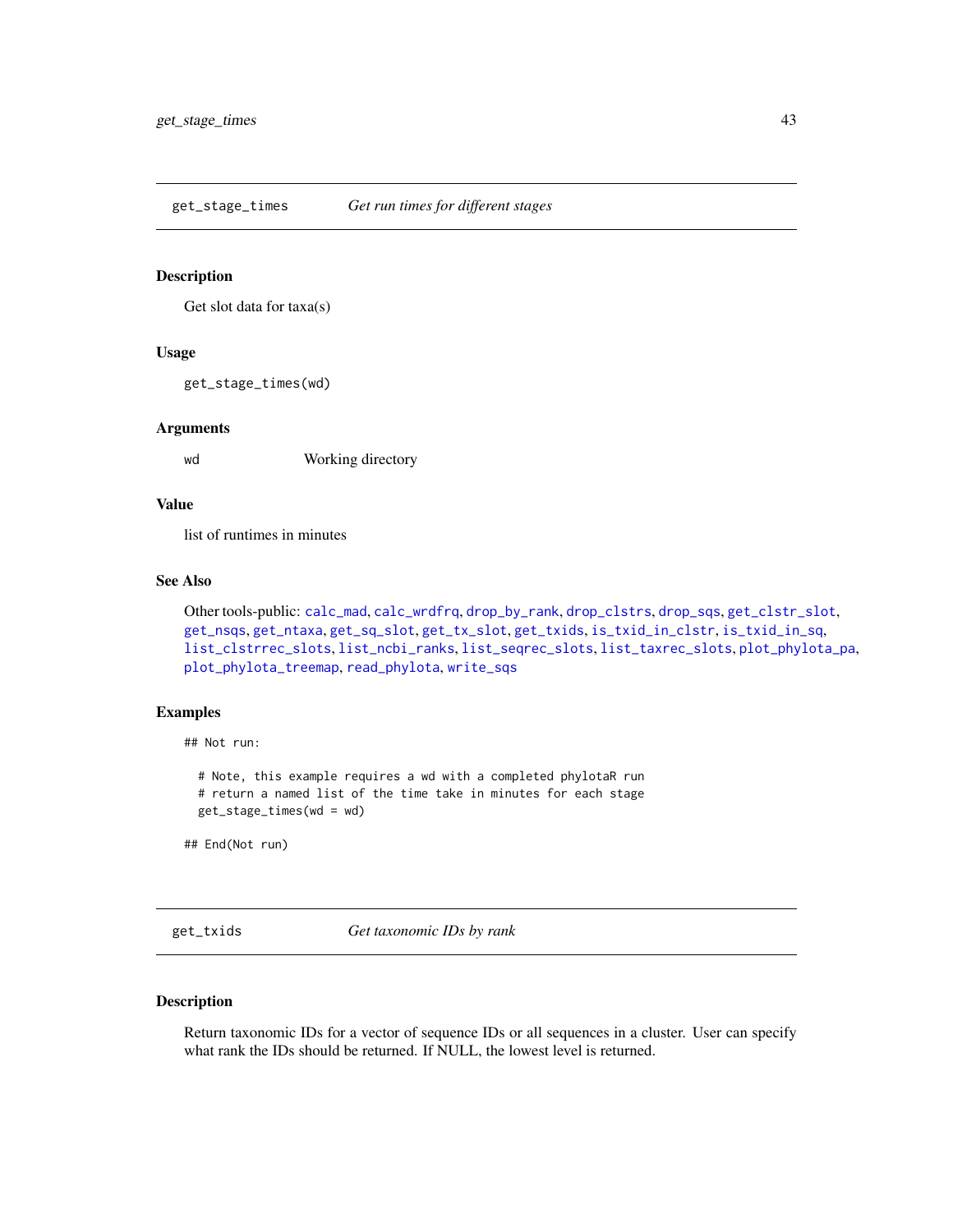## Usage

```
get_txids(phylota, cid = NULL, sid = NULL, txids = NULL, rnk = NULL,
 keep_higher = FALSE)
```
# Arguments

| phylota     | Phylota object             |
|-------------|----------------------------|
| cid         | Cluster ID                 |
| sid         | Sequence $ID(s)$           |
| txids       | Vector of txids            |
| rnk         | Taxonomic rank             |
| keep_higher | Keep higher taxonomic IDs? |

## Details

txids can either be provided by user or they can be determined for a vector of sids or for a cid. If keep\_higher is TRUE, any sequence that has a identity that is higher than the given rank will be returned. If FALSE, these sequences will return ".

#### Value

vector

# See Also

```
Other tools-public: calc_mad, calc_wrdfrq, drop_by_rank, drop_clstrs, drop_sqs, get_clstr_slot,
get_nsqs, get_ntaxa, get_sq_slot, get_stage_times, get_tx_slot, is_txid_in_clstr, is_txid_in_sq,
list_clstrrec_slots, list_ncbi_ranks, list_seqrec_slots, list_taxrec_slots, plot_phylota_pa,
plot_phylota_treemap, read_phylota, write_sqs
```
# Examples

```
data('bromeliads')
# get all the genus IDs and names
genus_ids <- get_txids(phylota = bromeliads, txids = bromeliads@txids,
                      rnk = 'genus')
genus_ids <- unique(genus_ids)
# drop empty IDs -- this happens if a given lineage has no ID for specified rank
genus_ids <- genus_ids[genus_ids != '']
# get names
(get_tx_slot(phylota = bromeliads, txid = genus_ids, slt_nm = 'scnm'))
```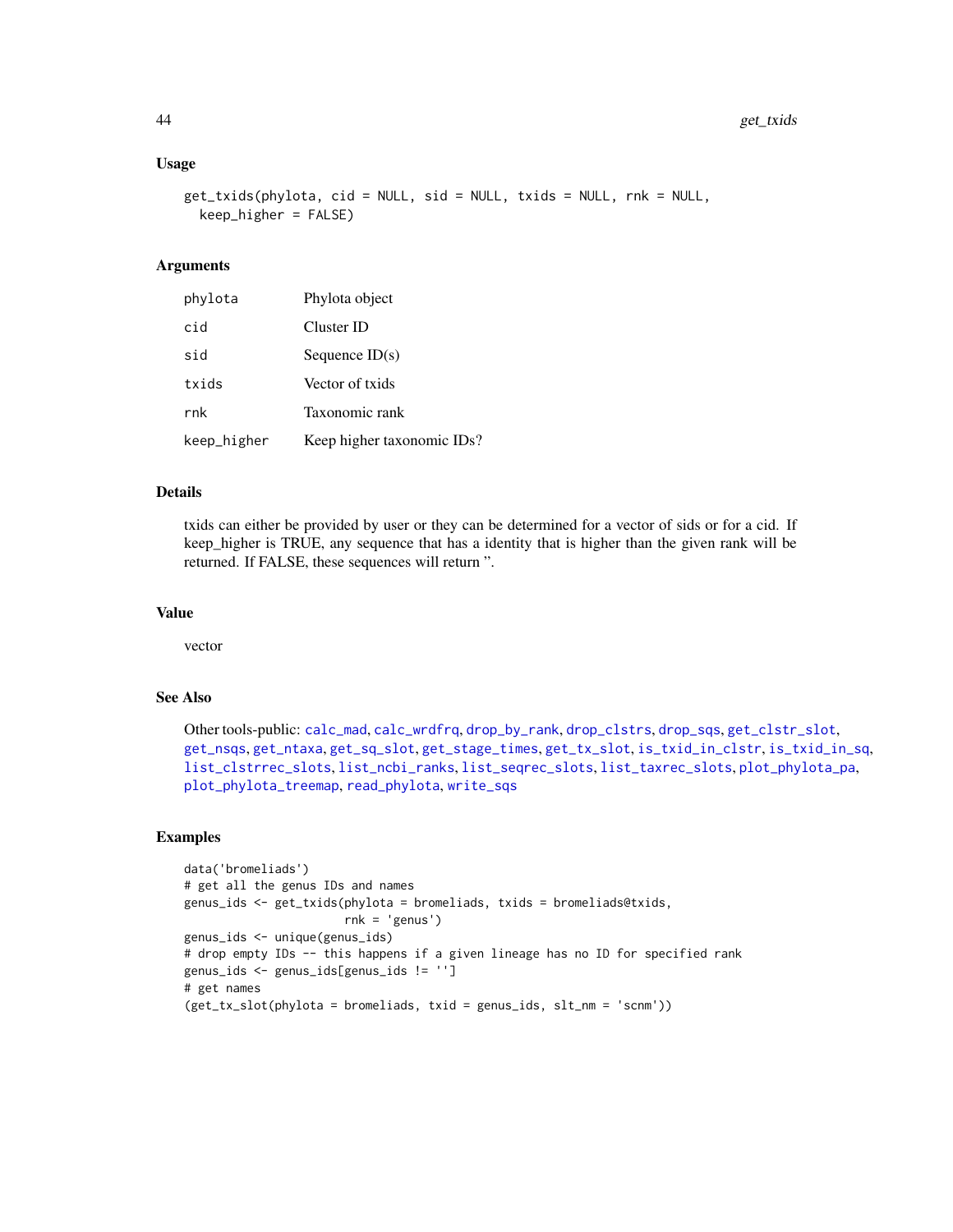<span id="page-44-0"></span>

Get slot data for taxa(s)

# Usage

get\_tx\_slot(phylota, txid, slt\_nm = list\_taxrec\_slots())

#### Arguments

| phylota | Phylota object |
|---------|----------------|
| txid    | Taxonomic ID   |
| slt_nm  | Slot name      |

#### Value

vector or list

#### See Also

```
Other tools-public: calc_mad, calc_wrdfrq, drop_by_rank, drop_clstrs, drop_sqs, get_clstr_slot,
get_nsqs, get_ntaxa, get_sq_slot, get_stage_times, get_txids, is_txid_in_clstr, is_txid_in_sq,
list_clstrrec_slots, list_ncbi_ranks, list_seqrec_slots, list_taxrec_slots, plot_phylota_pa,
plot_phylota_treemap, read_phylota, write_sqs
```
# Examples

```
data('aotus')
random_txid <- sample(aotus@txids, 1)
(get_tx_slot(phylota = aotus, txid = random_txid, slt_nm = 'scnm'))
# see list_taxrec_slots() for available slots
(list_taxrec_slots())
```
<span id="page-44-1"></span>hierarchic\_download *Hierarchically get sequences for a txid*

## Description

Looks up and downloads sequences for a taxonomic ID.

## Usage

```
hierarchic_download(txid, txdct, ps, lvl = 0)
```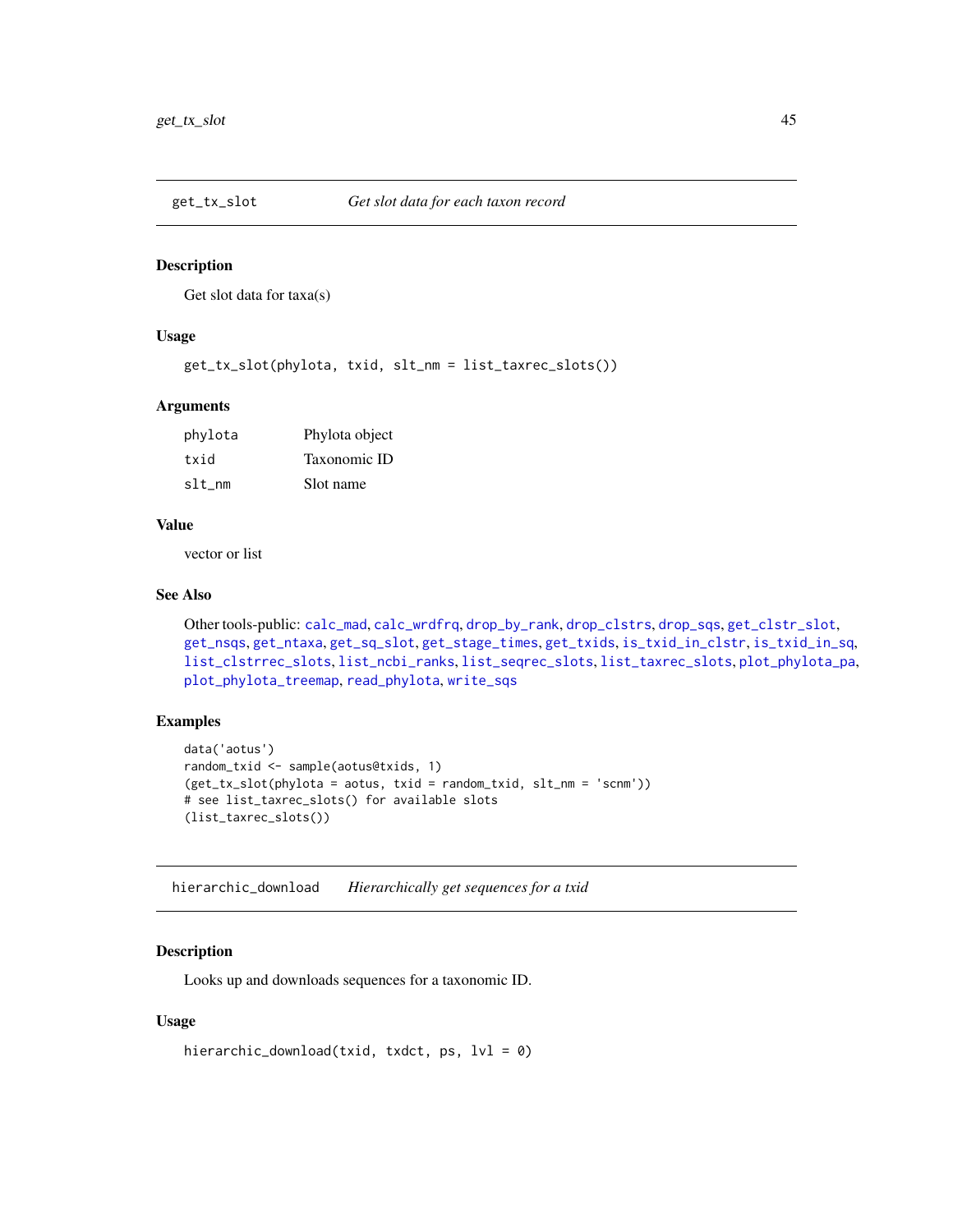## Arguments

| txid  | Taxonomic node ID, numeric                                     |
|-------|----------------------------------------------------------------|
| txdct | Taxonomic dictionary                                           |
| ps    | Parameters list, generated with parameters()                   |
| lvl   | Integer, number of message indentations indicating code depth. |

## Value

Vector of SeqRecs

## See Also

Other run-private: [batcher](#page-4-0), [blast\\_clstr](#page-7-0), [blast\\_filter](#page-8-0), [blast\\_setup](#page-9-0), [blast\\_sqs](#page-10-0), [blastcache\\_load](#page-5-0), [blastcache\\_save](#page-5-1), [blastdb\\_gen](#page-6-0), [blastn\\_run](#page-7-1), [cache\\_rm](#page-11-0), [cache\\_setup](#page-12-1), [clade\\_select](#page-14-0), [clstr2\\_calc](#page-15-0), [clstr\\_all](#page-25-0), [clstr\\_direct](#page-26-0), [clstr\\_sqs](#page-27-0), [clstr\\_subtree](#page-27-1), [clstrarc\\_gen](#page-17-0), [clstrarc\\_join](#page-18-0), [clstrrec\\_gen](#page-20-0), [clstrs\\_calc](#page-21-0), [clstrs\\_join](#page-22-0), [clstrs\\_merge](#page-23-0), [clstrs\\_renumber](#page-23-1), [clstrs\\_save](#page-24-0), [cmdln](#page-30-0), [descendants\\_get](#page-31-0), [download\\_obj\\_check](#page-32-0), [error](#page-38-1), [info](#page-45-0), [ncbicache\\_load](#page-50-0), [ncbicache\\_save](#page-51-0), [obj\\_check](#page-52-0), [obj\\_load](#page-52-1), [obj\\_save](#page-53-0), [parameters\\_load](#page-55-0), [parameters\\_setup](#page-57-0), [parent\\_get](#page-57-1), [progress\\_init](#page-62-0), [progress\\_read](#page-63-0), [progress\\_reset](#page-64-0), [progress\\_save](#page-64-1), [rank\\_get](#page-65-0), [safely\\_connect](#page-70-0), [search\\_and\\_cache](#page-71-0), [searchterm\\_gen](#page-70-1), [seeds\\_blast](#page-72-0), [seq\\_download](#page-80-0), [seqarc\\_gen](#page-74-0), [seqrec\\_augment](#page-77-0), [seqrec\\_convert](#page-78-0), [seqrec\\_gen](#page-78-1), [seqrec\\_get](#page-79-0), [sids\\_check](#page-82-0), [sids\\_get](#page-83-0), [sids\\_load](#page-84-0), [sids\\_save](#page-85-0), [sqs\\_count](#page-85-1), [sqs\\_load](#page-86-0), [sqs\\_save](#page-87-0), [stage\\_args\\_check](#page-88-0), [stages\\_run](#page-88-1), [tax\\_download](#page-96-0), [taxdict\\_gen](#page-92-0), [taxtree\\_gen](#page-95-0), [txids\\_get](#page-97-0), [txnds\\_count](#page-98-0), [warn](#page-99-0)

<span id="page-45-0"></span>

info *Write info message to log*

# Description

Inform a user via log.txt of pipeline progress.

#### Usage

 $info(lvl, ps, ...)$ 

## Arguments

| 1 <sub>v1</sub> | Integer, number of message indentations indicating code depth. |
|-----------------|----------------------------------------------------------------|
| ps              | Parameters list, generated with parameters()                   |
| $\cdot$         | Message elements for concatenating                             |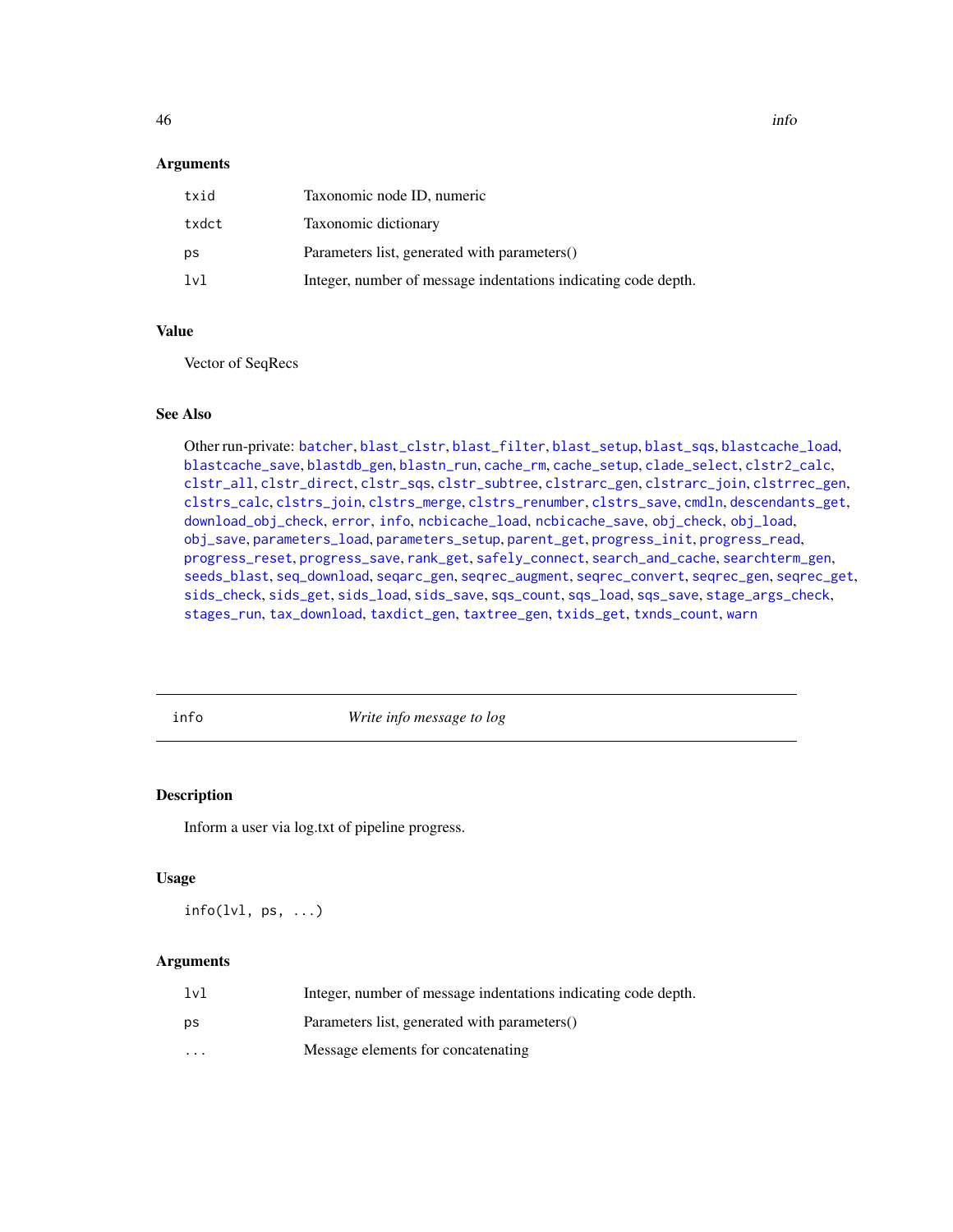# is\_txid\_in\_clstr 47

#### See Also

Other run-private: [batcher](#page-4-0), [blast\\_clstr](#page-7-0), [blast\\_filter](#page-8-0), [blast\\_setup](#page-9-0), [blast\\_sqs](#page-10-0), [blastcache\\_load](#page-5-0), [blastcache\\_save](#page-5-1), [blastdb\\_gen](#page-6-0), [blastn\\_run](#page-7-1), [cache\\_rm](#page-11-0), [cache\\_setup](#page-12-1), [clade\\_select](#page-14-0), [clstr2\\_calc](#page-15-0), [clstr\\_all](#page-25-0), [clstr\\_direct](#page-26-0), [clstr\\_sqs](#page-27-0), [clstr\\_subtree](#page-27-1), [clstrarc\\_gen](#page-17-0), [clstrarc\\_join](#page-18-0), [clstrrec\\_gen](#page-20-0), [clstrs\\_calc](#page-21-0), [clstrs\\_join](#page-22-0), [clstrs\\_merge](#page-23-0), [clstrs\\_renumber](#page-23-1), [clstrs\\_save](#page-24-0), [cmdln](#page-30-0), [descendants\\_get](#page-31-0), [download\\_obj\\_check](#page-32-0), [error](#page-38-1), [hierarchic\\_download](#page-44-1), [ncbicache\\_load](#page-50-0), [ncbicache\\_save](#page-51-0), [obj\\_check](#page-52-0), [obj\\_load](#page-52-1), [obj\\_save](#page-53-0), [parameters\\_load](#page-55-0), [parameters\\_setup](#page-57-0), [parent\\_get](#page-57-1), [progress\\_init](#page-62-0), [progress\\_read](#page-63-0), [progress\\_reset](#page-64-0), [progress\\_save](#page-64-1), [rank\\_get](#page-65-0), [safely\\_connect](#page-70-0), [search\\_and\\_cache](#page-71-0), [searchterm\\_gen](#page-70-1), [seeds\\_blast](#page-72-0), [seq\\_download](#page-80-0), [seqarc\\_gen](#page-74-0), [seqrec\\_augment](#page-77-0), [seqrec\\_convert](#page-78-0), [seqrec\\_gen](#page-78-1), [seqrec\\_get](#page-79-0), [sids\\_check](#page-82-0), [sids\\_get](#page-83-0), [sids\\_load](#page-84-0), [sids\\_save](#page-85-0), [sqs\\_count](#page-85-1), [sqs\\_load](#page-86-0), [sqs\\_save](#page-87-0), [stage\\_args\\_check](#page-88-0), [stages\\_run](#page-88-1), [tax\\_download](#page-96-0), [taxdict\\_gen](#page-92-0), [taxtree\\_gen](#page-95-0), [txids\\_get](#page-97-0), [txnds\\_count](#page-98-0), [warn](#page-99-0)

<span id="page-46-0"></span>is\_txid\_in\_clstr *Is txid in cluster?*

# Description

Checks if given txid is represented by any of the sequences of a cluster by searching through all the sequence search organism lineages.

#### Usage

is\_txid\_in\_clstr(phylota, txid, cid)

# Arguments

| phylota | Phylota      |
|---------|--------------|
| txid    | Taxonomic ID |
| cid     | Cluster ID   |

#### Value

boolean

# See Also

Other tools-public: [calc\\_mad](#page-12-0), [calc\\_wrdfrq](#page-13-0), [drop\\_by\\_rank](#page-34-0), [drop\\_clstrs](#page-36-0), [drop\\_sqs](#page-37-0), [get\\_clstr\\_slot](#page-38-0), [get\\_nsqs](#page-39-0), [get\\_ntaxa](#page-40-0), [get\\_sq\\_slot](#page-41-0), [get\\_stage\\_times](#page-42-0), [get\\_tx\\_slot](#page-44-0), [get\\_txids](#page-42-1), [is\\_txid\\_in\\_sq](#page-47-0), [list\\_clstrrec\\_slots](#page-48-0), [list\\_ncbi\\_ranks](#page-48-1), [list\\_seqrec\\_slots](#page-49-0), [list\\_taxrec\\_slots](#page-49-1), [plot\\_phylota\\_pa](#page-60-0), [plot\\_phylota\\_treemap](#page-61-0), [read\\_phylota](#page-66-0), [write\\_sqs](#page-100-0)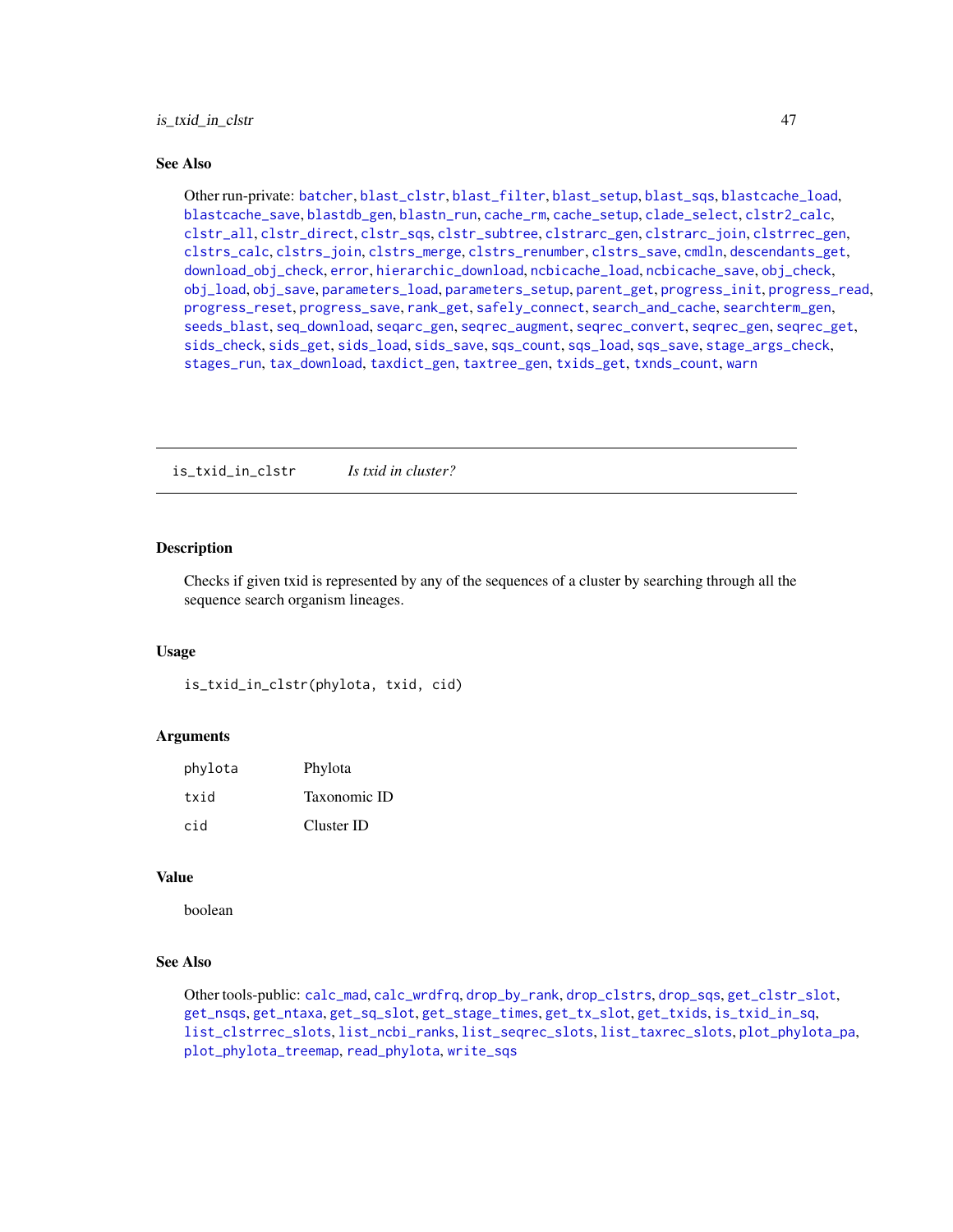# Examples

```
data(tinamous)
cid <- tinamous@cids[[1]]
clstr <- tinamous[[cid]]
sq <- tinamous[[clstr@sids[[1]]]]
txid <- sq@txid
# expect true
is_txid_in_clstr(phylota = tinamous, txid = txid, cid = cid)
```
<span id="page-47-0"></span>is\_txid\_in\_sq *Is txid in sequence?*

# Description

Checks if given txid is represented by sequence by looking at sequence source organism's lineage.

## Usage

is\_txid\_in\_sq(phylota, txid, sid)

#### Arguments

| phylota | Phylota      |
|---------|--------------|
| txid    | Taxonomic ID |
| sid     | Sequence ID  |

# Value

boolean

# See Also

Other tools-public: [calc\\_mad](#page-12-0), [calc\\_wrdfrq](#page-13-0), [drop\\_by\\_rank](#page-34-0), [drop\\_clstrs](#page-36-0), [drop\\_sqs](#page-37-0), [get\\_clstr\\_slot](#page-38-0), [get\\_nsqs](#page-39-0), [get\\_ntaxa](#page-40-0), [get\\_sq\\_slot](#page-41-0), [get\\_stage\\_times](#page-42-0), [get\\_tx\\_slot](#page-44-0), [get\\_txids](#page-42-1), [is\\_txid\\_in\\_clstr](#page-46-0), [list\\_clstrrec\\_slots](#page-48-0), [list\\_ncbi\\_ranks](#page-48-1), [list\\_seqrec\\_slots](#page-49-0), [list\\_taxrec\\_slots](#page-49-1), [plot\\_phylota\\_pa](#page-60-0), [plot\\_phylota\\_treemap](#page-61-0), [read\\_phylota](#page-66-0), [write\\_sqs](#page-100-0)

# Examples

```
data(tinamous)
sid <- tinamous@sids[[1]]
sq <- tinamous[[sid]]
txid <- sq@txid
# expect true
is_txid_in_sq(phylota = tinamous, txid = txid, sid = sid)
```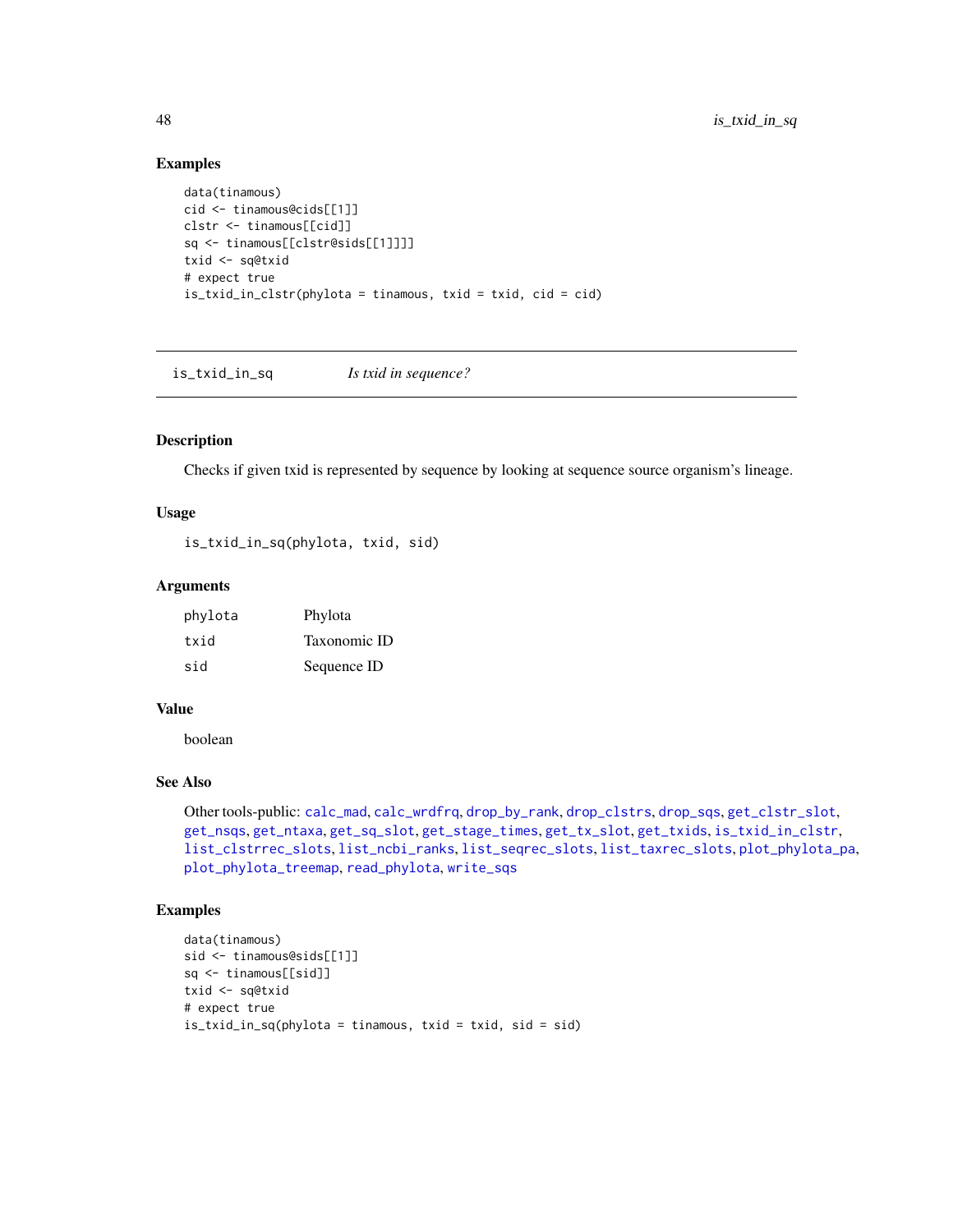<span id="page-48-0"></span>Returns a vector of all available ClstrRec slots of type character, integer and numeric.

# Usage

```
list_clstrrec_slots()
```
## Value

vector

## See Also

```
Other tools-public: calc_mad, calc_wrdfrq, drop_by_rank, drop_clstrs, drop_sqs, get_clstr_slot,
get_nsqs, get_ntaxa, get_sq_slot, get_stage_times, get_tx_slot, get_txids, is_txid_in_clstr,
is_txid_in_sq, list_ncbi_ranks, list_seqrec_slots, list_taxrec_slots, plot_phylota_pa,
plot_phylota_treemap, read_phylota, write_sqs
```
<span id="page-48-1"></span>list\_ncbi\_ranks *List all NCBI Ranks*

# Description

Returns a vector of all NCBI taxonomic ranks in descending order.

# Usage

list\_ncbi\_ranks()

# Value

vector

## See Also

Other tools-public: [calc\\_mad](#page-12-0), [calc\\_wrdfrq](#page-13-0), [drop\\_by\\_rank](#page-34-0), [drop\\_clstrs](#page-36-0), [drop\\_sqs](#page-37-0), [get\\_clstr\\_slot](#page-38-0), [get\\_nsqs](#page-39-0), [get\\_ntaxa](#page-40-0), [get\\_sq\\_slot](#page-41-0), [get\\_stage\\_times](#page-42-0), [get\\_tx\\_slot](#page-44-0), [get\\_txids](#page-42-1), [is\\_txid\\_in\\_clstr](#page-46-0), [is\\_txid\\_in\\_sq](#page-47-0), [list\\_clstrrec\\_slots](#page-48-0), [list\\_seqrec\\_slots](#page-49-0), [list\\_taxrec\\_slots](#page-49-1), [plot\\_phylota\\_pa](#page-60-0), [plot\\_phylota\\_treemap](#page-61-0), [read\\_phylota](#page-66-0), [write\\_sqs](#page-100-0)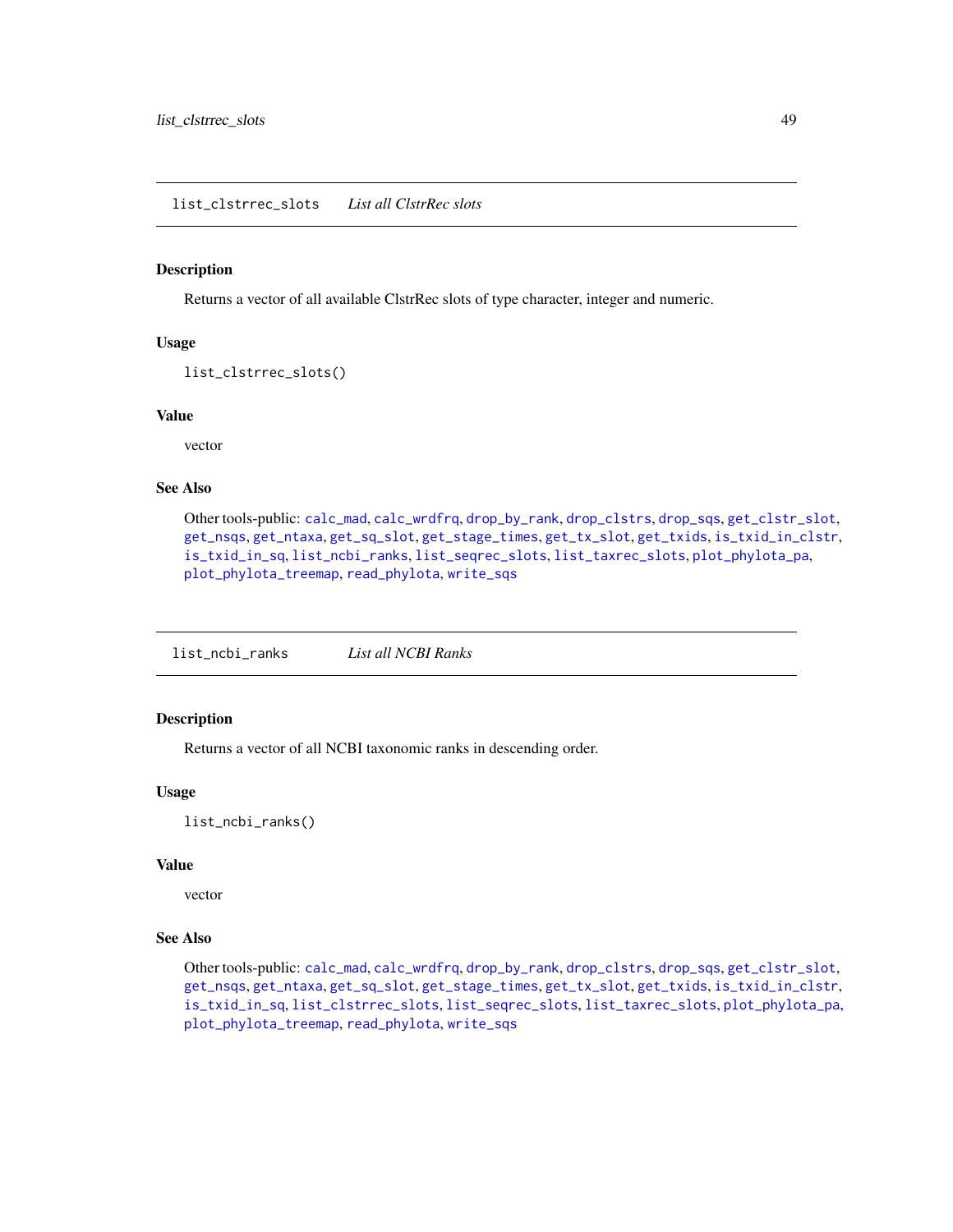<span id="page-49-0"></span>list\_seqrec\_slots *List all SeqRec slots*

#### Description

Returns a vector of all available SeqRec slots of type character, integer and numeric.

#### Usage

```
list_seqrec_slots()
```
#### Value

vector

# See Also

Other tools-public: [calc\\_mad](#page-12-0), [calc\\_wrdfrq](#page-13-0), [drop\\_by\\_rank](#page-34-0), [drop\\_clstrs](#page-36-0), [drop\\_sqs](#page-37-0), [get\\_clstr\\_slot](#page-38-0), [get\\_nsqs](#page-39-0), [get\\_ntaxa](#page-40-0), [get\\_sq\\_slot](#page-41-0), [get\\_stage\\_times](#page-42-0), [get\\_tx\\_slot](#page-44-0), [get\\_txids](#page-42-1), [is\\_txid\\_in\\_clstr](#page-46-0), [is\\_txid\\_in\\_sq](#page-47-0), [list\\_clstrrec\\_slots](#page-48-0), [list\\_ncbi\\_ranks](#page-48-1), [list\\_taxrec\\_slots](#page-49-1), [plot\\_phylota\\_pa](#page-60-0), [plot\\_phylota\\_treemap](#page-61-0), [read\\_phylota](#page-66-0), [write\\_sqs](#page-100-0)

<span id="page-49-1"></span>list\_taxrec\_slots *List all TaxRec slots*

# Description

Returns a vector of all available TaxRec slots of type character, integer and numeric.

# Usage

list\_taxrec\_slots()

# Value

vector

#### See Also

Other tools-public: [calc\\_mad](#page-12-0), [calc\\_wrdfrq](#page-13-0), [drop\\_by\\_rank](#page-34-0), [drop\\_clstrs](#page-36-0), [drop\\_sqs](#page-37-0), [get\\_clstr\\_slot](#page-38-0), [get\\_nsqs](#page-39-0), [get\\_ntaxa](#page-40-0), [get\\_sq\\_slot](#page-41-0), [get\\_stage\\_times](#page-42-0), [get\\_tx\\_slot](#page-44-0), [get\\_txids](#page-42-1), [is\\_txid\\_in\\_clstr](#page-46-0), [is\\_txid\\_in\\_sq](#page-47-0), [list\\_clstrrec\\_slots](#page-48-0), [list\\_ncbi\\_ranks](#page-48-1), [list\\_seqrec\\_slots](#page-49-0), [plot\\_phylota\\_pa](#page-60-0), [plot\\_phylota\\_treemap](#page-61-0), [read\\_phylota](#page-66-0), [write\\_sqs](#page-100-0)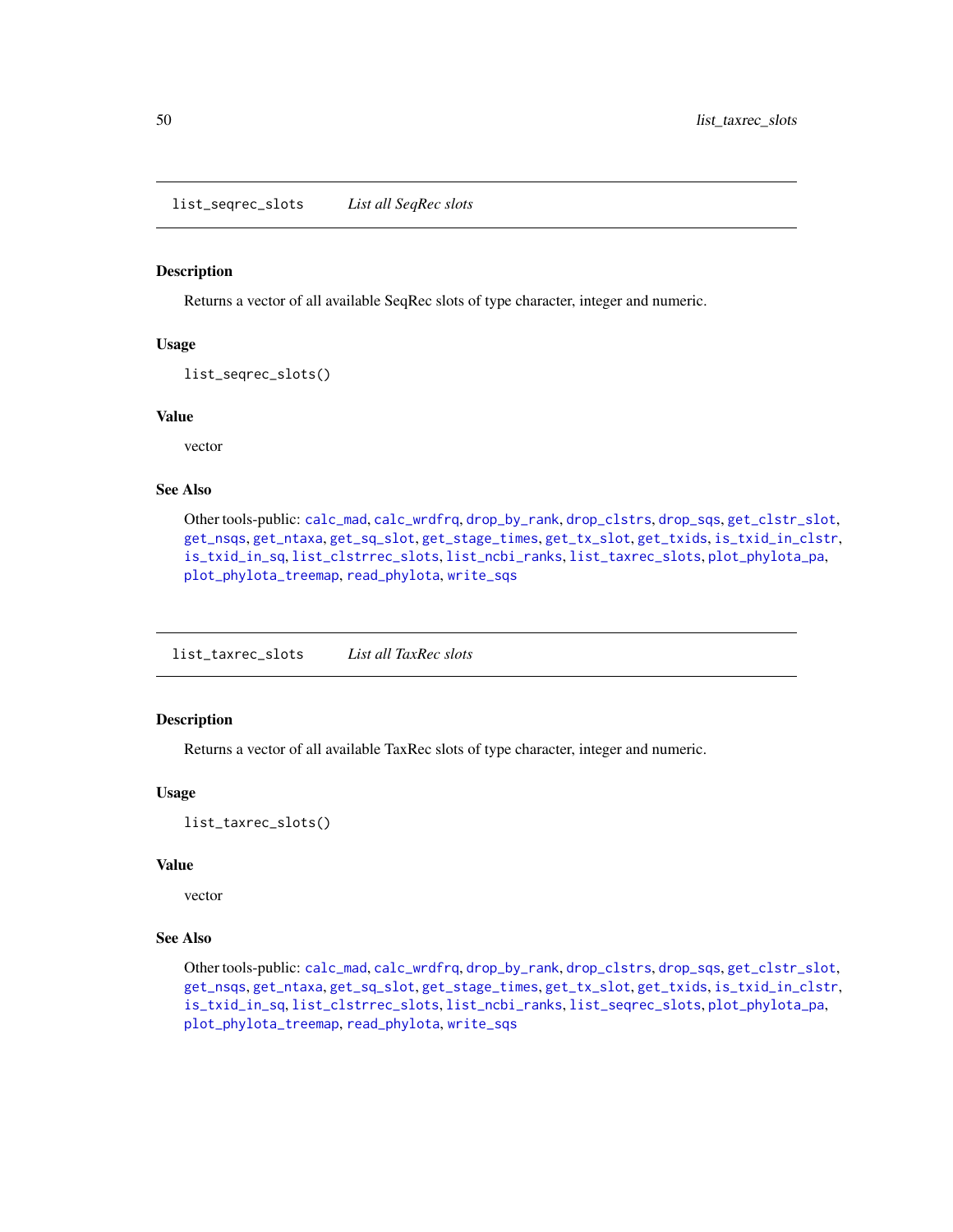mk\_txid\_in\_sq\_mtrx *Return matrix of txid in sequence*

# Description

Searches through lineages of sequences' source organisms to determine whether each txid is represented by the sequence.

# Usage

```
mk_txid_in_sq_mtrx(phylota, txids, sids = phylota@sids)
```
# Arguments

| phylota | Phylota       |
|---------|---------------|
| txids   | Taxonomic IDs |
| sids    | Sequence IDs  |

# Value

matrix

# See Also

Other tools-private: [summary\\_phylota](#page-90-0), [update\\_phylota](#page-99-1)

<span id="page-50-0"></span>ncbicache\_load *Retrieve cached NCBI query*

# Description

Run this function to load cached NCBI queries.

# Usage

ncbicache\_load(fnm, args, wd)

# Arguments

| fnm  | <b>NCBI</b> Entrez function name |
|------|----------------------------------|
| args | Args used for function           |
| wd   | Working directory                |

# Value

rentrez result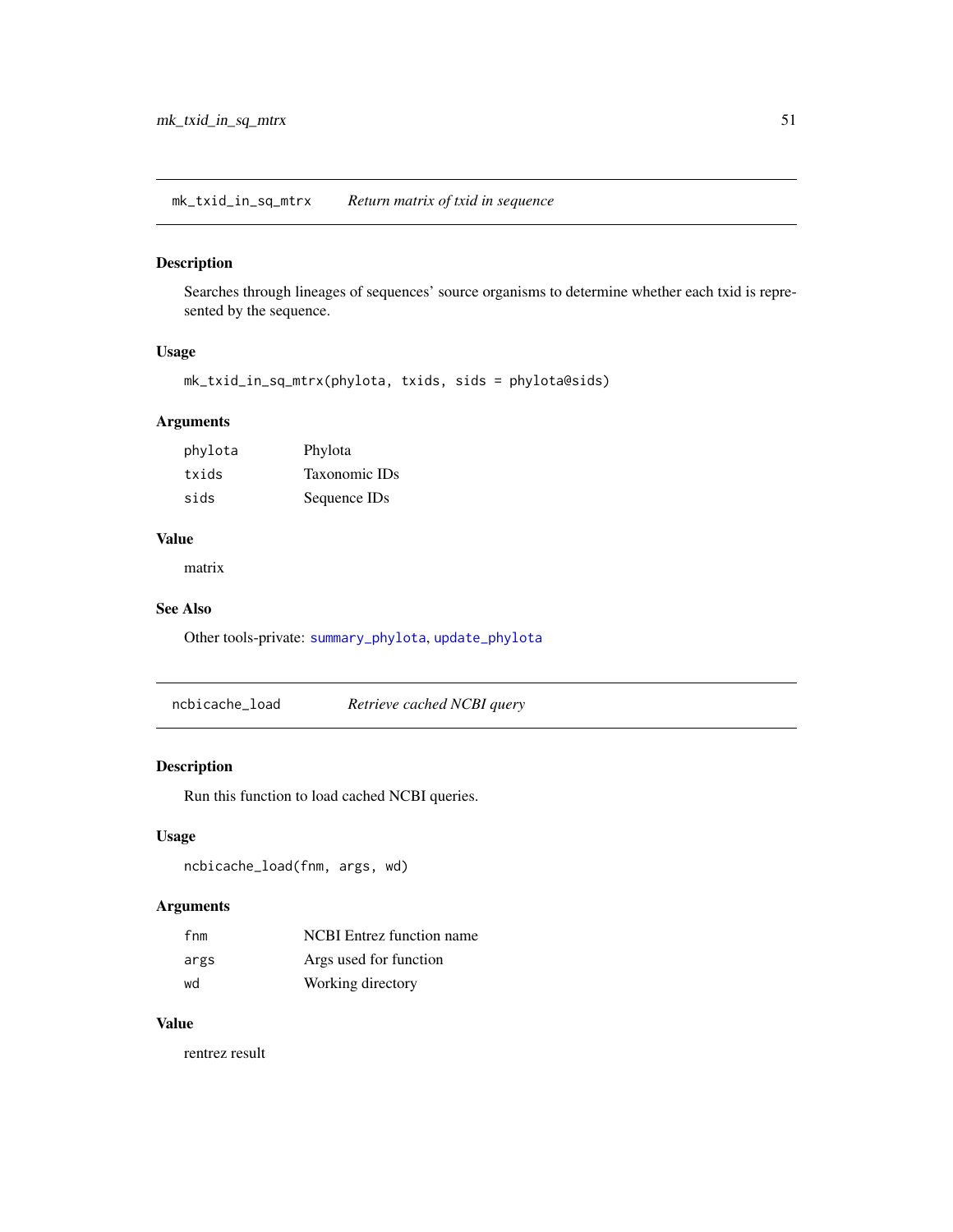# See Also

Other run-private: [batcher](#page-4-0), [blast\\_clstr](#page-7-0), [blast\\_filter](#page-8-0), [blast\\_setup](#page-9-0), [blast\\_sqs](#page-10-0), [blastcache\\_load](#page-5-0), [blastcache\\_save](#page-5-1), [blastdb\\_gen](#page-6-0), [blastn\\_run](#page-7-1), [cache\\_rm](#page-11-0), [cache\\_setup](#page-12-1), [clade\\_select](#page-14-0), [clstr2\\_calc](#page-15-0), [clstr\\_all](#page-25-0), [clstr\\_direct](#page-26-0), [clstr\\_sqs](#page-27-0), [clstr\\_subtree](#page-27-1), [clstrarc\\_gen](#page-17-0), [clstrarc\\_join](#page-18-0), [clstrrec\\_gen](#page-20-0), [clstrs\\_calc](#page-21-0), [clstrs\\_join](#page-22-0), [clstrs\\_merge](#page-23-0), [clstrs\\_renumber](#page-23-1), [clstrs\\_save](#page-24-0), [cmdln](#page-30-0), [descendants\\_get](#page-31-0), [download\\_obj\\_check](#page-32-0), [error](#page-38-1), [hierarchic\\_download](#page-44-1), [info](#page-45-0), [ncbicache\\_save](#page-51-0), [obj\\_check](#page-52-0), [obj\\_load](#page-52-1), [obj\\_save](#page-53-0), [parameters\\_load](#page-55-0), [parameters\\_setup](#page-57-0), [parent\\_get](#page-57-1), [progress\\_init](#page-62-0), [progress\\_read](#page-63-0), [progress\\_reset](#page-64-0), [progress\\_save](#page-64-1), [rank\\_get](#page-65-0), [safely\\_connect](#page-70-0), [search\\_and\\_cache](#page-71-0), [searchterm\\_gen](#page-70-1), [seeds\\_blast](#page-72-0), [seq\\_download](#page-80-0), [seqarc\\_gen](#page-74-0), [seqrec\\_augment](#page-77-0), [seqrec\\_convert](#page-78-0), [seqrec\\_gen](#page-78-1), [seqrec\\_get](#page-79-0), [sids\\_check](#page-82-0), [sids\\_get](#page-83-0), [sids\\_load](#page-84-0), [sids\\_save](#page-85-0), [sqs\\_count](#page-85-1), [sqs\\_load](#page-86-0), [sqs\\_save](#page-87-0), [stage\\_args\\_check](#page-88-0), [stages\\_run](#page-88-1), [tax\\_download](#page-96-0), [taxdict\\_gen](#page-92-0), [taxtree\\_gen](#page-95-0), [txids\\_get](#page-97-0), [txnds\\_count](#page-98-0), [warn](#page-99-0)

<span id="page-51-0"></span>ncbicache\_save *Save NCBI query result to cache*

#### **Description**

Run whenever NCBI queries are made to save results in cache in case the pipeline is run again.

## Usage

ncbicache\_save(fnm, args, wd, obj)

## Arguments

| fnm  | <b>NCBI</b> Entrez function name |
|------|----------------------------------|
| args | Args used for function           |
| wd   | Working directory                |
| obi  | NCBI query result                |

## See Also

Other run-private: [batcher](#page-4-0), [blast\\_clstr](#page-7-0), [blast\\_filter](#page-8-0), [blast\\_setup](#page-9-0), [blast\\_sqs](#page-10-0), [blastcache\\_load](#page-5-0), [blastcache\\_save](#page-5-1), [blastdb\\_gen](#page-6-0), [blastn\\_run](#page-7-1), [cache\\_rm](#page-11-0), [cache\\_setup](#page-12-1), [clade\\_select](#page-14-0), [clstr2\\_calc](#page-15-0), [clstr\\_all](#page-25-0), [clstr\\_direct](#page-26-0), [clstr\\_sqs](#page-27-0), [clstr\\_subtree](#page-27-1), [clstrarc\\_gen](#page-17-0), [clstrarc\\_join](#page-18-0), [clstrrec\\_gen](#page-20-0), [clstrs\\_calc](#page-21-0), [clstrs\\_join](#page-22-0), [clstrs\\_merge](#page-23-0), [clstrs\\_renumber](#page-23-1), [clstrs\\_save](#page-24-0), [cmdln](#page-30-0), [descendants\\_get](#page-31-0), [download\\_obj\\_check](#page-32-0), [error](#page-38-1), [hierarchic\\_download](#page-44-1), [info](#page-45-0), [ncbicache\\_load](#page-50-0), [obj\\_check](#page-52-0), [obj\\_load](#page-52-1), [obj\\_save](#page-53-0), [parameters\\_load](#page-55-0), [parameters\\_setup](#page-57-0), [parent\\_get](#page-57-1), [progress\\_init](#page-62-0), [progress\\_read](#page-63-0), [progress\\_reset](#page-64-0), [progress\\_save](#page-64-1), [rank\\_get](#page-65-0), [safely\\_connect](#page-70-0), [search\\_and\\_cache](#page-71-0), [searchterm\\_gen](#page-70-1), [seeds\\_blast](#page-72-0), [seq\\_download](#page-80-0), [seqarc\\_gen](#page-74-0), [seqrec\\_augment](#page-77-0), [seqrec\\_convert](#page-78-0), [seqrec\\_gen](#page-78-1), [seqrec\\_get](#page-79-0), [sids\\_check](#page-82-0), [sids\\_get](#page-83-0), [sids\\_load](#page-84-0), [sids\\_save](#page-85-0), [sqs\\_count](#page-85-1), [sqs\\_load](#page-86-0), [sqs\\_save](#page-87-0), [stage\\_args\\_check](#page-88-0), [stages\\_run](#page-88-1), [tax\\_download](#page-96-0), [taxdict\\_gen](#page-92-0), [taxtree\\_gen](#page-95-0), [txids\\_get](#page-97-0), [txnds\\_count](#page-98-0), [warn](#page-99-0)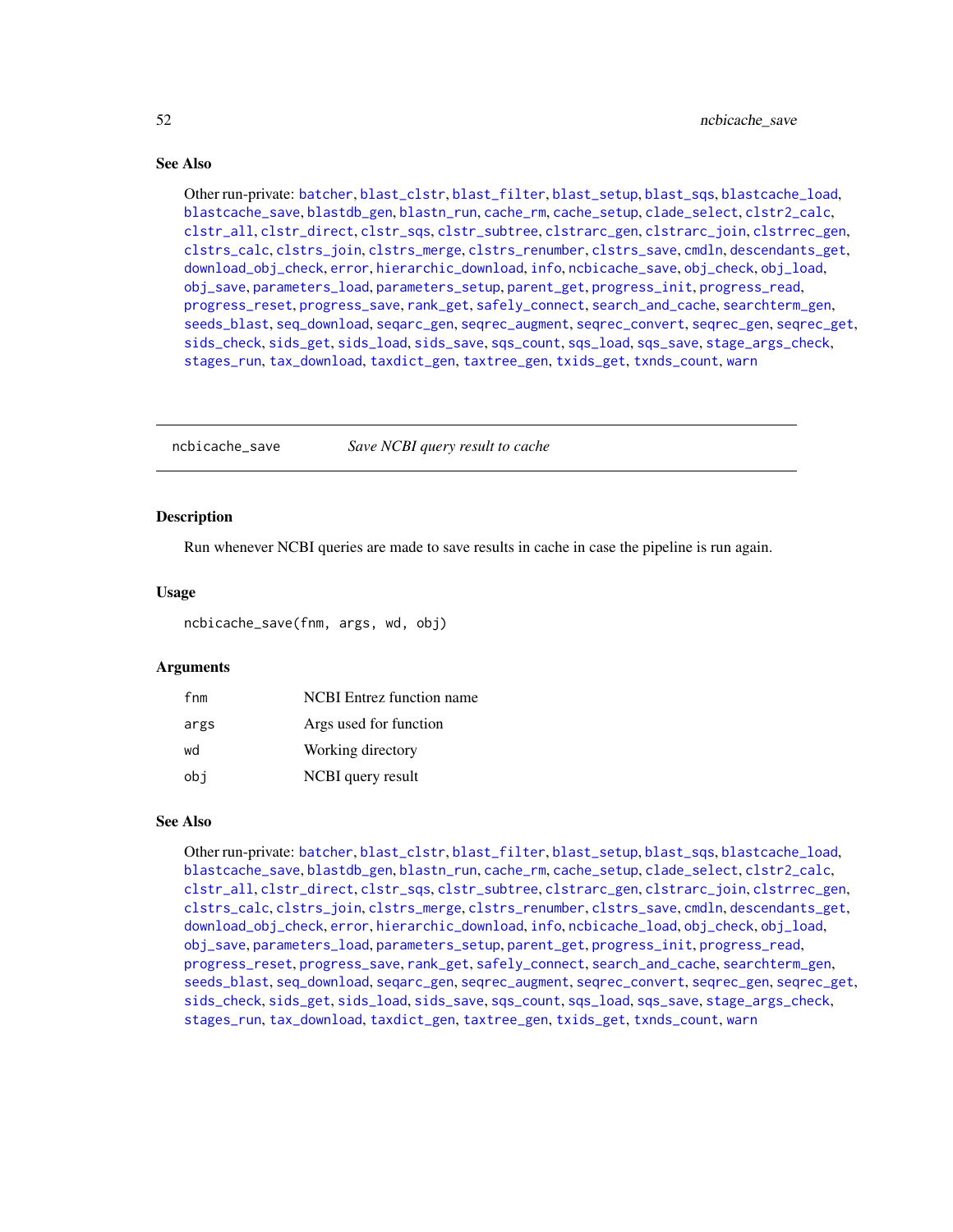<span id="page-52-0"></span>

Check if an object exists in the cache.

## Usage

obj\_check(wd, nm)

#### **Arguments**

| wd | Working directory |
|----|-------------------|
| nm | Object name       |

# Value

T/F

## See Also

Other run-private: [batcher](#page-4-0), [blast\\_clstr](#page-7-0), [blast\\_filter](#page-8-0), [blast\\_setup](#page-9-0), [blast\\_sqs](#page-10-0), [blastcache\\_load](#page-5-0), [blastcache\\_save](#page-5-1), [blastdb\\_gen](#page-6-0), [blastn\\_run](#page-7-1), [cache\\_rm](#page-11-0), [cache\\_setup](#page-12-1), [clade\\_select](#page-14-0), [clstr2\\_calc](#page-15-0), [clstr\\_all](#page-25-0), [clstr\\_direct](#page-26-0), [clstr\\_sqs](#page-27-0), [clstr\\_subtree](#page-27-1), [clstrarc\\_gen](#page-17-0), [clstrarc\\_join](#page-18-0), [clstrrec\\_gen](#page-20-0), [clstrs\\_calc](#page-21-0), [clstrs\\_join](#page-22-0), [clstrs\\_merge](#page-23-0), [clstrs\\_renumber](#page-23-1), [clstrs\\_save](#page-24-0), [cmdln](#page-30-0), [descendants\\_get](#page-31-0), [download\\_obj\\_check](#page-32-0), [error](#page-38-1), [hierarchic\\_download](#page-44-1), [info](#page-45-0), [ncbicache\\_load](#page-50-0), [ncbicache\\_save](#page-51-0), [obj\\_load](#page-52-1), [obj\\_save](#page-53-0), [parameters\\_load](#page-55-0), [parameters\\_setup](#page-57-0), [parent\\_get](#page-57-1), [progress\\_init](#page-62-0), [progress\\_read](#page-63-0), [progress\\_reset](#page-64-0), [progress\\_save](#page-64-1), [rank\\_get](#page-65-0), [safely\\_connect](#page-70-0), [search\\_and\\_cache](#page-71-0), [searchterm\\_gen](#page-70-1), [seeds\\_blast](#page-72-0), [seq\\_download](#page-80-0), [seqarc\\_gen](#page-74-0), [seqrec\\_augment](#page-77-0), [seqrec\\_convert](#page-78-0), [seqrec\\_gen](#page-78-1), [seqrec\\_get](#page-79-0), [sids\\_check](#page-82-0), [sids\\_get](#page-83-0), [sids\\_load](#page-84-0), [sids\\_save](#page-85-0), [sqs\\_count](#page-85-1), [sqs\\_load](#page-86-0), [sqs\\_save](#page-87-0), [stage\\_args\\_check](#page-88-0), [stages\\_run](#page-88-1), [tax\\_download](#page-96-0), [taxdict\\_gen](#page-92-0), [taxtree\\_gen](#page-95-0), [txids\\_get](#page-97-0), [txnds\\_count](#page-98-0), [warn](#page-99-0)

<span id="page-52-1"></span>obj\_load *Load a named object from the cache*

# Description

Loads an object from the cache as stored by obj\_save.

#### Usage

obj\_load(wd, nm)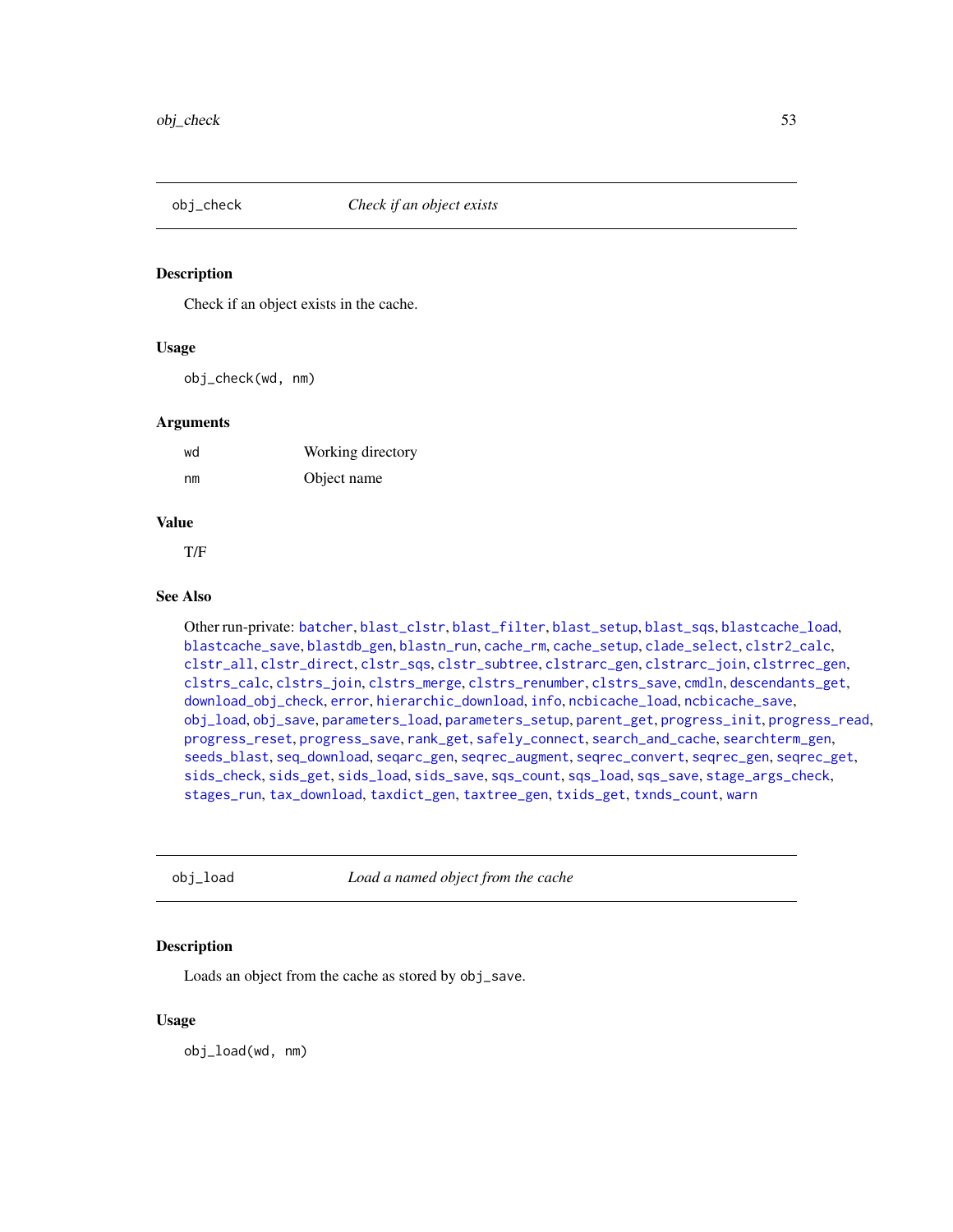54 obj\_save

#### Arguments

| wd | Working directory |
|----|-------------------|
| nm | Object name       |

#### Value

object, multiple formats possible

# See Also

Other run-private: [batcher](#page-4-0), [blast\\_clstr](#page-7-0), [blast\\_filter](#page-8-0), [blast\\_setup](#page-9-0), [blast\\_sqs](#page-10-0), [blastcache\\_load](#page-5-0), [blastcache\\_save](#page-5-1), [blastdb\\_gen](#page-6-0), [blastn\\_run](#page-7-1), [cache\\_rm](#page-11-0), [cache\\_setup](#page-12-1), [clade\\_select](#page-14-0), [clstr2\\_calc](#page-15-0), [clstr\\_all](#page-25-0), [clstr\\_direct](#page-26-0), [clstr\\_sqs](#page-27-0), [clstr\\_subtree](#page-27-1), [clstrarc\\_gen](#page-17-0), [clstrarc\\_join](#page-18-0), [clstrrec\\_gen](#page-20-0), [clstrs\\_calc](#page-21-0), [clstrs\\_join](#page-22-0), [clstrs\\_merge](#page-23-0), [clstrs\\_renumber](#page-23-1), [clstrs\\_save](#page-24-0), [cmdln](#page-30-0), [descendants\\_get](#page-31-0), [download\\_obj\\_check](#page-32-0), [error](#page-38-1), [hierarchic\\_download](#page-44-1), [info](#page-45-0), [ncbicache\\_load](#page-50-0), [ncbicache\\_save](#page-51-0), [obj\\_check](#page-52-0), [obj\\_save](#page-53-0), [parameters\\_load](#page-55-0), [parameters\\_setup](#page-57-0), [parent\\_get](#page-57-1), [progress\\_init](#page-62-0), [progress\\_read](#page-63-0), [progress\\_reset](#page-64-0), [progress\\_save](#page-64-1), [rank\\_get](#page-65-0), [safely\\_connect](#page-70-0), [search\\_and\\_cache](#page-71-0), [searchterm\\_gen](#page-70-1), [seeds\\_blast](#page-72-0), [seq\\_download](#page-80-0), [seqarc\\_gen](#page-74-0), [seqrec\\_augment](#page-77-0), [seqrec\\_convert](#page-78-0), [seqrec\\_gen](#page-78-1), [seqrec\\_get](#page-79-0), [sids\\_check](#page-82-0), [sids\\_get](#page-83-0), [sids\\_load](#page-84-0), [sids\\_save](#page-85-0), [sqs\\_count](#page-85-1), [sqs\\_load](#page-86-0), [sqs\\_save](#page-87-0), [stage\\_args\\_check](#page-88-0), [stages\\_run](#page-88-1), [tax\\_download](#page-96-0), [taxdict\\_gen](#page-92-0), [taxtree\\_gen](#page-95-0), [txids\\_get](#page-97-0), [txnds\\_count](#page-98-0), [warn](#page-99-0)

<span id="page-53-0"></span>

obj\_save *Save a named object in the cache*

#### Description

Save an object in the cache that can be loaded by obj\_load.

## Usage

obj\_save(wd, obj, nm)

## Arguments

| wd  | Working directory |
|-----|-------------------|
| obi | Object            |
| nm  | Object name       |

#### See Also

Other run-private: [batcher](#page-4-0), [blast\\_clstr](#page-7-0), [blast\\_filter](#page-8-0), [blast\\_setup](#page-9-0), [blast\\_sqs](#page-10-0), [blastcache\\_load](#page-5-0), [blastcache\\_save](#page-5-1), [blastdb\\_gen](#page-6-0), [blastn\\_run](#page-7-1), [cache\\_rm](#page-11-0), [cache\\_setup](#page-12-1), [clade\\_select](#page-14-0), [clstr2\\_calc](#page-15-0), [clstr\\_all](#page-25-0), [clstr\\_direct](#page-26-0), [clstr\\_sqs](#page-27-0), [clstr\\_subtree](#page-27-1), [clstrarc\\_gen](#page-17-0), [clstrarc\\_join](#page-18-0), [clstrrec\\_gen](#page-20-0), [clstrs\\_calc](#page-21-0), [clstrs\\_join](#page-22-0), [clstrs\\_merge](#page-23-0), [clstrs\\_renumber](#page-23-1), [clstrs\\_save](#page-24-0), [cmdln](#page-30-0), [descendants\\_get](#page-31-0), [download\\_obj\\_check](#page-32-0), [error](#page-38-1), [hierarchic\\_download](#page-44-1), [info](#page-45-0), [ncbicache\\_load](#page-50-0), [ncbicache\\_save](#page-51-0), [obj\\_check](#page-52-0), [obj\\_load](#page-52-1), [parameters\\_load](#page-55-0), [parameters\\_setup](#page-57-0), [parent\\_get](#page-57-1), [progress\\_init](#page-62-0), [progress\\_read](#page-63-0),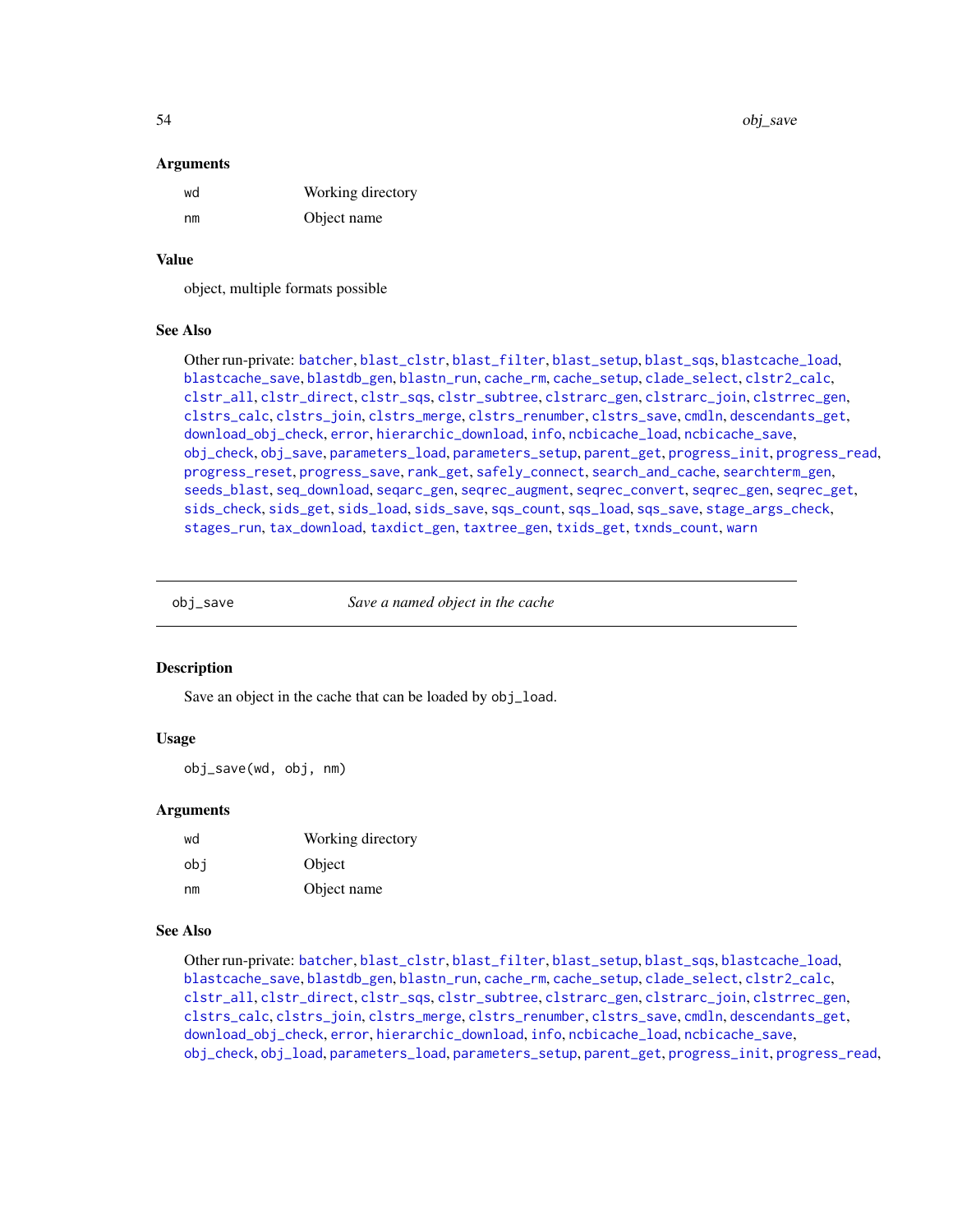#### parameters 55

[progress\\_reset](#page-64-0), [progress\\_save](#page-64-1), [rank\\_get](#page-65-0), [safely\\_connect](#page-70-0), [search\\_and\\_cache](#page-71-0), [searchterm\\_gen](#page-70-1), [seeds\\_blast](#page-72-0), [seq\\_download](#page-80-0), [seqarc\\_gen](#page-74-0), [seqrec\\_augment](#page-77-0), [seqrec\\_convert](#page-78-0), [seqrec\\_gen](#page-78-1), [seqrec\\_get](#page-79-0), [sids\\_check](#page-82-0), [sids\\_get](#page-83-0), [sids\\_load](#page-84-0), [sids\\_save](#page-85-0), [sqs\\_count](#page-85-1), [sqs\\_load](#page-86-0), [sqs\\_save](#page-87-0), [stage\\_args\\_check](#page-88-0), [stages\\_run](#page-88-1), [tax\\_download](#page-96-0), [taxdict\\_gen](#page-92-0), [taxtree\\_gen](#page-95-0), [txids\\_get](#page-97-0), [txnds\\_count](#page-98-0), [warn](#page-99-0)

parameters *Default parameters*

## Description

Returns a parameter list with default parameter values.

#### Usage

```
parameters(wd = ".", txid = character(), mkblstdb = "", blstn = "",
 v = FALSE, ncps = 1, mxnds = 1e+05, mdlthrs = 3000, mnsql = 250,
 mxsql = 2000, mxrtry = 100, mxsqs = 50000, mxevl = 1e-10,
 mncvrg = 51, btchsz = 100, date = Sys.Date()
```
#### Arguments

| wd       | The working directory where all output files are saved.                                                                                                                           |
|----------|-----------------------------------------------------------------------------------------------------------------------------------------------------------------------------------|
| txid     | Taxonomic group of interest, allows vectors.                                                                                                                                      |
| mkblstdb | File path to makeblastdb                                                                                                                                                          |
| blstn    | File path to blastn                                                                                                                                                               |
| $\vee$   | Print progress statements to console? Statements will always be printed to<br>log.txt.                                                                                            |
| ncps     | The number of threads to use in the local-alignment search tool.                                                                                                                  |
| mxnds    | The maximum number of nodes descending from a taxonomic group. If there<br>are more than this number, nodes at the lower taxonomic level are analysed.                            |
| mdlthrs  | 'Model organism threshold'. Taxa with more sequences than this number will<br>be considered model organisms and a random mdlthrs subset of their sequences<br>will be downloaded. |
| mnsql    | The minimum length of sequence in nucleotide base pairs to download.                                                                                                              |
| mxsql    | The maximum length of sequence in nucleotide base pairs to download. Any<br>longer sequences will be ignored.                                                                     |
| mxrtry   | The maximum number of attempts to make when downloading.                                                                                                                          |
| mxsqs    | The maximum number of sequences to BLAST in all-vs-all searches. If there<br>are more sequences for a node, BLAST is performed at the lower taxonomic<br>level.                   |
| $m$ xevl | The maximum E-value for a successful BLAST.                                                                                                                                       |
| mncvrg   | The maximum percentile coverage defining an overlapping BLAST hit. Se-<br>quences with BLAST matches with lower values are not considered ortholo-<br>gous.                       |
| btchsz   | Batch size when querying NCBI                                                                                                                                                     |
| date     | Date when pipeline was initiated                                                                                                                                                  |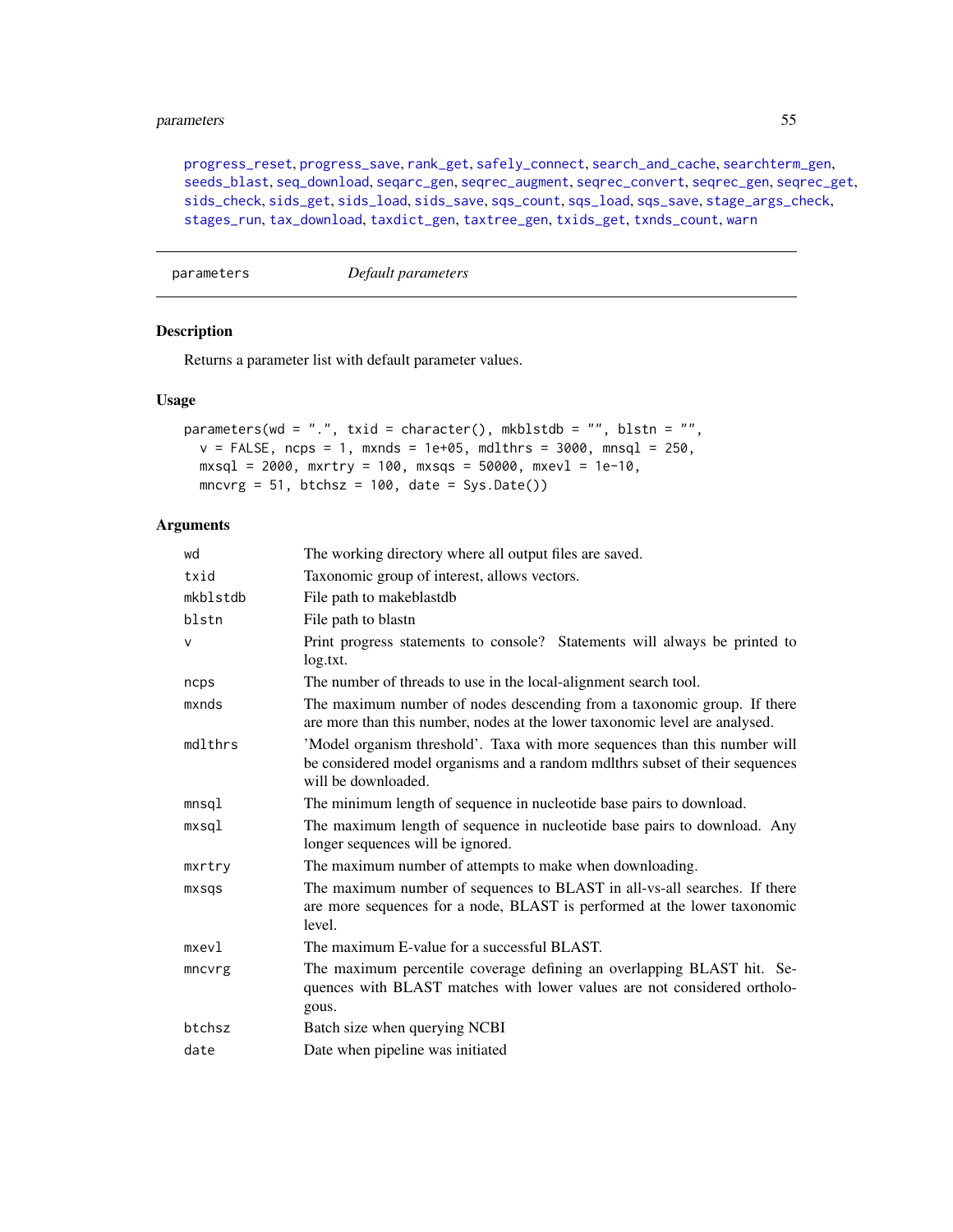# Details

This function is NOT used to change the parameters in a folder. Use parameters\_reset() instead. The purpose of this function is to describe the paramaters and present their default values.

# Value

list

<span id="page-55-0"></span>parameters\_load *Load parameters from cache*

## Description

Parameters are held in cache, use this function to load parameters set for a wd.

## Usage

parameters\_load(wd)

#### Arguments

wd Working directory

#### Value

Parameters list

#### See Also

Other run-private: [batcher](#page-4-0), [blast\\_clstr](#page-7-0), [blast\\_filter](#page-8-0), [blast\\_setup](#page-9-0), [blast\\_sqs](#page-10-0), [blastcache\\_load](#page-5-0), [blastcache\\_save](#page-5-1), [blastdb\\_gen](#page-6-0), [blastn\\_run](#page-7-1), [cache\\_rm](#page-11-0), [cache\\_setup](#page-12-1), [clade\\_select](#page-14-0), [clstr2\\_calc](#page-15-0), [clstr\\_all](#page-25-0), [clstr\\_direct](#page-26-0), [clstr\\_sqs](#page-27-0), [clstr\\_subtree](#page-27-1), [clstrarc\\_gen](#page-17-0), [clstrarc\\_join](#page-18-0), [clstrrec\\_gen](#page-20-0), [clstrs\\_calc](#page-21-0), [clstrs\\_join](#page-22-0), [clstrs\\_merge](#page-23-0), [clstrs\\_renumber](#page-23-1), [clstrs\\_save](#page-24-0), [cmdln](#page-30-0), [descendants\\_get](#page-31-0), [download\\_obj\\_check](#page-32-0), [error](#page-38-1), [hierarchic\\_download](#page-44-1), [info](#page-45-0), [ncbicache\\_load](#page-50-0), [ncbicache\\_save](#page-51-0), [obj\\_check](#page-52-0), [obj\\_load](#page-52-1), [obj\\_save](#page-53-0), [parameters\\_setup](#page-57-0), [parent\\_get](#page-57-1), [progress\\_init](#page-62-0), [progress\\_read](#page-63-0), [progress\\_reset](#page-64-0), [progress\\_save](#page-64-1), [rank\\_get](#page-65-0), [safely\\_connect](#page-70-0), [search\\_and\\_cache](#page-71-0), [searchterm\\_gen](#page-70-1), [seeds\\_blast](#page-72-0), [seq\\_download](#page-80-0), [seqarc\\_gen](#page-74-0), [seqrec\\_augment](#page-77-0), [seqrec\\_convert](#page-78-0), [seqrec\\_gen](#page-78-1), [seqrec\\_get](#page-79-0), [sids\\_check](#page-82-0), [sids\\_get](#page-83-0), [sids\\_load](#page-84-0), [sids\\_save](#page-85-0), [sqs\\_count](#page-85-1), [sqs\\_load](#page-86-0), [sqs\\_save](#page-87-0), [stage\\_args\\_check](#page-88-0), [stages\\_run](#page-88-1), [tax\\_download](#page-96-0), [taxdict\\_gen](#page-92-0), [taxtree\\_gen](#page-95-0), [txids\\_get](#page-97-0), [txnds\\_count](#page-98-0), [warn](#page-99-0)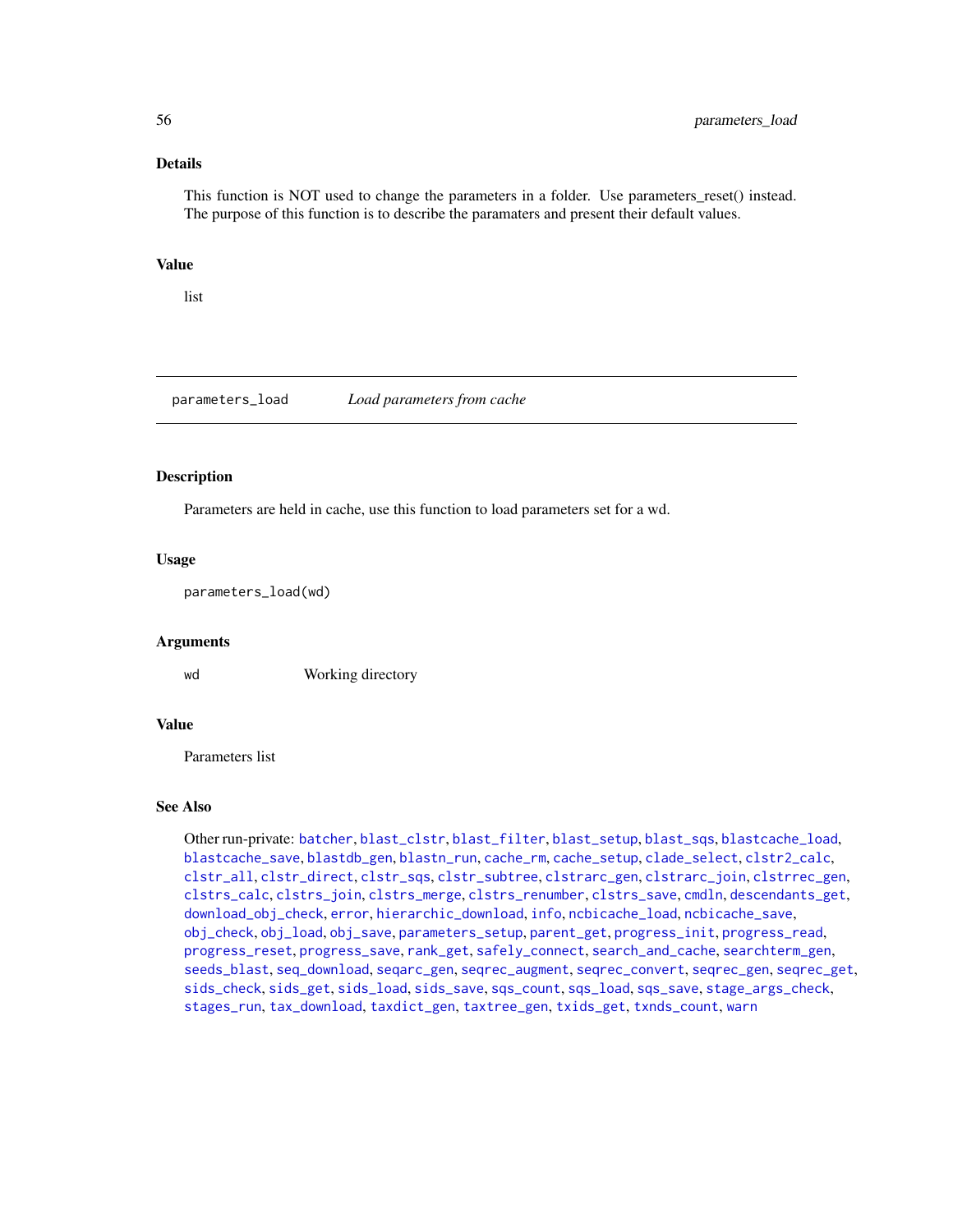<span id="page-56-0"></span>parameters\_reset *Change parameters in a working directory*

#### Description

Reset parameters after running setup().

#### Usage

parameters\_reset(wd, parameters, values)

# Arguments

| wd         | Working directory                      |
|------------|----------------------------------------|
| parameters | Parameters to be changed, vector.      |
| values     | New values for each parameter, vector. |

#### See Also

Other run-public: [ClstrArc-class](#page-16-0), [ClstrRec-class](#page-19-0), [Phylota-class](#page-58-0), [SeqArc-class](#page-73-0), [SeqRec-class](#page-75-0), [TaxDict-class](#page-91-0), [TaxRec-class](#page-94-0), [clusters2\\_run](#page-28-0), [clusters\\_run](#page-29-0), [reset](#page-67-0), [restart](#page-68-0), [run](#page-69-0), [setup](#page-81-0), [taxise\\_run](#page-93-0)

# Examples

## Not run:

# Note: this example requires BLAST and internet to run.

```
# example with temp folder
wd <- file.path(tempdir(), 'aotus')
# setup for aotus, make sure aotus/ folder already exists
if (!dir.exists(wd)) {
 dir.create(wd)
}
ncbi_dr <- '[SET BLAST+ BIN PATH HERE]'
setup(wd = wd, txid = 9504, ncbi_dr = ncbi_dr) # txid for Aotus primate genus
# run
# run(wd = wd) # not running in test
# use ctrl+c or Esc to kill
# change parameters, e.g. min and max sequence lengths
parameters_reset(wd = 'aotus', parameters = c('mnsql', 'mxsql'),
                 values = c(300, 1500))
# see ?parameters
# restart
restart(wd = wd)
```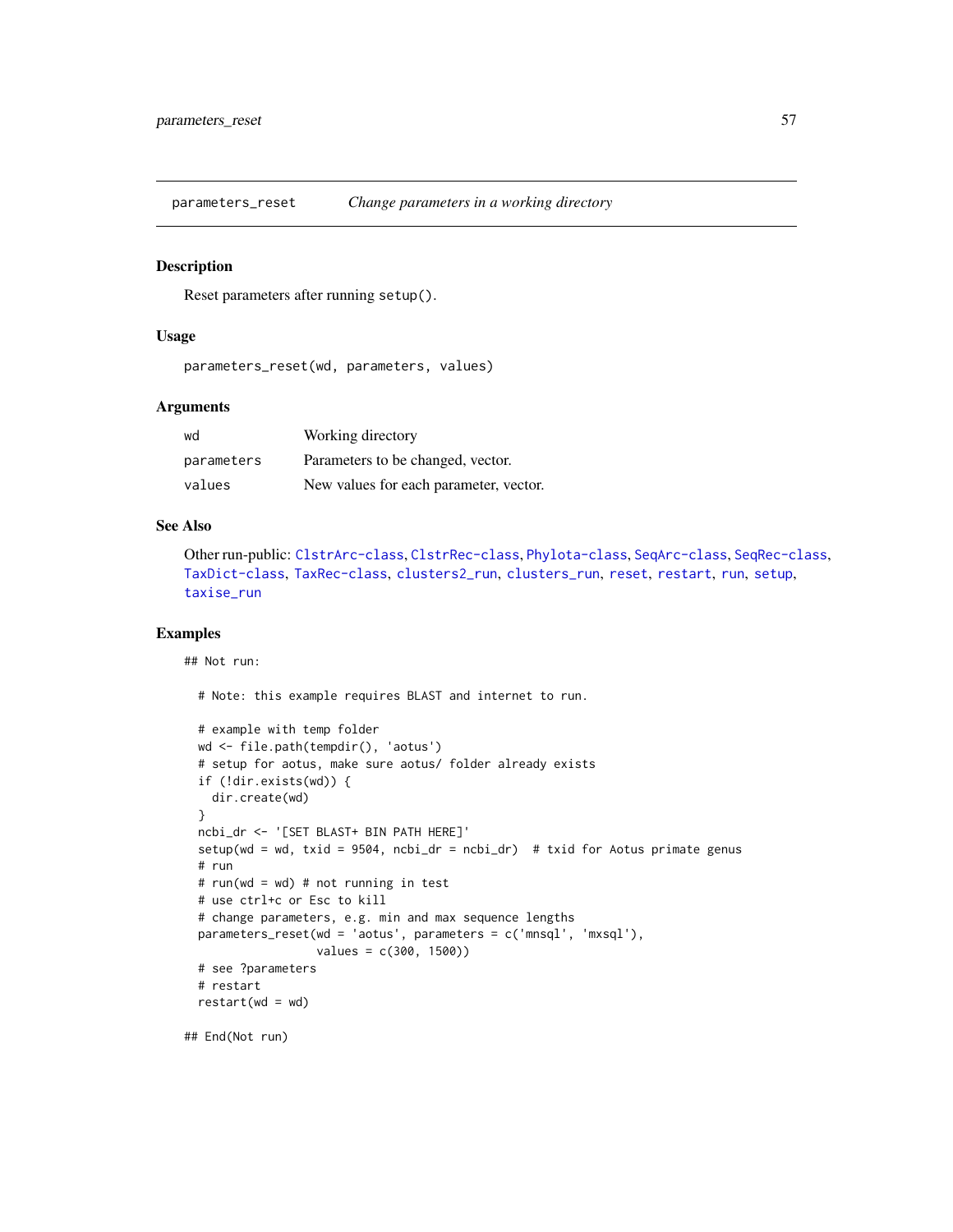<span id="page-57-0"></span>parameters\_setup *Set Up Parameters*

## **Description**

Initiates cache of parameters.

#### Usage

```
parameters_setup(wd, ncbi_execs, ...)
```
## Arguments

| wd         | Working directory                                  |
|------------|----------------------------------------------------|
| ncbi execs | File directories for NCBI tools, see blast_setup() |
| $\cdots$   | Set parameters, see parameters()                   |

## See Also

Other run-private: [batcher](#page-4-0), [blast\\_clstr](#page-7-0), [blast\\_filter](#page-8-0), [blast\\_setup](#page-9-0), [blast\\_sqs](#page-10-0), [blastcache\\_load](#page-5-0), [blastcache\\_save](#page-5-1), [blastdb\\_gen](#page-6-0), [blastn\\_run](#page-7-1), [cache\\_rm](#page-11-0), [cache\\_setup](#page-12-1), [clade\\_select](#page-14-0), [clstr2\\_calc](#page-15-0), [clstr\\_all](#page-25-0), [clstr\\_direct](#page-26-0), [clstr\\_sqs](#page-27-0), [clstr\\_subtree](#page-27-1), [clstrarc\\_gen](#page-17-0), [clstrarc\\_join](#page-18-0), [clstrrec\\_gen](#page-20-0), [clstrs\\_calc](#page-21-0), [clstrs\\_join](#page-22-0), [clstrs\\_merge](#page-23-0), [clstrs\\_renumber](#page-23-1), [clstrs\\_save](#page-24-0), [cmdln](#page-30-0), [descendants\\_get](#page-31-0), [download\\_obj\\_check](#page-32-0), [error](#page-38-1), [hierarchic\\_download](#page-44-1), [info](#page-45-0), [ncbicache\\_load](#page-50-0), [ncbicache\\_save](#page-51-0), [obj\\_check](#page-52-0), [obj\\_load](#page-52-1), [obj\\_save](#page-53-0), [parameters\\_load](#page-55-0), [parent\\_get](#page-57-1), [progress\\_init](#page-62-0), [progress\\_read](#page-63-0), [progress\\_reset](#page-64-0), [progress\\_save](#page-64-1), [rank\\_get](#page-65-0), [safely\\_connect](#page-70-0), [search\\_and\\_cache](#page-71-0), [searchterm\\_gen](#page-70-1), [seeds\\_blast](#page-72-0), [seq\\_download](#page-80-0), [seqarc\\_gen](#page-74-0), [seqrec\\_augment](#page-77-0), [seqrec\\_convert](#page-78-0), [seqrec\\_gen](#page-78-1), [seqrec\\_get](#page-79-0), [sids\\_check](#page-82-0), [sids\\_get](#page-83-0), [sids\\_load](#page-84-0), [sids\\_save](#page-85-0), [sqs\\_count](#page-85-1), [sqs\\_load](#page-86-0), [sqs\\_save](#page-87-0), [stage\\_args\\_check](#page-88-0), [stages\\_run](#page-88-1), [tax\\_download](#page-96-0), [taxdict\\_gen](#page-92-0), [taxtree\\_gen](#page-95-0), [txids\\_get](#page-97-0), [txnds\\_count](#page-98-0), [warn](#page-99-0)

<span id="page-57-1"></span>parent\_get *Get taxonomic parent*

## Description

Look-up MRCA of taxonomic id(s) from taxonomic dictionary

## Usage

parent\_get(id, txdct)

# Arguments

| id    | txid(s) |
|-------|---------|
| txdct | TaxDict |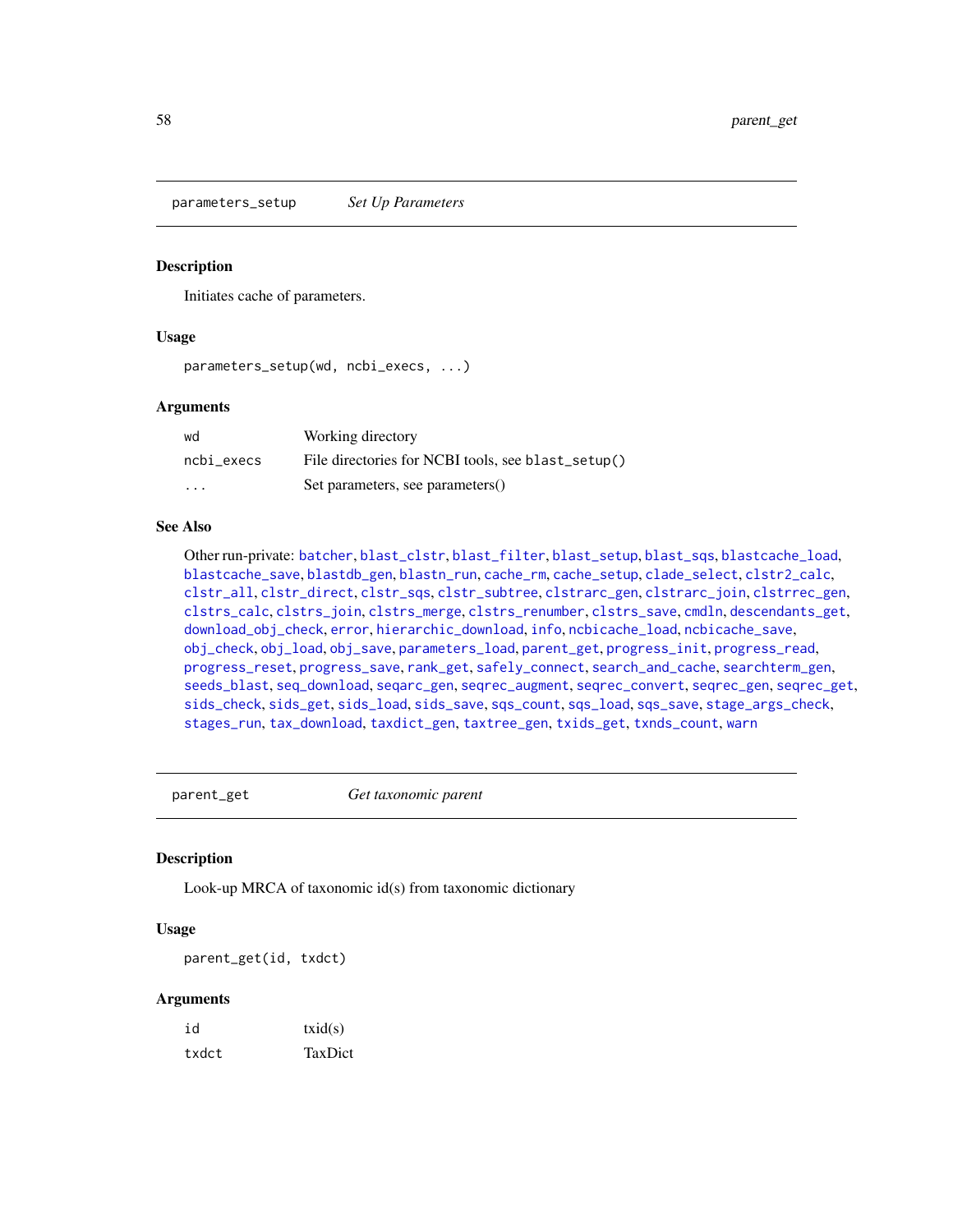## Phylota-class 59

## Value

Character

## See Also

Other run-private: [batcher](#page-4-0), [blast\\_clstr](#page-7-0), [blast\\_filter](#page-8-0), [blast\\_setup](#page-9-0), [blast\\_sqs](#page-10-0), [blastcache\\_load](#page-5-0), [blastcache\\_save](#page-5-1), [blastdb\\_gen](#page-6-0), [blastn\\_run](#page-7-1), [cache\\_rm](#page-11-0), [cache\\_setup](#page-12-1), [clade\\_select](#page-14-0), [clstr2\\_calc](#page-15-0), [clstr\\_all](#page-25-0), [clstr\\_direct](#page-26-0), [clstr\\_sqs](#page-27-0), [clstr\\_subtree](#page-27-1), [clstrarc\\_gen](#page-17-0), [clstrarc\\_join](#page-18-0), [clstrrec\\_gen](#page-20-0), [clstrs\\_calc](#page-21-0), [clstrs\\_join](#page-22-0), [clstrs\\_merge](#page-23-0), [clstrs\\_renumber](#page-23-1), [clstrs\\_save](#page-24-0), [cmdln](#page-30-0), [descendants\\_get](#page-31-0), [download\\_obj\\_check](#page-32-0), [error](#page-38-1), [hierarchic\\_download](#page-44-1), [info](#page-45-0), [ncbicache\\_load](#page-50-0), [ncbicache\\_save](#page-51-0), [obj\\_check](#page-52-0), [obj\\_load](#page-52-1), [obj\\_save](#page-53-0), [parameters\\_load](#page-55-0), [parameters\\_setup](#page-57-0), [progress\\_init](#page-62-0), [progress\\_read](#page-63-0), [progress\\_reset](#page-64-0), [progress\\_save](#page-64-1), [rank\\_get](#page-65-0), [safely\\_connect](#page-70-0), [search\\_and\\_cache](#page-71-0), [searchterm\\_gen](#page-70-1), [seeds\\_blast](#page-72-0), [seq\\_download](#page-80-0), [seqarc\\_gen](#page-74-0), [seqrec\\_augment](#page-77-0), [seqrec\\_convert](#page-78-0), [seqrec\\_gen](#page-78-1), [seqrec\\_get](#page-79-0), [sids\\_check](#page-82-0), [sids\\_get](#page-83-0), [sids\\_load](#page-84-0), [sids\\_save](#page-85-0), [sqs\\_count](#page-85-1), [sqs\\_load](#page-86-0), [sqs\\_save](#page-87-0), [stage\\_args\\_check](#page-88-0), [stages\\_run](#page-88-1), [tax\\_download](#page-96-0), [taxdict\\_gen](#page-92-0), [taxtree\\_gen](#page-95-0), [txids\\_get](#page-97-0), [txnds\\_count](#page-98-0), [warn](#page-99-0)

<span id="page-58-0"></span>Phylota-class *Phylota object*

## Description

Phylota table contains all sequence, cluster and taxonomic information from a phylotaR pipeline run.

#### Usage

```
## S4 method for signature 'Phylota'
as.character(x)
## S4 method for signature 'Phylota'
show(object)
## S4 method for signature 'Phylota'
print(x)
## S4 method for signature 'Phylota'
str(object, max. level = 2L, ...)## S4 method for signature 'Phylota'
summary(object)
## S4 method for signature 'Phylota,character'
x[[i]]
```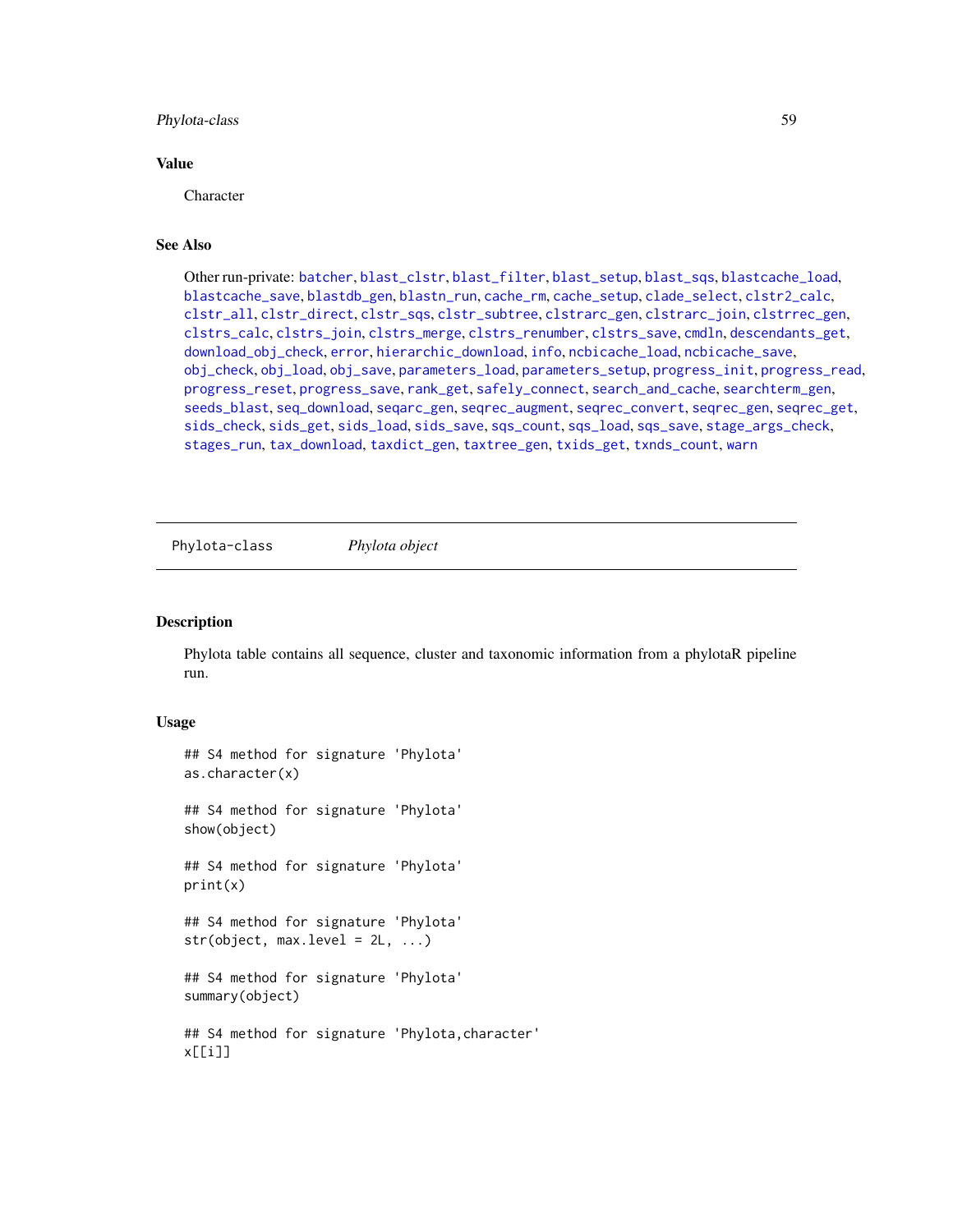60 Phylota-class

#### Arguments

| x         | Phylota object                       |
|-----------|--------------------------------------|
| object    | Phylota object                       |
| max.level | Maximum level of nesting for $str()$ |
|           | Further arguments for str()          |
|           | Either sid or cid                    |

# **Slots**

cids IDs of all clusters

sids IDs of all sequences

txids IDs of all taxa

sqs All sequence records as SeqArc

clstrs All cluster records as ClstrArc

txdct Taxonomic dictionary as TaxDict

prnt\_id Parent taxonomic ID

prnt\_nm Parent taxonomic name

## See Also

Other run-public: [ClstrArc-class](#page-16-0), [ClstrRec-class](#page-19-0), [SeqArc-class](#page-73-0), [SeqRec-class](#page-75-0), [TaxDict-class](#page-91-0), [TaxRec-class](#page-94-0), [clusters2\\_run](#page-28-0), [clusters\\_run](#page-29-0), [parameters\\_reset](#page-56-0), [reset](#page-67-0), [restart](#page-68-0), [run](#page-69-0), [setup](#page-81-0), [taxise\\_run](#page-93-0)

# Examples

```
data('aotus')
# this is a Phylota object
# it contains cluster, sequence and taxonomic information from a phylotaR run
show(aotus)
# you can access its different data slots with @
aotus@cids # cluster IDs
aotus@sids # sequence IDs
aotus@txids # taxonomic IDs
aotus@clstrs # clusters archive
aotus@sqs # sequence archive
aotus@txdct # taxonomic dictionary
# see all of the available slots
(slotNames(aotus))
# access different sequences and clusters with [[
(aotus[['0']]) # cluster record 0
(aotus[[aotus@sids[[1]]]]) # first sequence record
# get a summary of the whole object
(summary(aotus))
# the above generates a data.frame with information on each cluster:
# ID - unique id in the object
# Type - cluster type
```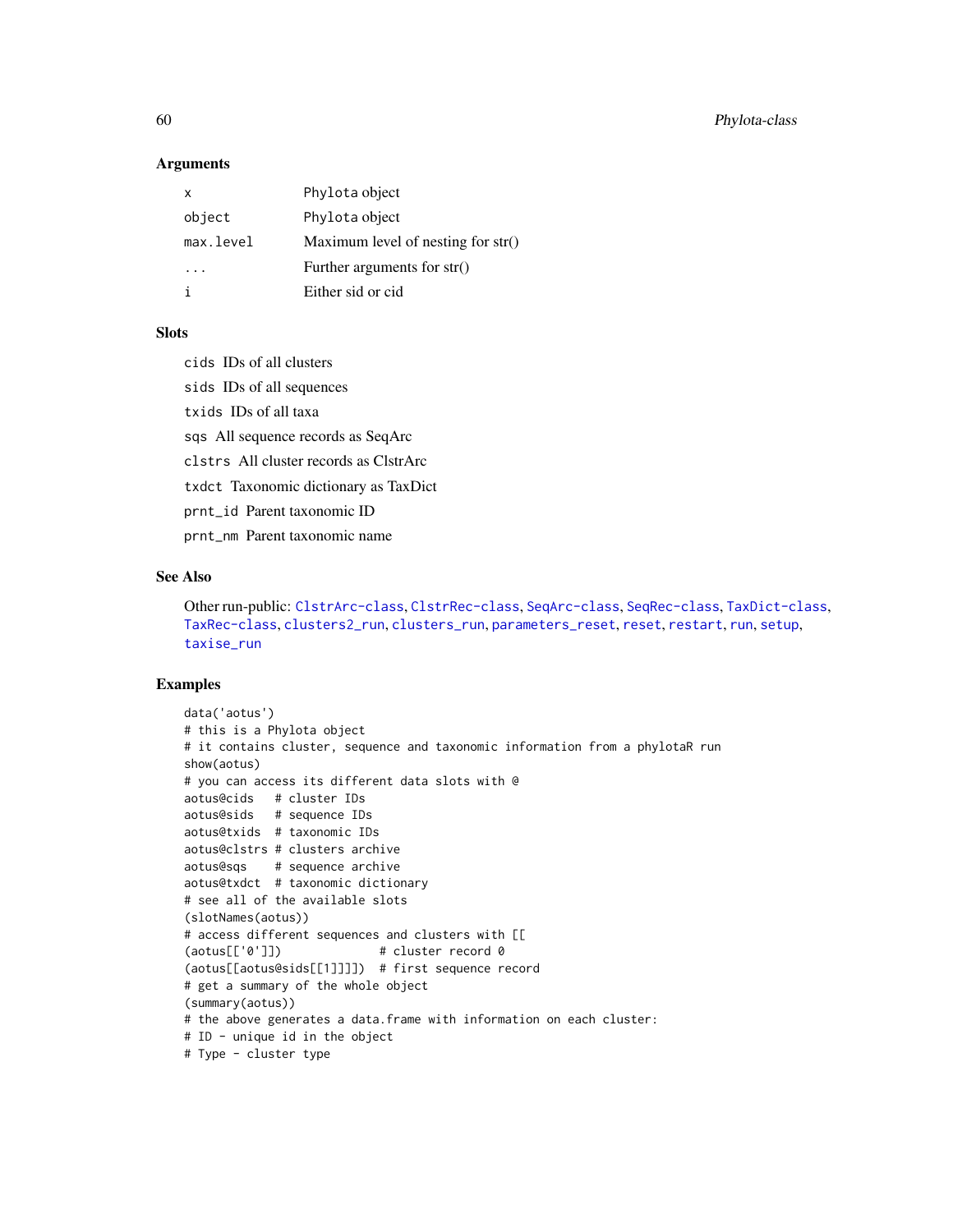# plot\_phylota\_pa 61

# Seed - most connected sequence # Parent - MRCA of all represented taxa # N\_taxa - number of NCBI recognised taxa # N\_seqs - number of sequences # Med\_sql - median sequence length # MAD - Maximum alignment density, values close to 1 indicate all sequences in # the cluster have a similar length. # Definition - most common words (and frequency) in sequence definitions # Feature - most common feature name (and frequency)

<span id="page-60-0"></span>plot\_phylota\_pa *Plot presence/absence matrix*

## Description

Plot presence/absence of taxa by each cluster in phylota object.

## Usage

plot\_phylota\_pa(phylota, cids, txids, cnms = cids, txnms = txids)

## Arguments

| phylota | Phylota object          |
|---------|-------------------------|
| cids    | Vector of cluster IDs   |
| txids   | Vector of taxonomic IDs |
| cnms    | Cluster names           |
| txnms   | Taxonomic names         |

## Details

Cluster names and taxonomic names can be given to the function, by default IDs are used.

## Value

geom\_object

# See Also

Other tools-public: [calc\\_mad](#page-12-0), [calc\\_wrdfrq](#page-13-0), [drop\\_by\\_rank](#page-34-0), [drop\\_clstrs](#page-36-0), [drop\\_sqs](#page-37-0), [get\\_clstr\\_slot](#page-38-0), [get\\_nsqs](#page-39-0), [get\\_ntaxa](#page-40-0), [get\\_sq\\_slot](#page-41-0), [get\\_stage\\_times](#page-42-0), [get\\_tx\\_slot](#page-44-0), [get\\_txids](#page-42-1), [is\\_txid\\_in\\_clstr](#page-46-0), [is\\_txid\\_in\\_sq](#page-47-0), [list\\_clstrrec\\_slots](#page-48-0), [list\\_ncbi\\_ranks](#page-48-1), [list\\_seqrec\\_slots](#page-49-0), [list\\_taxrec\\_slots](#page-49-1), [plot\\_phylota\\_treemap](#page-61-0), [read\\_phylota](#page-66-0), [write\\_sqs](#page-100-0)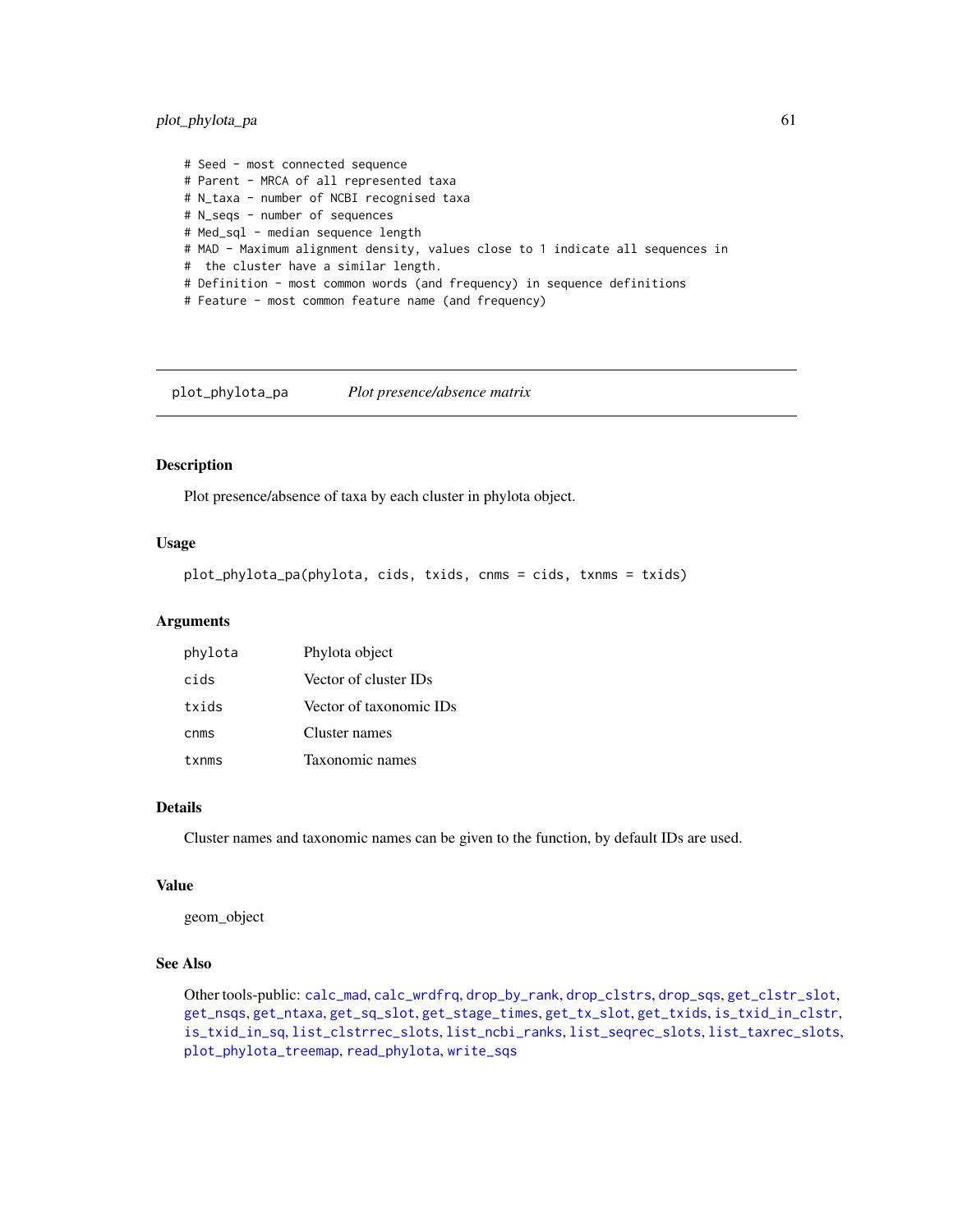# Examples

```
library(phylotaR)
data(cycads)
# drop all but first ten
cycads <- drop_clstrs(cycads, cycads@cids[1:10])
# plot all
p <- plot_phylota_pa(phylota = cycads, cids = cycads@cids, txids = cycads@txids)
print(p) # lots of information, difficult to interpret
# get genus-level taxonomic names
genus_txids <- get_txids(cycads, txids = cycads@txids, rnk = 'genus')
genus_txids <- unique(genus_txids)
# dropping missing
genus_txids <- genus_txids[genus_txids != '']
genus_nms <- get_tx_slot(cycads, genus_txids, slt_nm = 'scnm')
# make alphabetical for plotting
genus_nms <- sort(genus_nms, decreasing = TRUE)
# generate geom_object
p \leftarrow plot\_phylota\_pa(phylota = cycads, cids = cycads@cids, txids = genus_t xids,txnms = genus_nms)
# plot
print(p) # easier to interpret
```
<span id="page-61-0"></span>plot\_phylota\_treemap *Plot treemap of Phylota object*

# Description

Treemaps show relative size with boxes. The user can explore which taxa or clusters are most represented either by sequence or cluster number. If cluster IDs are provided, the plot is made for clusters. If taxonomic IDs are provided, the plot is made for taxa.

#### Usage

```
plot_phylota_treemap(phylota, cids = NULL, txids = NULL, cnms = cids,
  txnms = txids, with_labels = TRUE, area = c("ntx", "nsq", "ncl"),
  fill = c("NULL", "typ", "ntx", "nsq", "ncl"))
```
# Arguments

| phylota     | Phylota object                             |
|-------------|--------------------------------------------|
| cids        | Cluster IDs                                |
| txids       | Taxonomic IDs                              |
| cnms        | Cluster names                              |
| txnms       | Taxonomic names                            |
| with_labels | Show names per box?                        |
| area        | What determines the size per box?          |
| fill        | What determines the coloured fill per box? |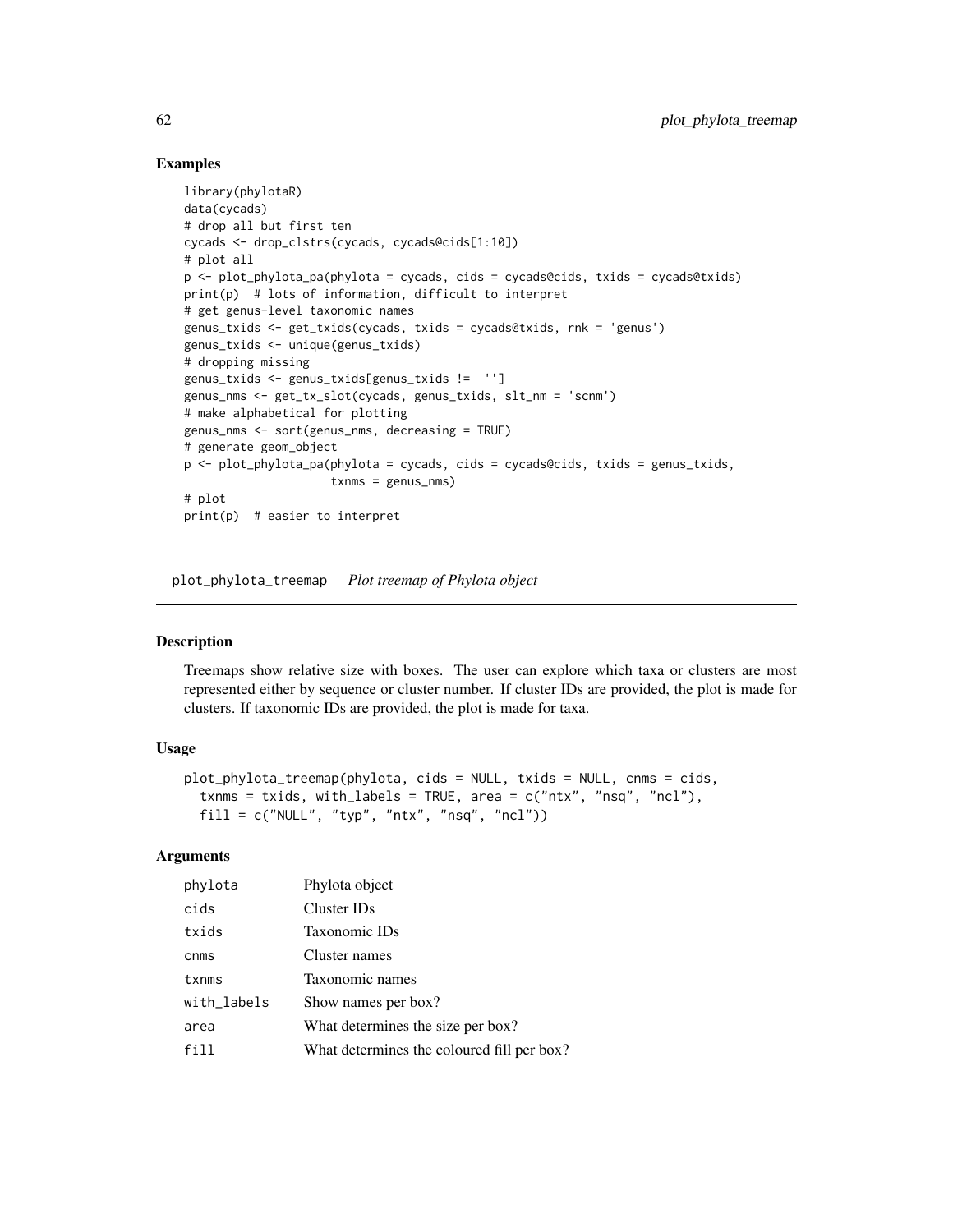# progress\_init 63

# Details

The function can take a long time to run for large Phylota objects over many taxonomic IDs because searches are made across lineages. The idea of the function is to assess the data dominance of specific clusters and taxa.

# Value

geom\_object

# See Also

Other tools-public: [calc\\_mad](#page-12-0), [calc\\_wrdfrq](#page-13-0), [drop\\_by\\_rank](#page-34-0), [drop\\_clstrs](#page-36-0), [drop\\_sqs](#page-37-0), [get\\_clstr\\_slot](#page-38-0), [get\\_nsqs](#page-39-0), [get\\_ntaxa](#page-40-0), [get\\_sq\\_slot](#page-41-0), [get\\_stage\\_times](#page-42-0), [get\\_tx\\_slot](#page-44-0), [get\\_txids](#page-42-1), [is\\_txid\\_in\\_clstr](#page-46-0), [is\\_txid\\_in\\_sq](#page-47-0), [list\\_clstrrec\\_slots](#page-48-0), [list\\_ncbi\\_ranks](#page-48-1), [list\\_seqrec\\_slots](#page-49-0), [list\\_taxrec\\_slots](#page-49-1), [plot\\_phylota\\_pa](#page-60-0), [read\\_phylota](#page-66-0), [write\\_sqs](#page-100-0)

#### Examples

```
data("tinamous")
# Plot clusters, size by n. sq, fill by n. tx
p <- plot_phylota_treemap(phylota = tinamous, cids = tinamous@cids,
                          area = 'nsq', fill = 'ntx')print(p)
# Plot taxa, size by n. sq, fill by ncl
txids <- get_txids(tinamous, txids = tinamous@txids, rnk = 'genus')
txids <- txids[txids != '']
txids <- unique(txids)
txnms <- get_tx_slot(tinamous, txids, slt_nm = 'scnm')
p <- plot_phylota_treemap(phylota = tinamous, txids = txids, txnms = txnms,
                          area = 'nsq', fill = 'ncl')print(p)
```
<span id="page-62-0"></span>progress\_init *Initialise progress list in cache*

#### Description

Creates a progress list recording each stage run in cache.

# Usage

```
progress_init(wd)
```
#### Arguments

wd Working directory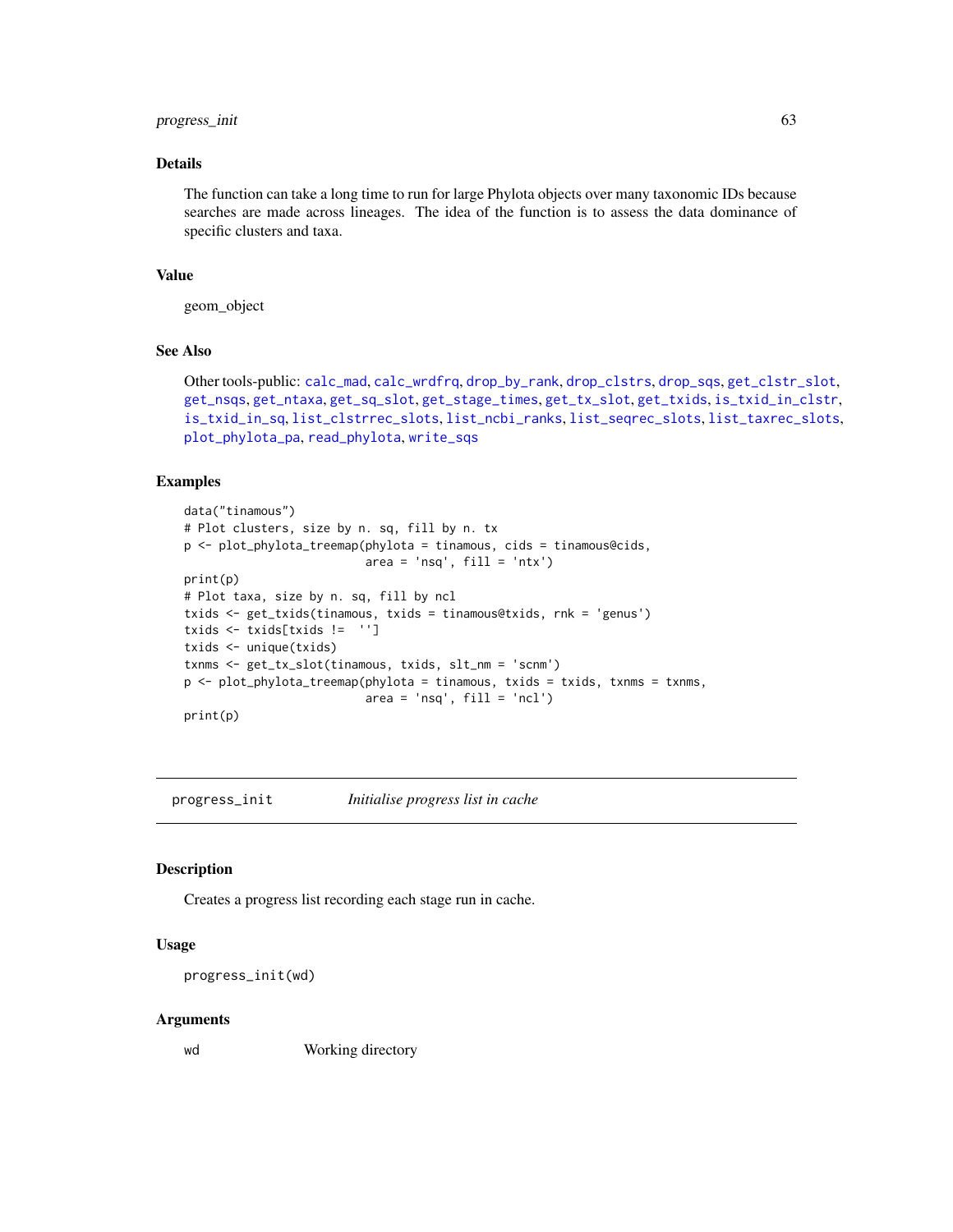# See Also

Other run-private: [batcher](#page-4-0), [blast\\_clstr](#page-7-0), [blast\\_filter](#page-8-0), [blast\\_setup](#page-9-0), [blast\\_sqs](#page-10-0), [blastcache\\_load](#page-5-0), [blastcache\\_save](#page-5-1), [blastdb\\_gen](#page-6-0), [blastn\\_run](#page-7-1), [cache\\_rm](#page-11-0), [cache\\_setup](#page-12-1), [clade\\_select](#page-14-0), [clstr2\\_calc](#page-15-0), [clstr\\_all](#page-25-0), [clstr\\_direct](#page-26-0), [clstr\\_sqs](#page-27-0), [clstr\\_subtree](#page-27-1), [clstrarc\\_gen](#page-17-0), [clstrarc\\_join](#page-18-0), [clstrrec\\_gen](#page-20-0), [clstrs\\_calc](#page-21-0), [clstrs\\_join](#page-22-0), [clstrs\\_merge](#page-23-0), [clstrs\\_renumber](#page-23-1), [clstrs\\_save](#page-24-0), [cmdln](#page-30-0), [descendants\\_get](#page-31-0), [download\\_obj\\_check](#page-32-0), [error](#page-38-1), [hierarchic\\_download](#page-44-1), [info](#page-45-0), [ncbicache\\_load](#page-50-0), [ncbicache\\_save](#page-51-0), [obj\\_check](#page-52-0), [obj\\_load](#page-52-1), [obj\\_save](#page-53-0), [parameters\\_load](#page-55-0), [parameters\\_setup](#page-57-0), [parent\\_get](#page-57-1), [progress\\_read](#page-63-0), [progress\\_reset](#page-64-0), [progress\\_save](#page-64-1), [rank\\_get](#page-65-0), [safely\\_connect](#page-70-0), [search\\_and\\_cache](#page-71-0), [searchterm\\_gen](#page-70-1), [seeds\\_blast](#page-72-0), [seq\\_download](#page-80-0), [seqarc\\_gen](#page-74-0), [seqrec\\_augment](#page-77-0), [seqrec\\_convert](#page-78-0), [seqrec\\_gen](#page-78-1), [seqrec\\_get](#page-79-0), [sids\\_check](#page-82-0), [sids\\_get](#page-83-0), [sids\\_load](#page-84-0), [sids\\_save](#page-85-0), [sqs\\_count](#page-85-1), [sqs\\_load](#page-86-0), [sqs\\_save](#page-87-0), [stage\\_args\\_check](#page-88-0), [stages\\_run](#page-88-1), [tax\\_download](#page-96-0), [taxdict\\_gen](#page-92-0), [taxtree\\_gen](#page-95-0), [txids\\_get](#page-97-0), [txnds\\_count](#page-98-0), [warn](#page-99-0)

<span id="page-63-0"></span>progress\_read *Read the progress from cache*

#### **Description**

Return the last completed stage using the cache.

#### Usage

progress\_read(wd)

#### Arguments

wd Working directory

## Value

stage name, character, or NA is complete

#### See Also

Other run-private: [batcher](#page-4-0), [blast\\_clstr](#page-7-0), [blast\\_filter](#page-8-0), [blast\\_setup](#page-9-0), [blast\\_sqs](#page-10-0), [blastcache\\_load](#page-5-0), [blastcache\\_save](#page-5-1), [blastdb\\_gen](#page-6-0), [blastn\\_run](#page-7-1), [cache\\_rm](#page-11-0), [cache\\_setup](#page-12-1), [clade\\_select](#page-14-0), [clstr2\\_calc](#page-15-0), [clstr\\_all](#page-25-0), [clstr\\_direct](#page-26-0), [clstr\\_sqs](#page-27-0), [clstr\\_subtree](#page-27-1), [clstrarc\\_gen](#page-17-0), [clstrarc\\_join](#page-18-0), [clstrrec\\_gen](#page-20-0), [clstrs\\_calc](#page-21-0), [clstrs\\_join](#page-22-0), [clstrs\\_merge](#page-23-0), [clstrs\\_renumber](#page-23-1), [clstrs\\_save](#page-24-0), [cmdln](#page-30-0), [descendants\\_get](#page-31-0), [download\\_obj\\_check](#page-32-0), [error](#page-38-1), [hierarchic\\_download](#page-44-1), [info](#page-45-0), [ncbicache\\_load](#page-50-0), [ncbicache\\_save](#page-51-0), [obj\\_check](#page-52-0), [obj\\_load](#page-52-1), [obj\\_save](#page-53-0), [parameters\\_load](#page-55-0), [parameters\\_setup](#page-57-0), [parent\\_get](#page-57-1), [progress\\_init](#page-62-0), [progress\\_reset](#page-64-0), [progress\\_save](#page-64-1), [rank\\_get](#page-65-0), [safely\\_connect](#page-70-0), [search\\_and\\_cache](#page-71-0), [searchterm\\_gen](#page-70-1), [seeds\\_blast](#page-72-0), [seq\\_download](#page-80-0), [seqarc\\_gen](#page-74-0), [seqrec\\_augment](#page-77-0), [seqrec\\_convert](#page-78-0), [seqrec\\_gen](#page-78-1), [seqrec\\_get](#page-79-0), [sids\\_check](#page-82-0), [sids\\_get](#page-83-0), [sids\\_load](#page-84-0), [sids\\_save](#page-85-0), [sqs\\_count](#page-85-1), [sqs\\_load](#page-86-0), [sqs\\_save](#page-87-0), [stage\\_args\\_check](#page-88-0), [stages\\_run](#page-88-1), [tax\\_download](#page-96-0), [taxdict\\_gen](#page-92-0), [taxtree\\_gen](#page-95-0), [txids\\_get](#page-97-0), [txnds\\_count](#page-98-0), [warn](#page-99-0)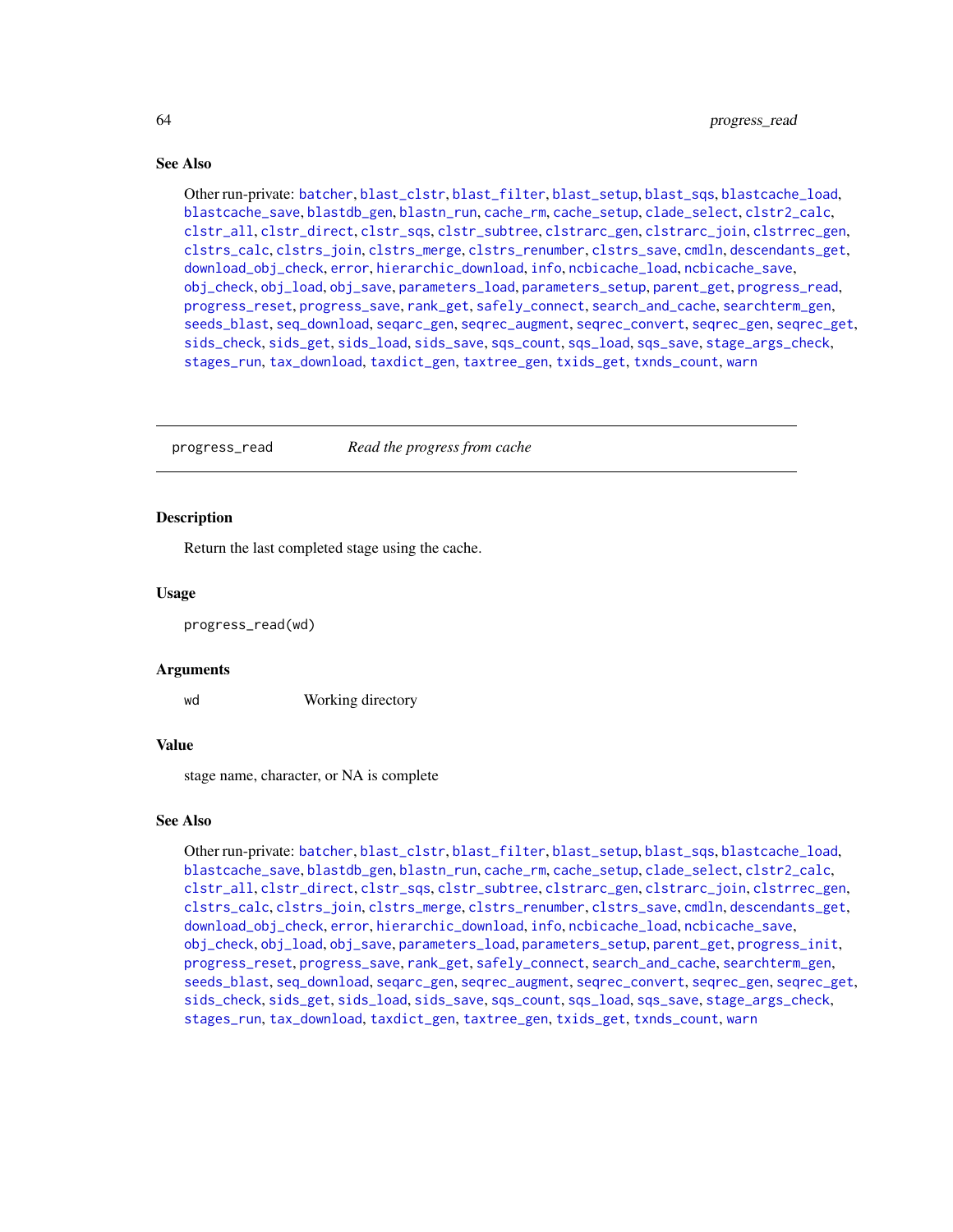<span id="page-64-0"></span>progress\_reset *Reset progress*

## Description

Reset progress to an earlier completed stage.

#### Usage

progress\_reset(wd, stg)

#### Arguments

| wd  | Working directory                         |
|-----|-------------------------------------------|
| stg | Stage to which the pipeline will be reset |

# Details

For example, resetting the progress to 'download' mark stages 'download', 'cluster' and 'cluster2' as un-run.

#### See Also

Other run-private: [batcher](#page-4-0), [blast\\_clstr](#page-7-0), [blast\\_filter](#page-8-0), [blast\\_setup](#page-9-0), [blast\\_sqs](#page-10-0), [blastcache\\_load](#page-5-0), [blastcache\\_save](#page-5-1), [blastdb\\_gen](#page-6-0), [blastn\\_run](#page-7-1), [cache\\_rm](#page-11-0), [cache\\_setup](#page-12-1), [clade\\_select](#page-14-0), [clstr2\\_calc](#page-15-0), [clstr\\_all](#page-25-0), [clstr\\_direct](#page-26-0), [clstr\\_sqs](#page-27-0), [clstr\\_subtree](#page-27-1), [clstrarc\\_gen](#page-17-0), [clstrarc\\_join](#page-18-0), [clstrrec\\_gen](#page-20-0), [clstrs\\_calc](#page-21-0), [clstrs\\_join](#page-22-0), [clstrs\\_merge](#page-23-0), [clstrs\\_renumber](#page-23-1), [clstrs\\_save](#page-24-0), [cmdln](#page-30-0), [descendants\\_get](#page-31-0), [download\\_obj\\_check](#page-32-0), [error](#page-38-1), [hierarchic\\_download](#page-44-1), [info](#page-45-0), [ncbicache\\_load](#page-50-0), [ncbicache\\_save](#page-51-0), [obj\\_check](#page-52-0), [obj\\_load](#page-52-1), [obj\\_save](#page-53-0), [parameters\\_load](#page-55-0), [parameters\\_setup](#page-57-0), [parent\\_get](#page-57-1), [progress\\_init](#page-62-0), [progress\\_read](#page-63-0), [progress\\_save](#page-64-1), [rank\\_get](#page-65-0), [safely\\_connect](#page-70-0), [search\\_and\\_cache](#page-71-0), [searchterm\\_gen](#page-70-1), [seeds\\_blast](#page-72-0), [seq\\_download](#page-80-0), [seqarc\\_gen](#page-74-0), [seqrec\\_augment](#page-77-0), [seqrec\\_convert](#page-78-0), [seqrec\\_gen](#page-78-1), [seqrec\\_get](#page-79-0), [sids\\_check](#page-82-0), [sids\\_get](#page-83-0), [sids\\_load](#page-84-0), [sids\\_save](#page-85-0), [sqs\\_count](#page-85-1), [sqs\\_load](#page-86-0), [sqs\\_save](#page-87-0), [stage\\_args\\_check](#page-88-0), [stages\\_run](#page-88-1), [tax\\_download](#page-96-0), [taxdict\\_gen](#page-92-0), [taxtree\\_gen](#page-95-0), [txids\\_get](#page-97-0), [txnds\\_count](#page-98-0), [warn](#page-99-0)

<span id="page-64-1"></span>progress\_save *Save current progress*

#### Description

Stores the pipeline progress in the cache.

#### Usage

progress\_save(wd, stg)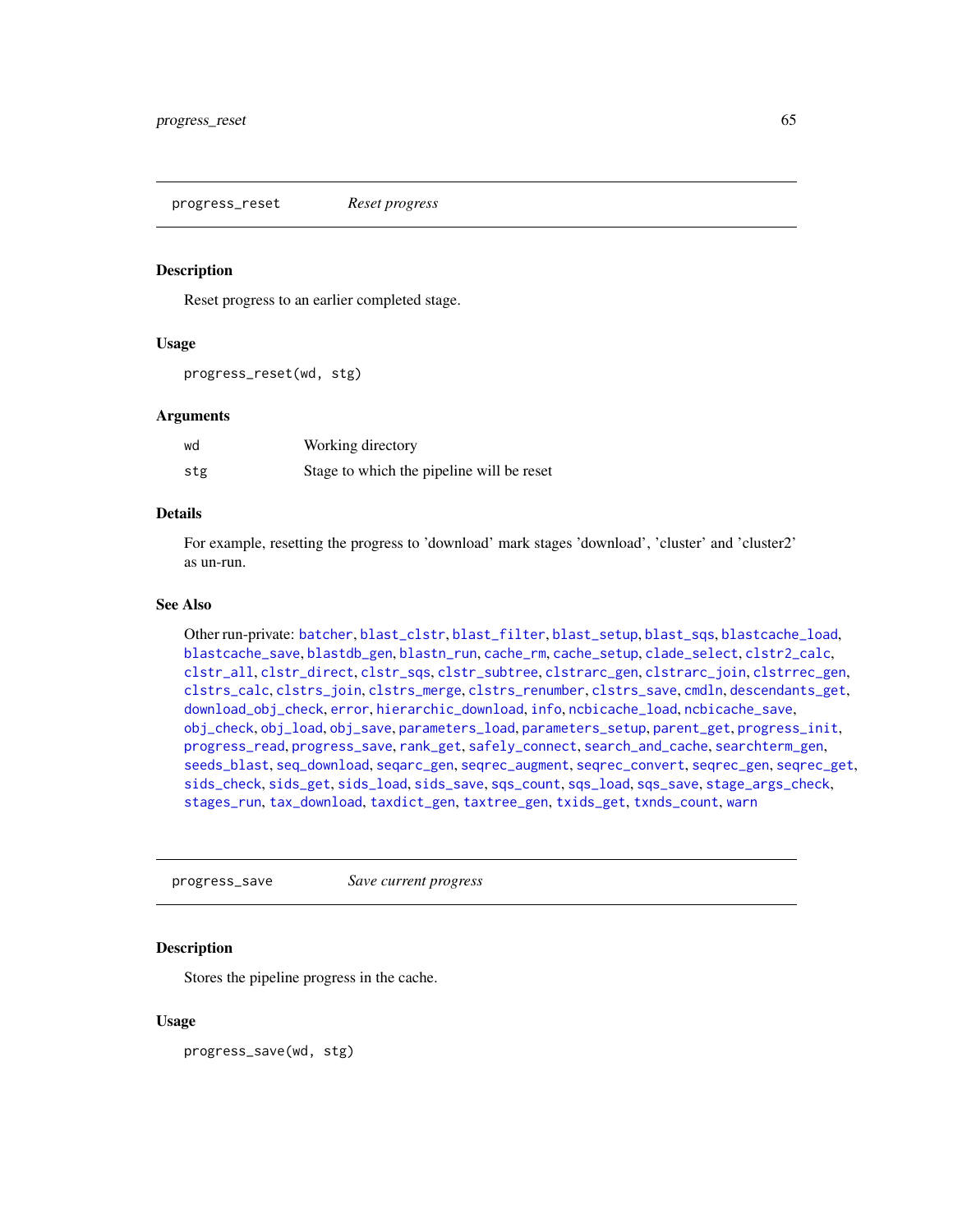#### Arguments

| wd  | Working directory |
|-----|-------------------|
| stg | Stage             |

## See Also

Other run-private: [batcher](#page-4-0), [blast\\_clstr](#page-7-0), [blast\\_filter](#page-8-0), [blast\\_setup](#page-9-0), [blast\\_sqs](#page-10-0), [blastcache\\_load](#page-5-0), [blastcache\\_save](#page-5-1), [blastdb\\_gen](#page-6-0), [blastn\\_run](#page-7-1), [cache\\_rm](#page-11-0), [cache\\_setup](#page-12-1), [clade\\_select](#page-14-0), [clstr2\\_calc](#page-15-0), [clstr\\_all](#page-25-0), [clstr\\_direct](#page-26-0), [clstr\\_sqs](#page-27-0), [clstr\\_subtree](#page-27-1), [clstrarc\\_gen](#page-17-0), [clstrarc\\_join](#page-18-0), [clstrrec\\_gen](#page-20-0), [clstrs\\_calc](#page-21-0), [clstrs\\_join](#page-22-0), [clstrs\\_merge](#page-23-0), [clstrs\\_renumber](#page-23-1), [clstrs\\_save](#page-24-0), [cmdln](#page-30-0), [descendants\\_get](#page-31-0), [download\\_obj\\_check](#page-32-0), [error](#page-38-1), [hierarchic\\_download](#page-44-1), [info](#page-45-0), [ncbicache\\_load](#page-50-0), [ncbicache\\_save](#page-51-0), [obj\\_check](#page-52-0), [obj\\_load](#page-52-1), [obj\\_save](#page-53-0), [parameters\\_load](#page-55-0), [parameters\\_setup](#page-57-0), [parent\\_get](#page-57-1), [progress\\_init](#page-62-0), [progress\\_read](#page-63-0), [progress\\_reset](#page-64-0), [rank\\_get](#page-65-0), [safely\\_connect](#page-70-0), [search\\_and\\_cache](#page-71-0), [searchterm\\_gen](#page-70-1), [seeds\\_blast](#page-72-0), [seq\\_download](#page-80-0), [seqarc\\_gen](#page-74-0), [seqrec\\_augment](#page-77-0), [seqrec\\_convert](#page-78-0), [seqrec\\_gen](#page-78-1), [seqrec\\_get](#page-79-0), [sids\\_check](#page-82-0), [sids\\_get](#page-83-0), [sids\\_load](#page-84-0), [sids\\_save](#page-85-0), [sqs\\_count](#page-85-1), [sqs\\_load](#page-86-0), [sqs\\_save](#page-87-0), [stage\\_args\\_check](#page-88-0), [stages\\_run](#page-88-1), [tax\\_download](#page-96-0), [taxdict\\_gen](#page-92-0), [taxtree\\_gen](#page-95-0), [txids\\_get](#page-97-0), [txnds\\_count](#page-98-0), [warn](#page-99-0)

<span id="page-65-0"></span>rank\_get *Get rank*

## Description

Look-up taxonomic rank from dictionary.

## Usage

rank\_get(txid, txdct)

#### Arguments

| txid  | txid    |
|-------|---------|
| txdct | TaxDict |

#### Value

character

## See Also

Other run-private: [batcher](#page-4-0), [blast\\_clstr](#page-7-0), [blast\\_filter](#page-8-0), [blast\\_setup](#page-9-0), [blast\\_sqs](#page-10-0), [blastcache\\_load](#page-5-0), [blastcache\\_save](#page-5-1), [blastdb\\_gen](#page-6-0), [blastn\\_run](#page-7-1), [cache\\_rm](#page-11-0), [cache\\_setup](#page-12-1), [clade\\_select](#page-14-0), [clstr2\\_calc](#page-15-0), [clstr\\_all](#page-25-0), [clstr\\_direct](#page-26-0), [clstr\\_sqs](#page-27-0), [clstr\\_subtree](#page-27-1), [clstrarc\\_gen](#page-17-0), [clstrarc\\_join](#page-18-0), [clstrrec\\_gen](#page-20-0), [clstrs\\_calc](#page-21-0), [clstrs\\_join](#page-22-0), [clstrs\\_merge](#page-23-0), [clstrs\\_renumber](#page-23-1), [clstrs\\_save](#page-24-0), [cmdln](#page-30-0), [descendants\\_get](#page-31-0), [download\\_obj\\_check](#page-32-0), [error](#page-38-1), [hierarchic\\_download](#page-44-1), [info](#page-45-0), [ncbicache\\_load](#page-50-0), [ncbicache\\_save](#page-51-0), [obj\\_check](#page-52-0), [obj\\_load](#page-52-1), [obj\\_save](#page-53-0), [parameters\\_load](#page-55-0), [parameters\\_setup](#page-57-0), [parent\\_get](#page-57-1), [progress\\_init](#page-62-0), [progress\\_read](#page-63-0), [progress\\_reset](#page-64-0), [progress\\_save](#page-64-1), [safely\\_connect](#page-70-0), [search\\_and\\_cache](#page-71-0), [searchterm\\_gen](#page-70-1), [seeds\\_blast](#page-72-0), [seq\\_download](#page-80-0), [seqarc\\_gen](#page-74-0), [seqrec\\_augment](#page-77-0), [seqrec\\_convert](#page-78-0), [seqrec\\_gen](#page-78-1), [seqrec\\_get](#page-79-0),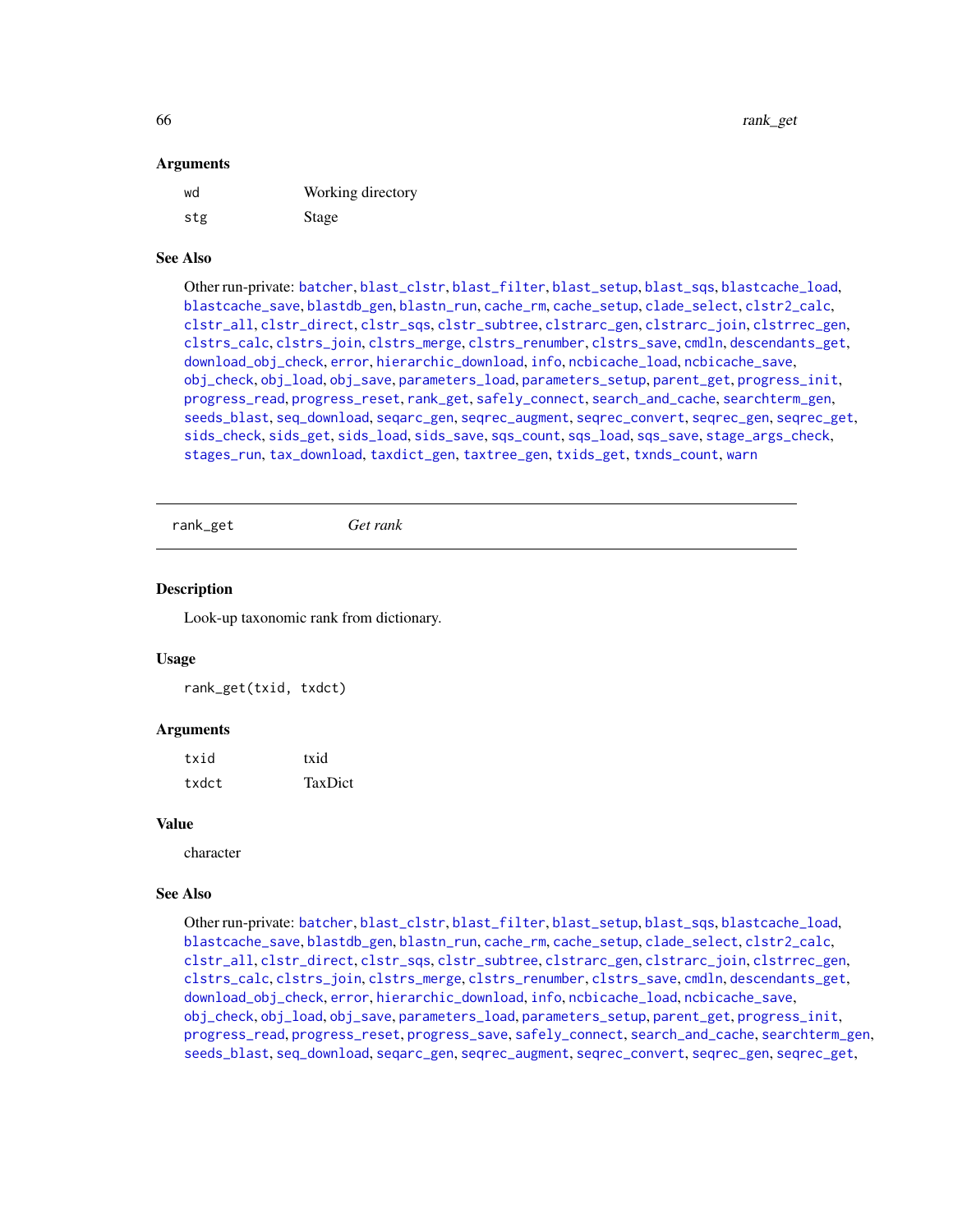# read\_phylota 67

[sids\\_check](#page-82-0), [sids\\_get](#page-83-0), [sids\\_load](#page-84-0), [sids\\_save](#page-85-0), [sqs\\_count](#page-85-1), [sqs\\_load](#page-86-0), [sqs\\_save](#page-87-0), [stage\\_args\\_check](#page-88-0), [stages\\_run](#page-88-1), [tax\\_download](#page-96-0), [taxdict\\_gen](#page-92-0), [taxtree\\_gen](#page-95-0), [txids\\_get](#page-97-0), [txnds\\_count](#page-98-0), [warn](#page-99-0)

<span id="page-66-0"></span>read\_phylota *Generate a Phylota object in R*

# Description

Creates a Phylota object containing information on clusters, sequences and taxonomy from the working directory of a completed pipeline.

#### Usage

read\_phylota(wd)

#### Arguments

wd Working directory

# Value

Phylota

# See Also

Other tools-public: [calc\\_mad](#page-12-0), [calc\\_wrdfrq](#page-13-0), [drop\\_by\\_rank](#page-34-0), [drop\\_clstrs](#page-36-0), [drop\\_sqs](#page-37-0), [get\\_clstr\\_slot](#page-38-0), [get\\_nsqs](#page-39-0), [get\\_ntaxa](#page-40-0), [get\\_sq\\_slot](#page-41-0), [get\\_stage\\_times](#page-42-0), [get\\_tx\\_slot](#page-44-0), [get\\_txids](#page-42-1), [is\\_txid\\_in\\_clstr](#page-46-0), [is\\_txid\\_in\\_sq](#page-47-0), [list\\_clstrrec\\_slots](#page-48-0), [list\\_ncbi\\_ranks](#page-48-1), [list\\_seqrec\\_slots](#page-49-0), [list\\_taxrec\\_slots](#page-49-1), [plot\\_phylota\\_pa](#page-60-0), [plot\\_phylota\\_treemap](#page-61-0), [write\\_sqs](#page-100-0)

## Examples

## Not run:

# Note, this example requires a wd with a completed phylotaR run phylota <- read\_phylota(wd)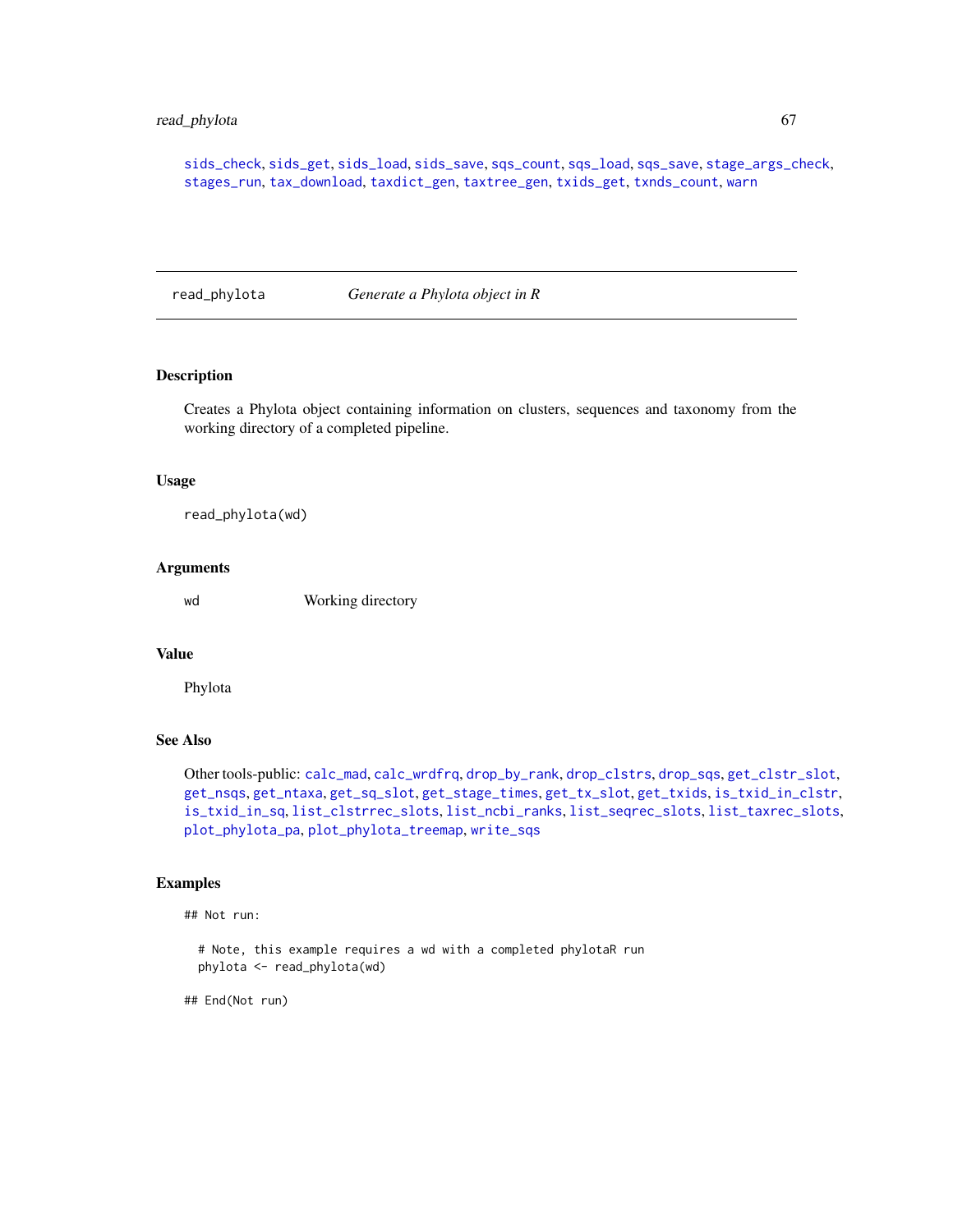<span id="page-67-0"></span>

Resets the pipeline to a specified stage.

# Usage

reset(wd, stage, hard = FALSE)

# Arguments

| wd    | Working directory                                 |
|-------|---------------------------------------------------|
| stage | Name of stage to which the pipeline will be reset |
| hard  | T/F, delete all cached data?                      |

#### See Also

Other run-public: [ClstrArc-class](#page-16-0), [ClstrRec-class](#page-19-0), [Phylota-class](#page-58-0), [SeqArc-class](#page-73-0), [SeqRec-class](#page-75-0), [TaxDict-class](#page-91-0), [TaxRec-class](#page-94-0), [clusters2\\_run](#page-28-0), [clusters\\_run](#page-29-0), [parameters\\_reset](#page-56-0), [restart](#page-68-0), [run](#page-69-0), [setup](#page-81-0), [taxise\\_run](#page-93-0)

# Examples

## Not run:

# Note: this example requires BLAST and internet to run.

```
# example with temp folder
wd <- file.path(tempdir(), 'aotus')
# setup for aotus, make sure aotus/ folder already exists
if (!dir.exists(wd)) {
 dir.create(wd)
}
ncbi_dr <- '[SET BLAST+ BIN PATH HERE]'
setup(wd = wd, txid = 9504, ncbi_dr = ncbi_dr) # txid for Aotus primate genus
# individually run taxise
taxise\_run(wd = wd)# reset back to taxise as if it has not been run
reset(wd = 'aotus', stage = 'taxise')
# run taxise again ....
taxise\_run(wd = wd)
```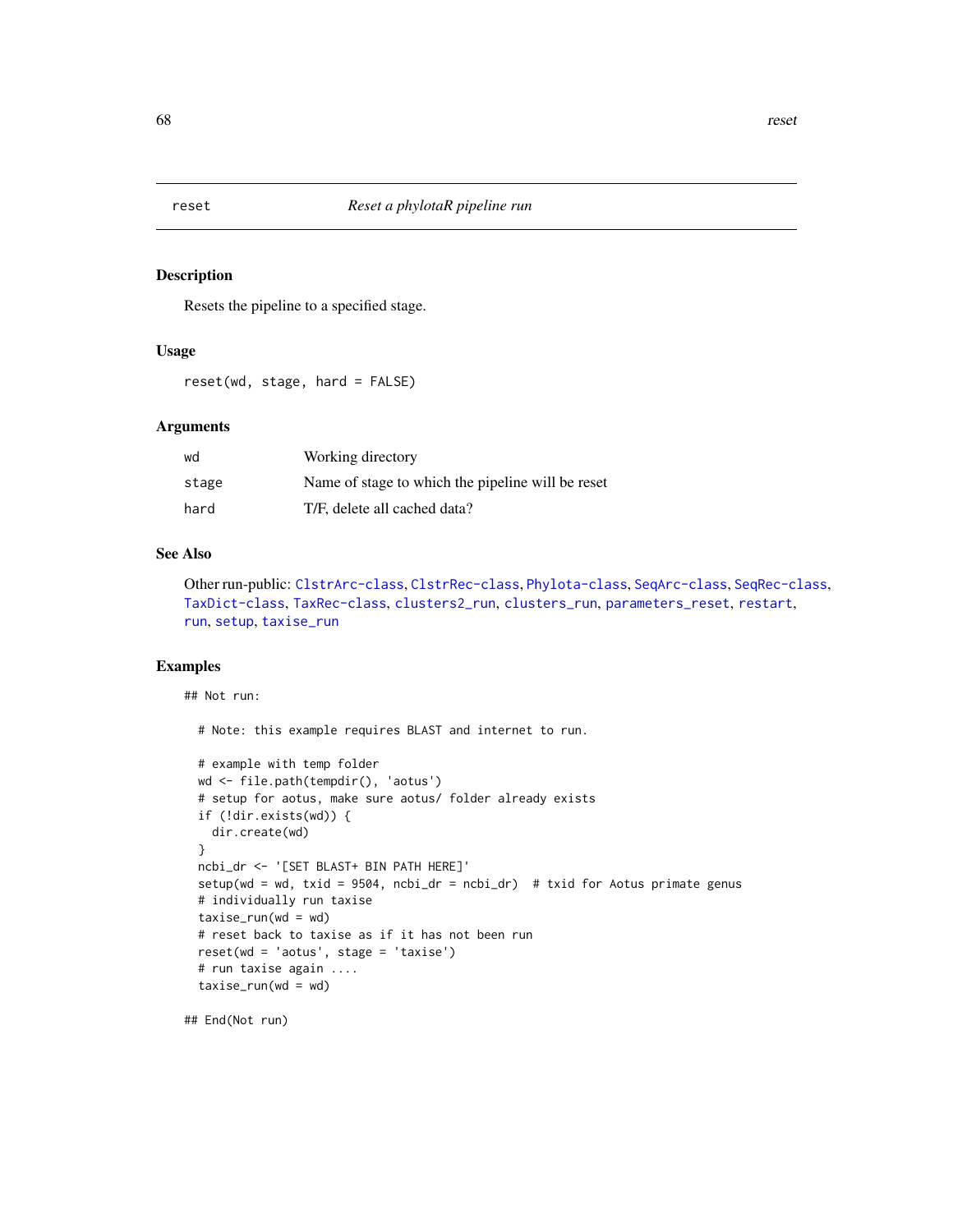<span id="page-68-0"></span>

Restarts the running of a pipeline as started with run.

#### Usage

restart(wd, nstages = 4)

#### Arguments

| wd      | Working directory                     |
|---------|---------------------------------------|
| nstages | Number of total stages to run, max 4. |

## See Also

Other run-public: [ClstrArc-class](#page-16-0), [ClstrRec-class](#page-19-0), [Phylota-class](#page-58-0), [SeqArc-class](#page-73-0), [SeqRec-class](#page-75-0), [TaxDict-class](#page-91-0), [TaxRec-class](#page-94-0), [clusters2\\_run](#page-28-0), [clusters\\_run](#page-29-0), [parameters\\_reset](#page-56-0), [reset](#page-67-0), [run](#page-69-0), [setup](#page-81-0), [taxise\\_run](#page-93-0)

## Examples

## Not run:

# Note: this example requires BLAST and internet to run.

```
# example with temp folder
wd <- file.path(tempdir(), 'aotus')
# setup for aotus, make sure aotus/ folder already exists
if (!dir.exists(wd)) {
  dir.create(wd)
}
ncbi_dr <- '[SET BLAST+ BIN PATH HERE]'
setup(wd = wd, txid = 9504, ncbi_dr = ncbi_dr) # txid for Aotus primate genus
# run and stop after 10 seconds
R.utils::withTimeout(expr = {
 run(wd = wd)}, timeout = 10)# use ctrl+c or Esc to kill without a timelimit
# and restart with ....
restart(wd = wd)
```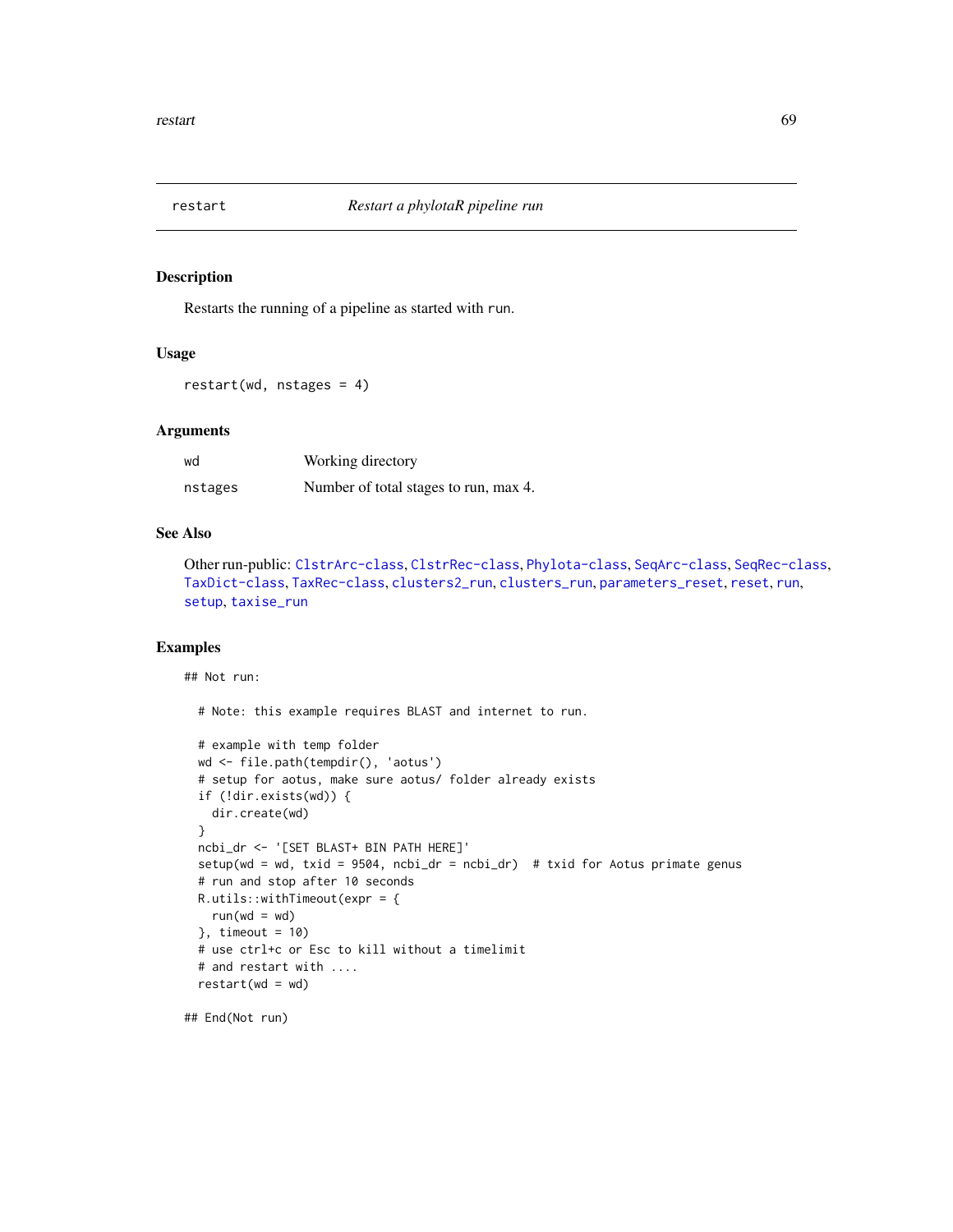<span id="page-69-0"></span>Run the entire phylotaR pipeline. All generated files will be stored in the wd. The process can be stopped at anytime and restarted with restart. nstages must be a numeric value representing the number of stages that will be run. Stages are run in the following order: 1 - taxise, 2 - download, 3 - cluster and 4 - cluster2.

For example, specifying nstages = 3, will run taxise, download and cluster. Stages can also be run individually, see linked functions below.

## Usage

run(wd, nstages = 4)

#### Arguments

| wd      | Working directory                     |
|---------|---------------------------------------|
| nstages | Number of total stages to run, max 4. |

# See Also

Other run-public: [ClstrArc-class](#page-16-0), [ClstrRec-class](#page-19-0), [Phylota-class](#page-58-0), [SeqArc-class](#page-73-0), [SeqRec-class](#page-75-0), [TaxDict-class](#page-91-0), [TaxRec-class](#page-94-0), [clusters2\\_run](#page-28-0), [clusters\\_run](#page-29-0), [parameters\\_reset](#page-56-0), [reset](#page-67-0), [restart](#page-68-0), [setup](#page-81-0), [taxise\\_run](#page-93-0)

# Examples

## Not run:

# Note: this example requires BLAST and internet to run.

```
# example with temp folder
wd <- file.path(tempdir(), 'aotus')
# setup for aotus, make sure aotus/ folder already exists
if (!dir.exists(wd)) {
  dir.create(wd)
}
ncbi_dr <- '[SET BLAST+ BIN PATH HERE]'
# e.g. "/usr/local/ncbi/blast/bin/"
setup(wd = wd, txid = 9504, ncbi_dr = ncbi_dr) # txid for Aotus primate genus
run(wd = wd)
```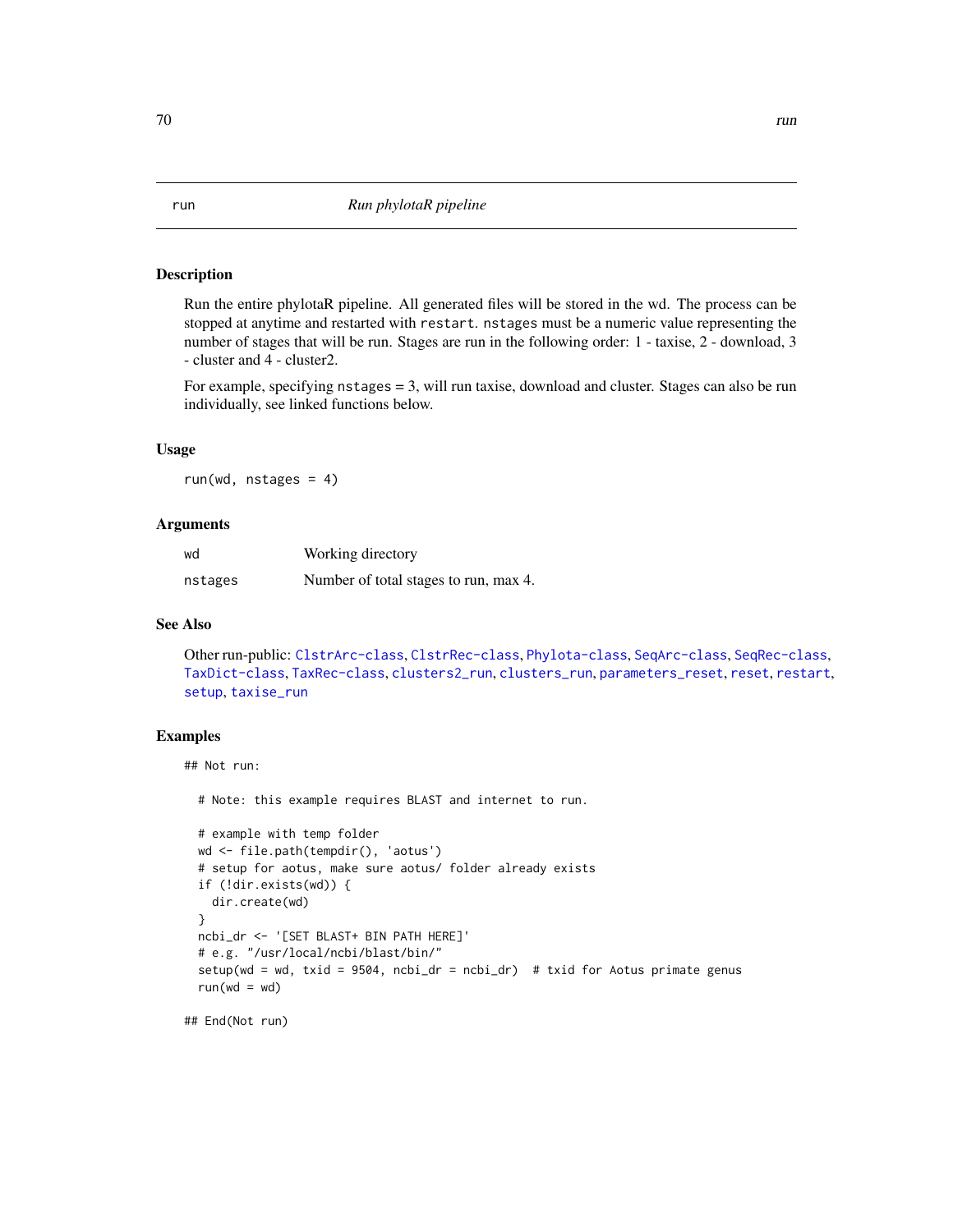<span id="page-70-0"></span>safely\_connect *Safely run rentrez function*

#### Description

Safely run a rentrez function. If the query fails, the function will retry.

## Usage

```
safely_connect(func, args, fnm, ps)
```
# Arguments

| func | rentrez function                             |
|------|----------------------------------------------|
| args | rentrez function arguments, list             |
| fnm  | rentrez function name                        |
| ps   | Parameters list, generated with parameters() |

# Value

rentrez function results

# See Also

Other run-private: [batcher](#page-4-0), [blast\\_clstr](#page-7-0), [blast\\_filter](#page-8-0), [blast\\_setup](#page-9-0), [blast\\_sqs](#page-10-0), [blastcache\\_load](#page-5-0), [blastcache\\_save](#page-5-1), [blastdb\\_gen](#page-6-0), [blastn\\_run](#page-7-1), [cache\\_rm](#page-11-0), [cache\\_setup](#page-12-1), [clade\\_select](#page-14-0), [clstr2\\_calc](#page-15-0), [clstr\\_all](#page-25-0), [clstr\\_direct](#page-26-0), [clstr\\_sqs](#page-27-0), [clstr\\_subtree](#page-27-1), [clstrarc\\_gen](#page-17-0), [clstrarc\\_join](#page-18-0), [clstrrec\\_gen](#page-20-0), [clstrs\\_calc](#page-21-0), [clstrs\\_join](#page-22-0), [clstrs\\_merge](#page-23-0), [clstrs\\_renumber](#page-23-1), [clstrs\\_save](#page-24-0), [cmdln](#page-30-0), [descendants\\_get](#page-31-0), [download\\_obj\\_check](#page-32-0), [error](#page-38-1), [hierarchic\\_download](#page-44-1), [info](#page-45-0), [ncbicache\\_load](#page-50-0), [ncbicache\\_save](#page-51-0), [obj\\_check](#page-52-0), [obj\\_load](#page-52-1), [obj\\_save](#page-53-0), [parameters\\_load](#page-55-0), [parameters\\_setup](#page-57-0), [parent\\_get](#page-57-1), [progress\\_init](#page-62-0), [progress\\_read](#page-63-0), [progress\\_reset](#page-64-0), [progress\\_save](#page-64-1), [rank\\_get](#page-65-0), [search\\_and\\_cache](#page-71-0), [searchterm\\_gen](#page-70-1), [seeds\\_blast](#page-72-0), [seq\\_download](#page-80-0), [seqarc\\_gen](#page-74-0), [seqrec\\_augment](#page-77-0), [seqrec\\_convert](#page-78-0), [seqrec\\_gen](#page-78-1), [seqrec\\_get](#page-79-0), [sids\\_check](#page-82-0), [sids\\_get](#page-83-0), [sids\\_load](#page-84-0), [sids\\_save](#page-85-0), [sqs\\_count](#page-85-1), [sqs\\_load](#page-86-0), [sqs\\_save](#page-87-0), [stage\\_args\\_check](#page-88-0), [stages\\_run](#page-88-1), [tax\\_download](#page-96-0), [taxdict\\_gen](#page-92-0), [taxtree\\_gen](#page-95-0), [txids\\_get](#page-97-0), [txnds\\_count](#page-98-0), [warn](#page-99-0)

<span id="page-70-1"></span>searchterm\_gen *Construct GenBank Search Term*

## Description

Construct search term for searching GenBank's nucleotide database. Limits the maximum size of sequences, avoids whole genome shotguns, predicted, unverified and synthetic sequences.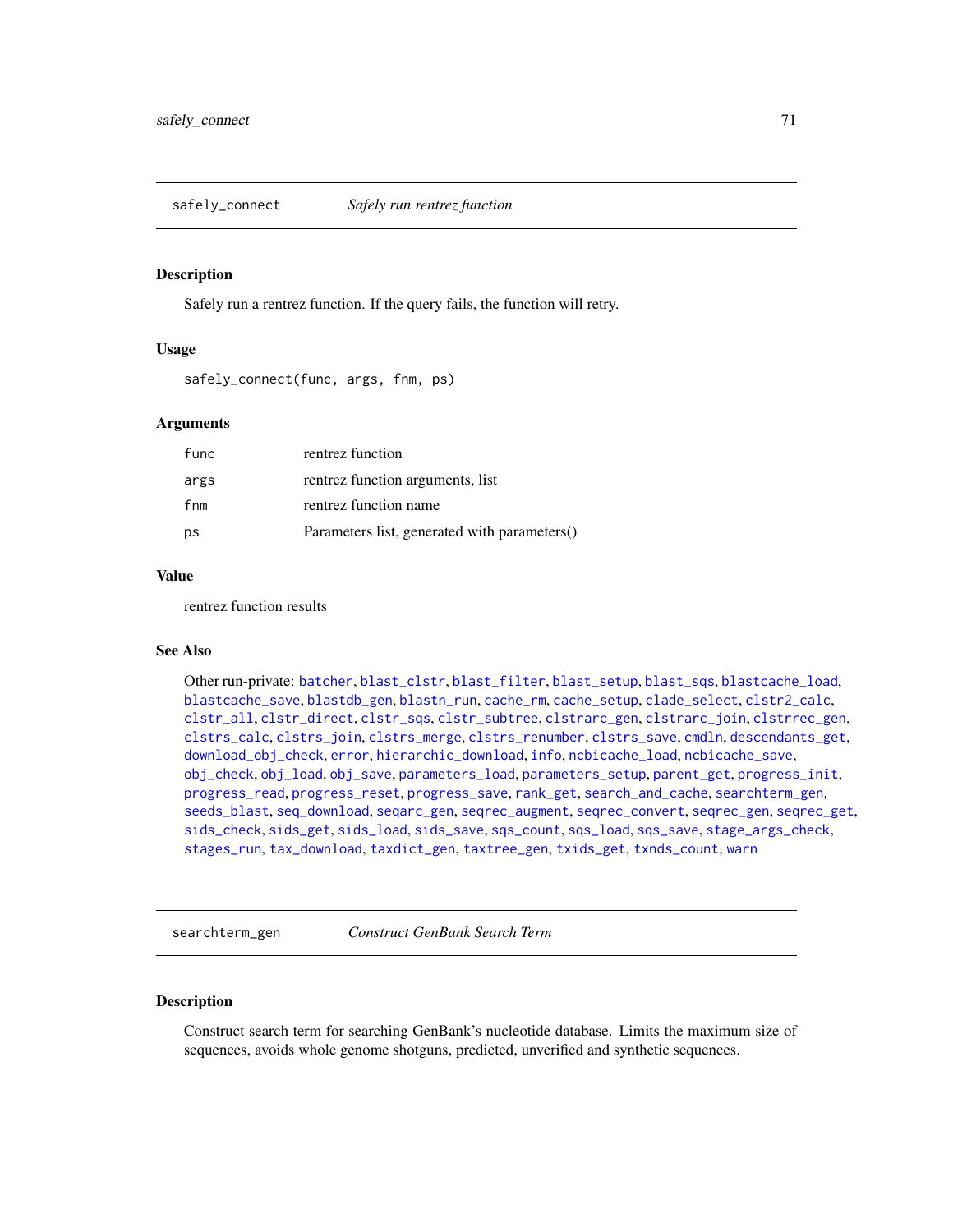## Usage

searchterm\_gen(txid, ps, direct = FALSE)

## Arguments

| txid   | Taxonomic ID                                       |
|--------|----------------------------------------------------|
| ps     | Parameters list, generated with parameters()       |
| direct | Node-level only or subtree as well? Default FALSE. |

#### Value

character, search term

#### See Also

Other run-private: [batcher](#page-4-0), [blast\\_clstr](#page-7-0), [blast\\_filter](#page-8-0), [blast\\_setup](#page-9-0), [blast\\_sqs](#page-10-0), [blastcache\\_load](#page-5-0), [blastcache\\_save](#page-5-1), [blastdb\\_gen](#page-6-0), [blastn\\_run](#page-7-1), [cache\\_rm](#page-11-0), [cache\\_setup](#page-12-1), [clade\\_select](#page-14-0), [clstr2\\_calc](#page-15-0), [clstr\\_all](#page-25-0), [clstr\\_direct](#page-26-0), [clstr\\_sqs](#page-27-0), [clstr\\_subtree](#page-27-1), [clstrarc\\_gen](#page-17-0), [clstrarc\\_join](#page-18-0), [clstrrec\\_gen](#page-20-0), [clstrs\\_calc](#page-21-0), [clstrs\\_join](#page-22-0), [clstrs\\_merge](#page-23-0), [clstrs\\_renumber](#page-23-1), [clstrs\\_save](#page-24-0), [cmdln](#page-30-0), [descendants\\_get](#page-31-0), [download\\_obj\\_check](#page-32-0), [error](#page-38-1), [hierarchic\\_download](#page-44-1), [info](#page-45-0), [ncbicache\\_load](#page-50-0), [ncbicache\\_save](#page-51-0), [obj\\_check](#page-52-0), [obj\\_load](#page-52-1), [obj\\_save](#page-53-0), [parameters\\_load](#page-55-0), [parameters\\_setup](#page-57-0), [parent\\_get](#page-57-1), [progress\\_init](#page-62-0), [progress\\_read](#page-63-0), [progress\\_reset](#page-64-0), [progress\\_save](#page-64-1), [rank\\_get](#page-65-0), [safely\\_connect](#page-70-0), [search\\_and\\_cache](#page-71-0), [seeds\\_blast](#page-72-0), [seq\\_download](#page-80-0), [seqarc\\_gen](#page-74-0), [seqrec\\_augment](#page-77-0), [seqrec\\_convert](#page-78-0), [seqrec\\_gen](#page-78-1), [seqrec\\_get](#page-79-0), [sids\\_check](#page-82-0), [sids\\_get](#page-83-0), [sids\\_load](#page-84-0), [sids\\_save](#page-85-0), [sqs\\_count](#page-85-1), [sqs\\_load](#page-86-0), [sqs\\_save](#page-87-0), [stage\\_args\\_check](#page-88-0), [stages\\_run](#page-88-1), [tax\\_download](#page-96-0), [taxdict\\_gen](#page-92-0), [taxtree\\_gen](#page-95-0), [txids\\_get](#page-97-0), [txnds\\_count](#page-98-0), [warn](#page-99-0)

<span id="page-71-0"></span>search\_and\_cache *Run rentrez function and cache results*

#### Description

Safely run a rentrez function. If the query fails, the function will retry. All query results are cached. To remove cached data use hard reset.

## Usage

```
search_and_cache(func, args, fnm, ps)
```
#### Arguments

| func | rentrez function                             |
|------|----------------------------------------------|
| args | rentrez function arguments, list             |
| fnm  | rentrez function name                        |
| ps   | Parameters list, generated with parameters() |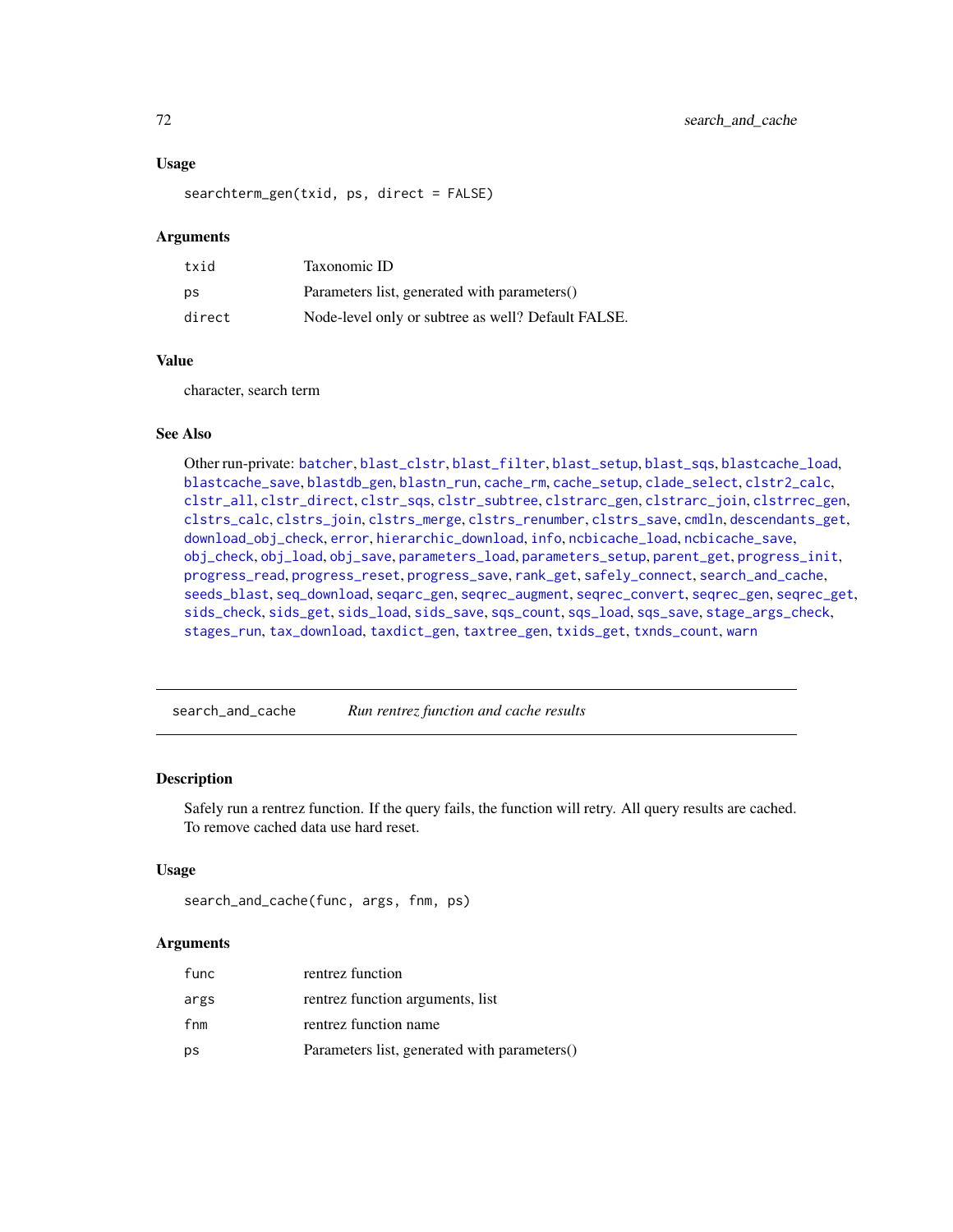# <span id="page-72-1"></span>seeds\_blast 73

#### Value

rentrez function results

#### See Also

Other run-private: [batcher](#page-4-0), [blast\\_clstr](#page-7-0), [blast\\_filter](#page-8-0), [blast\\_setup](#page-9-0), [blast\\_sqs](#page-10-0), [blastcache\\_load](#page-5-0), [blastcache\\_save](#page-5-1), [blastdb\\_gen](#page-6-0), [blastn\\_run](#page-7-1), [cache\\_rm](#page-11-0), [cache\\_setup](#page-12-0), [clade\\_select](#page-14-0), [clstr2\\_calc](#page-15-0), [clstr\\_all](#page-25-0), [clstr\\_direct](#page-26-0), [clstr\\_sqs](#page-27-0), [clstr\\_subtree](#page-27-1), [clstrarc\\_gen](#page-17-0), [clstrarc\\_join](#page-18-0), [clstrrec\\_gen](#page-20-0), [clstrs\\_calc](#page-21-0), [clstrs\\_join](#page-22-0), [clstrs\\_merge](#page-23-0), [clstrs\\_renumber](#page-23-1), [clstrs\\_save](#page-24-0), [cmdln](#page-30-0), [descendants\\_get](#page-31-0), [download\\_obj\\_check](#page-32-0), [error](#page-38-0), [hierarchic\\_download](#page-44-0), [info](#page-45-0), [ncbicache\\_load](#page-50-0), [ncbicache\\_save](#page-51-0), [obj\\_check](#page-52-0), [obj\\_load](#page-52-1), [obj\\_save](#page-53-0), [parameters\\_load](#page-55-0), [parameters\\_setup](#page-57-0), [parent\\_get](#page-57-1), [progress\\_init](#page-62-0), [progress\\_read](#page-63-0), [progress\\_reset](#page-64-0), [progress\\_save](#page-64-1), [rank\\_get](#page-65-0), [safely\\_connect](#page-70-0), [searchterm\\_gen](#page-70-1), [seeds\\_blast](#page-72-0), [seq\\_download](#page-80-0), [seqarc\\_gen](#page-74-0), [seqrec\\_augment](#page-77-0), [seqrec\\_convert](#page-78-0), [seqrec\\_gen](#page-78-1), [seqrec\\_get](#page-79-0), [sids\\_check](#page-82-0), [sids\\_get](#page-83-0), [sids\\_load](#page-84-0), [sids\\_save](#page-85-0), [sqs\\_count](#page-85-1), [sqs\\_load](#page-86-0), [sqs\\_save](#page-87-0), [stage\\_args\\_check](#page-88-0), [stages\\_run](#page-88-1), [tax\\_download](#page-96-0), [taxdict\\_gen](#page-92-0), [taxtree\\_gen](#page-95-0), [txids\\_get](#page-97-0), [txnds\\_count](#page-98-0), [warn](#page-99-0)

<span id="page-72-0"></span>seeds\_blast *BLAST seed sequences*

#### **Description**

Runs all-v-all blast for seed sequences.

# Usage

seeds\_blast(sqs, ps)

#### Arguments

| sas | All seed sequences to be BLASTed             |
|-----|----------------------------------------------|
| ps  | Parameters list, generated with parameters() |

#### Value

blast res data.frame

#### See Also

Other run-private: [batcher](#page-4-0), [blast\\_clstr](#page-7-0), [blast\\_filter](#page-8-0), [blast\\_setup](#page-9-0), [blast\\_sqs](#page-10-0), [blastcache\\_load](#page-5-0), [blastcache\\_save](#page-5-1), [blastdb\\_gen](#page-6-0), [blastn\\_run](#page-7-1), [cache\\_rm](#page-11-0), [cache\\_setup](#page-12-0), [clade\\_select](#page-14-0), [clstr2\\_calc](#page-15-0), [clstr\\_all](#page-25-0), [clstr\\_direct](#page-26-0), [clstr\\_sqs](#page-27-0), [clstr\\_subtree](#page-27-1), [clstrarc\\_gen](#page-17-0), [clstrarc\\_join](#page-18-0), [clstrrec\\_gen](#page-20-0), [clstrs\\_calc](#page-21-0), [clstrs\\_join](#page-22-0), [clstrs\\_merge](#page-23-0), [clstrs\\_renumber](#page-23-1), [clstrs\\_save](#page-24-0), [cmdln](#page-30-0), [descendants\\_get](#page-31-0), [download\\_obj\\_check](#page-32-0), [error](#page-38-0), [hierarchic\\_download](#page-44-0), [info](#page-45-0), [ncbicache\\_load](#page-50-0), [ncbicache\\_save](#page-51-0), [obj\\_check](#page-52-0), [obj\\_load](#page-52-1), [obj\\_save](#page-53-0), [parameters\\_load](#page-55-0), [parameters\\_setup](#page-57-0), [parent\\_get](#page-57-1), [progress\\_init](#page-62-0), [progress\\_read](#page-63-0), [progress\\_reset](#page-64-0), [progress\\_save](#page-64-1), [rank\\_get](#page-65-0), [safely\\_connect](#page-70-0), [search\\_and\\_cache](#page-71-0), [searchterm\\_gen](#page-70-1), [seq\\_download](#page-80-0), [seqarc\\_gen](#page-74-0), [seqrec\\_augment](#page-77-0), [seqrec\\_convert](#page-78-0), [seqrec\\_gen](#page-78-1), [seqrec\\_get](#page-79-0), [sids\\_check](#page-82-0), [sids\\_get](#page-83-0), [sids\\_load](#page-84-0), [sids\\_save](#page-85-0), [sqs\\_count](#page-85-1), [sqs\\_load](#page-86-0), [sqs\\_save](#page-87-0),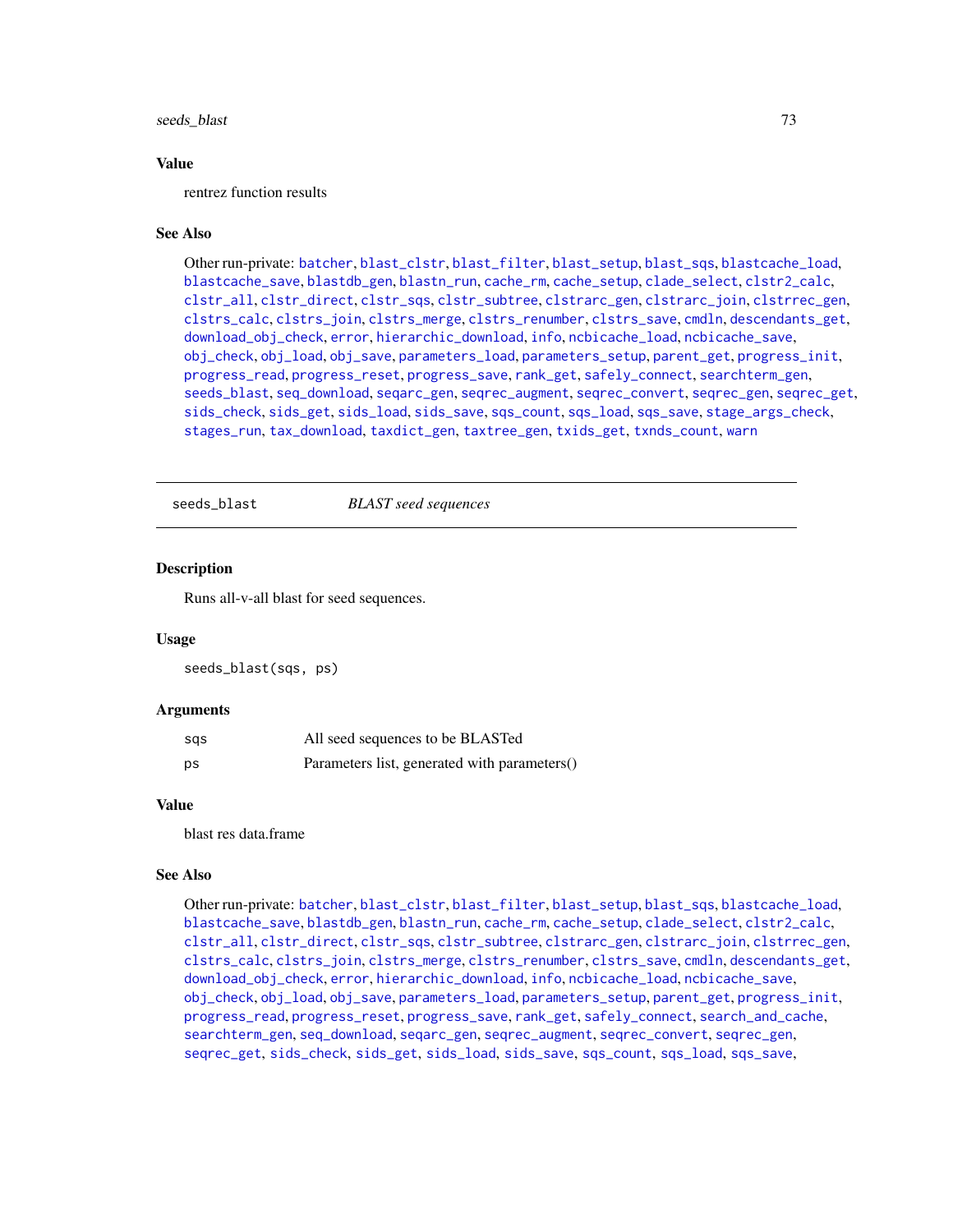[stage\\_args\\_check](#page-88-0), [stages\\_run](#page-88-1), [tax\\_download](#page-96-0), [taxdict\\_gen](#page-92-0), [taxtree\\_gen](#page-95-0), [txids\\_get](#page-97-0), [txnds\\_count](#page-98-0), [warn](#page-99-0)

<span id="page-73-0"></span>SeqArc-class *Sequence record archive*

# Description

Multiple sequence records containing sequence data.

# Usage

```
## S4 method for signature 'SeqArc'
as.character(x)
## S4 method for signature 'SeqArc'
show(object)
## S4 method for signature 'SeqArc'
print(x)
## S4 method for signature 'SeqArc'
str(object, max. level = 2L, ...)## S4 method for signature 'SeqArc'
summary(object)
## S4 method for signature 'SeqArc,character'
x[[i]]
```

```
## S4 method for signature 'SeqArc, character, missing, missing'
x[i, j, ..., drop = TRUE]
```
# Arguments

| x         | SegArc object                        |
|-----------|--------------------------------------|
| object    | SeqArc object                        |
| max.level | Maximum level of nesting for $str()$ |
|           | Further arguments for str()          |
|           | sid(s)                               |
| Ť         | Unused                               |
| drop      | Unused                               |

# Details

Sequences are stored as raw. Use rawToChar().

<span id="page-73-1"></span>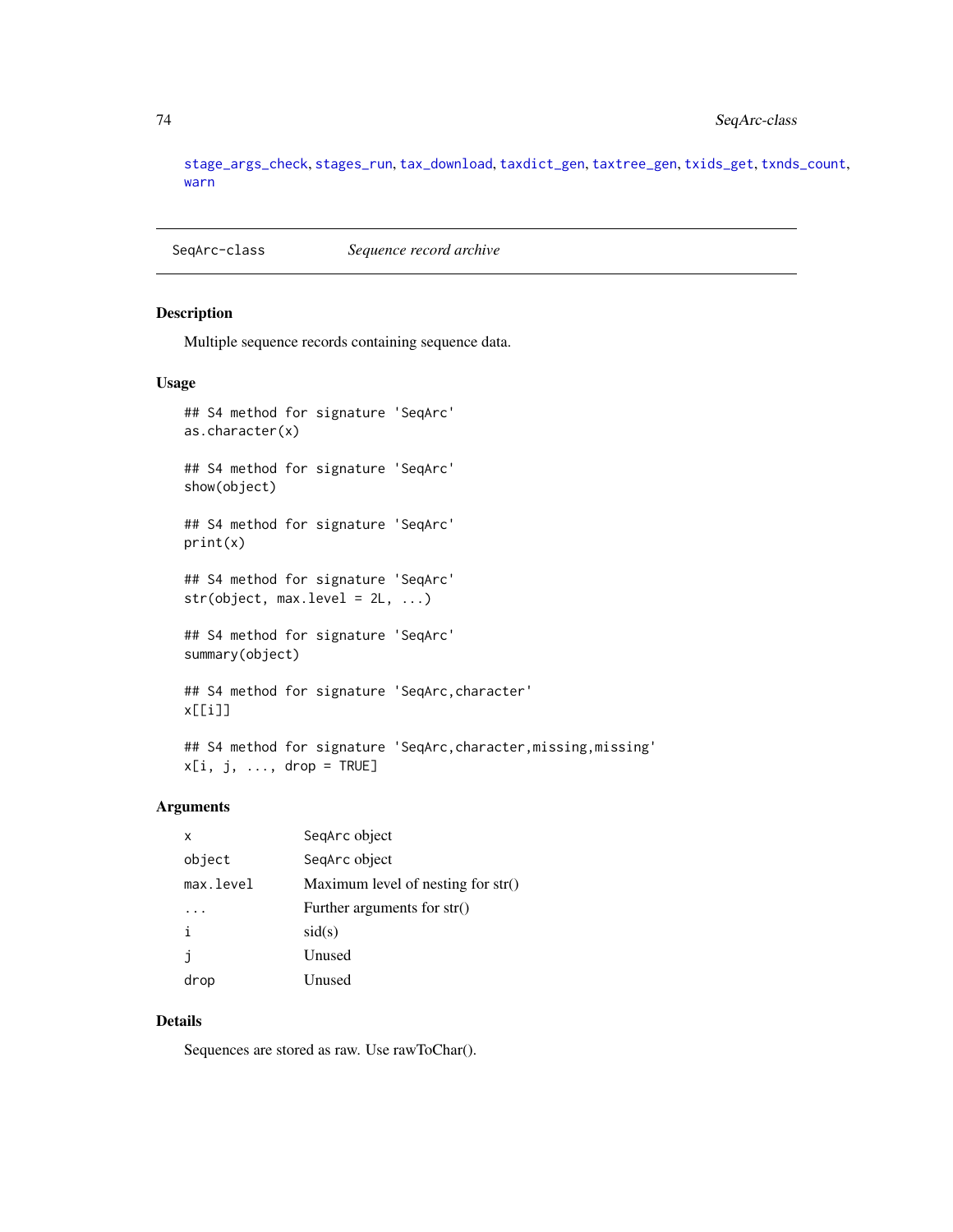<span id="page-74-1"></span>seqarc\_gen 75

# Slots

ids Vector of Sequence Record IDs nncltds Vector of sequence lengths nambgs Vector of number of ambiguous nucleotides txids Vector source txid associated with each sequence sqs List of SeqRecs named by ID

# See Also

Other run-public: [ClstrArc-class](#page-16-0), [ClstrRec-class](#page-19-0), [Phylota-class](#page-58-0), [SeqRec-class](#page-75-0), [TaxDict-class](#page-91-0), [TaxRec-class](#page-94-0), [clusters2\\_run](#page-28-0), [clusters\\_run](#page-29-0), [parameters\\_reset](#page-56-0), [reset](#page-67-0), [restart](#page-68-0), [run](#page-69-0), [setup](#page-81-0), [taxise\\_run](#page-93-0)

# Examples

data('aotus') seqarc <- aotus@sqs # this is a SeqArc object # it contains sequence records show(seqarc) # you can access its different data slots with @ seqarc@ids # sequence IDs defined as accession + feature position seqarc@nncltds # number of nucleotides of all sequences seqarc@nambgs # number of ambiguous nucleotides of all sequences seqarc@txids # all the taxonomic IDs for all sequences seqarc@sqs # list of all SeqRecs # access sequence records [[ (seqarc[[seqarc@ids[[1]]]]) # first sequence record # generate new sequence archives with [ (seqarc[seqarc@ids[1:10]]) # first 10 sequences

<span id="page-74-0"></span>

seqarc\_gen *Generate sequence archive*

# Description

Creates an S4 SeqArc from list of SeqRecs

# Usage

seqarc\_gen(seqrecs)

# Arguments

seqrecs List of SeqRecs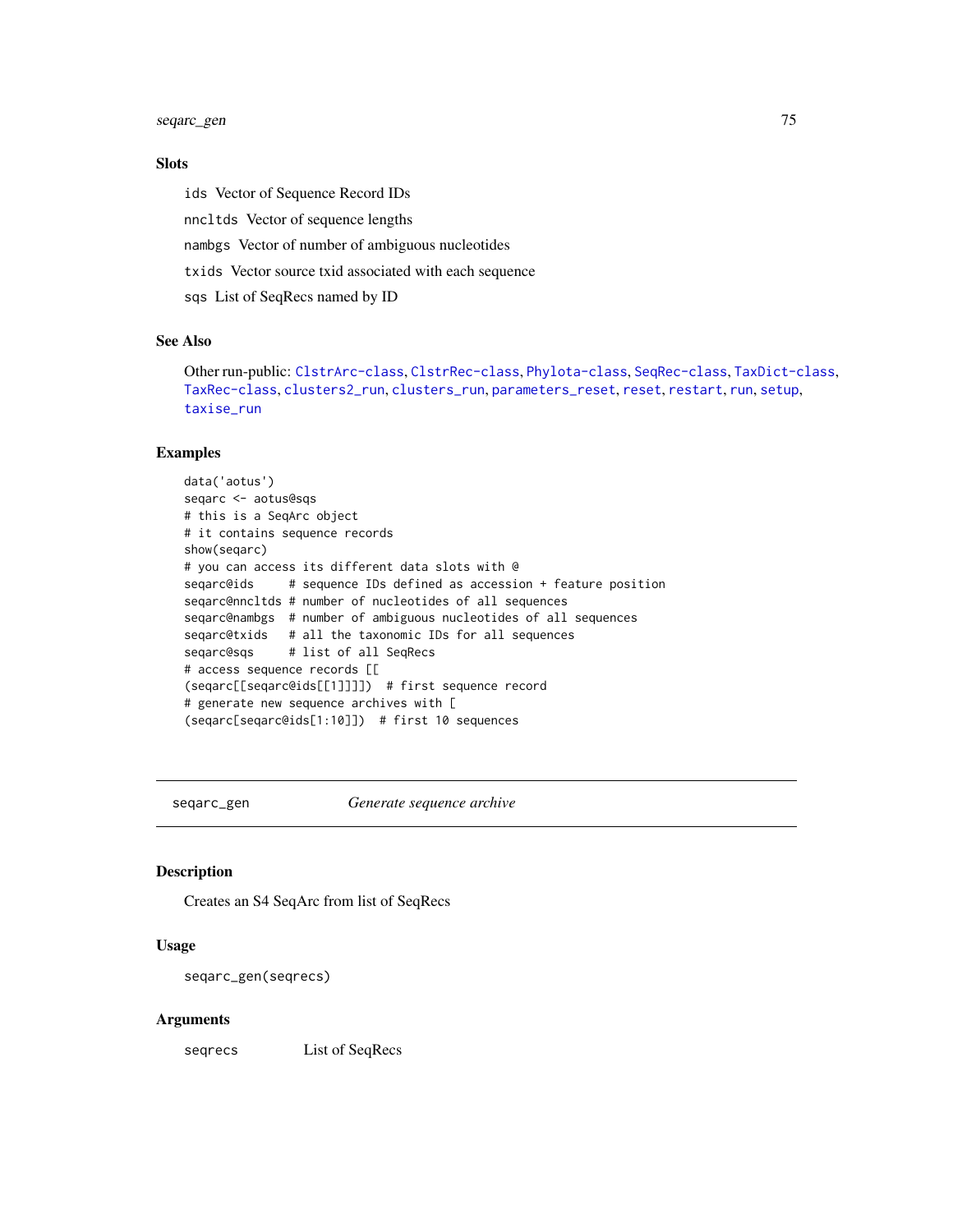# Value

SeqArc

#### See Also

Other run-private: [batcher](#page-4-0), [blast\\_clstr](#page-7-0), [blast\\_filter](#page-8-0), [blast\\_setup](#page-9-0), [blast\\_sqs](#page-10-0), [blastcache\\_load](#page-5-0), [blastcache\\_save](#page-5-1), [blastdb\\_gen](#page-6-0), [blastn\\_run](#page-7-1), [cache\\_rm](#page-11-0), [cache\\_setup](#page-12-0), [clade\\_select](#page-14-0), [clstr2\\_calc](#page-15-0), [clstr\\_all](#page-25-0), [clstr\\_direct](#page-26-0), [clstr\\_sqs](#page-27-0), [clstr\\_subtree](#page-27-1), [clstrarc\\_gen](#page-17-0), [clstrarc\\_join](#page-18-0), [clstrrec\\_gen](#page-20-0), [clstrs\\_calc](#page-21-0), [clstrs\\_join](#page-22-0), [clstrs\\_merge](#page-23-0), [clstrs\\_renumber](#page-23-1), [clstrs\\_save](#page-24-0), [cmdln](#page-30-0), [descendants\\_get](#page-31-0), [download\\_obj\\_check](#page-32-0), [error](#page-38-0), [hierarchic\\_download](#page-44-0), [info](#page-45-0), [ncbicache\\_load](#page-50-0), [ncbicache\\_save](#page-51-0), [obj\\_check](#page-52-0), [obj\\_load](#page-52-1), [obj\\_save](#page-53-0), [parameters\\_load](#page-55-0), [parameters\\_setup](#page-57-0), [parent\\_get](#page-57-1), [progress\\_init](#page-62-0), [progress\\_read](#page-63-0), [progress\\_reset](#page-64-0), [progress\\_save](#page-64-1), [rank\\_get](#page-65-0), [safely\\_connect](#page-70-0), [search\\_and\\_cache](#page-71-0), [searchterm\\_gen](#page-70-1), [seeds\\_blast](#page-72-0), [seq\\_download](#page-80-0), [seqrec\\_augment](#page-77-0), [seqrec\\_convert](#page-78-0), [seqrec\\_gen](#page-78-1), [seqrec\\_get](#page-79-0), [sids\\_check](#page-82-0), [sids\\_get](#page-83-0), [sids\\_load](#page-84-0), [sids\\_save](#page-85-0), [sqs\\_count](#page-85-1), [sqs\\_load](#page-86-0), [sqs\\_save](#page-87-0), [stage\\_args\\_check](#page-88-0), [stages\\_run](#page-88-1), [tax\\_download](#page-96-0), [taxdict\\_gen](#page-92-0), [taxtree\\_gen](#page-95-0), [txids\\_get](#page-97-0), [txnds\\_count](#page-98-0), [warn](#page-99-0)

<span id="page-75-0"></span>SeqRec-class *Sequence record*

# **Description**

Sequence record contains sequence data.

#### Usage

```
## S4 method for signature 'SeqRec'
as.character(x)
## S4 method for signature 'SeqRec'
show(object)
## S4 method for signature 'SeqRec'
print(x)
## S4 method for signature 'SeqRec'
str(object, max. level = 2L, ...)## S4 method for signature 'SeqRec'
```

```
summary(object)
```
# **Arguments**

| X         | SeqRec object                        |
|-----------|--------------------------------------|
| object    | SeqRec object                        |
| max.level | Maximum level of nesting for $str()$ |
|           | Further arguments for str()          |

<span id="page-75-1"></span>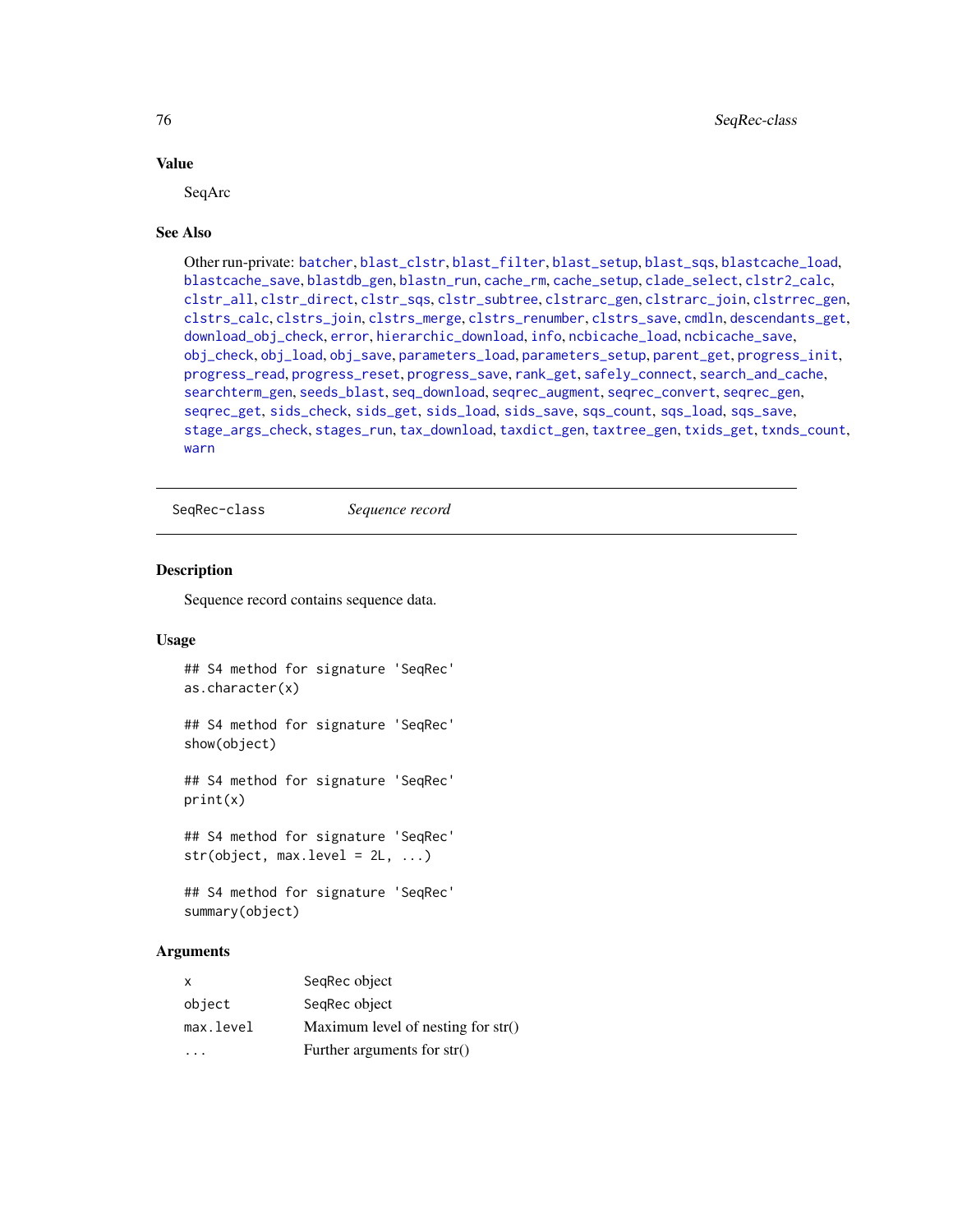# <span id="page-76-0"></span>SeqRec-class 77

# Details

Sequence is stored as raw. Use rawToChar().

#### **Slots**

id Unique ID nm Best-guess sequence name accssn Accession vrsn Accession version url URL txid Taxonomic ID of source taxon orgnsm Scientific name of source taxon sq Sequence dfln Definition line ml\_typ Molecule type, e.g. DNA rec\_typ Record type: Whole or feature nncltds Number of nucleotides nambgs Number of ambiguous nucleotides

pambgs Proportion of ambiguous nucleotides

gcr GC ratio

age Number of days between sequence upload and running pipeline

#### See Also

```
Other run-public: ClstrArc-class, ClstrRec-class, Phylota-class, SeqArc-class, TaxDict-class,
TaxRec-class, clusters2_run, clusters_run, parameters_reset, reset, restart, run, setup,
taxise_run
```
# Examples

```
data('aotus')
seqrec <- aotus@sqs@sqs[[1]]
# this is a SeqRec object
# it contains sequence records
show(seqrec)
# you can access its different data slots with @
seqrec@id # sequence ID, accession + feature location
seqrec@nm # feature name, '' if none
seqrec@accssn # accession
seqrec@vrsn # accession version
seqrec@url # NCBI GenBank URL
seqrec@txid # Taxonomic ID
seqrec@orgnsm # free-text organism name
seqrec@sq # sequence, in raw format
seqrec@dfln # sequence definition
```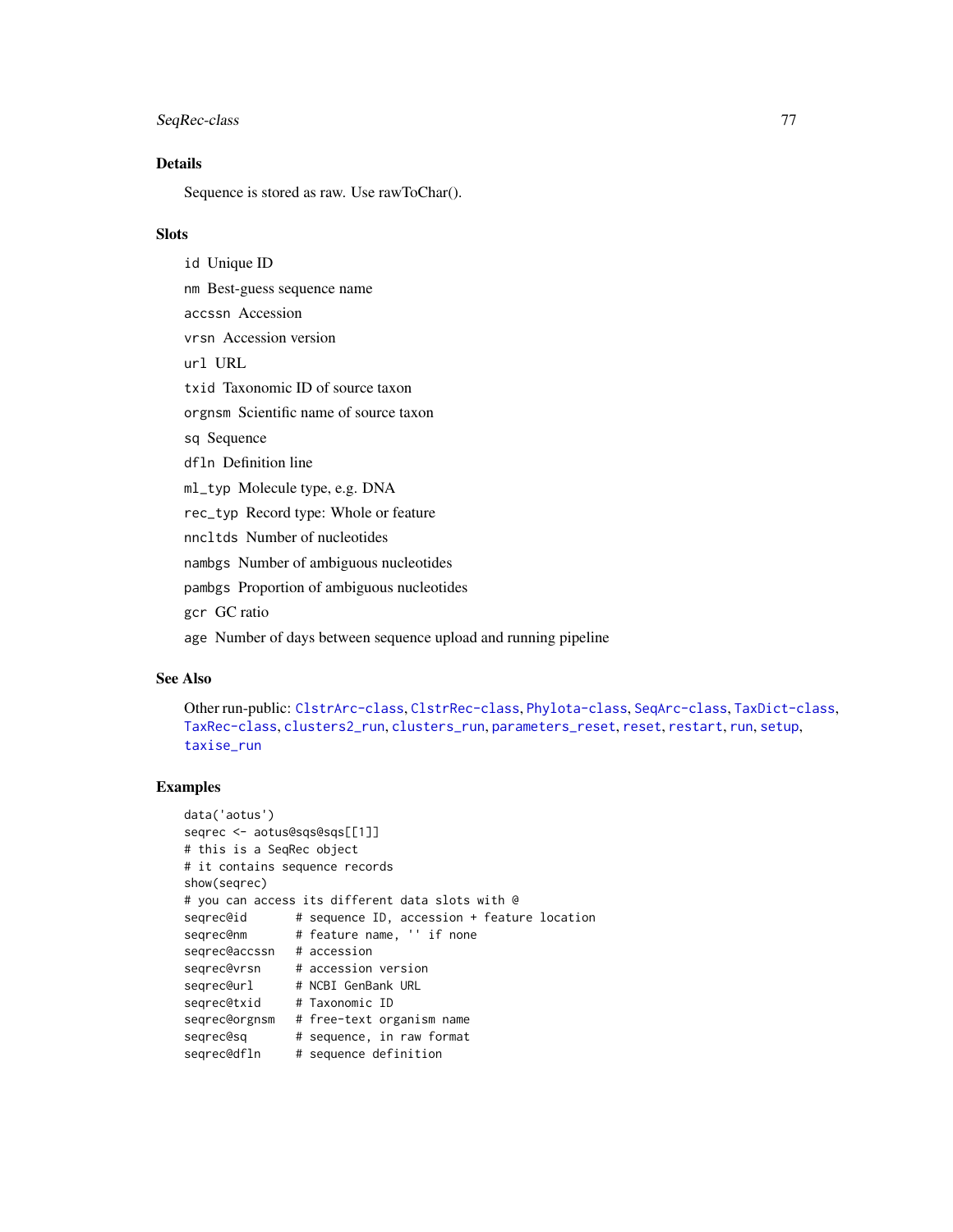```
seqrec@ml_typ # molecule type
seqrec@rec_typ # whole record or feature
seqrec@nncltds # sequence length
seqrec@nambgs # number of non-ATCGs
seqrec@pambgs # proportion of non-ATCGs
seqrec@gcr # GC-ratio
seqrec@age # days since being added to GenBank
# get the sequence like so....
(rawToChar(seqrec@sq))
```
<span id="page-77-0"></span>seqrec\_augment *Augment sequence records list*

#### Description

Add taxids to records and convert to archive.

#### Usage

seqrec\_augment(sqs, txdct)

#### Arguments

| sas   | List of SeqRecs             |
|-------|-----------------------------|
| txdct | <b>Taxonomic Dictionary</b> |

# Value

SeqArc

# See Also

Other run-private: [batcher](#page-4-0), [blast\\_clstr](#page-7-0), [blast\\_filter](#page-8-0), [blast\\_setup](#page-9-0), [blast\\_sqs](#page-10-0), [blastcache\\_load](#page-5-0), [blastcache\\_save](#page-5-1), [blastdb\\_gen](#page-6-0), [blastn\\_run](#page-7-1), [cache\\_rm](#page-11-0), [cache\\_setup](#page-12-0), [clade\\_select](#page-14-0), [clstr2\\_calc](#page-15-0), [clstr\\_all](#page-25-0), [clstr\\_direct](#page-26-0), [clstr\\_sqs](#page-27-0), [clstr\\_subtree](#page-27-1), [clstrarc\\_gen](#page-17-0), [clstrarc\\_join](#page-18-0), [clstrrec\\_gen](#page-20-0), [clstrs\\_calc](#page-21-0), [clstrs\\_join](#page-22-0), [clstrs\\_merge](#page-23-0), [clstrs\\_renumber](#page-23-1), [clstrs\\_save](#page-24-0), [cmdln](#page-30-0), [descendants\\_get](#page-31-0), [download\\_obj\\_check](#page-32-0), [error](#page-38-0), [hierarchic\\_download](#page-44-0), [info](#page-45-0), [ncbicache\\_load](#page-50-0), [ncbicache\\_save](#page-51-0), [obj\\_check](#page-52-0), [obj\\_load](#page-52-1), [obj\\_save](#page-53-0), [parameters\\_load](#page-55-0), [parameters\\_setup](#page-57-0), [parent\\_get](#page-57-1), [progress\\_init](#page-62-0), [progress\\_read](#page-63-0), [progress\\_reset](#page-64-0), [progress\\_save](#page-64-1), [rank\\_get](#page-65-0), [safely\\_connect](#page-70-0), [search\\_and\\_cache](#page-71-0), [searchterm\\_gen](#page-70-1), [seeds\\_blast](#page-72-0), [seq\\_download](#page-80-0), [seqarc\\_gen](#page-74-0), [seqrec\\_convert](#page-78-0), [seqrec\\_gen](#page-78-1), [seqrec\\_get](#page-79-0), [sids\\_check](#page-82-0), [sids\\_get](#page-83-0), [sids\\_load](#page-84-0), [sids\\_save](#page-85-0), [sqs\\_count](#page-85-1), [sqs\\_load](#page-86-0), [sqs\\_save](#page-87-0), [stage\\_args\\_check](#page-88-0), [stages\\_run](#page-88-1), [tax\\_download](#page-96-0), [taxdict\\_gen](#page-92-0), [taxtree\\_gen](#page-95-0), [txids\\_get](#page-97-0), [txnds\\_count](#page-98-0), [warn](#page-99-0)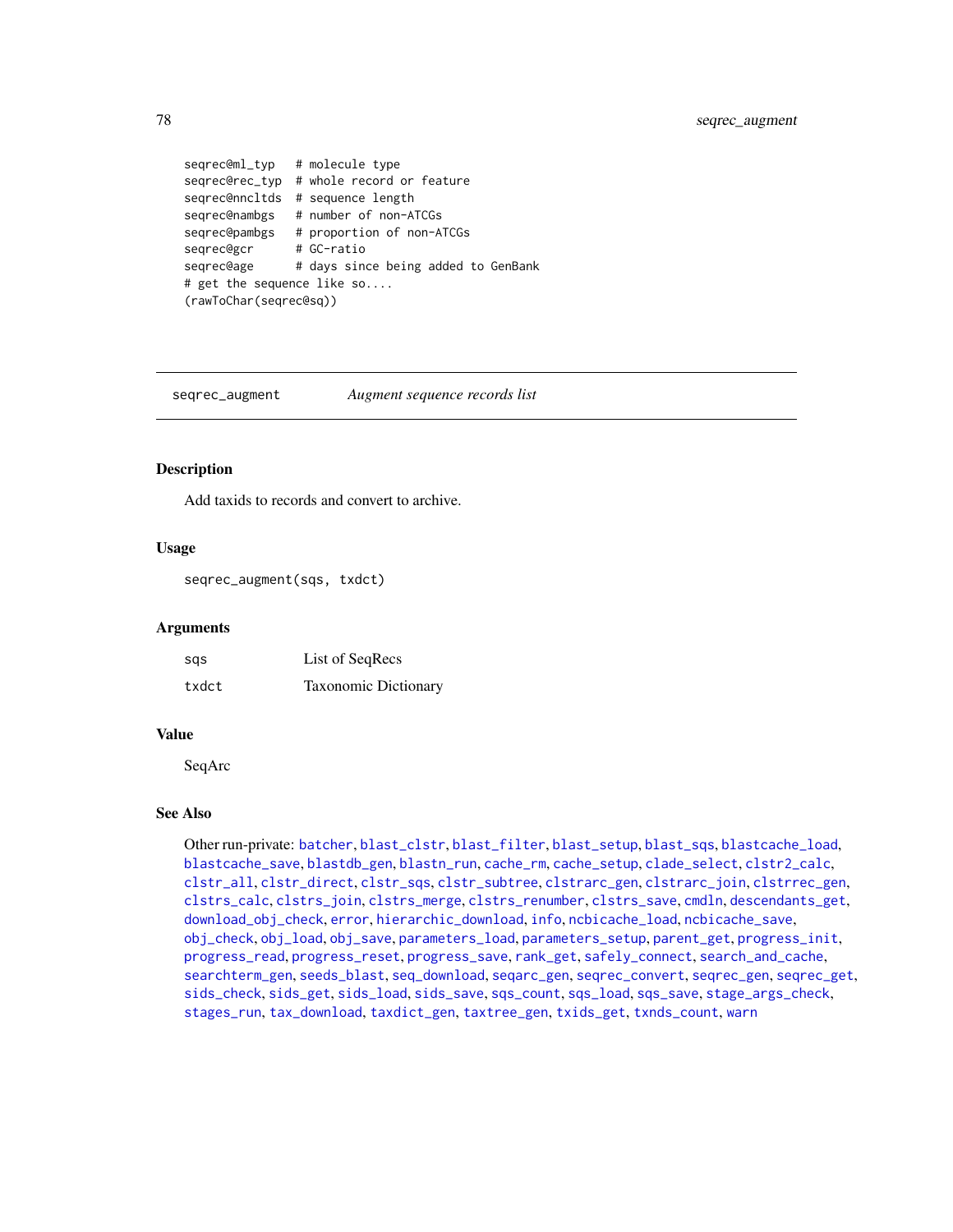<span id="page-78-2"></span><span id="page-78-0"></span>

#### Description

Parses returned sequences features with Entrez, returns a SeqRec for each raw record.

#### Usage

```
seqrec_convert(raw_recs, ps)
```
#### Arguments

| raw recs | Raw records returned from Entrez fetch       |
|----------|----------------------------------------------|
| ps       | Parameters list, generated with parameters() |

# Value

SeqRecs

#### See Also

Other run-private: [batcher](#page-4-0), [blast\\_clstr](#page-7-0), [blast\\_filter](#page-8-0), [blast\\_setup](#page-9-0), [blast\\_sqs](#page-10-0), [blastcache\\_load](#page-5-0), [blastcache\\_save](#page-5-1), [blastdb\\_gen](#page-6-0), [blastn\\_run](#page-7-1), [cache\\_rm](#page-11-0), [cache\\_setup](#page-12-0), [clade\\_select](#page-14-0), [clstr2\\_calc](#page-15-0), [clstr\\_all](#page-25-0), [clstr\\_direct](#page-26-0), [clstr\\_sqs](#page-27-0), [clstr\\_subtree](#page-27-1), [clstrarc\\_gen](#page-17-0), [clstrarc\\_join](#page-18-0), [clstrrec\\_gen](#page-20-0), [clstrs\\_calc](#page-21-0), [clstrs\\_join](#page-22-0), [clstrs\\_merge](#page-23-0), [clstrs\\_renumber](#page-23-1), [clstrs\\_save](#page-24-0), [cmdln](#page-30-0), [descendants\\_get](#page-31-0), [download\\_obj\\_check](#page-32-0), [error](#page-38-0), [hierarchic\\_download](#page-44-0), [info](#page-45-0), [ncbicache\\_load](#page-50-0), [ncbicache\\_save](#page-51-0), [obj\\_check](#page-52-0), [obj\\_load](#page-52-1), [obj\\_save](#page-53-0), [parameters\\_load](#page-55-0), [parameters\\_setup](#page-57-0), [parent\\_get](#page-57-1), [progress\\_init](#page-62-0), [progress\\_read](#page-63-0), [progress\\_reset](#page-64-0), [progress\\_save](#page-64-1), [rank\\_get](#page-65-0), [safely\\_connect](#page-70-0), [search\\_and\\_cache](#page-71-0), [searchterm\\_gen](#page-70-1), [seeds\\_blast](#page-72-0), [seq\\_download](#page-80-0), [seqarc\\_gen](#page-74-0), [seqrec\\_augment](#page-77-0), [seqrec\\_gen](#page-78-1), [seqrec\\_get](#page-79-0), [sids\\_check](#page-82-0), [sids\\_get](#page-83-0), [sids\\_load](#page-84-0), [sids\\_save](#page-85-0), [sqs\\_count](#page-85-1), [sqs\\_load](#page-86-0), [sqs\\_save](#page-87-0), [stage\\_args\\_check](#page-88-0), [stages\\_run](#page-88-1), [tax\\_download](#page-96-0), [taxdict\\_gen](#page-92-0), [taxtree\\_gen](#page-95-0), [txids\\_get](#page-97-0), [txnds\\_count](#page-98-0), [warn](#page-99-0)

<span id="page-78-1"></span>seqrec\_gen *Generate sequence record*

#### Description

Creates an S4 SeqRec

# Usage

```
seqrec_gen(accssn, nm, txid, sq, dfln, orgnsm, ml_typ, rec_typ, vrsn, age,
  lctn = NULL
```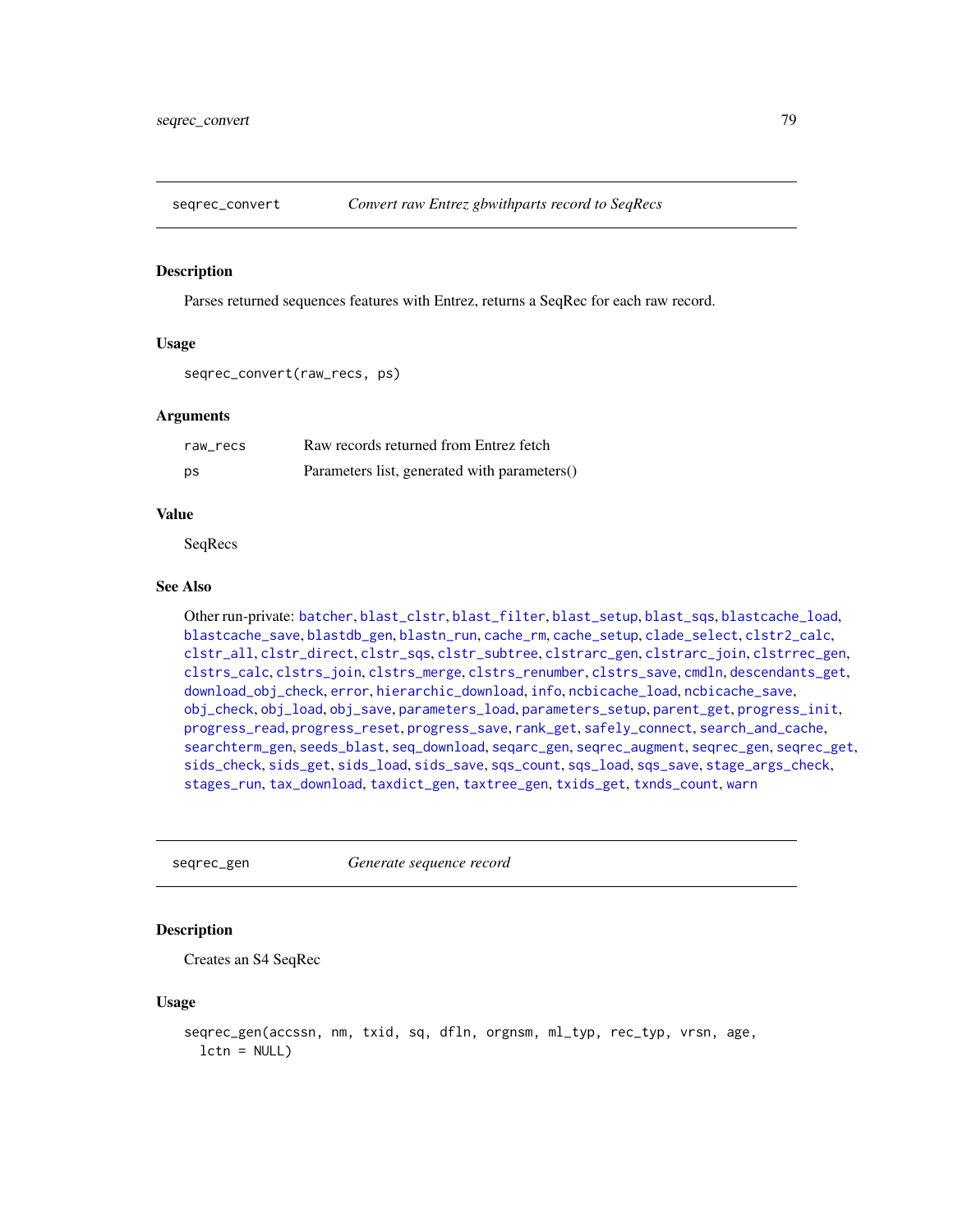# **Arguments**

| accssn    | Accession ID                               |
|-----------|--------------------------------------------|
| nm        | Sequence name                              |
| txid      | Taxonomic ID of source organism            |
| sq        | Sequence                                   |
| dfln      | Definition line                            |
| orgnsm    | Source organism name                       |
| $ml$ _typ | Molecule type                              |
| rec_typ   | Sequence record type                       |
| vrsn      | Accession version                          |
| age       | Number of days since upload                |
| lctn      | Location numbers for features, e.g. '1200' |

#### Value

SeqRec

#### See Also

Other run-private: [batcher](#page-4-0), [blast\\_clstr](#page-7-0), [blast\\_filter](#page-8-0), [blast\\_setup](#page-9-0), [blast\\_sqs](#page-10-0), [blastcache\\_load](#page-5-0), [blastcache\\_save](#page-5-1), [blastdb\\_gen](#page-6-0), [blastn\\_run](#page-7-1), [cache\\_rm](#page-11-0), [cache\\_setup](#page-12-0), [clade\\_select](#page-14-0), [clstr2\\_calc](#page-15-0), [clstr\\_all](#page-25-0), [clstr\\_direct](#page-26-0), [clstr\\_sqs](#page-27-0), [clstr\\_subtree](#page-27-1), [clstrarc\\_gen](#page-17-0), [clstrarc\\_join](#page-18-0), [clstrrec\\_gen](#page-20-0), [clstrs\\_calc](#page-21-0), [clstrs\\_join](#page-22-0), [clstrs\\_merge](#page-23-0), [clstrs\\_renumber](#page-23-1), [clstrs\\_save](#page-24-0), [cmdln](#page-30-0), [descendants\\_get](#page-31-0), [download\\_obj\\_check](#page-32-0), [error](#page-38-0), [hierarchic\\_download](#page-44-0), [info](#page-45-0), [ncbicache\\_load](#page-50-0), [ncbicache\\_save](#page-51-0), [obj\\_check](#page-52-0), [obj\\_load](#page-52-1), [obj\\_save](#page-53-0), [parameters\\_load](#page-55-0), [parameters\\_setup](#page-57-0), [parent\\_get](#page-57-1), [progress\\_init](#page-62-0), [progress\\_read](#page-63-0), [progress\\_reset](#page-64-0), [progress\\_save](#page-64-1), [rank\\_get](#page-65-0), [safely\\_connect](#page-70-0), [search\\_and\\_cache](#page-71-0), [searchterm\\_gen](#page-70-1), [seeds\\_blast](#page-72-0), [seq\\_download](#page-80-0), [seqarc\\_gen](#page-74-0), [seqrec\\_augment](#page-77-0), [seqrec\\_convert](#page-78-0), [seqrec\\_get](#page-79-0), [sids\\_check](#page-82-0), [sids\\_get](#page-83-0), [sids\\_load](#page-84-0), [sids\\_save](#page-85-0), [sqs\\_count](#page-85-1), [sqs\\_load](#page-86-0), [sqs\\_save](#page-87-0), [stage\\_args\\_check](#page-88-0), [stages\\_run](#page-88-1), [tax\\_download](#page-96-0), [taxdict\\_gen](#page-92-0), [taxtree\\_gen](#page-95-0), [txids\\_get](#page-97-0), [txnds\\_count](#page-98-0), [warn](#page-99-0)

<span id="page-79-0"></span>seqrec\_get *seqrec\_get*

#### Description

Downloads sequences from GenBank in batches.

# Usage

```
seqrec\_get(txid, ps, direct = FALSE, lvl = 0)
```
<span id="page-79-1"></span>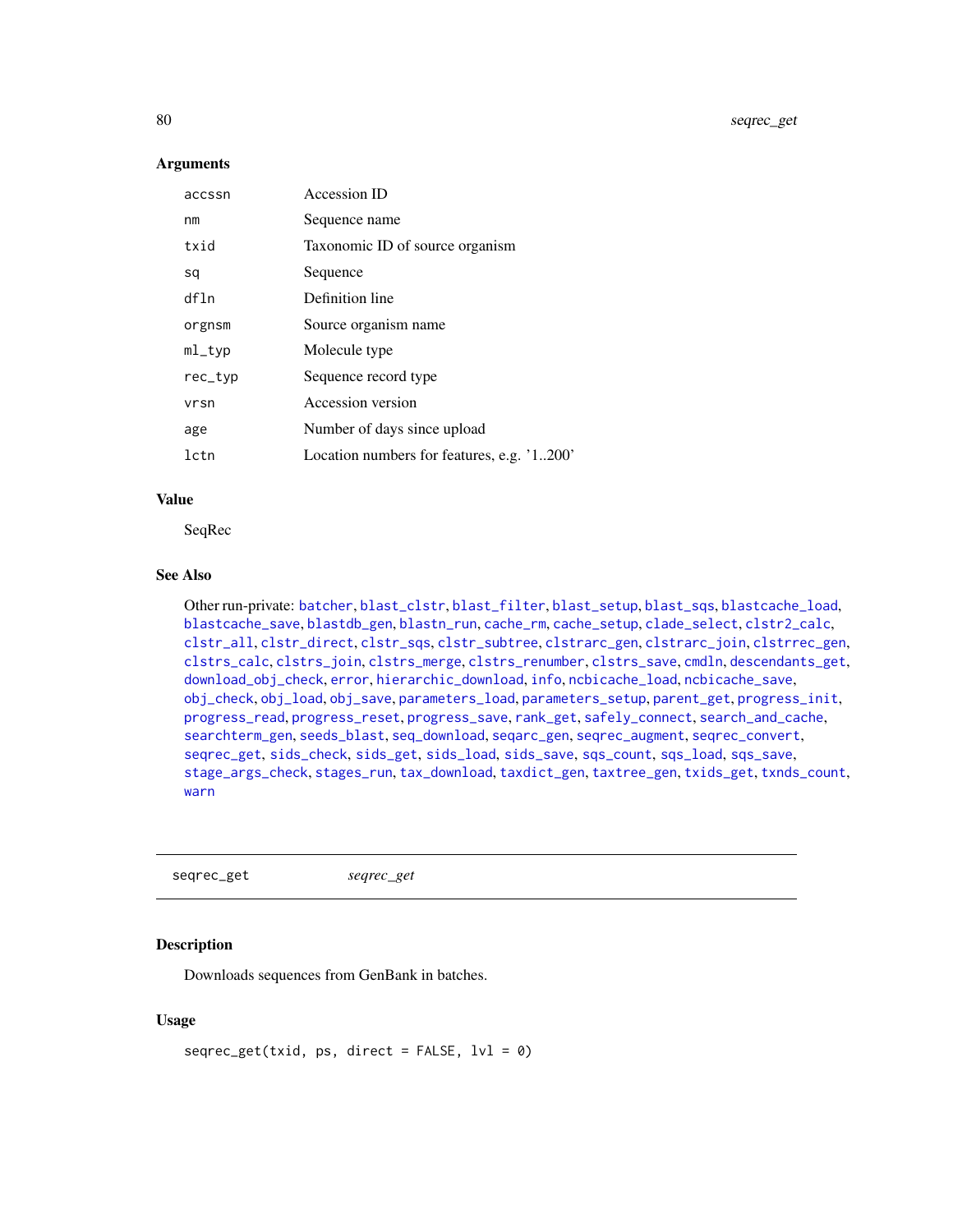# <span id="page-80-1"></span>seq\_download 81

#### **Arguments**

| txid   | NCBI taxonomic ID                                              |
|--------|----------------------------------------------------------------|
| ps     | Parameters list, generated with parameters()                   |
| direct | Node-level only or subtree as well? Default FALSE.             |
| 1v1    | Integer, number of message indentations indicating code depth. |

# Value

Vector of sequence records

#### See Also

Other run-private: [batcher](#page-4-0), [blast\\_clstr](#page-7-0), [blast\\_filter](#page-8-0), [blast\\_setup](#page-9-0), [blast\\_sqs](#page-10-0), [blastcache\\_load](#page-5-0), [blastcache\\_save](#page-5-1), [blastdb\\_gen](#page-6-0), [blastn\\_run](#page-7-1), [cache\\_rm](#page-11-0), [cache\\_setup](#page-12-0), [clade\\_select](#page-14-0), [clstr2\\_calc](#page-15-0), [clstr\\_all](#page-25-0), [clstr\\_direct](#page-26-0), [clstr\\_sqs](#page-27-0), [clstr\\_subtree](#page-27-1), [clstrarc\\_gen](#page-17-0), [clstrarc\\_join](#page-18-0), [clstrrec\\_gen](#page-20-0), [clstrs\\_calc](#page-21-0), [clstrs\\_join](#page-22-0), [clstrs\\_merge](#page-23-0), [clstrs\\_renumber](#page-23-1), [clstrs\\_save](#page-24-0), [cmdln](#page-30-0), [descendants\\_get](#page-31-0), [download\\_obj\\_check](#page-32-0), [error](#page-38-0), [hierarchic\\_download](#page-44-0), [info](#page-45-0), [ncbicache\\_load](#page-50-0), [ncbicache\\_save](#page-51-0), [obj\\_check](#page-52-0), [obj\\_load](#page-52-1), [obj\\_save](#page-53-0), [parameters\\_load](#page-55-0), [parameters\\_setup](#page-57-0), [parent\\_get](#page-57-1), [progress\\_init](#page-62-0), [progress\\_read](#page-63-0), [progress\\_reset](#page-64-0), [progress\\_save](#page-64-1), [rank\\_get](#page-65-0), [safely\\_connect](#page-70-0), [search\\_and\\_cache](#page-71-0), [searchterm\\_gen](#page-70-1), [seeds\\_blast](#page-72-0), [seq\\_download](#page-80-0), [seqarc\\_gen](#page-74-0), [seqrec\\_augment](#page-77-0), [seqrec\\_convert](#page-78-0), [seqrec\\_gen](#page-78-1), [sids\\_check](#page-82-0), [sids\\_get](#page-83-0), [sids\\_load](#page-84-0), [sids\\_save](#page-85-0), [sqs\\_count](#page-85-1), [sqs\\_load](#page-86-0), [sqs\\_save](#page-87-0), [stage\\_args\\_check](#page-88-0), [stages\\_run](#page-88-1), [tax\\_download](#page-96-0), [taxdict\\_gen](#page-92-0), [taxtree\\_gen](#page-95-0), [txids\\_get](#page-97-0), [txnds\\_count](#page-98-0), [warn](#page-99-0)

<span id="page-80-0"></span>seq\_download *Download sequences for txids*

# Description

Look up and download all sequences for given taxonomic IDs.

#### Usage

seq\_download(txids, txdct, ps)

#### **Arguments**

| txids | Taxonomic node IDs, numeric vector           |
|-------|----------------------------------------------|
| txdct | Taxonomic dictionary                         |
| ps    | Parameters list, generated with parameters() |

# Details

Sequence downloads are cached.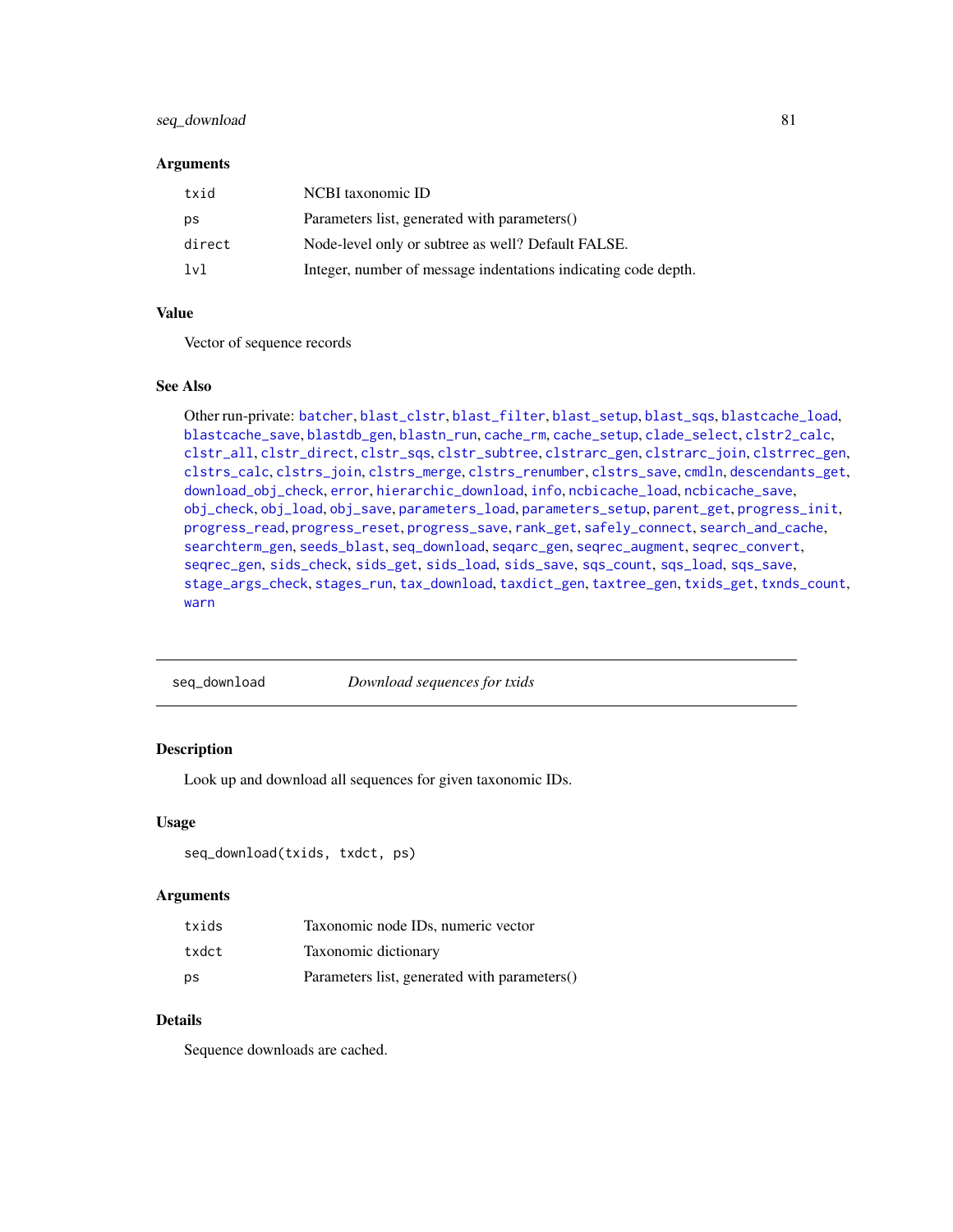#### <span id="page-81-1"></span>82 setup and the setup of the setup and the setup and the setup of the setup and the setup of the setup and the setup and the setup of the setup and the setup and the setup and the setup and the setup and the setup and the

# See Also

Other run-private: [batcher](#page-4-0), [blast\\_clstr](#page-7-0), [blast\\_filter](#page-8-0), [blast\\_setup](#page-9-0), [blast\\_sqs](#page-10-0), [blastcache\\_load](#page-5-0), [blastcache\\_save](#page-5-1), [blastdb\\_gen](#page-6-0), [blastn\\_run](#page-7-1), [cache\\_rm](#page-11-0), [cache\\_setup](#page-12-0), [clade\\_select](#page-14-0), [clstr2\\_calc](#page-15-0), [clstr\\_all](#page-25-0), [clstr\\_direct](#page-26-0), [clstr\\_sqs](#page-27-0), [clstr\\_subtree](#page-27-1), [clstrarc\\_gen](#page-17-0), [clstrarc\\_join](#page-18-0), [clstrrec\\_gen](#page-20-0), [clstrs\\_calc](#page-21-0), [clstrs\\_join](#page-22-0), [clstrs\\_merge](#page-23-0), [clstrs\\_renumber](#page-23-1), [clstrs\\_save](#page-24-0), [cmdln](#page-30-0), [descendants\\_get](#page-31-0), [download\\_obj\\_check](#page-32-0), [error](#page-38-0), [hierarchic\\_download](#page-44-0), [info](#page-45-0), [ncbicache\\_load](#page-50-0), [ncbicache\\_save](#page-51-0), [obj\\_check](#page-52-0), [obj\\_load](#page-52-1), [obj\\_save](#page-53-0), [parameters\\_load](#page-55-0), [parameters\\_setup](#page-57-0), [parent\\_get](#page-57-1), [progress\\_init](#page-62-0), [progress\\_read](#page-63-0), [progress\\_reset](#page-64-0), [progress\\_save](#page-64-1), [rank\\_get](#page-65-0), [safely\\_connect](#page-70-0), [search\\_and\\_cache](#page-71-0), [searchterm\\_gen](#page-70-1), [seeds\\_blast](#page-72-0), [seqarc\\_gen](#page-74-0), [seqrec\\_augment](#page-77-0), [seqrec\\_convert](#page-78-0), [seqrec\\_gen](#page-78-1), [seqrec\\_get](#page-79-0), [sids\\_check](#page-82-0), [sids\\_get](#page-83-0), [sids\\_load](#page-84-0), [sids\\_save](#page-85-0), [sqs\\_count](#page-85-1), [sqs\\_load](#page-86-0), [sqs\\_save](#page-87-0), [stage\\_args\\_check](#page-88-0), [stages\\_run](#page-88-1), [tax\\_download](#page-96-0), [taxdict\\_gen](#page-92-0), [taxtree\\_gen](#page-95-0), [txids\\_get](#page-97-0), [txnds\\_count](#page-98-0), [warn](#page-99-0)

<span id="page-81-0"></span>setup *Set-up parameters*

#### Description

Set up working directory with parameters.

#### Usage

setup(wd, txid, ncbi\_dr = ".",  $v =$  FALSE, ...)

#### Arguments

| wd      | Working directory                          |
|---------|--------------------------------------------|
| txid    | Root taxonomic ID(s), vector or numeric    |
| ncbi_dr | Directory to NCBI BLAST tools, default '.' |
| v       | Verbose, T/F                               |
|         | Additional parameters                      |

#### Details

See [parameters](#page-54-0)() for a description of all parameters and their defaults. You can change parameters after a folder has been set up with [parameters\\_reset](#page-56-0)().

# See Also

Other run-public: [ClstrArc-class](#page-16-0), [ClstrRec-class](#page-19-0), [Phylota-class](#page-58-0), [SeqArc-class](#page-73-0), [SeqRec-class](#page-75-0), [TaxDict-class](#page-91-0), [TaxRec-class](#page-94-0), [clusters2\\_run](#page-28-0), [clusters\\_run](#page-29-0), [parameters\\_reset](#page-56-0), [reset](#page-67-0), [restart](#page-68-0), [run](#page-69-0), [taxise\\_run](#page-93-0)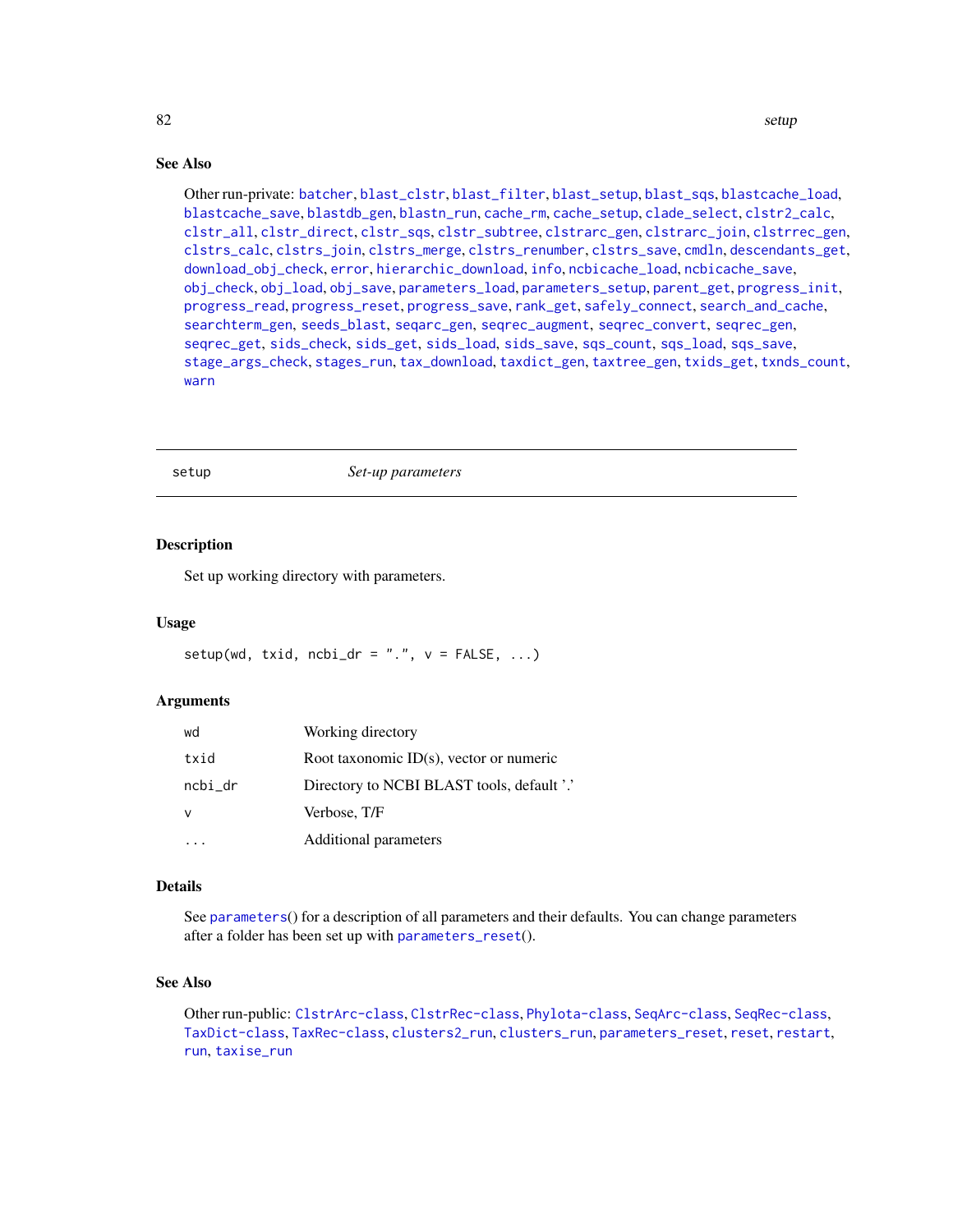#### <span id="page-82-1"></span>sids\_check 83

#### Examples

## Not run:

```
# Note: this example requires BLAST to run.
# example with temp folder
wd <- file.path(tempdir(), 'aotus')
# setup for aotus, make sure aotus/ folder already exists
if (!dir.exists(wd)) {
  dir.create(wd)
}
ncbi_dr <- '[SET BLAST+ BIN PATH HERE]'
# e.g. "/usr/local/ncbi/blast/bin/"
setup(wd = wd, txid = 9504, ncbi_dr = ncbi_dr) # txid for Aotus primate genus
# see ?parameters for all available parameter options
```
## End(Not run)

<span id="page-82-0"></span>sids\_check *Check if sids exist*

#### **Description**

Check if sids are already downloaded for a txid.

#### Usage

sids\_check(wd, txid)

#### Arguments

| wd   | Working directory     |
|------|-----------------------|
| txid | Taxonomic ID, numeric |

# Value

T/F

# See Also

Other run-private: [batcher](#page-4-0), [blast\\_clstr](#page-7-0), [blast\\_filter](#page-8-0), [blast\\_setup](#page-9-0), [blast\\_sqs](#page-10-0), [blastcache\\_load](#page-5-0), [blastcache\\_save](#page-5-1), [blastdb\\_gen](#page-6-0), [blastn\\_run](#page-7-1), [cache\\_rm](#page-11-0), [cache\\_setup](#page-12-0), [clade\\_select](#page-14-0), [clstr2\\_calc](#page-15-0), [clstr\\_all](#page-25-0), [clstr\\_direct](#page-26-0), [clstr\\_sqs](#page-27-0), [clstr\\_subtree](#page-27-1), [clstrarc\\_gen](#page-17-0), [clstrarc\\_join](#page-18-0), [clstrrec\\_gen](#page-20-0), [clstrs\\_calc](#page-21-0), [clstrs\\_join](#page-22-0), [clstrs\\_merge](#page-23-0), [clstrs\\_renumber](#page-23-1), [clstrs\\_save](#page-24-0), [cmdln](#page-30-0), [descendants\\_get](#page-31-0), [download\\_obj\\_check](#page-32-0), [error](#page-38-0), [hierarchic\\_download](#page-44-0), [info](#page-45-0), [ncbicache\\_load](#page-50-0), [ncbicache\\_save](#page-51-0), [obj\\_check](#page-52-0), [obj\\_load](#page-52-1), [obj\\_save](#page-53-0), [parameters\\_load](#page-55-0), [parameters\\_setup](#page-57-0), [parent\\_get](#page-57-1), [progress\\_init](#page-62-0), [progress\\_read](#page-63-0), [progress\\_reset](#page-64-0), [progress\\_save](#page-64-1), [rank\\_get](#page-65-0), [safely\\_connect](#page-70-0), [search\\_and\\_cache](#page-71-0), [searchterm\\_gen](#page-70-1), [seeds\\_blast](#page-72-0), [seq\\_download](#page-80-0), [seqarc\\_gen](#page-74-0), [seqrec\\_augment](#page-77-0), [seqrec\\_convert](#page-78-0),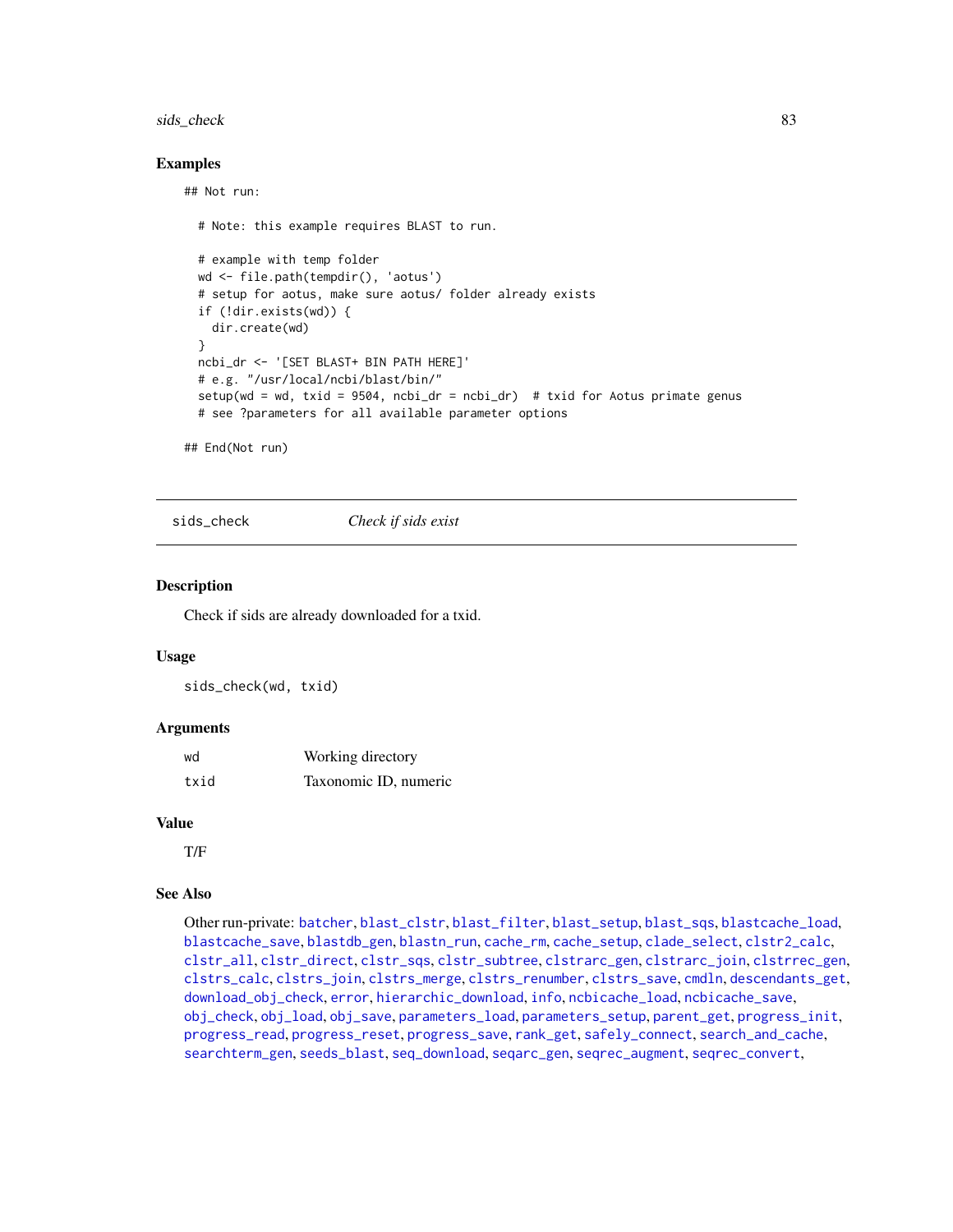[seqrec\\_gen](#page-78-1), [seqrec\\_get](#page-79-0), [sids\\_get](#page-83-0), [sids\\_load](#page-84-0), [sids\\_save](#page-85-0), [sqs\\_count](#page-85-1), [sqs\\_load](#page-86-0), [sqs\\_save](#page-87-0), [stage\\_args\\_check](#page-88-0), [stages\\_run](#page-88-1), [tax\\_download](#page-96-0), [taxdict\\_gen](#page-92-0), [taxtree\\_gen](#page-95-0), [txids\\_get](#page-97-0), [txnds\\_count](#page-98-0), [warn](#page-99-0)

<span id="page-83-0"></span>sids\_get *Return random set of sequence IDs*

#### **Description**

For a given txid return a random set of sequences associated.

#### Usage

```
sids_get(txid, direct, ps, retmax = 100, hrdmx = 1e+05)
```
# Arguments

| txid   | NCBI taxon identifier                                                                                             |
|--------|-------------------------------------------------------------------------------------------------------------------|
| direct | Node-level only or subtree as well? Default FALSE.                                                                |
| ps     | Parameters list, generated with parameters()                                                                      |
| retmax | Maximum number of sequences when querying model organisms. The smaller<br>the more random, the larger the faster. |
| hrdmx  | Absolute maximum number of sequence IDs to download in a single query.                                            |

#### Details

For model organisms downloading all IDs can a take long time or even cause an xml parsing error. For any search with more than hrdmx sequences, this function we will run multiple small searches downloading retmax seq IDs at a time with different retstart values to generate a semi-random vector of sequence IDs. For all other searches, all IDs will be retrieved. Note, it makes no sense for mdlthrs in parameters to be greater than hrdmx in this function.

#### Value

vector of IDs

#### See Also

Other run-private: [batcher](#page-4-0), [blast\\_clstr](#page-7-0), [blast\\_filter](#page-8-0), [blast\\_setup](#page-9-0), [blast\\_sqs](#page-10-0), [blastcache\\_load](#page-5-0), [blastcache\\_save](#page-5-1), [blastdb\\_gen](#page-6-0), [blastn\\_run](#page-7-1), [cache\\_rm](#page-11-0), [cache\\_setup](#page-12-0), [clade\\_select](#page-14-0), [clstr2\\_calc](#page-15-0), [clstr\\_all](#page-25-0), [clstr\\_direct](#page-26-0), [clstr\\_sqs](#page-27-0), [clstr\\_subtree](#page-27-1), [clstrarc\\_gen](#page-17-0), [clstrarc\\_join](#page-18-0), [clstrrec\\_gen](#page-20-0), [clstrs\\_calc](#page-21-0), [clstrs\\_join](#page-22-0), [clstrs\\_merge](#page-23-0), [clstrs\\_renumber](#page-23-1), [clstrs\\_save](#page-24-0), [cmdln](#page-30-0), [descendants\\_get](#page-31-0), [download\\_obj\\_check](#page-32-0), [error](#page-38-0), [hierarchic\\_download](#page-44-0), [info](#page-45-0), [ncbicache\\_load](#page-50-0), [ncbicache\\_save](#page-51-0), [obj\\_check](#page-52-0), [obj\\_load](#page-52-1), [obj\\_save](#page-53-0), [parameters\\_load](#page-55-0), [parameters\\_setup](#page-57-0), [parent\\_get](#page-57-1), [progress\\_init](#page-62-0), [progress\\_read](#page-63-0), [progress\\_reset](#page-64-0), [progress\\_save](#page-64-1), [rank\\_get](#page-65-0), [safely\\_connect](#page-70-0), [search\\_and\\_cache](#page-71-0), [searchterm\\_gen](#page-70-1), [seeds\\_blast](#page-72-0), [seq\\_download](#page-80-0), [seqarc\\_gen](#page-74-0), [seqrec\\_augment](#page-77-0), [seqrec\\_convert](#page-78-0), [seqrec\\_gen](#page-78-1), [seqrec\\_get](#page-79-0), [sids\\_check](#page-82-0), [sids\\_load](#page-84-0), [sids\\_save](#page-85-0), [sqs\\_count](#page-85-1), [sqs\\_load](#page-86-0), [sqs\\_save](#page-87-0),

<span id="page-83-1"></span>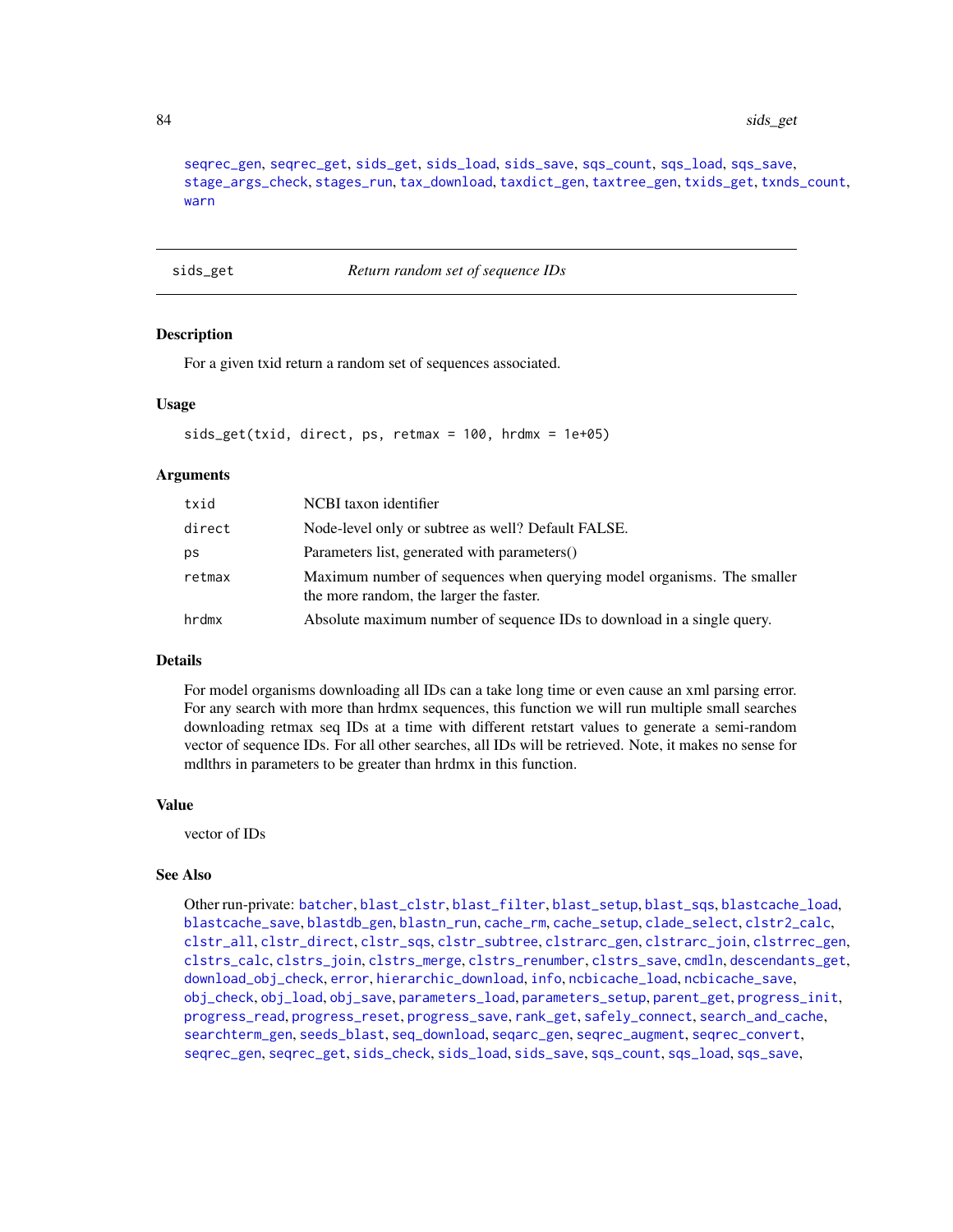#### <span id="page-84-1"></span>sids\_load 85

[stage\\_args\\_check](#page-88-0), [stages\\_run](#page-88-1), [tax\\_download](#page-96-0), [taxdict\\_gen](#page-92-0), [taxtree\\_gen](#page-95-0), [txids\\_get](#page-97-0), [txnds\\_count](#page-98-0), [warn](#page-99-0)

<span id="page-84-0"></span>sids\_load *Load sids from cache*

# Description

Load sids downloaded by sids\_get function.

#### Usage

sids\_load(wd, txid)

#### **Arguments**

| wd   | Working directory     |
|------|-----------------------|
| txid | Taxonomic ID, numeric |

#### Value

vector of sids

#### See Also

Other run-private: [batcher](#page-4-0), [blast\\_clstr](#page-7-0), [blast\\_filter](#page-8-0), [blast\\_setup](#page-9-0), [blast\\_sqs](#page-10-0), [blastcache\\_load](#page-5-0), [blastcache\\_save](#page-5-1), [blastdb\\_gen](#page-6-0), [blastn\\_run](#page-7-1), [cache\\_rm](#page-11-0), [cache\\_setup](#page-12-0), [clade\\_select](#page-14-0), [clstr2\\_calc](#page-15-0), [clstr\\_all](#page-25-0), [clstr\\_direct](#page-26-0), [clstr\\_sqs](#page-27-0), [clstr\\_subtree](#page-27-1), [clstrarc\\_gen](#page-17-0), [clstrarc\\_join](#page-18-0), [clstrrec\\_gen](#page-20-0), [clstrs\\_calc](#page-21-0), [clstrs\\_join](#page-22-0), [clstrs\\_merge](#page-23-0), [clstrs\\_renumber](#page-23-1), [clstrs\\_save](#page-24-0), [cmdln](#page-30-0), [descendants\\_get](#page-31-0), [download\\_obj\\_check](#page-32-0), [error](#page-38-0), [hierarchic\\_download](#page-44-0), [info](#page-45-0), [ncbicache\\_load](#page-50-0), [ncbicache\\_save](#page-51-0), [obj\\_check](#page-52-0), [obj\\_load](#page-52-1), [obj\\_save](#page-53-0), [parameters\\_load](#page-55-0), [parameters\\_setup](#page-57-0), [parent\\_get](#page-57-1), [progress\\_init](#page-62-0), [progress\\_read](#page-63-0), [progress\\_reset](#page-64-0), [progress\\_save](#page-64-1), [rank\\_get](#page-65-0), [safely\\_connect](#page-70-0), [search\\_and\\_cache](#page-71-0), [searchterm\\_gen](#page-70-1), [seeds\\_blast](#page-72-0), [seq\\_download](#page-80-0), [seqarc\\_gen](#page-74-0), [seqrec\\_augment](#page-77-0), [seqrec\\_convert](#page-78-0), [seqrec\\_gen](#page-78-1), [seqrec\\_get](#page-79-0), [sids\\_check](#page-82-0), [sids\\_get](#page-83-0), [sids\\_save](#page-85-0), [sqs\\_count](#page-85-1), [sqs\\_load](#page-86-0), [sqs\\_save](#page-87-0), [stage\\_args\\_check](#page-88-0), [stages\\_run](#page-88-1), [tax\\_download](#page-96-0), [taxdict\\_gen](#page-92-0), [taxtree\\_gen](#page-95-0), [txids\\_get](#page-97-0), [txnds\\_count](#page-98-0), [warn](#page-99-0)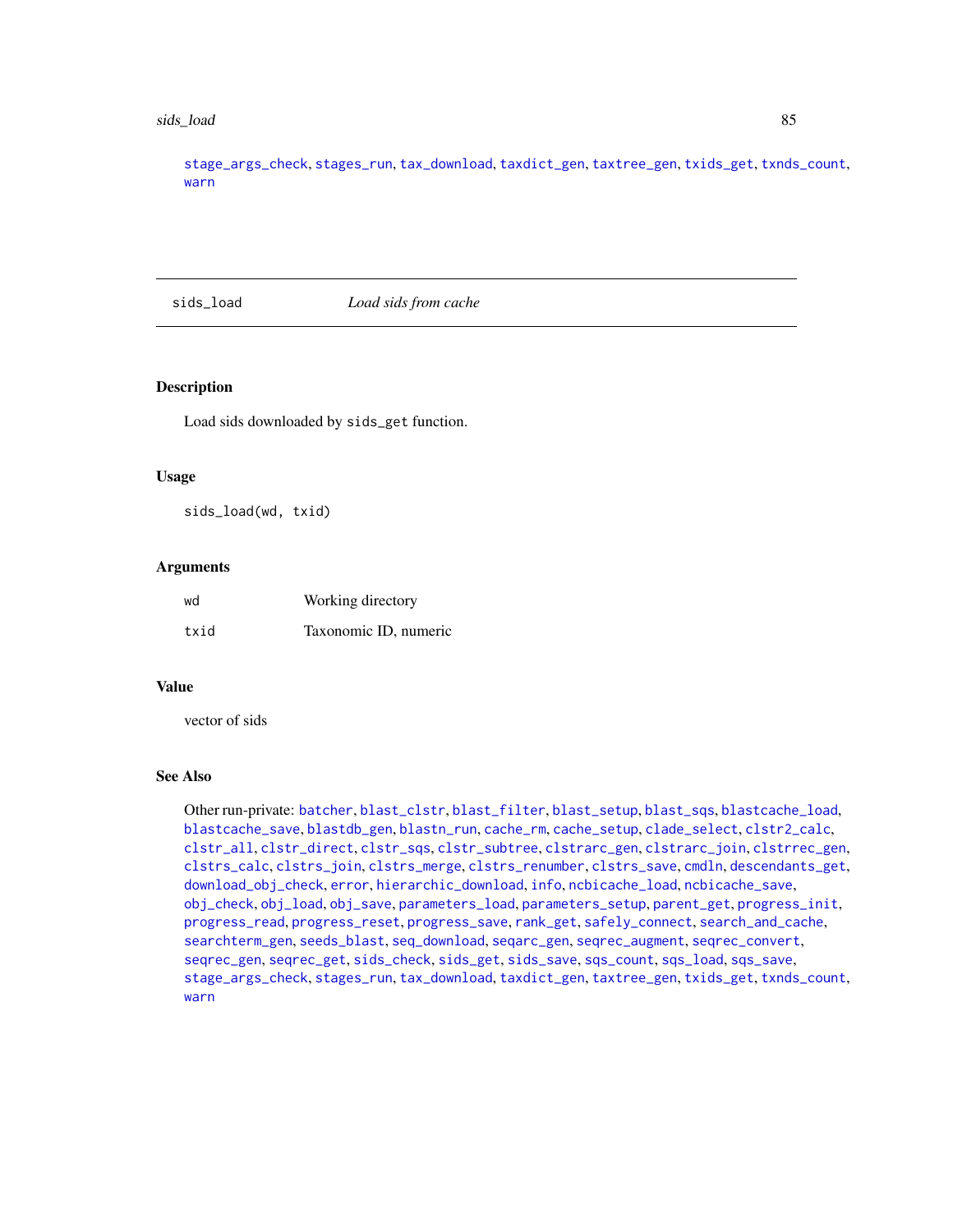<span id="page-85-2"></span><span id="page-85-0"></span>

#### **Description**

Saves sids downloaded

#### Usage

sids\_save(wd, txid, sids)

#### Arguments

| wd   | Working directory     |
|------|-----------------------|
| txid | Taxonomic ID, numeric |
| sids | sids                  |

# See Also

Other run-private: [batcher](#page-4-0), [blast\\_clstr](#page-7-0), [blast\\_filter](#page-8-0), [blast\\_setup](#page-9-0), [blast\\_sqs](#page-10-0), [blastcache\\_load](#page-5-0), [blastcache\\_save](#page-5-1), [blastdb\\_gen](#page-6-0), [blastn\\_run](#page-7-1), [cache\\_rm](#page-11-0), [cache\\_setup](#page-12-0), [clade\\_select](#page-14-0), [clstr2\\_calc](#page-15-0), [clstr\\_all](#page-25-0), [clstr\\_direct](#page-26-0), [clstr\\_sqs](#page-27-0), [clstr\\_subtree](#page-27-1), [clstrarc\\_gen](#page-17-0), [clstrarc\\_join](#page-18-0), [clstrrec\\_gen](#page-20-0), [clstrs\\_calc](#page-21-0), [clstrs\\_join](#page-22-0), [clstrs\\_merge](#page-23-0), [clstrs\\_renumber](#page-23-1), [clstrs\\_save](#page-24-0), [cmdln](#page-30-0), [descendants\\_get](#page-31-0), [download\\_obj\\_check](#page-32-0), [error](#page-38-0), [hierarchic\\_download](#page-44-0), [info](#page-45-0), [ncbicache\\_load](#page-50-0), [ncbicache\\_save](#page-51-0), [obj\\_check](#page-52-0), [obj\\_load](#page-52-1), [obj\\_save](#page-53-0), [parameters\\_load](#page-55-0), [parameters\\_setup](#page-57-0), [parent\\_get](#page-57-1), [progress\\_init](#page-62-0), [progress\\_read](#page-63-0), [progress\\_reset](#page-64-0), [progress\\_save](#page-64-1), [rank\\_get](#page-65-0), [safely\\_connect](#page-70-0), [search\\_and\\_cache](#page-71-0), [searchterm\\_gen](#page-70-1), [seeds\\_blast](#page-72-0), [seq\\_download](#page-80-0), [seqarc\\_gen](#page-74-0), [seqrec\\_augment](#page-77-0), [seqrec\\_convert](#page-78-0), [seqrec\\_gen](#page-78-1), [seqrec\\_get](#page-79-0), [sids\\_check](#page-82-0), [sids\\_get](#page-83-0), [sids\\_load](#page-84-0), [sqs\\_count](#page-85-1), [sqs\\_load](#page-86-0), [sqs\\_save](#page-87-0), [stage\\_args\\_check](#page-88-0), [stages\\_run](#page-88-1), [tax\\_download](#page-96-0), [taxdict\\_gen](#page-92-0), [taxtree\\_gen](#page-95-0), [txids\\_get](#page-97-0), [txnds\\_count](#page-98-0), [warn](#page-99-0)

<span id="page-85-1"></span>sqs\_count *Count number of sequences for txid*

#### **Description**

Return the number of sequences associated with a taxonomic ID on NCBI GenBank.

#### Usage

sqs\_count(txid, ps, direct = FALSE)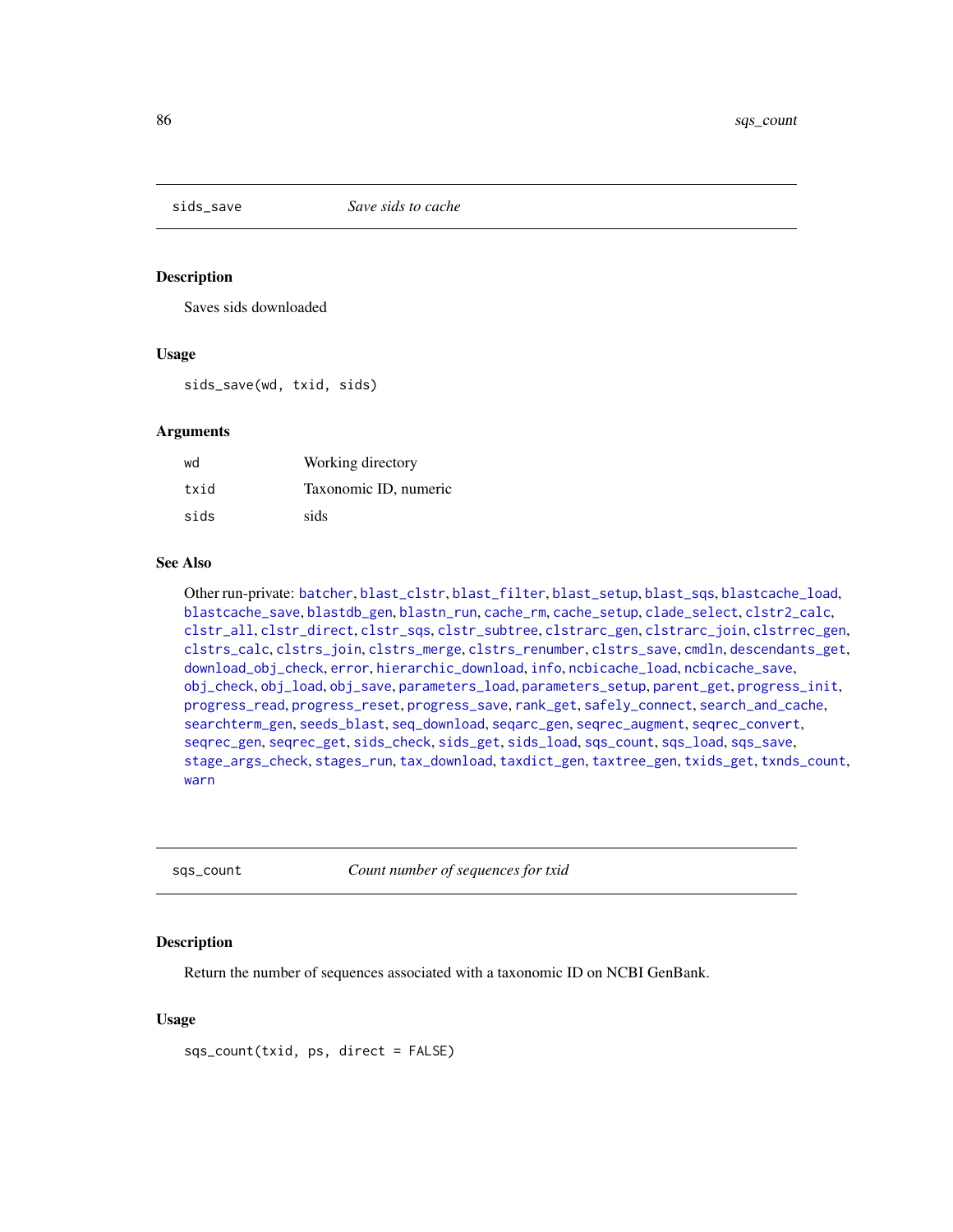#### <span id="page-86-1"></span>sqs\_load 87

#### **Arguments**

| txid   | Taxonomic ID                                       |
|--------|----------------------------------------------------|
| ps     | Parameters list, generated with parameters()       |
| direct | Node-level only or subtree as well? Default FALSE. |

#### Value

integer

#### See Also

Other run-private: [batcher](#page-4-0), [blast\\_clstr](#page-7-0), [blast\\_filter](#page-8-0), [blast\\_setup](#page-9-0), [blast\\_sqs](#page-10-0), [blastcache\\_load](#page-5-0), [blastcache\\_save](#page-5-1), [blastdb\\_gen](#page-6-0), [blastn\\_run](#page-7-1), [cache\\_rm](#page-11-0), [cache\\_setup](#page-12-0), [clade\\_select](#page-14-0), [clstr2\\_calc](#page-15-0), [clstr\\_all](#page-25-0), [clstr\\_direct](#page-26-0), [clstr\\_sqs](#page-27-0), [clstr\\_subtree](#page-27-1), [clstrarc\\_gen](#page-17-0), [clstrarc\\_join](#page-18-0), [clstrrec\\_gen](#page-20-0), [clstrs\\_calc](#page-21-0), [clstrs\\_join](#page-22-0), [clstrs\\_merge](#page-23-0), [clstrs\\_renumber](#page-23-1), [clstrs\\_save](#page-24-0), [cmdln](#page-30-0), [descendants\\_get](#page-31-0), [download\\_obj\\_check](#page-32-0), [error](#page-38-0), [hierarchic\\_download](#page-44-0), [info](#page-45-0), [ncbicache\\_load](#page-50-0), [ncbicache\\_save](#page-51-0), [obj\\_check](#page-52-0), [obj\\_load](#page-52-1), [obj\\_save](#page-53-0), [parameters\\_load](#page-55-0), [parameters\\_setup](#page-57-0), [parent\\_get](#page-57-1), [progress\\_init](#page-62-0), [progress\\_read](#page-63-0), [progress\\_reset](#page-64-0), [progress\\_save](#page-64-1), [rank\\_get](#page-65-0), [safely\\_connect](#page-70-0), [search\\_and\\_cache](#page-71-0), [searchterm\\_gen](#page-70-1), [seeds\\_blast](#page-72-0), [seq\\_download](#page-80-0), [seqarc\\_gen](#page-74-0), [seqrec\\_augment](#page-77-0), [seqrec\\_convert](#page-78-0), [seqrec\\_gen](#page-78-1), [seqrec\\_get](#page-79-0), [sids\\_check](#page-82-0), [sids\\_get](#page-83-0), [sids\\_load](#page-84-0), [sids\\_save](#page-85-0), [sqs\\_load](#page-86-0), [sqs\\_save](#page-87-0), [stage\\_args\\_check](#page-88-0), [stages\\_run](#page-88-1), [tax\\_download](#page-96-0), [taxdict\\_gen](#page-92-0), [taxtree\\_gen](#page-95-0), [txids\\_get](#page-97-0), [txnds\\_count](#page-98-0), [warn](#page-99-0)

<span id="page-86-0"></span>sqs\_load *Load sequences from cache*

# Description

Load sequences downloaded by dwnld function.

#### Usage

sqs\_load(wd, txid)

#### **Arguments**

| wd   | Working directory     |
|------|-----------------------|
| txid | Taxonomic ID, numeric |

# Value

SeqArc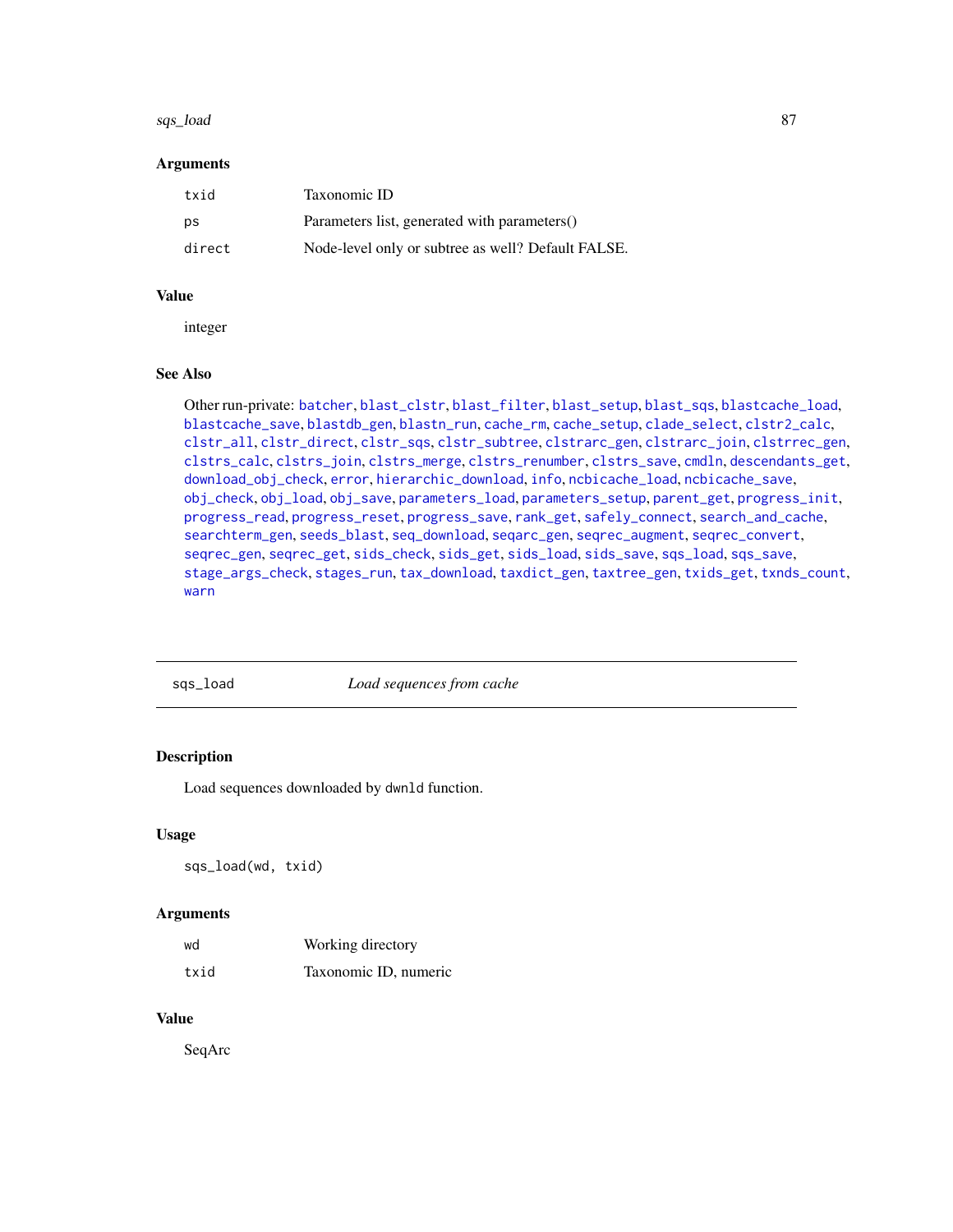# See Also

Other run-private: [batcher](#page-4-0), [blast\\_clstr](#page-7-0), [blast\\_filter](#page-8-0), [blast\\_setup](#page-9-0), [blast\\_sqs](#page-10-0), [blastcache\\_load](#page-5-0), [blastcache\\_save](#page-5-1), [blastdb\\_gen](#page-6-0), [blastn\\_run](#page-7-1), [cache\\_rm](#page-11-0), [cache\\_setup](#page-12-0), [clade\\_select](#page-14-0), [clstr2\\_calc](#page-15-0), [clstr\\_all](#page-25-0), [clstr\\_direct](#page-26-0), [clstr\\_sqs](#page-27-0), [clstr\\_subtree](#page-27-1), [clstrarc\\_gen](#page-17-0), [clstrarc\\_join](#page-18-0), [clstrrec\\_gen](#page-20-0), [clstrs\\_calc](#page-21-0), [clstrs\\_join](#page-22-0), [clstrs\\_merge](#page-23-0), [clstrs\\_renumber](#page-23-1), [clstrs\\_save](#page-24-0), [cmdln](#page-30-0), [descendants\\_get](#page-31-0), [download\\_obj\\_check](#page-32-0), [error](#page-38-0), [hierarchic\\_download](#page-44-0), [info](#page-45-0), [ncbicache\\_load](#page-50-0), [ncbicache\\_save](#page-51-0), [obj\\_check](#page-52-0), [obj\\_load](#page-52-1), [obj\\_save](#page-53-0), [parameters\\_load](#page-55-0), [parameters\\_setup](#page-57-0), [parent\\_get](#page-57-1), [progress\\_init](#page-62-0), [progress\\_read](#page-63-0), [progress\\_reset](#page-64-0), [progress\\_save](#page-64-1), [rank\\_get](#page-65-0), [safely\\_connect](#page-70-0), [search\\_and\\_cache](#page-71-0), [searchterm\\_gen](#page-70-1), [seeds\\_blast](#page-72-0), [seq\\_download](#page-80-0), [seqarc\\_gen](#page-74-0), [seqrec\\_augment](#page-77-0), [seqrec\\_convert](#page-78-0), [seqrec\\_gen](#page-78-1), [seqrec\\_get](#page-79-0), [sids\\_check](#page-82-0), [sids\\_get](#page-83-0), [sids\\_load](#page-84-0), [sids\\_save](#page-85-0), [sqs\\_count](#page-85-1), [sqs\\_save](#page-87-0), [stage\\_args\\_check](#page-88-0), [stages\\_run](#page-88-1), [tax\\_download](#page-96-0), [taxdict\\_gen](#page-92-0), [taxtree\\_gen](#page-95-0), [txids\\_get](#page-97-0), [txnds\\_count](#page-98-0), [warn](#page-99-0)

<span id="page-87-0"></span>

| Save sequences to cache<br>sqs_save |
|-------------------------------------|
|-------------------------------------|

# **Description**

Saves sequences downloaded

#### Usage

sqs\_save(wd, txid, sqs)

# **Arguments**

| wd   | Working directory     |
|------|-----------------------|
| txid | Taxonomic ID, numeric |
| sas  | Sequences             |

#### Details

Used within the dwnld function. Saves sequence data by txid in cache.

#### See Also

Other run-private: [batcher](#page-4-0), [blast\\_clstr](#page-7-0), [blast\\_filter](#page-8-0), [blast\\_setup](#page-9-0), [blast\\_sqs](#page-10-0), [blastcache\\_load](#page-5-0), [blastcache\\_save](#page-5-1), [blastdb\\_gen](#page-6-0), [blastn\\_run](#page-7-1), [cache\\_rm](#page-11-0), [cache\\_setup](#page-12-0), [clade\\_select](#page-14-0), [clstr2\\_calc](#page-15-0), [clstr\\_all](#page-25-0), [clstr\\_direct](#page-26-0), [clstr\\_sqs](#page-27-0), [clstr\\_subtree](#page-27-1), [clstrarc\\_gen](#page-17-0), [clstrarc\\_join](#page-18-0), [clstrrec\\_gen](#page-20-0), [clstrs\\_calc](#page-21-0), [clstrs\\_join](#page-22-0), [clstrs\\_merge](#page-23-0), [clstrs\\_renumber](#page-23-1), [clstrs\\_save](#page-24-0), [cmdln](#page-30-0), [descendants\\_get](#page-31-0), [download\\_obj\\_check](#page-32-0), [error](#page-38-0), [hierarchic\\_download](#page-44-0), [info](#page-45-0), [ncbicache\\_load](#page-50-0), [ncbicache\\_save](#page-51-0), [obj\\_check](#page-52-0), [obj\\_load](#page-52-1), [obj\\_save](#page-53-0), [parameters\\_load](#page-55-0), [parameters\\_setup](#page-57-0), [parent\\_get](#page-57-1), [progress\\_init](#page-62-0), [progress\\_read](#page-63-0), [progress\\_reset](#page-64-0), [progress\\_save](#page-64-1), [rank\\_get](#page-65-0), [safely\\_connect](#page-70-0), [search\\_and\\_cache](#page-71-0), [searchterm\\_gen](#page-70-1), [seeds\\_blast](#page-72-0), [seq\\_download](#page-80-0), [seqarc\\_gen](#page-74-0), [seqrec\\_augment](#page-77-0), [seqrec\\_convert](#page-78-0), [seqrec\\_gen](#page-78-1), [seqrec\\_get](#page-79-0), [sids\\_check](#page-82-0), [sids\\_get](#page-83-0), [sids\\_load](#page-84-0), [sids\\_save](#page-85-0), [sqs\\_count](#page-85-1), [sqs\\_load](#page-86-0), [stage\\_args\\_check](#page-88-0), [stages\\_run](#page-88-1), [tax\\_download](#page-96-0), [taxdict\\_gen](#page-92-0), [taxtree\\_gen](#page-95-0), [txids\\_get](#page-97-0), [txnds\\_count](#page-98-0), [warn](#page-99-0)

<span id="page-87-1"></span>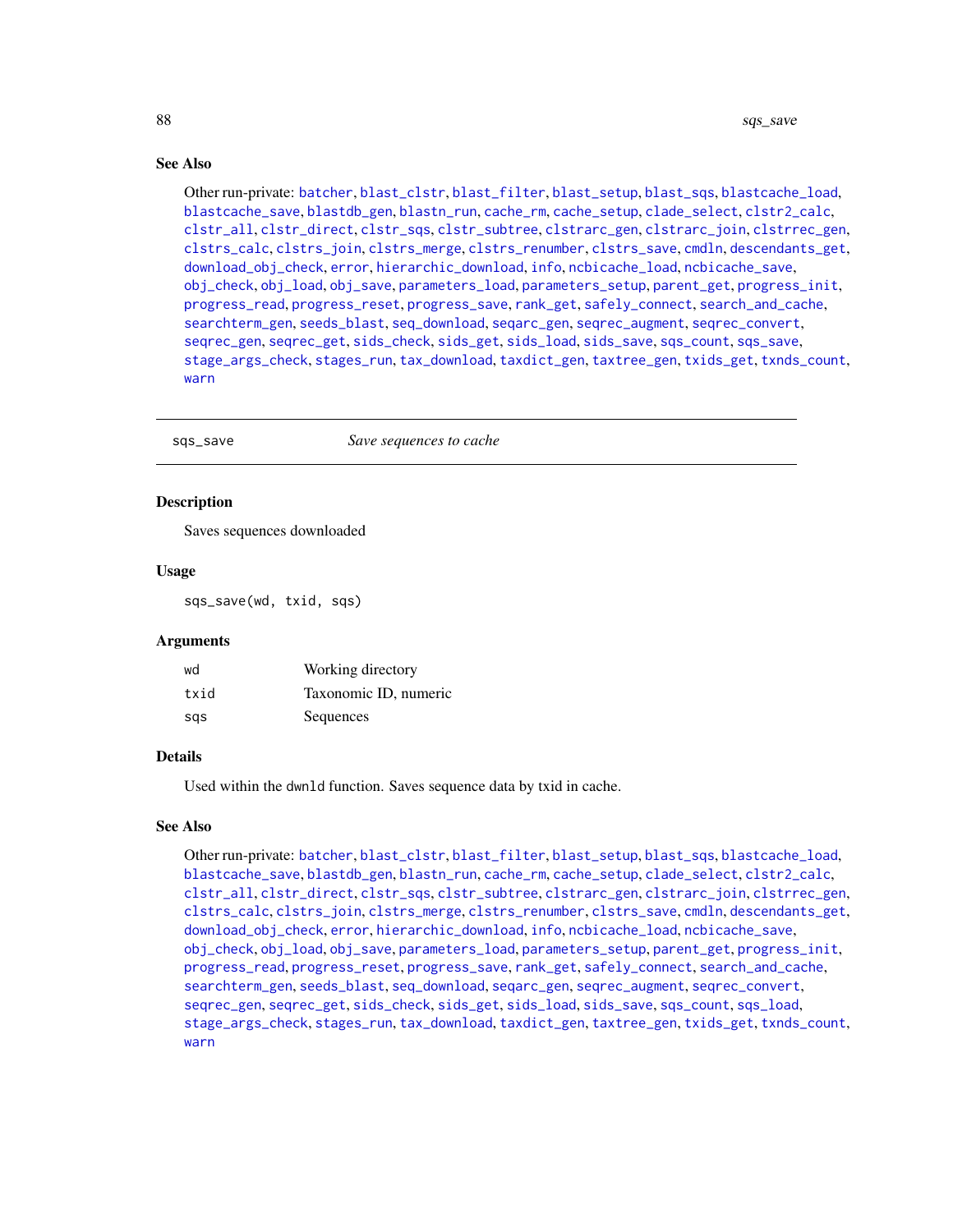<span id="page-88-2"></span><span id="page-88-1"></span>

#### Description

Runs stages from frm to to. Records stage progress in cache.

# Usage

stages\_run(wd, to, frm, stgs\_msg, rstrt = FALSE)

#### Arguments

| wd       | Working directory              |
|----------|--------------------------------|
| to       | Total number of stages to run  |
| frm      | Starting stage to run from     |
| stgs_msg | Printout stage message for log |
| rstrt    | Restarting, T/F                |

# See Also

Other run-private: [batcher](#page-4-0), [blast\\_clstr](#page-7-0), [blast\\_filter](#page-8-0), [blast\\_setup](#page-9-0), [blast\\_sqs](#page-10-0), [blastcache\\_load](#page-5-0), [blastcache\\_save](#page-5-1), [blastdb\\_gen](#page-6-0), [blastn\\_run](#page-7-1), [cache\\_rm](#page-11-0), [cache\\_setup](#page-12-0), [clade\\_select](#page-14-0), [clstr2\\_calc](#page-15-0), [clstr\\_all](#page-25-0), [clstr\\_direct](#page-26-0), [clstr\\_sqs](#page-27-0), [clstr\\_subtree](#page-27-1), [clstrarc\\_gen](#page-17-0), [clstrarc\\_join](#page-18-0), [clstrrec\\_gen](#page-20-0), [clstrs\\_calc](#page-21-0), [clstrs\\_join](#page-22-0), [clstrs\\_merge](#page-23-0), [clstrs\\_renumber](#page-23-1), [clstrs\\_save](#page-24-0), [cmdln](#page-30-0), [descendants\\_get](#page-31-0), [download\\_obj\\_check](#page-32-0), [error](#page-38-0), [hierarchic\\_download](#page-44-0), [info](#page-45-0), [ncbicache\\_load](#page-50-0), [ncbicache\\_save](#page-51-0), [obj\\_check](#page-52-0), [obj\\_load](#page-52-1), [obj\\_save](#page-53-0), [parameters\\_load](#page-55-0), [parameters\\_setup](#page-57-0), [parent\\_get](#page-57-1), [progress\\_init](#page-62-0), [progress\\_read](#page-63-0), [progress\\_reset](#page-64-0), [progress\\_save](#page-64-1), [rank\\_get](#page-65-0), [safely\\_connect](#page-70-0), [search\\_and\\_cache](#page-71-0), [searchterm\\_gen](#page-70-1), [seeds\\_blast](#page-72-0), [seq\\_download](#page-80-0), [seqarc\\_gen](#page-74-0), [seqrec\\_augment](#page-77-0), [seqrec\\_convert](#page-78-0), [seqrec\\_gen](#page-78-1), [seqrec\\_get](#page-79-0), [sids\\_check](#page-82-0), [sids\\_get](#page-83-0), [sids\\_load](#page-84-0), [sids\\_save](#page-85-0), [sqs\\_count](#page-85-1), [sqs\\_load](#page-86-0), [sqs\\_save](#page-87-0), [stage\\_args\\_check](#page-88-0), [tax\\_download](#page-96-0), [taxdict\\_gen](#page-92-0), [taxtree\\_gen](#page-95-0), [txids\\_get](#page-97-0), [txnds\\_count](#page-98-0), [warn](#page-99-0)

<span id="page-88-0"></span>stage\_args\_check *Check stage arguments*

# Description

Ensures stage arguments are valid, raises an error if not.

#### Usage

stage\_args\_check(to, frm)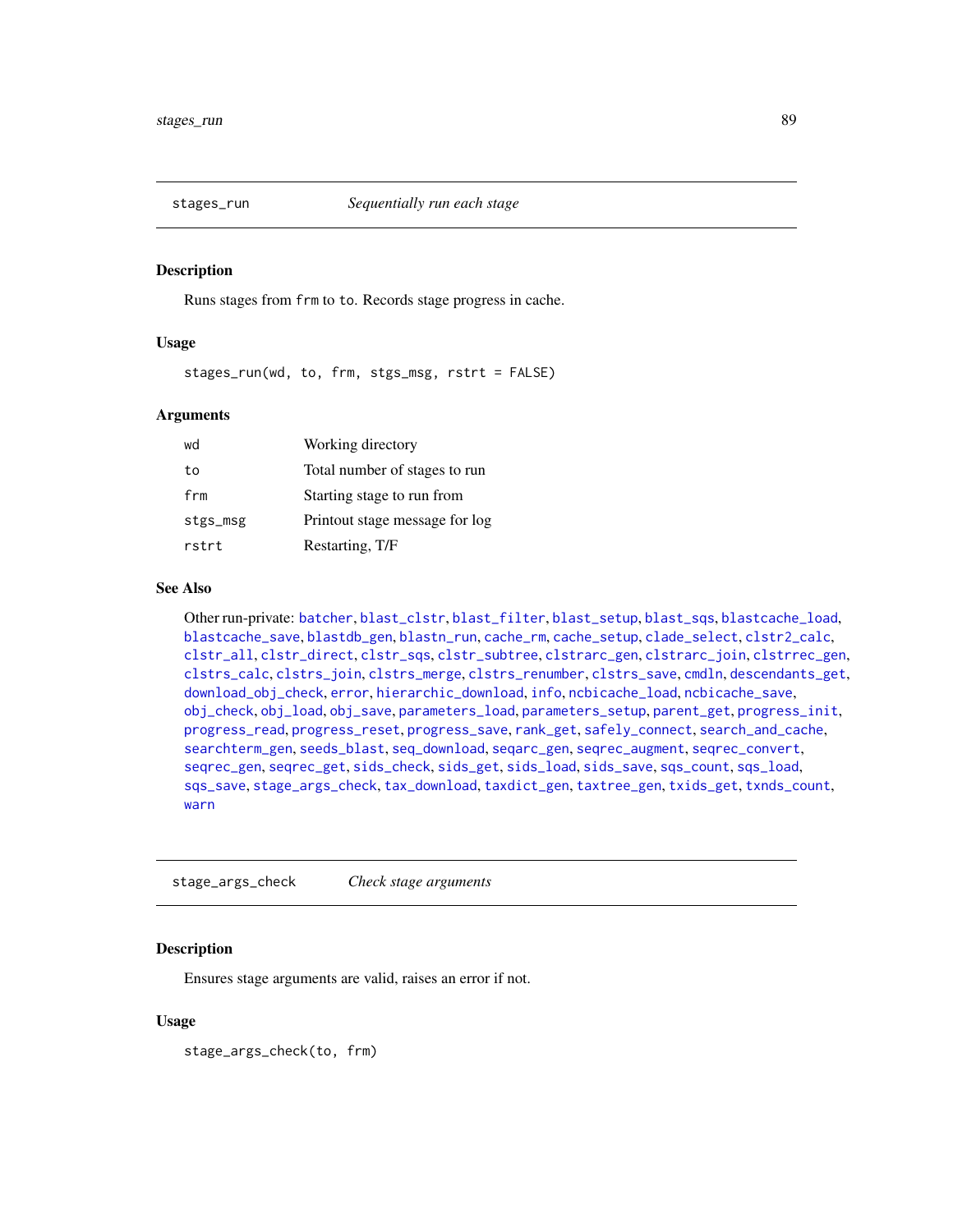90 sturgeons and the studies of the studies of the studies of the studies of the studies of the studies of the studies of the studies of the studies of the studies of the studies of the studies of the studies of the studie

#### **Arguments**

| to  | ending stage   |
|-----|----------------|
| frm | starting stage |

#### Value

character, stage message

#### See Also

Other run-private: [batcher](#page-4-0), [blast\\_clstr](#page-7-0), [blast\\_filter](#page-8-0), [blast\\_setup](#page-9-0), [blast\\_sqs](#page-10-0), [blastcache\\_load](#page-5-0), [blastcache\\_save](#page-5-1), [blastdb\\_gen](#page-6-0), [blastn\\_run](#page-7-1), [cache\\_rm](#page-11-0), [cache\\_setup](#page-12-0), [clade\\_select](#page-14-0), [clstr2\\_calc](#page-15-0), [clstr\\_all](#page-25-0), [clstr\\_direct](#page-26-0), [clstr\\_sqs](#page-27-0), [clstr\\_subtree](#page-27-1), [clstrarc\\_gen](#page-17-0), [clstrarc\\_join](#page-18-0), [clstrrec\\_gen](#page-20-0), [clstrs\\_calc](#page-21-0), [clstrs\\_join](#page-22-0), [clstrs\\_merge](#page-23-0), [clstrs\\_renumber](#page-23-1), [clstrs\\_save](#page-24-0), [cmdln](#page-30-0), [descendants\\_get](#page-31-0), [download\\_obj\\_check](#page-32-0), [error](#page-38-0), [hierarchic\\_download](#page-44-0), [info](#page-45-0), [ncbicache\\_load](#page-50-0), [ncbicache\\_save](#page-51-0), [obj\\_check](#page-52-0), [obj\\_load](#page-52-1), [obj\\_save](#page-53-0), [parameters\\_load](#page-55-0), [parameters\\_setup](#page-57-0), [parent\\_get](#page-57-1), [progress\\_init](#page-62-0), [progress\\_read](#page-63-0), [progress\\_reset](#page-64-0), [progress\\_save](#page-64-1), [rank\\_get](#page-65-0), [safely\\_connect](#page-70-0), [search\\_and\\_cache](#page-71-0), [searchterm\\_gen](#page-70-1), [seeds\\_blast](#page-72-0), [seq\\_download](#page-80-0), [seqarc\\_gen](#page-74-0), [seqrec\\_augment](#page-77-0), [seqrec\\_convert](#page-78-0), [seqrec\\_gen](#page-78-1), [seqrec\\_get](#page-79-0), [sids\\_check](#page-82-0), [sids\\_get](#page-83-0), [sids\\_load](#page-84-0), [sids\\_save](#page-85-0), [sqs\\_count](#page-85-1), [sqs\\_load](#page-86-0), [sqs\\_save](#page-87-0), [stages\\_run](#page-88-1), [tax\\_download](#page-96-0), [taxdict\\_gen](#page-92-0), [taxtree\\_gen](#page-95-0), [txids\\_get](#page-97-0), [txnds\\_count](#page-98-0), [warn](#page-99-0)

sturgeons *Example phylota object (sturgeons)*

#### **Description**

Final phylota object produced by running pipeline for the sturgeons, Acipenseridae (7900).

#### Usage

```
data(sturgeons)
```
# Format

sturgeons is generated from read\_phylota().

# Examples

data(sturgeons) # load object str(sturgeons)

<span id="page-89-0"></span>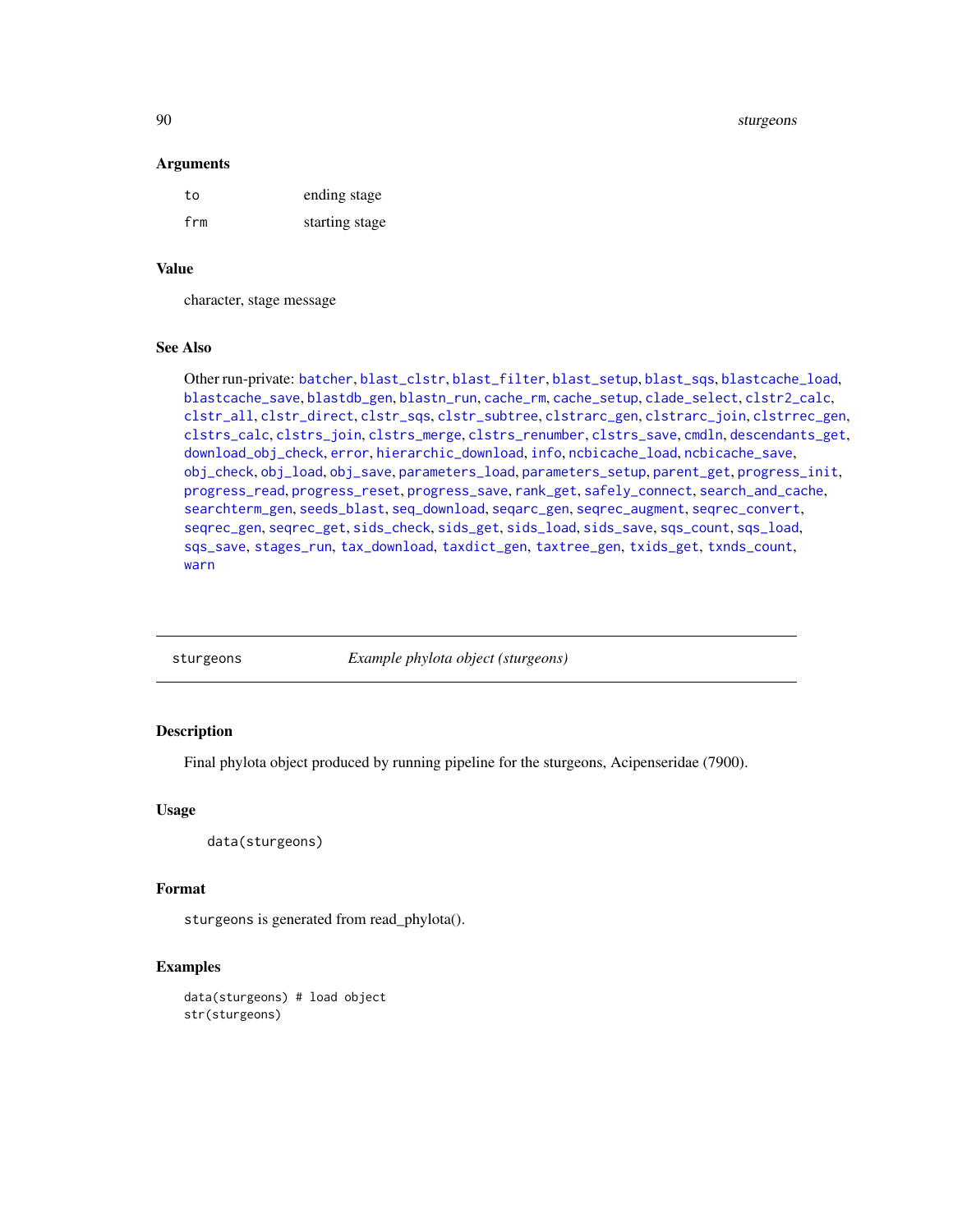<span id="page-90-1"></span><span id="page-90-0"></span>summary\_phylota *Summarise clusters in Phylota Table*

# Description

Generates a summary data.frame from all clusters in Phylota object.

# Usage

```
summary_phylota(phylota)
```
# Arguments

phylota Phylota object

# See Also

Other tools-private: [mk\\_txid\\_in\\_sq\\_mtrx](#page-50-1), [update\\_phylota](#page-99-1)

tardigrades *Example phylota object (tardigrades)*

# Description

Final phylota object produced by running pipeline for the tardigrades, Eutardigrada (42242).

# Usage

data(tardigrades)

# Format

tardigrades is generated from read\_phylota().

# Examples

data(tardigrades) # load object str(tardigrades)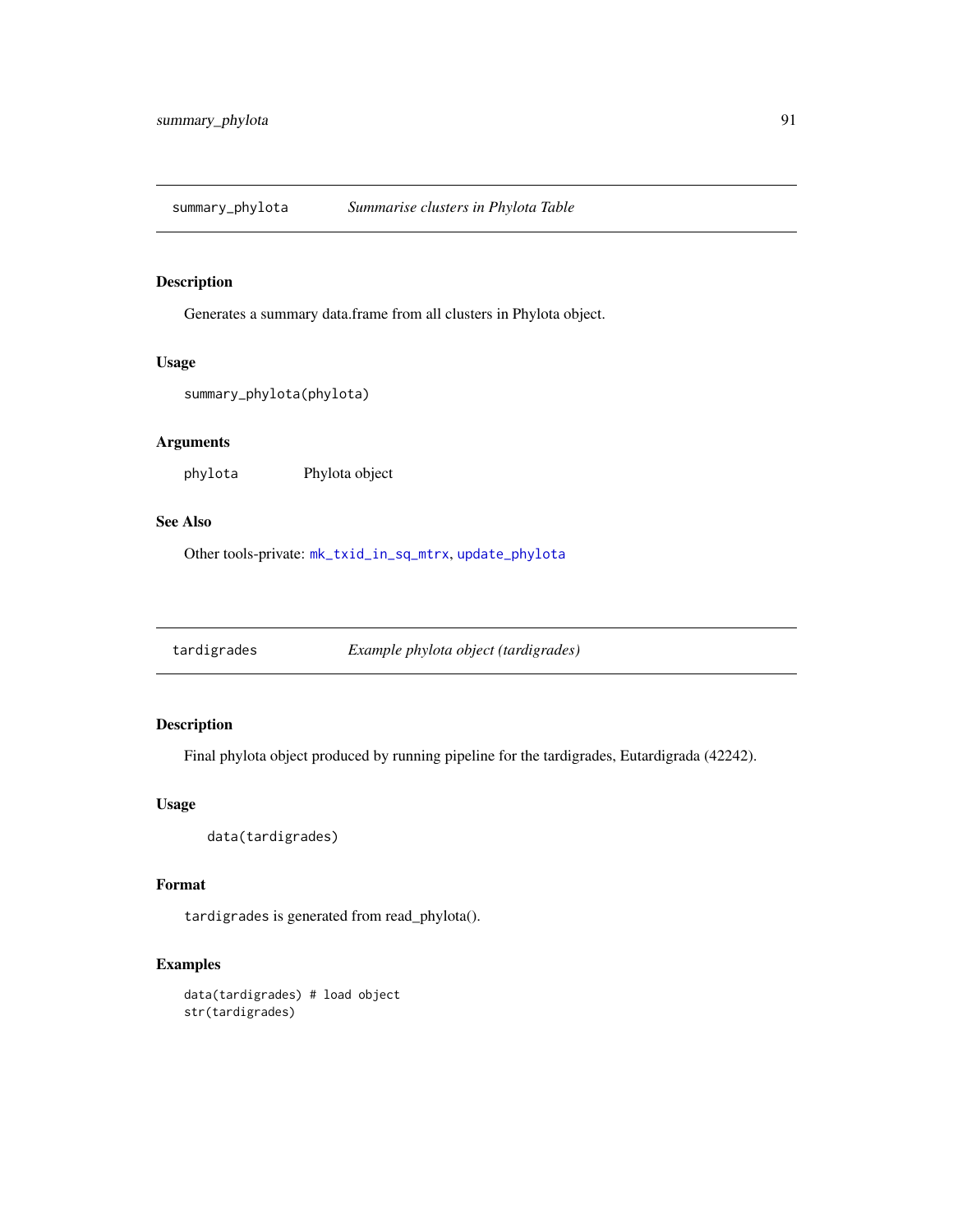<span id="page-91-1"></span><span id="page-91-0"></span>

#### Description

Taxonomic dictionary contains a taxonomic tree and NCBI taxonomy data for all taxonomic IDs.

#### Usage

```
## S4 method for signature 'TaxDict'
as.character(x)
## S4 method for signature 'TaxDict'
show(object)
## S4 method for signature 'TaxDict'
print(x)
## S4 method for signature 'TaxDict'
str(object, max. level = 2L, ...)## S4 method for signature 'TaxDict'
summary(object)
```
#### **Arguments**

|              | Further arguments for $str()$        |
|--------------|--------------------------------------|
| max.level    | Maximum level of nesting for $str()$ |
| object       | TaxDict object                       |
| $\mathsf{x}$ | TaxDict object                       |

# Slots

- txids Taxonomic IDs of taxon records
- recs Environment of records
- prnt Parent taxonomic ID
- txtr Taxonomic tree

# See Also

Other run-public: [ClstrArc-class](#page-16-0), [ClstrRec-class](#page-19-0), [Phylota-class](#page-58-0), [SeqArc-class](#page-73-0), [SeqRec-class](#page-75-0), [TaxRec-class](#page-94-0), [clusters2\\_run](#page-28-0), [clusters\\_run](#page-29-0), [parameters\\_reset](#page-56-0), [reset](#page-67-0), [restart](#page-68-0), [run](#page-69-0), [setup](#page-81-0), [taxise\\_run](#page-93-0)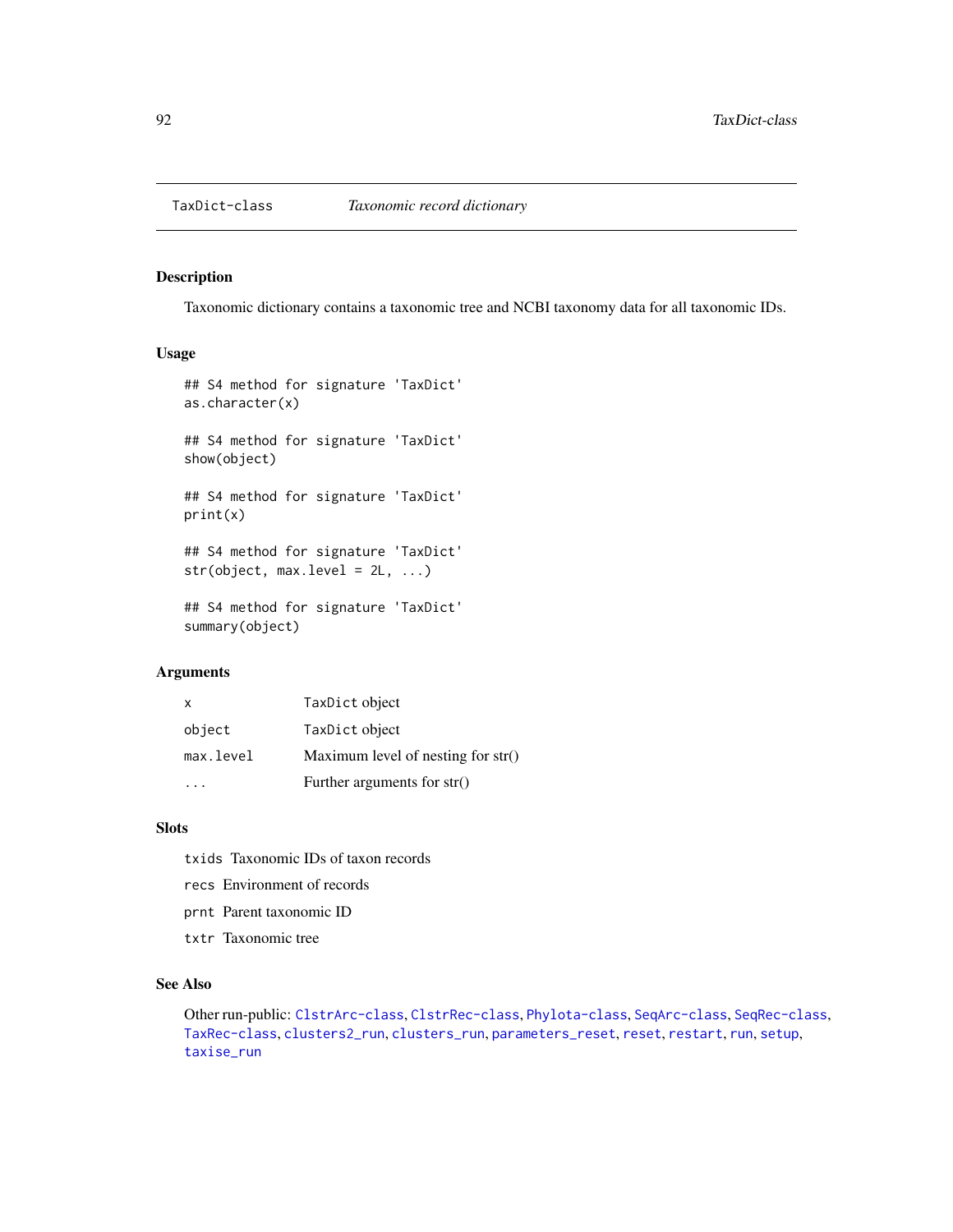# <span id="page-92-1"></span>taxdict\_gen 93

#### Examples

```
data('aotus')
txdct <- aotus@txdct
# this is a TaxDict object
# it contains taxonomic information, including records and tree
show(txdct)
# you can access its different data slots with @
txdct@txids # taxonomic IDs
txdct@recs # taxonomic records environment
txdct@txtr # taxonomic tree
txdct@prnt # MRCA
# access any record through the records environment
txdct@recs[[txdct@txids[[1]]]]
# for interacting with the taxonomic tree, see the treeman package
summary(txdct@txtr)
```
<span id="page-92-0"></span>taxdict\_gen *Generate taxonomic dictionary*

#### Description

Takes a vector of txids and a list of taxonomic records and returns a taxonomic dictionary.

#### Usage

taxdict\_gen(txids, recs, ps)

#### **Arguments**

| txids | Vector of taxonomic IDs                      |
|-------|----------------------------------------------|
| recs  | List of taxonomic records                    |
| ps    | Parameters list, generated with parameters() |

# Value

**TaxDict** 

#### See Also

Other run-private: [batcher](#page-4-0), [blast\\_clstr](#page-7-0), [blast\\_filter](#page-8-0), [blast\\_setup](#page-9-0), [blast\\_sqs](#page-10-0), [blastcache\\_load](#page-5-0), [blastcache\\_save](#page-5-1), [blastdb\\_gen](#page-6-0), [blastn\\_run](#page-7-1), [cache\\_rm](#page-11-0), [cache\\_setup](#page-12-0), [clade\\_select](#page-14-0), [clstr2\\_calc](#page-15-0), [clstr\\_all](#page-25-0), [clstr\\_direct](#page-26-0), [clstr\\_sqs](#page-27-0), [clstr\\_subtree](#page-27-1), [clstrarc\\_gen](#page-17-0), [clstrarc\\_join](#page-18-0), [clstrrec\\_gen](#page-20-0), [clstrs\\_calc](#page-21-0), [clstrs\\_join](#page-22-0), [clstrs\\_merge](#page-23-0), [clstrs\\_renumber](#page-23-1), [clstrs\\_save](#page-24-0), [cmdln](#page-30-0), [descendants\\_get](#page-31-0), [download\\_obj\\_check](#page-32-0), [error](#page-38-0), [hierarchic\\_download](#page-44-0), [info](#page-45-0), [ncbicache\\_load](#page-50-0), [ncbicache\\_save](#page-51-0), [obj\\_check](#page-52-0), [obj\\_load](#page-52-1), [obj\\_save](#page-53-0), [parameters\\_load](#page-55-0), [parameters\\_setup](#page-57-0), [parent\\_get](#page-57-1), [progress\\_init](#page-62-0), [progress\\_read](#page-63-0), [progress\\_reset](#page-64-0), [progress\\_save](#page-64-1), [rank\\_get](#page-65-0), [safely\\_connect](#page-70-0), [search\\_and\\_cache](#page-71-0), [searchterm\\_gen](#page-70-1), [seeds\\_blast](#page-72-0), [seq\\_download](#page-80-0), [seqarc\\_gen](#page-74-0), [seqrec\\_augment](#page-77-0), [seqrec\\_convert](#page-78-0), [seqrec\\_gen](#page-78-1), [seqrec\\_get](#page-79-0), [sids\\_check](#page-82-0), [sids\\_get](#page-83-0), [sids\\_load](#page-84-0), [sids\\_save](#page-85-0), [sqs\\_count](#page-85-1), [sqs\\_load](#page-86-0),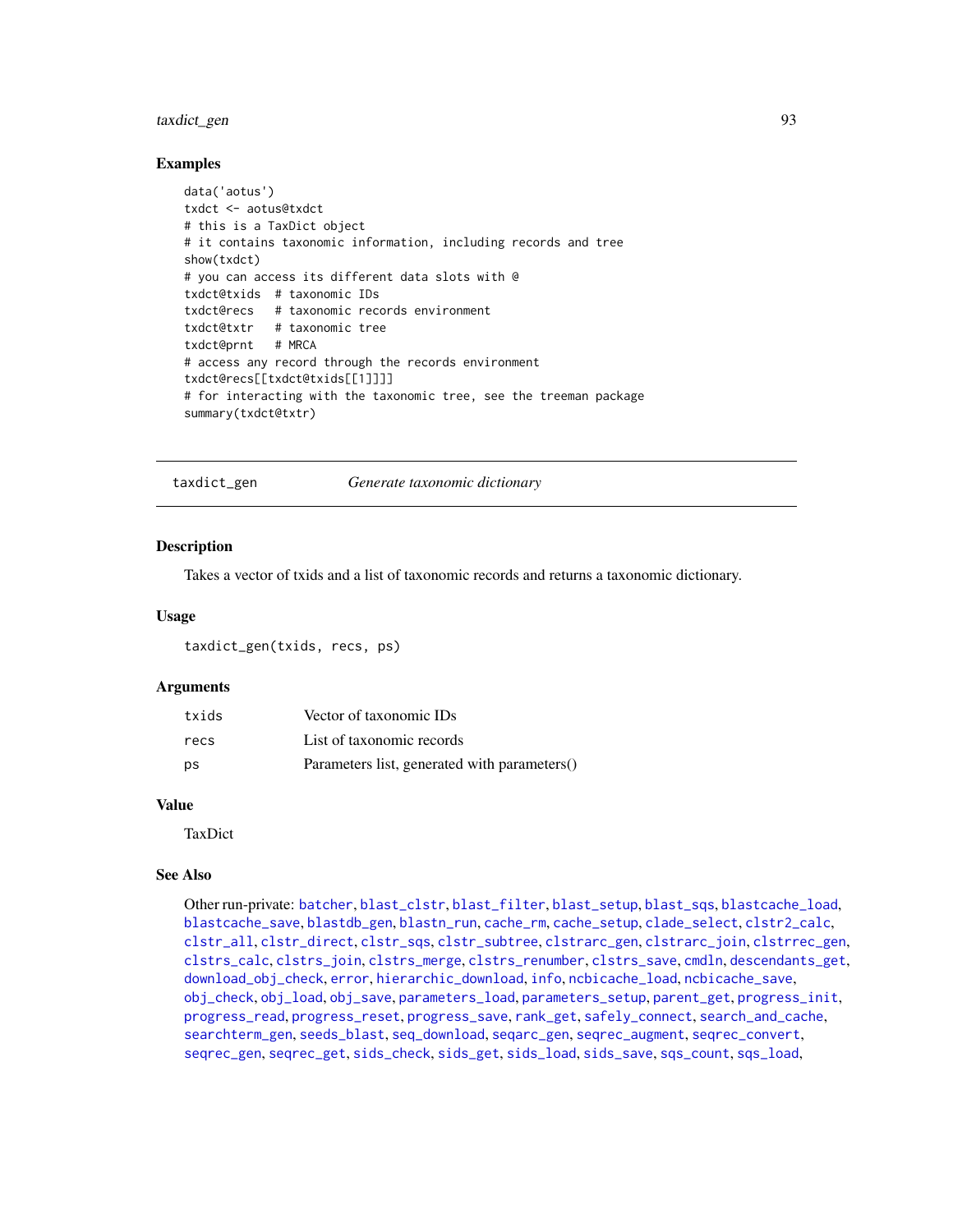[sqs\\_save](#page-87-0), [stage\\_args\\_check](#page-88-0), [stages\\_run](#page-88-1), [tax\\_download](#page-96-0), [taxtree\\_gen](#page-95-0), [txids\\_get](#page-97-0), [txnds\\_count](#page-98-0), [warn](#page-99-0)

<span id="page-93-0"></span>taxise\_run *Run taxise stage*

#### **Description**

Run the first stage of phylotaR, taxise. This looks up all descendant taxonomic nodes for a given taxonomic ID. It then looks up relevant taxonomic information and generates a taxonomic dictionary for user interaction after phylotaR has completed.

#### Usage

taxise\_run(wd)

#### Arguments

wd Working directory

# Details

Objects will be cached.

# See Also

Other run-public: [ClstrArc-class](#page-16-0), [ClstrRec-class](#page-19-0), [Phylota-class](#page-58-0), [SeqArc-class](#page-73-0), [SeqRec-class](#page-75-0), [TaxDict-class](#page-91-0), [TaxRec-class](#page-94-0), [clusters2\\_run](#page-28-0), [clusters\\_run](#page-29-0), [parameters\\_reset](#page-56-0), [reset](#page-67-0), [restart](#page-68-0), [run](#page-69-0), [setup](#page-81-0)

### Examples

## Not run:

# Note: this example requires BLAST and internet to run.

```
# example with temp folder
wd <- file.path(tempdir(), 'aotus')
# setup for aotus, make sure aotus/ folder already exists
if (!dir.exists(wd)) {
  dir.create(wd)
}
ncbi_dr <- '[SET BLAST+ BIN PATH HERE]'
setup(wd = wd, txid = 9504, ncbi_dr = ncbi_dr) # txid for Aotus primate genus
# individually run stages
taxise_run(wd = wd)
```
## End(Not run)

<span id="page-93-1"></span>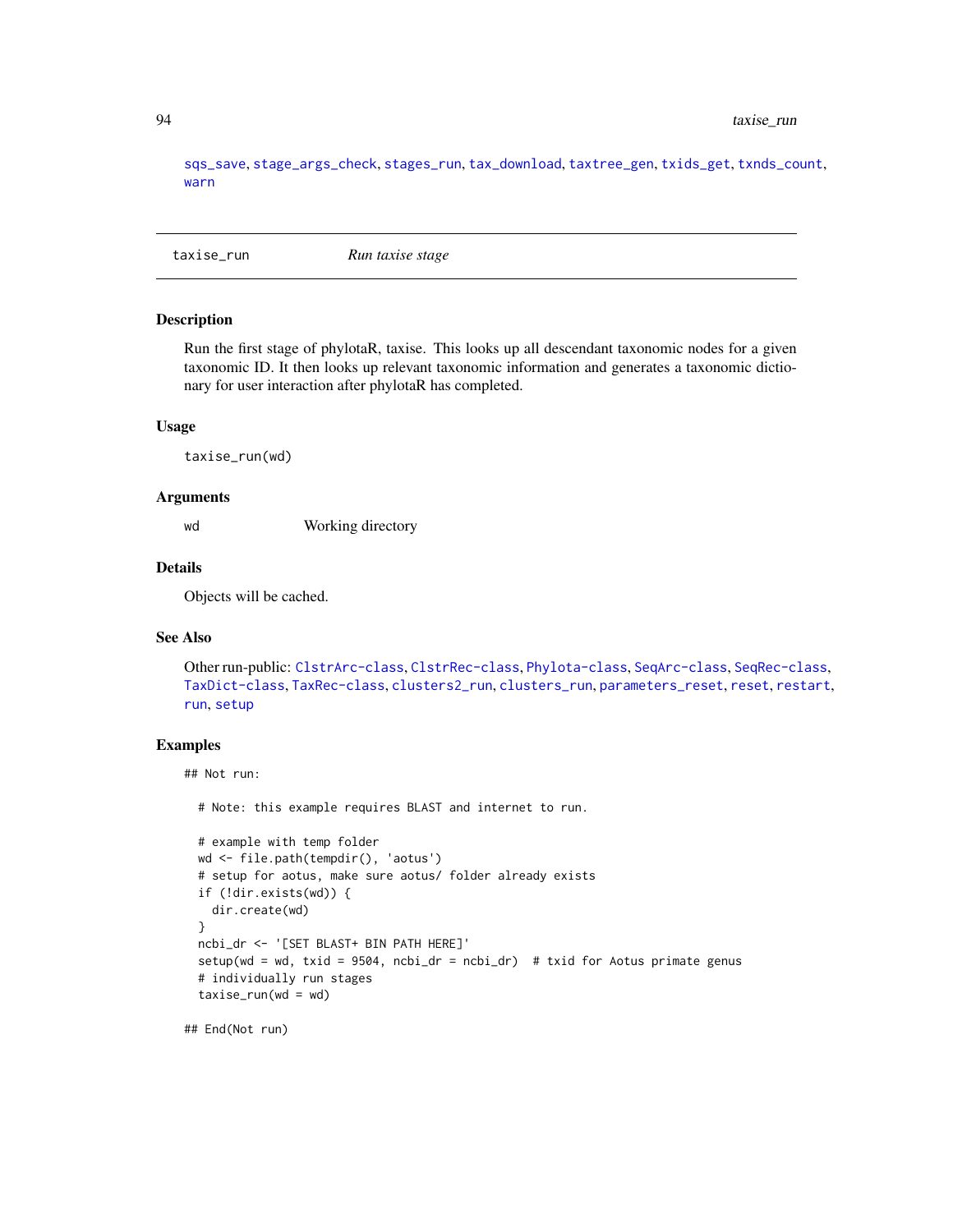<span id="page-94-1"></span><span id="page-94-0"></span>

# Description

Taxonomic dictionary contains a taxonomic tree and NCBI taxonomy data for all taxonomic IDs.

# Usage

```
## S4 method for signature 'TaxRec'
as.character(x)
## S4 method for signature 'TaxRec'
show(object)
## S4 method for signature 'TaxRec'
print(x)
## S4 method for signature 'TaxRec'
str(object, max. level = 2L, ...)## S4 method for signature 'TaxRec'
```
summary(object)

#### Arguments

|              | Further arguments for str()          |
|--------------|--------------------------------------|
| max.level    | Maximum level of nesting for $str()$ |
| object       | TaxRec object                        |
| $\mathsf{x}$ | TaxRec object                        |

#### Slots

id Taxonomic ID scnm Scientific name cmnm Common name rnk Rank lng Lineage prnt Parent

# See Also

Other run-public: [ClstrArc-class](#page-16-0), [ClstrRec-class](#page-19-0), [Phylota-class](#page-58-0), [SeqArc-class](#page-73-0), [SeqRec-class](#page-75-0), [TaxDict-class](#page-91-0), [clusters2\\_run](#page-28-0), [clusters\\_run](#page-29-0), [parameters\\_reset](#page-56-0), [reset](#page-67-0), [restart](#page-68-0), [run](#page-69-0), [setup](#page-81-0), [taxise\\_run](#page-93-0)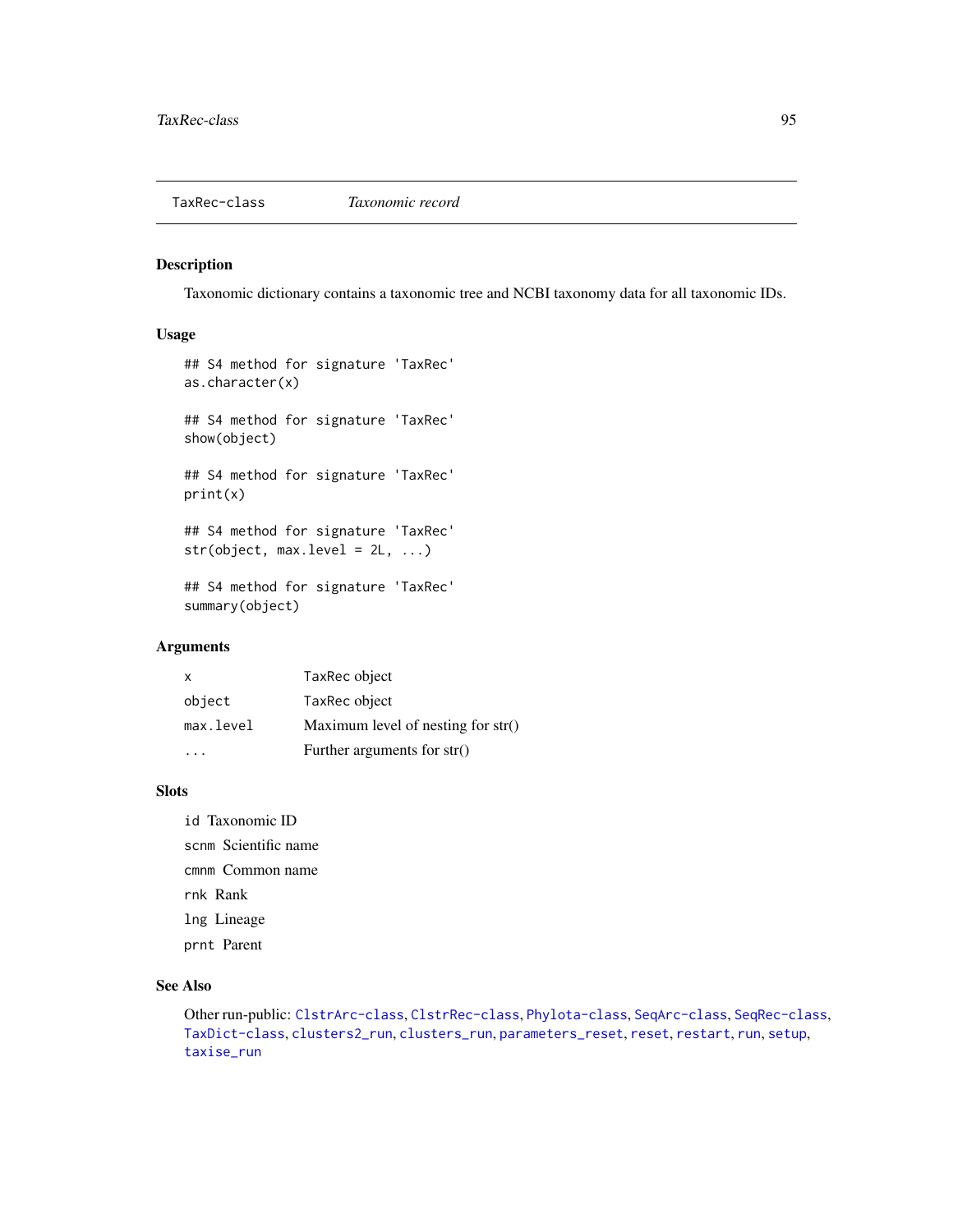# Examples

```
data('aotus')
taxrec <- aotus@txdct@recs[[aotus@txdct@txids[[1]]]]
# this is a TaxRec object
# it contains NCBI's taxonomic information for a single node
show(taxrec)
# you can access its different data slots with @
taxrec@id # taxonomic ID
taxrec@scnm # scientific name
taxrec@cmnm # common name, '' if none
taxrec@rnk # rank
taxrec@lng # lineage information: list of IDs and ranks
taxrec@prnt # parent ID
```

```
taxtree_gen Generate taxonomic tree
```
### Description

Generate a taxonomic tree for easy look up of taxonomic parents and descendants.

#### Usage

taxtree\_gen(prinds, ids, root, ps)

#### Arguments

| prinds | Vector of integers indicating preceding node. |
|--------|-----------------------------------------------|
| ids    | Vector of taxonomic IDs                       |
| root   | ID of root taxon                              |
| ps     | Parameters list, generated with parameters()  |

# Value

TreeMan

TreeMan class

#### See Also

Other run-private: [batcher](#page-4-0), [blast\\_clstr](#page-7-0), [blast\\_filter](#page-8-0), [blast\\_setup](#page-9-0), [blast\\_sqs](#page-10-0), [blastcache\\_load](#page-5-0), [blastcache\\_save](#page-5-1), [blastdb\\_gen](#page-6-0), [blastn\\_run](#page-7-1), [cache\\_rm](#page-11-0), [cache\\_setup](#page-12-0), [clade\\_select](#page-14-0), [clstr2\\_calc](#page-15-0), [clstr\\_all](#page-25-0), [clstr\\_direct](#page-26-0), [clstr\\_sqs](#page-27-0), [clstr\\_subtree](#page-27-1), [clstrarc\\_gen](#page-17-0), [clstrarc\\_join](#page-18-0), [clstrrec\\_gen](#page-20-0), [clstrs\\_calc](#page-21-0), [clstrs\\_join](#page-22-0), [clstrs\\_merge](#page-23-0), [clstrs\\_renumber](#page-23-1), [clstrs\\_save](#page-24-0), [cmdln](#page-30-0), [descendants\\_get](#page-31-0), [download\\_obj\\_check](#page-32-0), [error](#page-38-0), [hierarchic\\_download](#page-44-0), [info](#page-45-0), [ncbicache\\_load](#page-50-0), [ncbicache\\_save](#page-51-0), [obj\\_check](#page-52-0), [obj\\_load](#page-52-1), [obj\\_save](#page-53-0), [parameters\\_load](#page-55-0), [parameters\\_setup](#page-57-0), [parent\\_get](#page-57-1), [progress\\_init](#page-62-0), [progress\\_read](#page-63-0), [progress\\_reset](#page-64-0), [progress\\_save](#page-64-1), [rank\\_get](#page-65-0), [safely\\_connect](#page-70-0), [search\\_and\\_cache](#page-71-0), [searchterm\\_gen](#page-70-1), [seeds\\_blast](#page-72-0), [seq\\_download](#page-80-0), [seqarc\\_gen](#page-74-0), [seqrec\\_augment](#page-77-0), [seqrec\\_convert](#page-78-0),

<span id="page-95-1"></span>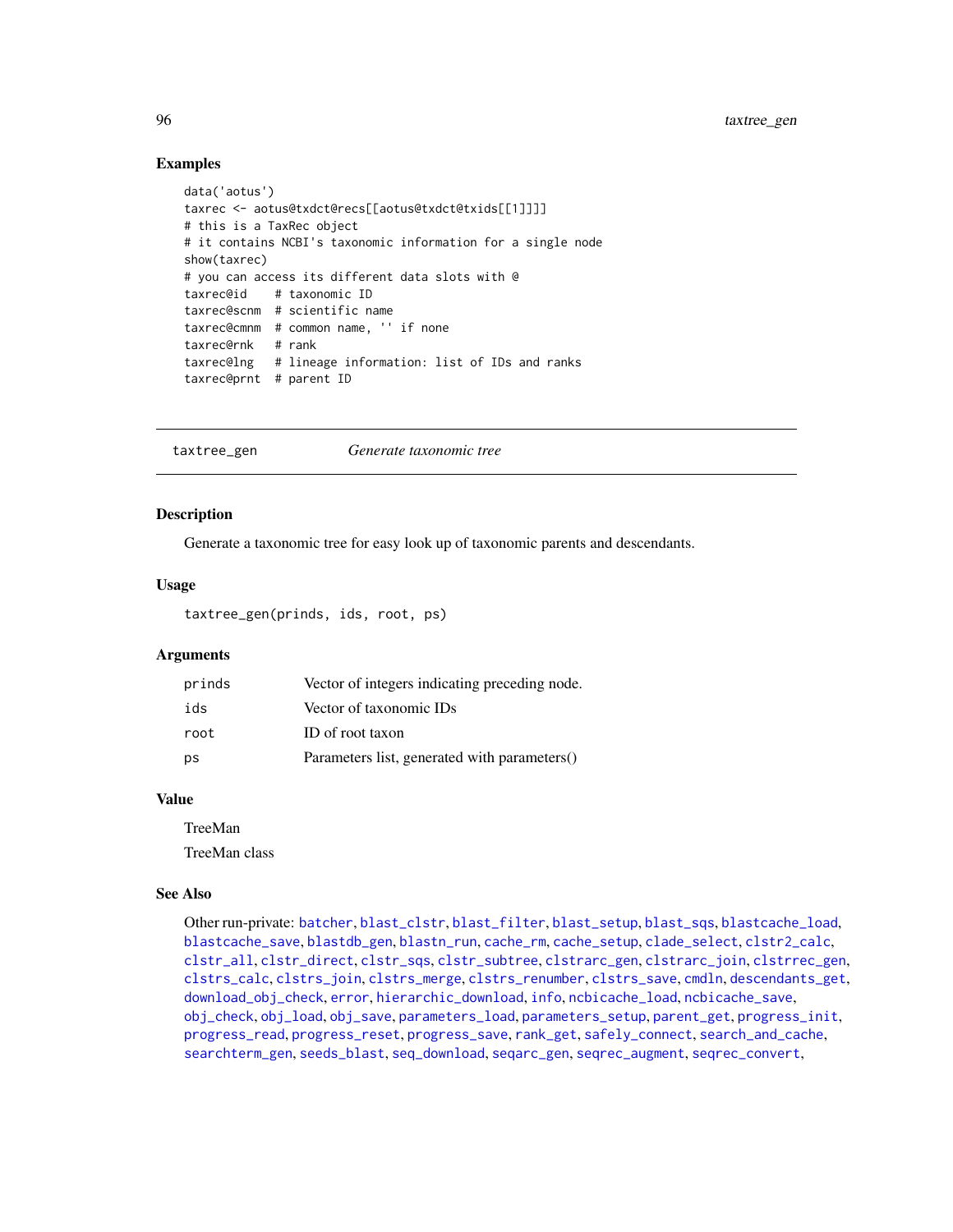# <span id="page-96-1"></span>tax\_download 97

[seqrec\\_gen](#page-78-1), [seqrec\\_get](#page-79-0), [sids\\_check](#page-82-0), [sids\\_get](#page-83-0), [sids\\_load](#page-84-0), [sids\\_save](#page-85-0), [sqs\\_count](#page-85-1), [sqs\\_load](#page-86-0), [sqs\\_save](#page-87-0), [stage\\_args\\_check](#page-88-0), [stages\\_run](#page-88-1), [tax\\_download](#page-96-0), [taxdict\\_gen](#page-92-0), [txids\\_get](#page-97-0), [txnds\\_count](#page-98-0), [warn](#page-99-0)

<span id="page-96-0"></span>tax\_download *Download taxonomic records*

#### **Description**

Downloads one batch of taxonomic records.

# Usage

tax\_download(ids, ps)

#### **Arguments**

| ids | Vector of taxonomic IDs                      |
|-----|----------------------------------------------|
| ps  | Parameters list, generated with parameters() |

#### Value

list of list

#### See Also

Other run-private: [batcher](#page-4-0), [blast\\_clstr](#page-7-0), [blast\\_filter](#page-8-0), [blast\\_setup](#page-9-0), [blast\\_sqs](#page-10-0), [blastcache\\_load](#page-5-0), [blastcache\\_save](#page-5-1), [blastdb\\_gen](#page-6-0), [blastn\\_run](#page-7-1), [cache\\_rm](#page-11-0), [cache\\_setup](#page-12-0), [clade\\_select](#page-14-0), [clstr2\\_calc](#page-15-0), [clstr\\_all](#page-25-0), [clstr\\_direct](#page-26-0), [clstr\\_sqs](#page-27-0), [clstr\\_subtree](#page-27-1), [clstrarc\\_gen](#page-17-0), [clstrarc\\_join](#page-18-0), [clstrrec\\_gen](#page-20-0), [clstrs\\_calc](#page-21-0), [clstrs\\_join](#page-22-0), [clstrs\\_merge](#page-23-0), [clstrs\\_renumber](#page-23-1), [clstrs\\_save](#page-24-0), [cmdln](#page-30-0), [descendants\\_get](#page-31-0), [download\\_obj\\_check](#page-32-0), [error](#page-38-0), [hierarchic\\_download](#page-44-0), [info](#page-45-0), [ncbicache\\_load](#page-50-0), [ncbicache\\_save](#page-51-0), [obj\\_check](#page-52-0), [obj\\_load](#page-52-1), [obj\\_save](#page-53-0), [parameters\\_load](#page-55-0), [parameters\\_setup](#page-57-0), [parent\\_get](#page-57-1), [progress\\_init](#page-62-0), [progress\\_read](#page-63-0), [progress\\_reset](#page-64-0), [progress\\_save](#page-64-1), [rank\\_get](#page-65-0), [safely\\_connect](#page-70-0), [search\\_and\\_cache](#page-71-0), [searchterm\\_gen](#page-70-1), [seeds\\_blast](#page-72-0), [seq\\_download](#page-80-0), [seqarc\\_gen](#page-74-0), [seqrec\\_augment](#page-77-0), [seqrec\\_convert](#page-78-0), [seqrec\\_gen](#page-78-1), [seqrec\\_get](#page-79-0), [sids\\_check](#page-82-0), [sids\\_get](#page-83-0), [sids\\_load](#page-84-0), [sids\\_save](#page-85-0), [sqs\\_count](#page-85-1), [sqs\\_load](#page-86-0), [sqs\\_save](#page-87-0), [stage\\_args\\_check](#page-88-0), [stages\\_run](#page-88-1), [taxdict\\_gen](#page-92-0), [taxtree\\_gen](#page-95-0), [txids\\_get](#page-97-0), [txnds\\_count](#page-98-0), [warn](#page-99-0)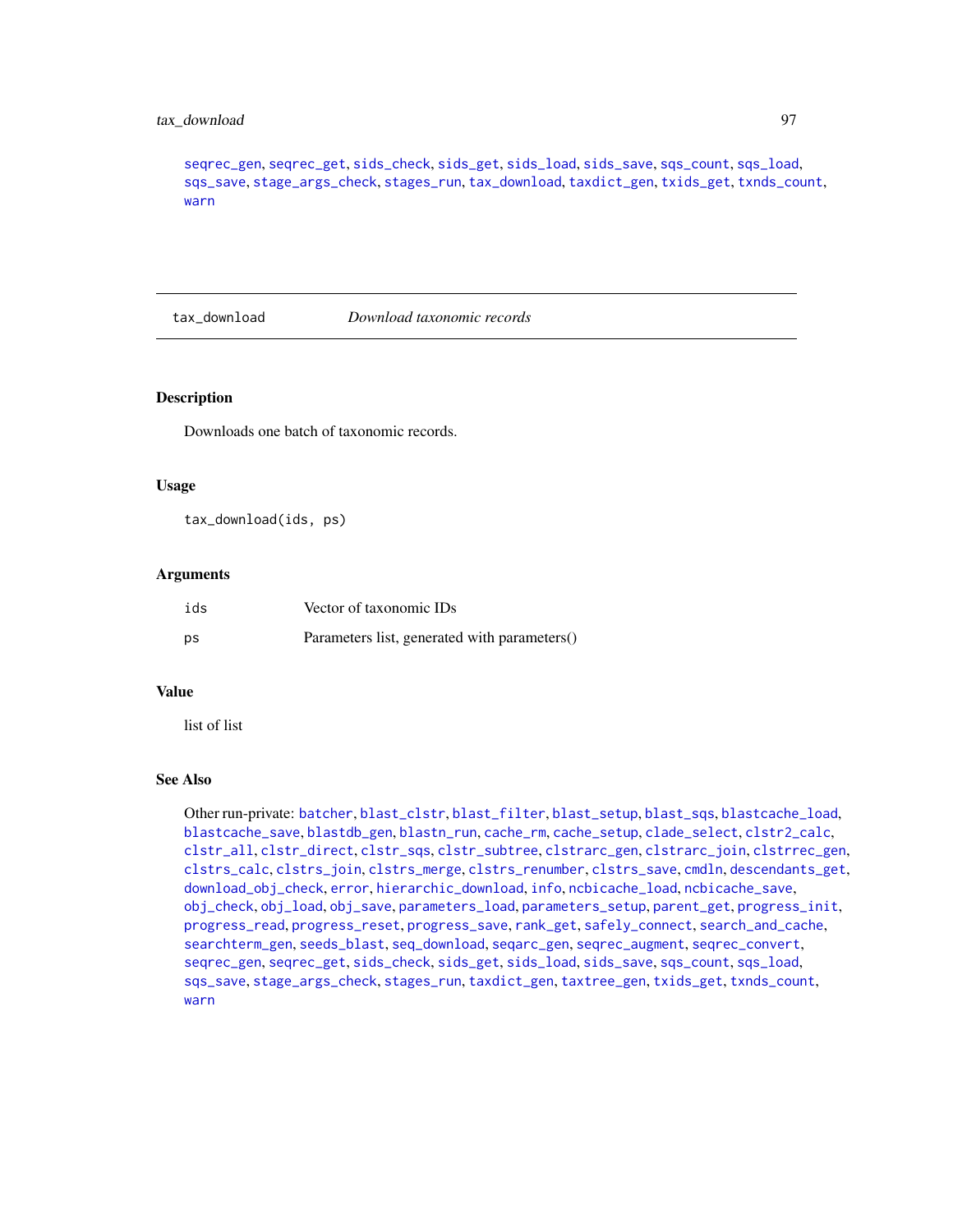<span id="page-97-1"></span>

# Description

Final phylota object produced by running pipeline for the tinamous, Tinamiformes (8802).

# Usage

data(tinamous)

# Format

tinamous is generated from read\_phylota().

# Examples

data(tinamous) # load object str(tinamous)

<span id="page-97-0"></span>txids\_get *Searches for descendant taxonomic IDs*

# Description

Searches NCBI taxonomy for all descendant taxonomic nodes.

# Usage

```
txids_get(ps, retmax = 10000)
```
# Arguments

| ps     | Parameters list, generated with parameters()       |
|--------|----------------------------------------------------|
| retmax | integer, maximum number of IDs to return per query |

# Value

Vector of txids vector of ids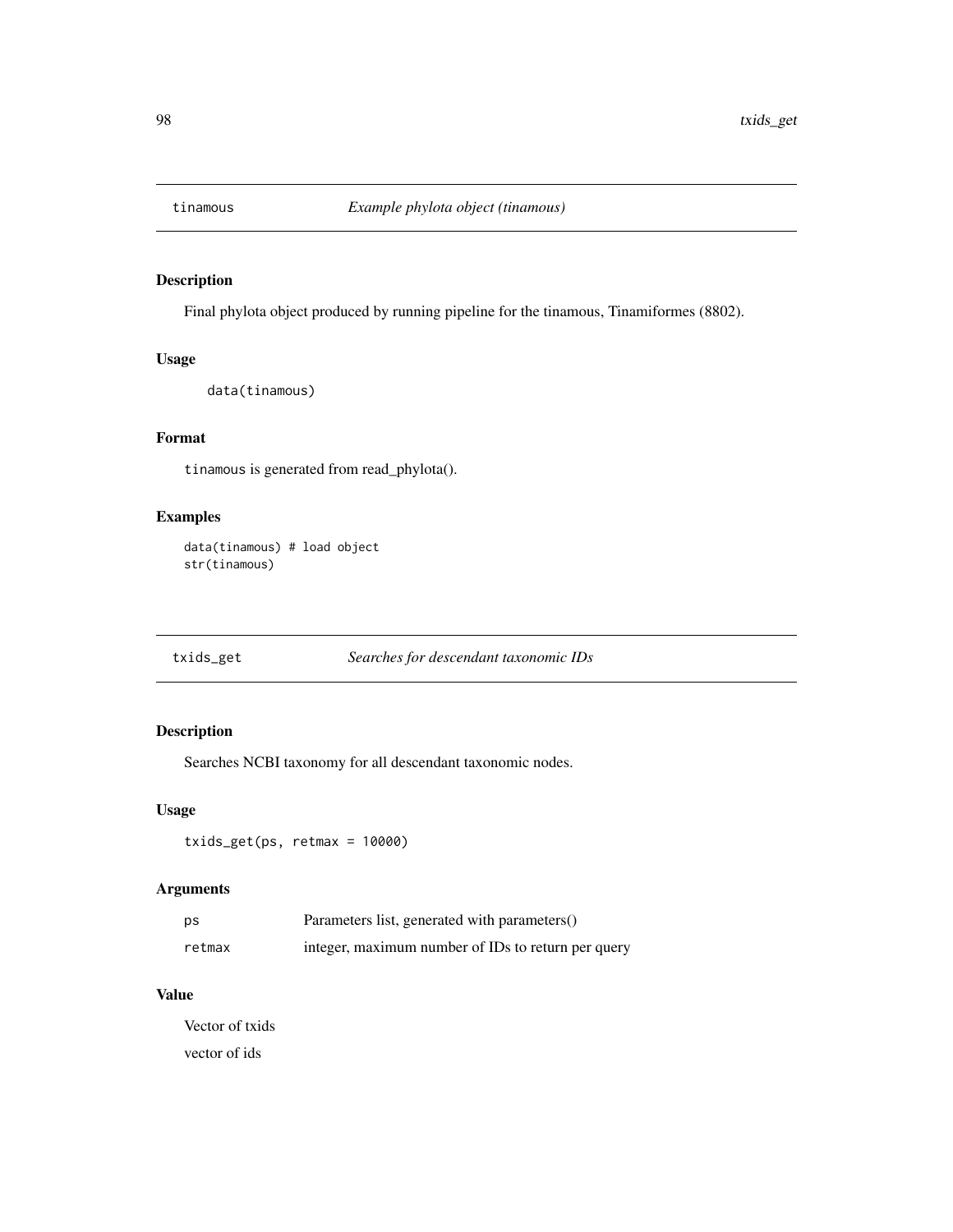# <span id="page-98-1"></span>txnds\_count 99

#### See Also

Other run-private: [batcher](#page-4-0), [blast\\_clstr](#page-7-0), [blast\\_filter](#page-8-0), [blast\\_setup](#page-9-0), [blast\\_sqs](#page-10-0), [blastcache\\_load](#page-5-0), [blastcache\\_save](#page-5-1), [blastdb\\_gen](#page-6-0), [blastn\\_run](#page-7-1), [cache\\_rm](#page-11-0), [cache\\_setup](#page-12-0), [clade\\_select](#page-14-0), [clstr2\\_calc](#page-15-0), [clstr\\_all](#page-25-0), [clstr\\_direct](#page-26-0), [clstr\\_sqs](#page-27-0), [clstr\\_subtree](#page-27-1), [clstrarc\\_gen](#page-17-0), [clstrarc\\_join](#page-18-0), [clstrrec\\_gen](#page-20-0), [clstrs\\_calc](#page-21-0), [clstrs\\_join](#page-22-0), [clstrs\\_merge](#page-23-0), [clstrs\\_renumber](#page-23-1), [clstrs\\_save](#page-24-0), [cmdln](#page-30-0), [descendants\\_get](#page-31-0), [download\\_obj\\_check](#page-32-0), [error](#page-38-0), [hierarchic\\_download](#page-44-0), [info](#page-45-0), [ncbicache\\_load](#page-50-0), [ncbicache\\_save](#page-51-0), [obj\\_check](#page-52-0), [obj\\_load](#page-52-1), [obj\\_save](#page-53-0), [parameters\\_load](#page-55-0), [parameters\\_setup](#page-57-0), [parent\\_get](#page-57-1), [progress\\_init](#page-62-0), [progress\\_read](#page-63-0), [progress\\_reset](#page-64-0), [progress\\_save](#page-64-1), [rank\\_get](#page-65-0), [safely\\_connect](#page-70-0), [search\\_and\\_cache](#page-71-0), [searchterm\\_gen](#page-70-1), [seeds\\_blast](#page-72-0), [seq\\_download](#page-80-0), [seqarc\\_gen](#page-74-0), [seqrec\\_augment](#page-77-0), [seqrec\\_convert](#page-78-0), [seqrec\\_gen](#page-78-1), [seqrec\\_get](#page-79-0), [sids\\_check](#page-82-0), [sids\\_get](#page-83-0), [sids\\_load](#page-84-0), [sids\\_save](#page-85-0), [sqs\\_count](#page-85-1), [sqs\\_load](#page-86-0), [sqs\\_save](#page-87-0), [stage\\_args\\_check](#page-88-0), [stages\\_run](#page-88-1), [tax\\_download](#page-96-0), [taxdict\\_gen](#page-92-0), [taxtree\\_gen](#page-95-0), [txnds\\_count](#page-98-0), [warn](#page-99-0)

<span id="page-98-0"></span>txnds\_count *Count number of descending taxonomic nodes*

# **Description**

Searches NCBI taxonomy and returns number of descendants taxonomic nodes (species, genera ...) of ID.

#### Usage

txnds\_count(txid, ps)

#### Arguments

| txid | Taxonomic ID                                 |
|------|----------------------------------------------|
| ps   | Parameters list, generated with parameters() |

#### Value

integer

#### See Also

Other run-private: [batcher](#page-4-0), [blast\\_clstr](#page-7-0), [blast\\_filter](#page-8-0), [blast\\_setup](#page-9-0), [blast\\_sqs](#page-10-0), [blastcache\\_load](#page-5-0), [blastcache\\_save](#page-5-1), [blastdb\\_gen](#page-6-0), [blastn\\_run](#page-7-1), [cache\\_rm](#page-11-0), [cache\\_setup](#page-12-0), [clade\\_select](#page-14-0), [clstr2\\_calc](#page-15-0), [clstr\\_all](#page-25-0), [clstr\\_direct](#page-26-0), [clstr\\_sqs](#page-27-0), [clstr\\_subtree](#page-27-1), [clstrarc\\_gen](#page-17-0), [clstrarc\\_join](#page-18-0), [clstrrec\\_gen](#page-20-0), [clstrs\\_calc](#page-21-0), [clstrs\\_join](#page-22-0), [clstrs\\_merge](#page-23-0), [clstrs\\_renumber](#page-23-1), [clstrs\\_save](#page-24-0), [cmdln](#page-30-0), [descendants\\_get](#page-31-0), [download\\_obj\\_check](#page-32-0), [error](#page-38-0), [hierarchic\\_download](#page-44-0), [info](#page-45-0), [ncbicache\\_load](#page-50-0), [ncbicache\\_save](#page-51-0), [obj\\_check](#page-52-0), [obj\\_load](#page-52-1), [obj\\_save](#page-53-0), [parameters\\_load](#page-55-0), [parameters\\_setup](#page-57-0), [parent\\_get](#page-57-1), [progress\\_init](#page-62-0), [progress\\_read](#page-63-0), [progress\\_reset](#page-64-0), [progress\\_save](#page-64-1), [rank\\_get](#page-65-0), [safely\\_connect](#page-70-0), [search\\_and\\_cache](#page-71-0), [searchterm\\_gen](#page-70-1), [seeds\\_blast](#page-72-0), [seq\\_download](#page-80-0), [seqarc\\_gen](#page-74-0), [seqrec\\_augment](#page-77-0), [seqrec\\_convert](#page-78-0), [seqrec\\_gen](#page-78-1), [seqrec\\_get](#page-79-0), [sids\\_check](#page-82-0), [sids\\_get](#page-83-0), [sids\\_load](#page-84-0), [sids\\_save](#page-85-0), [sqs\\_count](#page-85-1), [sqs\\_load](#page-86-0), [sqs\\_save](#page-87-0), [stage\\_args\\_check](#page-88-0), [stages\\_run](#page-88-1), [tax\\_download](#page-96-0), [taxdict\\_gen](#page-92-0), [taxtree\\_gen](#page-95-0), [txids\\_get](#page-97-0), [warn](#page-99-0)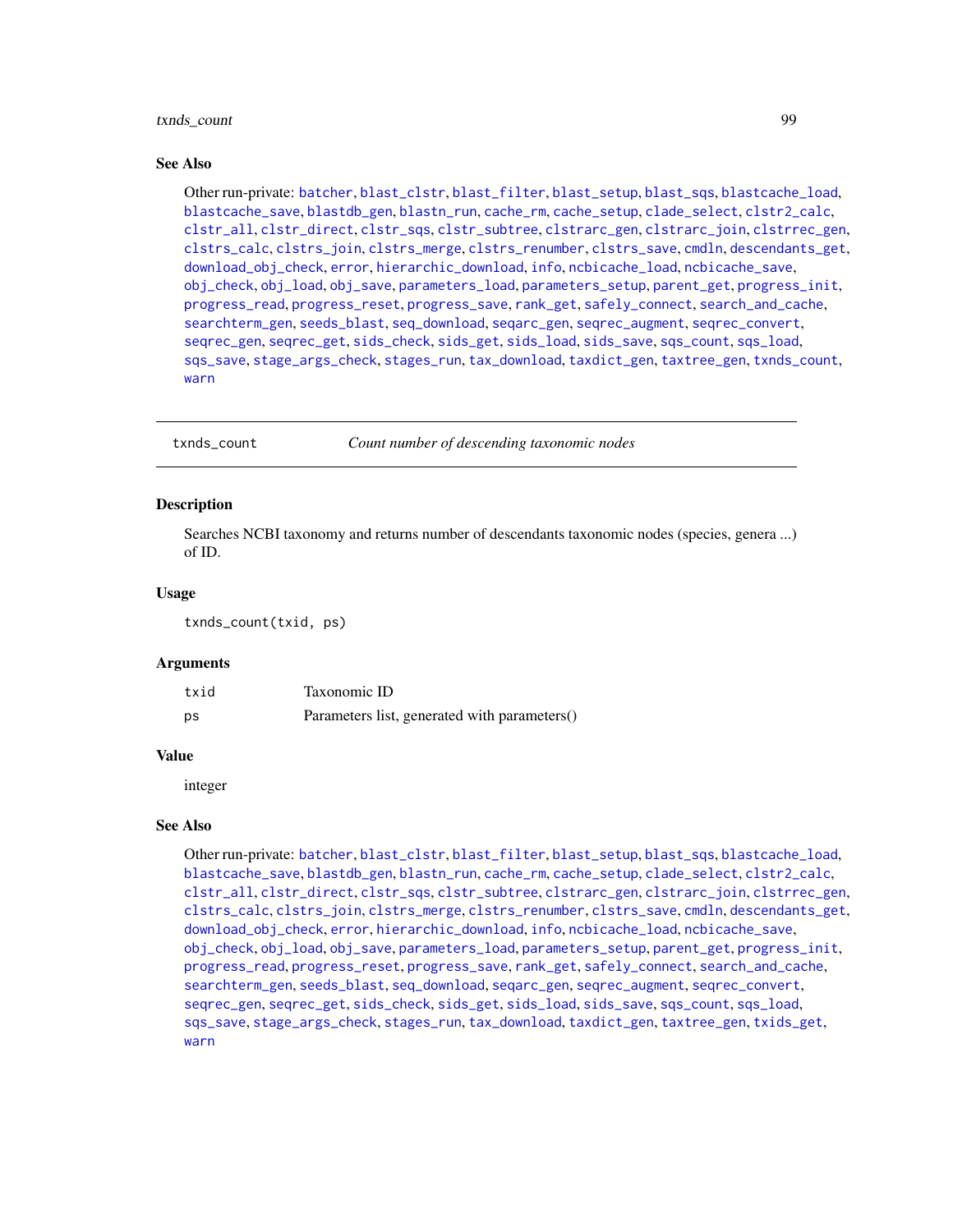<span id="page-99-2"></span><span id="page-99-1"></span>update\_phylota *Update slots*

# Description

After change, run to update slots.

# Usage

update\_phylota(phylota)

# Arguments

phylota Phylota

# Value

Phylota

# See Also

Other tools-private: [mk\\_txid\\_in\\_sq\\_mtrx](#page-50-1), [summary\\_phylota](#page-90-0)

<span id="page-99-0"></span>warn *Write warning message to log*

# Description

Inform a user if a potential error has occurred in log.txt.

#### Usage

warn(ps, ...)

# Arguments

| ps       | Parameters list, generated with parameters() |
|----------|----------------------------------------------|
| $\cdots$ | Message elements for concatenating           |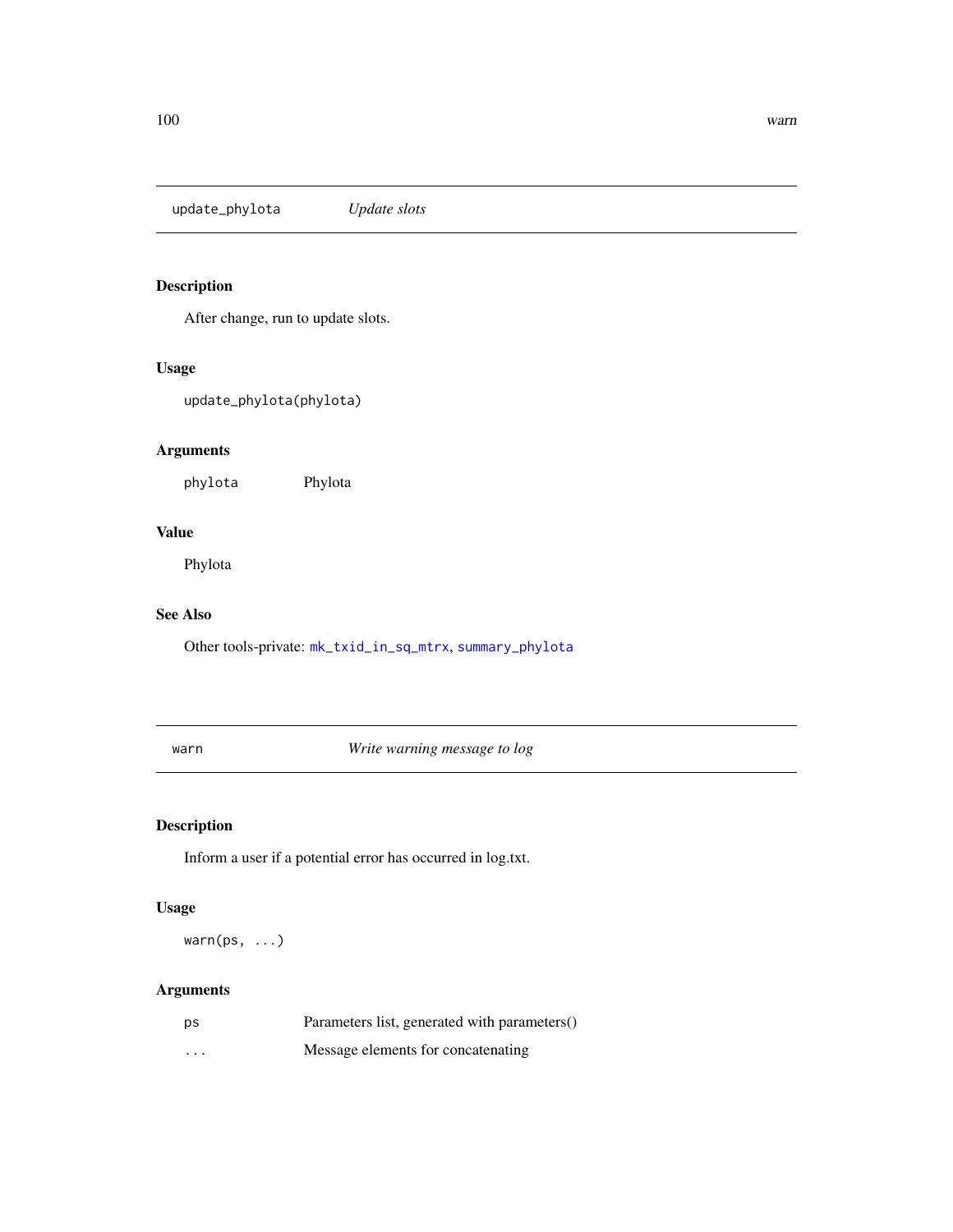#### <span id="page-100-0"></span>write\_sqs 101

#### See Also

Other run-private: [batcher](#page-4-0), [blast\\_clstr](#page-7-0), [blast\\_filter](#page-8-0), [blast\\_setup](#page-9-0), [blast\\_sqs](#page-10-0), [blastcache\\_load](#page-5-0), [blastcache\\_save](#page-5-1), [blastdb\\_gen](#page-6-0), [blastn\\_run](#page-7-1), [cache\\_rm](#page-11-0), [cache\\_setup](#page-12-0), [clade\\_select](#page-14-0), [clstr2\\_calc](#page-15-0), [clstr\\_all](#page-25-0), [clstr\\_direct](#page-26-0), [clstr\\_sqs](#page-27-0), [clstr\\_subtree](#page-27-1), [clstrarc\\_gen](#page-17-0), [clstrarc\\_join](#page-18-0), [clstrrec\\_gen](#page-20-0), [clstrs\\_calc](#page-21-0), [clstrs\\_join](#page-22-0), [clstrs\\_merge](#page-23-0), [clstrs\\_renumber](#page-23-1), [clstrs\\_save](#page-24-0), [cmdln](#page-30-0), [descendants\\_get](#page-31-0), [download\\_obj\\_check](#page-32-0), [error](#page-38-0), [hierarchic\\_download](#page-44-0), [info](#page-45-0), [ncbicache\\_load](#page-50-0), [ncbicache\\_save](#page-51-0), [obj\\_check](#page-52-0), [obj\\_load](#page-52-1), [obj\\_save](#page-53-0), [parameters\\_load](#page-55-0), [parameters\\_setup](#page-57-0), [parent\\_get](#page-57-1), [progress\\_init](#page-62-0), [progress\\_read](#page-63-0), [progress\\_reset](#page-64-0), [progress\\_save](#page-64-1), [rank\\_get](#page-65-0), [safely\\_connect](#page-70-0), [search\\_and\\_cache](#page-71-0), [searchterm\\_gen](#page-70-1), [seeds\\_blast](#page-72-0), [seq\\_download](#page-80-0), [seqarc\\_gen](#page-74-0), [seqrec\\_augment](#page-77-0), [seqrec\\_convert](#page-78-0), [seqrec\\_gen](#page-78-1), [seqrec\\_get](#page-79-0), [sids\\_check](#page-82-0), [sids\\_get](#page-83-0), [sids\\_load](#page-84-0), [sids\\_save](#page-85-0), [sqs\\_count](#page-85-1), [sqs\\_load](#page-86-0), [sqs\\_save](#page-87-0), [stage\\_args\\_check](#page-88-0), [stages\\_run](#page-88-1), [tax\\_download](#page-96-0), [taxdict\\_gen](#page-92-0), [taxtree\\_gen](#page-95-0), [txids\\_get](#page-97-0), [txnds\\_count](#page-98-0)

#### write\_sqs *Write out sequences*

#### Description

Write out sequences, as .fasta, for a given vector of IDs.

#### Usage

```
write_sqs(phylota, outfile, sid, sq_nm = sid, width = 80)
```
#### Arguments

| phylota | Phylota                                         |
|---------|-------------------------------------------------|
| outfile | Output file                                     |
| sid     | Sequence $ID(s)$                                |
| sq_nm   | Sequence $name(s)$                              |
| width   | Maximum number of characters in a line, integer |

#### Details

The user can control the output definition lines of the sequences using the sq\_nm. By default sequences IDs are used. Note, ensure the sq\_nm are in the same order as sid.

#### See Also

Other tools-public: [calc\\_mad](#page-12-1), [calc\\_wrdfrq](#page-13-0), [drop\\_by\\_rank](#page-34-0), [drop\\_clstrs](#page-36-0), [drop\\_sqs](#page-37-0), [get\\_clstr\\_slot](#page-38-1), [get\\_nsqs](#page-39-0), [get\\_ntaxa](#page-40-0), [get\\_sq\\_slot](#page-41-0), [get\\_stage\\_times](#page-42-0), [get\\_tx\\_slot](#page-44-1), [get\\_txids](#page-42-1), [is\\_txid\\_in\\_clstr](#page-46-0), [is\\_txid\\_in\\_sq](#page-47-0), [list\\_clstrrec\\_slots](#page-48-0), [list\\_ncbi\\_ranks](#page-48-1), [list\\_seqrec\\_slots](#page-49-0), [list\\_taxrec\\_slots](#page-49-1), [plot\\_phylota\\_pa](#page-60-0), [plot\\_phylota\\_treemap](#page-61-0), [read\\_phylota](#page-66-0)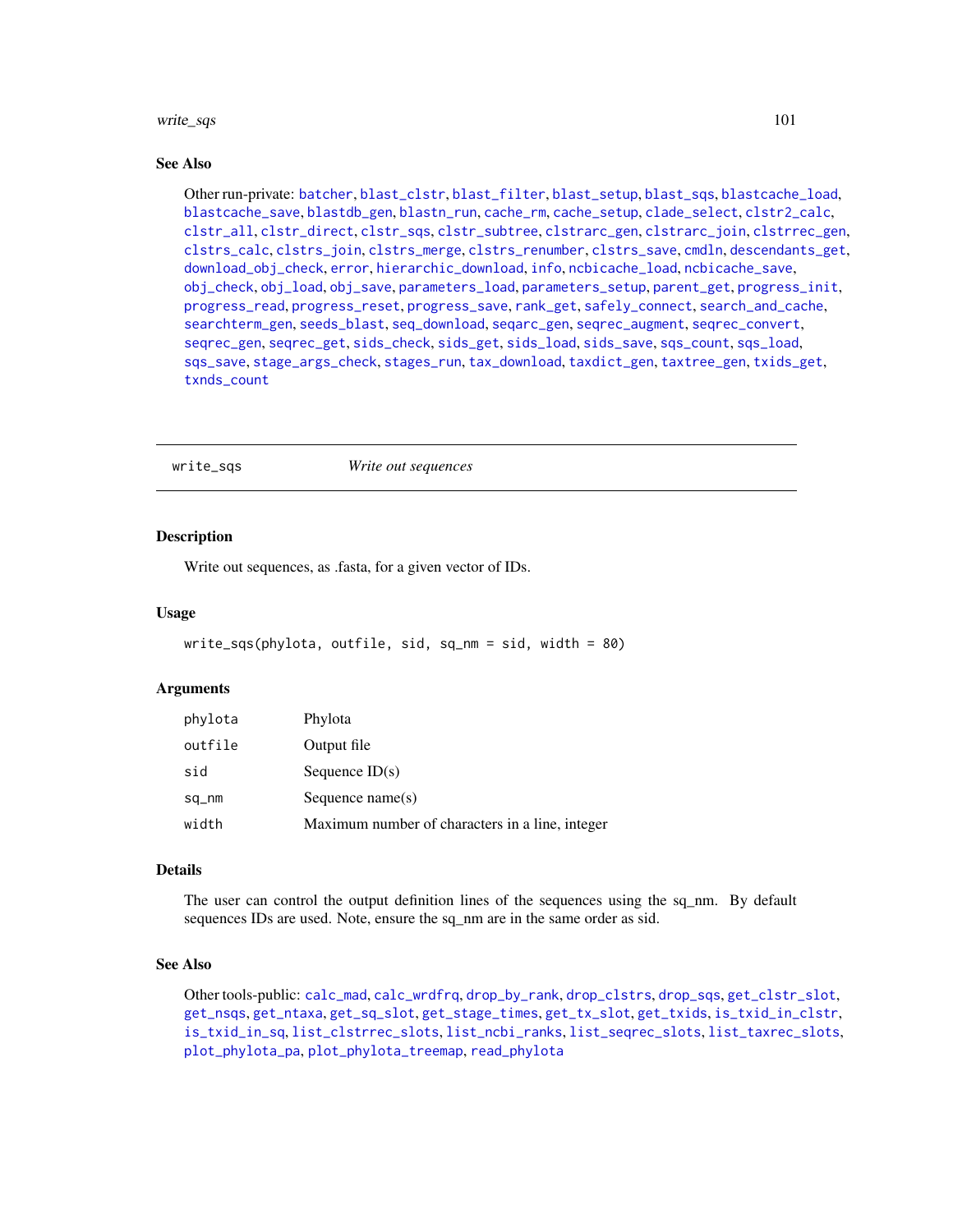102 years when the contract of the contract of the contract of the contract of the contract of the contract of the contract of the contract of the contract of the contract of the contract of the contract of the contract of

# Examples

```
data('aotus')
# get sequences for a cluster and write out
random_cid <- sample(aotus@cids, 1)
sids <- aotus[[random_cid]]@sids
write_sqs(phylota = aotus, outfile = file.path(tempdir(), 'test.fasta'),
          sq_nm = 'my_gene', sid = sids)
```
yeasts *Example phylota object (yeasts)*

# Description

Final phylota object produced by running pipeline for the yeasts, Kazachstania (71245).

#### Usage

data(yeasts)

# Format

yeasts is generated from read\_phylota().

# Examples

data(yeasts) # load object str(yeasts)

<span id="page-101-0"></span>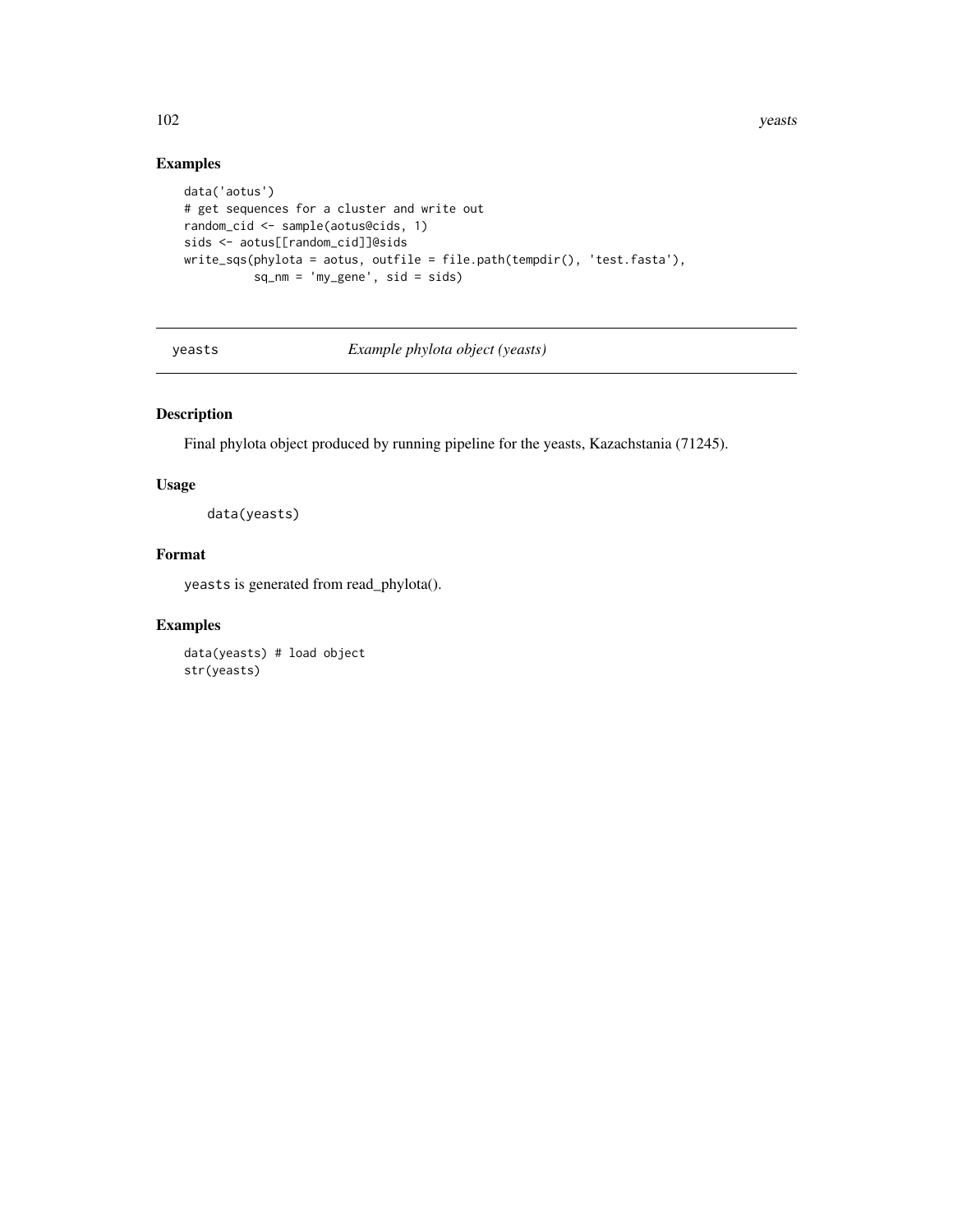# **Index**

∗Topic datasets aotus, [4](#page-3-0) bromeliads, [12](#page-11-1) cycads, [32](#page-31-1) dragonflies, [35](#page-34-1) sturgeons, [90](#page-89-0) tardigrades, [91](#page-90-1) tinamous, [98](#page-97-1) yeasts, [102](#page-101-0) [,ClstrArc,character,missing,missing-method *(*ClstrArc-class*)*, [17](#page-16-1) [,SeqArc,character,missing,missing-method *(*SeqArc-class*)*, [74](#page-73-1) [[,ClstrArc,character-method *(*ClstrArc-class*)*, [17](#page-16-1) [[,Phylota,character-method *(*Phylota-class*)*, [59](#page-58-1) [[,SeqArc,character-method *(*SeqArc-class*)*, [74](#page-73-1)

aotus, [4](#page-3-0)

as.character,ClstrArc-method *(*ClstrArc-class*)*, [17](#page-16-1) as.character,ClstrRec-method *(*ClstrRec-class*)*, [20](#page-19-1) as.character,Phylota-method *(*Phylota-class*)*, [59](#page-58-1) as.character,SeqArc-method *(*SeqArc-class*)*, [74](#page-73-1) as.character,SeqRec-method *(*SeqRec-class*)*, [76](#page-75-1) as.character,TaxDict-method *(*TaxDict-class*)*, [92](#page-91-1) as.character,TaxRec-method *(*TaxRec-class*)*, [95](#page-94-1)

batcher, [5,](#page-4-1) *[6](#page-5-2)[–13](#page-12-2)*, *[16](#page-15-1)*, *[18,](#page-17-1) [19](#page-18-1)*, *[22–](#page-21-1)[29](#page-28-1)*, *[32–](#page-31-1)[34](#page-33-0)*, *[39](#page-38-2)*, *[46,](#page-45-1) [47](#page-46-1)*, *[52–](#page-51-1)[54](#page-53-1)*, *[56](#page-55-1)*, *[58,](#page-57-2) [59](#page-58-1)*, *[64–](#page-63-1)[66](#page-65-1)*, *[71](#page-70-2)[–73](#page-72-1)*, *[76](#page-75-1)*, *[78–](#page-77-1)[90](#page-89-0)*, *[93](#page-92-1)*, *[96,](#page-95-1) [97](#page-96-1)*, *[99](#page-98-1)*, *[101](#page-100-0)* blast\_clstr, *[5](#page-4-1)[–8](#page-7-2)*, [8,](#page-7-2) *[9](#page-8-1)[–13](#page-12-2)*, *[16](#page-15-1)*, *[18,](#page-17-1) [19](#page-18-1)*, *[22](#page-21-1)[–29](#page-28-1)*, *[32](#page-31-1)[–34](#page-33-0)*, *[39](#page-38-2)*, *[46,](#page-45-1) [47](#page-46-1)*, *[52](#page-51-1)[–54](#page-53-1)*, *[56](#page-55-1)*, *[58,](#page-57-2) [59](#page-58-1)*, *[64](#page-63-1)[–66](#page-65-1)*, *[71](#page-70-2)[–73](#page-72-1)*, *[76](#page-75-1)*, *[78](#page-77-1)[–90](#page-89-0)*, *[93](#page-92-1)*, *[96,](#page-95-1) [97](#page-96-1)*, *[99](#page-98-1)*, *[101](#page-100-0)* blast\_filter, *[5](#page-4-1)[–9](#page-8-1)*, [9,](#page-8-1) *[10](#page-9-1)[–13](#page-12-2)*, *[16](#page-15-1)*, *[18,](#page-17-1) [19](#page-18-1)*, *[22](#page-21-1)[–29](#page-28-1)*, *[32](#page-31-1)[–34](#page-33-0)*, *[39](#page-38-2)*, *[46,](#page-45-1) [47](#page-46-1)*, *[52](#page-51-1)[–54](#page-53-1)*, *[56](#page-55-1)*, *[58,](#page-57-2) [59](#page-58-1)*, *[64](#page-63-1)[–66](#page-65-1)*, *[71](#page-70-2)[–73](#page-72-1)*, *[76](#page-75-1)*, *[78](#page-77-1)[–90](#page-89-0)*, *[93](#page-92-1)*, *[96,](#page-95-1) [97](#page-96-1)*, *[99](#page-98-1)*, *[101](#page-100-0)* blast\_setup, *[5](#page-4-1)[–9](#page-8-1)*, [10,](#page-9-1) *[11](#page-10-1)[–13](#page-12-2)*, *[16](#page-15-1)*, *[18,](#page-17-1) [19](#page-18-1)*, *[22](#page-21-1)[–29](#page-28-1)*, *[32](#page-31-1)[–34](#page-33-0)*, *[39](#page-38-2)*, *[46,](#page-45-1) [47](#page-46-1)*, *[52](#page-51-1)[–54](#page-53-1)*, *[56](#page-55-1)*, *[58,](#page-57-2) [59](#page-58-1)*, *[64](#page-63-1)[–66](#page-65-1)*, *[71](#page-70-2)[–73](#page-72-1)*, *[76](#page-75-1)*, *[78](#page-77-1)[–90](#page-89-0)*, *[93](#page-92-1)*, *[96,](#page-95-1) [97](#page-96-1)*, *[99](#page-98-1)*, *[101](#page-100-0)* blast\_sqs, *[5](#page-4-1)[–10](#page-9-1)*, [11,](#page-10-1) *[12,](#page-11-1) [13](#page-12-2)*, *[16](#page-15-1)*, *[18,](#page-17-1) [19](#page-18-1)*, *[22](#page-21-1)[–29](#page-28-1)*, *[32](#page-31-1)[–34](#page-33-0)*, *[39](#page-38-2)*, *[46,](#page-45-1) [47](#page-46-1)*, *[52](#page-51-1)[–54](#page-53-1)*, *[56](#page-55-1)*, *[58,](#page-57-2) [59](#page-58-1)*, *[64](#page-63-1)[–66](#page-65-1)*, *[71](#page-70-2)[–73](#page-72-1)*, *[76](#page-75-1)*, *[78](#page-77-1)[–90](#page-89-0)*, *[93](#page-92-1)*, *[96,](#page-95-1) [97](#page-96-1)*, *[99](#page-98-1)*, *[101](#page-100-0)* blastcache\_load, *[5](#page-4-1)*, [6,](#page-5-2) *[7](#page-6-1)[–13](#page-12-2)*, *[16](#page-15-1)*, *[18,](#page-17-1) [19](#page-18-1)*, *[22](#page-21-1)[–29](#page-28-1)*, *[32](#page-31-1)[–34](#page-33-0)*, *[39](#page-38-2)*, *[46,](#page-45-1) [47](#page-46-1)*, *[52](#page-51-1)[–54](#page-53-1)*, *[56](#page-55-1)*, *[58,](#page-57-2) [59](#page-58-1)*, *[64](#page-63-1)[–66](#page-65-1)*, *[71](#page-70-2)[–73](#page-72-1)*, *[76](#page-75-1)*, *[78](#page-77-1)[–90](#page-89-0)*, *[93](#page-92-1)*, *[96,](#page-95-1) [97](#page-96-1)*, *[99](#page-98-1)*, *[101](#page-100-0)* blastcache\_save, *[5,](#page-4-1) [6](#page-5-2)*, [6,](#page-5-2) *[7](#page-6-1)[–13](#page-12-2)*, *[16](#page-15-1)*, *[18,](#page-17-1) [19](#page-18-1)*, *[22](#page-21-1)[–29](#page-28-1)*, *[32](#page-31-1)[–34](#page-33-0)*, *[39](#page-38-2)*, *[46,](#page-45-1) [47](#page-46-1)*, *[52](#page-51-1)[–54](#page-53-1)*, *[56](#page-55-1)*, *[58,](#page-57-2) [59](#page-58-1)*, *[64](#page-63-1)[–66](#page-65-1)*, *[71](#page-70-2)[–73](#page-72-1)*, *[76](#page-75-1)*, *[78](#page-77-1)[–90](#page-89-0)*, *[93](#page-92-1)*, *[96,](#page-95-1) [97](#page-96-1)*, *[99](#page-98-1)*, *[101](#page-100-0)* blastdb\_gen, *[5](#page-4-1)[–7](#page-6-1)*, [7,](#page-6-1) *[8](#page-7-2)[–13](#page-12-2)*, *[16](#page-15-1)*, *[18,](#page-17-1) [19](#page-18-1)*, *[22](#page-21-1)[–29](#page-28-1)*, *[32](#page-31-1)[–34](#page-33-0)*, *[39](#page-38-2)*, *[46,](#page-45-1) [47](#page-46-1)*, *[52](#page-51-1)[–54](#page-53-1)*, *[56](#page-55-1)*, *[58,](#page-57-2) [59](#page-58-1)*, *[64](#page-63-1)[–66](#page-65-1)*, *[71](#page-70-2)[–73](#page-72-1)*, *[76](#page-75-1)*, *[78](#page-77-1)[–90](#page-89-0)*, *[93](#page-92-1)*, *[96,](#page-95-1) [97](#page-96-1)*, *[99](#page-98-1)*, *[101](#page-100-0)* blastn\_run, *[5](#page-4-1)[–7](#page-6-1)*, [8,](#page-7-2) *[9](#page-8-1)[–13](#page-12-2)*, *[16](#page-15-1)*, *[18,](#page-17-1) [19](#page-18-1)*, *[22](#page-21-1)[–29](#page-28-1)*, *[32](#page-31-1)[–34](#page-33-0)*, *[39](#page-38-2)*, *[46,](#page-45-1) [47](#page-46-1)*, *[52](#page-51-1)[–54](#page-53-1)*, *[56](#page-55-1)*, *[58,](#page-57-2) [59](#page-58-1)*, *[64](#page-63-1)[–66](#page-65-1)*, *[71](#page-70-2)[–73](#page-72-1)*, *[76](#page-75-1)*, *[78](#page-77-1)[–90](#page-89-0)*, *[93](#page-92-1)*, *[96,](#page-95-1) [97](#page-96-1)*, *[99](#page-98-1)*, *[101](#page-100-0)* bromeliads, [12](#page-11-1) cache\_rm, *[5](#page-4-1)[–11](#page-10-1)*, [12,](#page-11-1) *[13](#page-12-2)*, *[16](#page-15-1)*, *[18,](#page-17-1) [19](#page-18-1)*, *[22](#page-21-1)[–29](#page-28-1)*, *[32](#page-31-1)[–34](#page-33-0)*, *[39](#page-38-2)*, *[46,](#page-45-1) [47](#page-46-1)*, *[52](#page-51-1)[–54](#page-53-1)*, *[56](#page-55-1)*, *[58,](#page-57-2) [59](#page-58-1)*, *[64](#page-63-1)[–66](#page-65-1)*, *[71](#page-70-2)[–73](#page-72-1)*, *[76](#page-75-1)*, *[78](#page-77-1)[–90](#page-89-0)*, *[93](#page-92-1)*, *[96,](#page-95-1) [97](#page-96-1)*,

cache\_setup, *[5](#page-4-1)[–12](#page-11-1)*, [13,](#page-12-2) *[16](#page-15-1)*, *[18,](#page-17-1) [19](#page-18-1)*, *[22](#page-21-1)[–29](#page-28-1)*, *[32](#page-31-1)[–34](#page-33-0)*, *[39](#page-38-2)*, *[46,](#page-45-1) [47](#page-46-1)*, *[52](#page-51-1)[–54](#page-53-1)*, *[56](#page-55-1)*, *[58,](#page-57-2) [59](#page-58-1)*,

*[99](#page-98-1)*, *[101](#page-100-0)*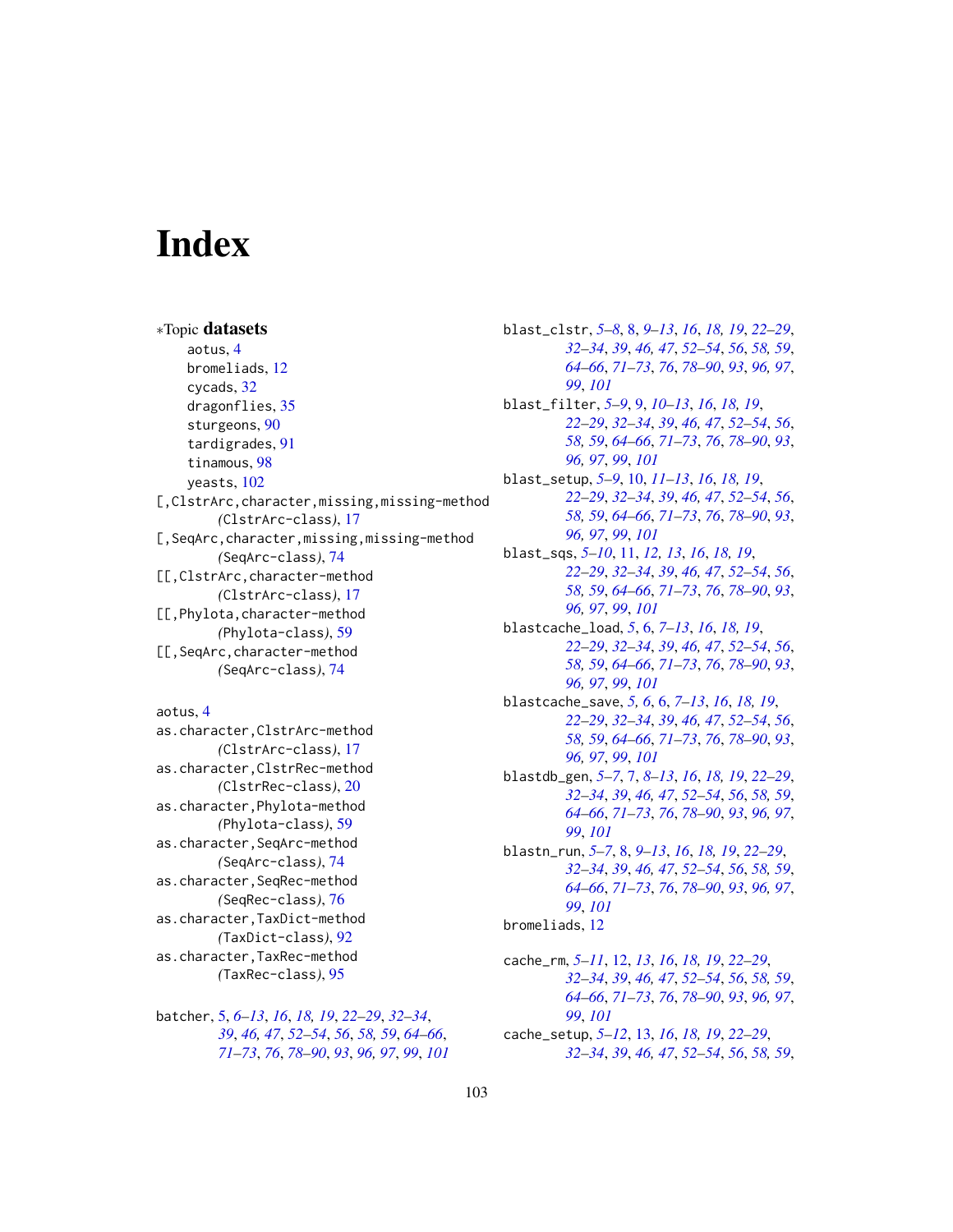*[64](#page-63-1)[–66](#page-65-1)*, *[71](#page-70-2)[–73](#page-72-1)*, *[76](#page-75-1)*, *[78–](#page-77-1)[90](#page-89-0)*, *[93](#page-92-1)*, *[96,](#page-95-1) [97](#page-96-1)*, *[99](#page-98-1)*, *[101](#page-100-0)* calc\_mad, [13,](#page-12-2) *[15](#page-14-1)*, *[36](#page-35-0)[–38](#page-37-1)*, *[40–](#page-39-1)[45](#page-44-2)*, *[47–](#page-46-1)[50](#page-49-2)*, *[61](#page-60-1)*, *[63](#page-62-1)*, *[67](#page-66-1)*, *[101](#page-100-0)* calc\_wrdfrq, *[14](#page-13-1)*, [14,](#page-13-1) *[36–](#page-35-0)[38](#page-37-1)*, *[40–](#page-39-1)[45](#page-44-2)*, *[47–](#page-46-1)[50](#page-49-2)*, *[61](#page-60-1)*, *[63](#page-62-1)*, *[67](#page-66-1)*, *[101](#page-100-0)* clade\_select, *[5](#page-4-1)[–13](#page-12-2)*, [15,](#page-14-1) *[16](#page-15-1)*, *[18,](#page-17-1) [19](#page-18-1)*, *[22–](#page-21-1)[29](#page-28-1)*, *[32](#page-31-1)[–34](#page-33-0)*, *[39](#page-38-2)*, *[46,](#page-45-1) [47](#page-46-1)*, *[52–](#page-51-1)[54](#page-53-1)*, *[56](#page-55-1)*, *[58,](#page-57-2) [59](#page-58-1)*, *[64](#page-63-1)[–66](#page-65-1)*, *[71](#page-70-2)[–73](#page-72-1)*, *[76](#page-75-1)*, *[78–](#page-77-1)[90](#page-89-0)*, *[93](#page-92-1)*, *[96,](#page-95-1) [97](#page-96-1)*, *[99](#page-98-1)*, *[101](#page-100-0)* clstr2\_calc, *[5](#page-4-1)[–13](#page-12-2)*, *[16](#page-15-1)*, [16,](#page-15-1) *[18,](#page-17-1) [19](#page-18-1)*, *[22–](#page-21-1)[29](#page-28-1)*, *[32](#page-31-1)[–34](#page-33-0)*, *[39](#page-38-2)*, *[46,](#page-45-1) [47](#page-46-1)*, *[52–](#page-51-1)[54](#page-53-1)*, *[56](#page-55-1)*, *[58,](#page-57-2) [59](#page-58-1)*, *[64](#page-63-1)[–66](#page-65-1)*, *[71](#page-70-2)[–73](#page-72-1)*, *[76](#page-75-1)*, *[78–](#page-77-1)[90](#page-89-0)*, *[93](#page-92-1)*, *[96,](#page-95-1) [97](#page-96-1)*, *[99](#page-98-1)*, *[101](#page-100-0)* clstr\_all, *[5](#page-4-1)[–13](#page-12-2)*, *[16](#page-15-1)*, *[18,](#page-17-1) [19](#page-18-1)*, *[22–](#page-21-1)[25](#page-24-1)*, [26,](#page-25-1) *[27](#page-26-1)[–29](#page-28-1)*, *[32](#page-31-1)[–34](#page-33-0)*, *[39](#page-38-2)*, *[46,](#page-45-1) [47](#page-46-1)*, *[52–](#page-51-1)[54](#page-53-1)*, *[56](#page-55-1)*, *[58,](#page-57-2) [59](#page-58-1)*, *[64](#page-63-1)[–66](#page-65-1)*, *[71–](#page-70-2)[73](#page-72-1)*, *[76](#page-75-1)*, *[78–](#page-77-1)[90](#page-89-0)*, *[93](#page-92-1)*, *[96,](#page-95-1) [97](#page-96-1)*, *[99](#page-98-1)*, *[101](#page-100-0)* clstr\_direct, *[5](#page-4-1)[–13](#page-12-2)*, *[16](#page-15-1)*, *[18,](#page-17-1) [19](#page-18-1)*, *[22–](#page-21-1)[26](#page-25-1)*, [27,](#page-26-1) *[28,](#page-27-2) [29](#page-28-1)*, *[32](#page-31-1)[–34](#page-33-0)*, *[39](#page-38-2)*, *[46,](#page-45-1) [47](#page-46-1)*, *[52–](#page-51-1)[54](#page-53-1)*, *[56](#page-55-1)*, *[58,](#page-57-2) [59](#page-58-1)*, *[64](#page-63-1)[–66](#page-65-1)*, *[71–](#page-70-2)[73](#page-72-1)*, *[76](#page-75-1)*, *[78–](#page-77-1)[90](#page-89-0)*, *[93](#page-92-1)*, *[96,](#page-95-1) [97](#page-96-1)*, *[99](#page-98-1)*, *[101](#page-100-0)* clstr\_sqs, *[5](#page-4-1)[–13](#page-12-2)*, *[16](#page-15-1)*, *[18,](#page-17-1) [19](#page-18-1)*, *[22–](#page-21-1)[27](#page-26-1)*, [28,](#page-27-2) *[29](#page-28-1)*, *[32](#page-31-1)[–34](#page-33-0)*, *[39](#page-38-2)*, *[46,](#page-45-1) [47](#page-46-1)*, *[52–](#page-51-1)[54](#page-53-1)*, *[56](#page-55-1)*, *[58,](#page-57-2) [59](#page-58-1)*, *[64](#page-63-1)[–66](#page-65-1)*, *[71](#page-70-2)[–73](#page-72-1)*, *[76](#page-75-1)*, *[78–](#page-77-1)[90](#page-89-0)*, *[93](#page-92-1)*, *[96,](#page-95-1) [97](#page-96-1)*, *[99](#page-98-1)*, *[101](#page-100-0)* clstr\_subtree, *[5](#page-4-1)[–13](#page-12-2)*, *[16](#page-15-1)*, *[18,](#page-17-1) [19](#page-18-1)*, *[22–](#page-21-1)[28](#page-27-2)*, [28,](#page-27-2) *[32](#page-31-1)[–34](#page-33-0)*, *[39](#page-38-2)*, *[46,](#page-45-1) [47](#page-46-1)*, *[52–](#page-51-1)[54](#page-53-1)*, *[56](#page-55-1)*, *[58,](#page-57-2) [59](#page-58-1)*, *[64](#page-63-1)[–66](#page-65-1)*, *[71](#page-70-2)[–73](#page-72-1)*, *[76](#page-75-1)*, *[78–](#page-77-1)[90](#page-89-0)*, *[93](#page-92-1)*, *[96,](#page-95-1) [97](#page-96-1)*, *[99](#page-98-1)*, *[101](#page-100-0)* ClstrArc-class, [17](#page-16-1) ClstrArc-method *(*ClstrArc-class*)*, [17](#page-16-1) clstrarc\_gen, *[5](#page-4-1)[–13](#page-12-2)*, *[16](#page-15-1)*, [18,](#page-17-1) *[19](#page-18-1)*, *[22–](#page-21-1)[29](#page-28-1)*, *[32](#page-31-1)[–34](#page-33-0)*, *[39](#page-38-2)*, *[46,](#page-45-1) [47](#page-46-1)*, *[52–](#page-51-1)[54](#page-53-1)*, *[56](#page-55-1)*, *[58,](#page-57-2) [59](#page-58-1)*, *[64](#page-63-1)[–66](#page-65-1)*, *[71](#page-70-2)[–73](#page-72-1)*, *[76](#page-75-1)*, *[78–](#page-77-1)[90](#page-89-0)*, *[93](#page-92-1)*, *[96,](#page-95-1) [97](#page-96-1)*, *[99](#page-98-1)*, *[101](#page-100-0)* clstrarc\_join, *[5](#page-4-1)[–13](#page-12-2)*, *[16](#page-15-1)*, *[18](#page-17-1)*, [19,](#page-18-1) *[22–](#page-21-1)[29](#page-28-1)*, *[32](#page-31-1)[–34](#page-33-0)*, *[39](#page-38-2)*, *[46,](#page-45-1) [47](#page-46-1)*, *[52–](#page-51-1)[54](#page-53-1)*, *[56](#page-55-1)*, *[58,](#page-57-2) [59](#page-58-1)*, *[64](#page-63-1)[–66](#page-65-1)*, *[71](#page-70-2)[–73](#page-72-1)*, *[76](#page-75-1)*, *[78–](#page-77-1)[90](#page-89-0)*, *[93](#page-92-1)*, *[96,](#page-95-1) [97](#page-96-1)*, *[99](#page-98-1)*, *[101](#page-100-0)* ClstrRec-class, [20](#page-19-1) ClstrRec-method *(*ClstrRec-class*)*, [20](#page-19-1) clstrrec\_gen, *[5](#page-4-1)[–13](#page-12-2)*, *[16](#page-15-1)*, *[18,](#page-17-1) [19](#page-18-1)*, [21,](#page-20-1) *[22–](#page-21-1)[29](#page-28-1)*, *[32](#page-31-1)[–34](#page-33-0)*, *[39](#page-38-2)*, *[46,](#page-45-1) [47](#page-46-1)*, *[52–](#page-51-1)[54](#page-53-1)*, *[56](#page-55-1)*, *[58,](#page-57-2) [59](#page-58-1)*, *[64](#page-63-1)[–66](#page-65-1)*, *[71](#page-70-2)[–73](#page-72-1)*, *[76](#page-75-1)*, *[78–](#page-77-1)[90](#page-89-0)*, *[93](#page-92-1)*, *[96,](#page-95-1) [97](#page-96-1)*, *[99](#page-98-1)*, *[101](#page-100-0)* clstrs\_calc, *[5](#page-4-1)[–13](#page-12-2)*, *[16](#page-15-1)*, *[18,](#page-17-1) [19](#page-18-1)*, *[22](#page-21-1)*, [22,](#page-21-1) *[23–](#page-22-1)[29](#page-28-1)*, *[32](#page-31-1)[–34](#page-33-0)*, *[39](#page-38-2)*, *[46,](#page-45-1) [47](#page-46-1)*, *[52–](#page-51-1)[54](#page-53-1)*, *[56](#page-55-1)*, *[58,](#page-57-2) [59](#page-58-1)*,

*[64](#page-63-1)[–66](#page-65-1)*, *[71](#page-70-2)[–73](#page-72-1)*, *[76](#page-75-1)*, *[78](#page-77-1)[–90](#page-89-0)*, *[93](#page-92-1)*, *[96,](#page-95-1) [97](#page-96-1)*, *[99](#page-98-1)*, *[101](#page-100-0)*

- clstrs\_join, *[5](#page-4-1)[–13](#page-12-2)*, *[16](#page-15-1)*, *[18,](#page-17-1) [19](#page-18-1)*, *[22](#page-21-1)*, [23,](#page-22-1) *[24](#page-23-2)[–29](#page-28-1)*, *[32](#page-31-1)[–34](#page-33-0)*, *[39](#page-38-2)*, *[46,](#page-45-1) [47](#page-46-1)*, *[52](#page-51-1)[–54](#page-53-1)*, *[56](#page-55-1)*, *[58,](#page-57-2) [59](#page-58-1)*, *[64](#page-63-1)[–66](#page-65-1)*, *[71](#page-70-2)[–73](#page-72-1)*, *[76](#page-75-1)*, *[78](#page-77-1)[–90](#page-89-0)*, *[93](#page-92-1)*, *[96,](#page-95-1) [97](#page-96-1)*, *[99](#page-98-1)*, *[101](#page-100-0)*
- clstrs\_merge, *[5](#page-4-1)[–13](#page-12-2)*, *[16](#page-15-1)*, *[18,](#page-17-1) [19](#page-18-1)*, *[22,](#page-21-1) [23](#page-22-1)*, [24,](#page-23-2) *[25](#page-24-1)[–29](#page-28-1)*, *[32](#page-31-1)[–34](#page-33-0)*, *[39](#page-38-2)*, *[46,](#page-45-1) [47](#page-46-1)*, *[52](#page-51-1)[–54](#page-53-1)*, *[56](#page-55-1)*, *[58,](#page-57-2) [59](#page-58-1)*, *[64](#page-63-1)[–66](#page-65-1)*, *[71](#page-70-2)[–73](#page-72-1)*, *[76](#page-75-1)*, *[78](#page-77-1)[–90](#page-89-0)*, *[93](#page-92-1)*, *[96,](#page-95-1) [97](#page-96-1)*, *[99](#page-98-1)*, *[101](#page-100-0)*
- clstrs\_renumber, *[5](#page-4-1)[–13](#page-12-2)*, *[16](#page-15-1)*, *[18,](#page-17-1) [19](#page-18-1)*, *[22](#page-21-1)[–24](#page-23-2)*, [24,](#page-23-2) *[25](#page-24-1)[–29](#page-28-1)*, *[32](#page-31-1)[–34](#page-33-0)*, *[39](#page-38-2)*, *[46,](#page-45-1) [47](#page-46-1)*, *[52](#page-51-1)[–54](#page-53-1)*, *[56](#page-55-1)*, *[58,](#page-57-2) [59](#page-58-1)*, *[64](#page-63-1)[–66](#page-65-1)*, *[71](#page-70-2)[–73](#page-72-1)*, *[76](#page-75-1)*, *[78](#page-77-1)[–90](#page-89-0)*, *[93](#page-92-1)*, *[96,](#page-95-1) [97](#page-96-1)*, *[99](#page-98-1)*, *[101](#page-100-0)*
- clstrs\_save, *[5](#page-4-1)[–13](#page-12-2)*, *[16](#page-15-1)*, *[18,](#page-17-1) [19](#page-18-1)*, *[22](#page-21-1)[–25](#page-24-1)*, [25,](#page-24-1) *[26](#page-25-1)[–29](#page-28-1)*, *[32](#page-31-1)[–34](#page-33-0)*, *[39](#page-38-2)*, *[46,](#page-45-1) [47](#page-46-1)*, *[52](#page-51-1)[–54](#page-53-1)*, *[56](#page-55-1)*, *[58,](#page-57-2) [59](#page-58-1)*, *[64](#page-63-1)[–66](#page-65-1)*, *[71](#page-70-2)[–73](#page-72-1)*, *[76](#page-75-1)*, *[78](#page-77-1)[–90](#page-89-0)*, *[93](#page-92-1)*, *[96,](#page-95-1) [97](#page-96-1)*, *[99](#page-98-1)*, *[101](#page-100-0)*
- clusters2\_run, *[18](#page-17-1)*, *[21](#page-20-1)*, [29,](#page-28-1) *[30](#page-29-1)*, *[57](#page-56-1)*, *[60](#page-59-0)*, *[68](#page-67-1)[–70](#page-69-1)*, *[75](#page-74-1)*, *[77](#page-76-0)*, *[82](#page-81-1)*, *[92](#page-91-1)*, *[94,](#page-93-1) [95](#page-94-1)*
- clusters\_run, *[18](#page-17-1)*, *[21](#page-20-1)*, *[29](#page-28-1)*, [30,](#page-29-1) *[57](#page-56-1)*, *[60](#page-59-0)*, *[68](#page-67-1)[–70](#page-69-1)*, *[75](#page-74-1)*, *[77](#page-76-0)*, *[82](#page-81-1)*, *[92](#page-91-1)*, *[94,](#page-93-1) [95](#page-94-1)*
- cmdln, *[5–](#page-4-1)[13](#page-12-2)*, *[16](#page-15-1)*, *[18,](#page-17-1) [19](#page-18-1)*, *[22](#page-21-1)[–29](#page-28-1)*, [31,](#page-30-1) *[33,](#page-32-1) [34](#page-33-0)*, *[39](#page-38-2)*, *[46,](#page-45-1) [47](#page-46-1)*, *[52](#page-51-1)[–54](#page-53-1)*, *[56](#page-55-1)*, *[58,](#page-57-2) [59](#page-58-1)*, *[64](#page-63-1)[–66](#page-65-1)*, *[71](#page-70-2)[–73](#page-72-1)*, *[76](#page-75-1)*, *[78](#page-77-1)[–90](#page-89-0)*, *[93](#page-92-1)*, *[96,](#page-95-1) [97](#page-96-1)*, *[99](#page-98-1)*, *[101](#page-100-0)*

cycads, [32](#page-31-1)

- descendants\_get, *[5](#page-4-1)[–13](#page-12-2)*, *[16](#page-15-1)*, *[18,](#page-17-1) [19](#page-18-1)*, *[22](#page-21-1)[–29](#page-28-1)*, *[32](#page-31-1)*, [32,](#page-31-1) *[34](#page-33-0)*, *[39](#page-38-2)*, *[46,](#page-45-1) [47](#page-46-1)*, *[52](#page-51-1)[–54](#page-53-1)*, *[56](#page-55-1)*, *[58,](#page-57-2) [59](#page-58-1)*, *[64](#page-63-1)[–66](#page-65-1)*, *[71](#page-70-2)[–73](#page-72-1)*, *[76](#page-75-1)*, *[78](#page-77-1)[–90](#page-89-0)*, *[93](#page-92-1)*, *[96,](#page-95-1) [97](#page-96-1)*, *[99](#page-98-1)*, *[101](#page-100-0)*
- download\_obj\_check, *[5](#page-4-1)[–13](#page-12-2)*, *[16](#page-15-1)*, *[18,](#page-17-1) [19](#page-18-1)*, *[22](#page-21-1)[–29](#page-28-1)*, *[32,](#page-31-1) [33](#page-32-1)*, [33,](#page-32-1) *[39](#page-38-2)*, *[46,](#page-45-1) [47](#page-46-1)*, *[52](#page-51-1)[–54](#page-53-1)*, *[56](#page-55-1)*, *[58,](#page-57-2) [59](#page-58-1)*, *[64](#page-63-1)[–66](#page-65-1)*, *[71](#page-70-2)[–73](#page-72-1)*, *[76](#page-75-1)*, *[78](#page-77-1)[–90](#page-89-0)*, *[93](#page-92-1)*, *[96,](#page-95-1) [97](#page-96-1)*, *[99](#page-98-1)*, *[101](#page-100-0)*
- download\_run, [34](#page-33-0)
- dragonflies, [35](#page-34-1)
- drop\_by\_rank, *[14,](#page-13-1) [15](#page-14-1)*, [35,](#page-34-1) *[37,](#page-36-1) [38](#page-37-1)*, *[40](#page-39-1)[–45](#page-44-2)*, *[47](#page-46-1)[–50](#page-49-2)*, *[61](#page-60-1)*, *[63](#page-62-1)*, *[67](#page-66-1)*, *[101](#page-100-0)*
- drop\_clstrs, *[14,](#page-13-1) [15](#page-14-1)*, *[36](#page-35-0)*, [37,](#page-36-1) *[38](#page-37-1)*, *[40](#page-39-1)[–45](#page-44-2)*, *[47](#page-46-1)[–50](#page-49-2)*, *[61](#page-60-1)*, *[63](#page-62-1)*, *[67](#page-66-1)*, *[101](#page-100-0)*
- drop\_sqs, *[14,](#page-13-1) [15](#page-14-1)*, *[36,](#page-35-0) [37](#page-36-1)*, [38,](#page-37-1) *[40](#page-39-1)[–45](#page-44-2)*, *[47](#page-46-1)[–50](#page-49-2)*, *[61](#page-60-1)*, *[63](#page-62-1)*, *[67](#page-66-1)*, *[101](#page-100-0)*
- error, *[5–](#page-4-1)[13](#page-12-2)*, *[16](#page-15-1)*, *[18,](#page-17-1) [19](#page-18-1)*, *[22](#page-21-1)[–29](#page-28-1)*, *[32](#page-31-1)[–34](#page-33-0)*, [39,](#page-38-2) *[46,](#page-45-1) [47](#page-46-1)*, *[52](#page-51-1)[–54](#page-53-1)*, *[56](#page-55-1)*, *[58,](#page-57-2) [59](#page-58-1)*, *[64](#page-63-1)[–66](#page-65-1)*, *[71](#page-70-2)[–73](#page-72-1)*, *[76](#page-75-1)*, *[78](#page-77-1)[–90](#page-89-0)*, *[93](#page-92-1)*, *[96,](#page-95-1) [97](#page-96-1)*, *[99](#page-98-1)*, *[101](#page-100-0)*
- get\_clstr\_slot, *[14,](#page-13-1) [15](#page-14-1)*, *[36](#page-35-0)[–38](#page-37-1)*, [39,](#page-38-2) *[40](#page-39-1)[–45](#page-44-2)*, *[47](#page-46-1)[–50](#page-49-2)*, *[61](#page-60-1)*, *[63](#page-62-1)*, *[67](#page-66-1)*, *[101](#page-100-0)*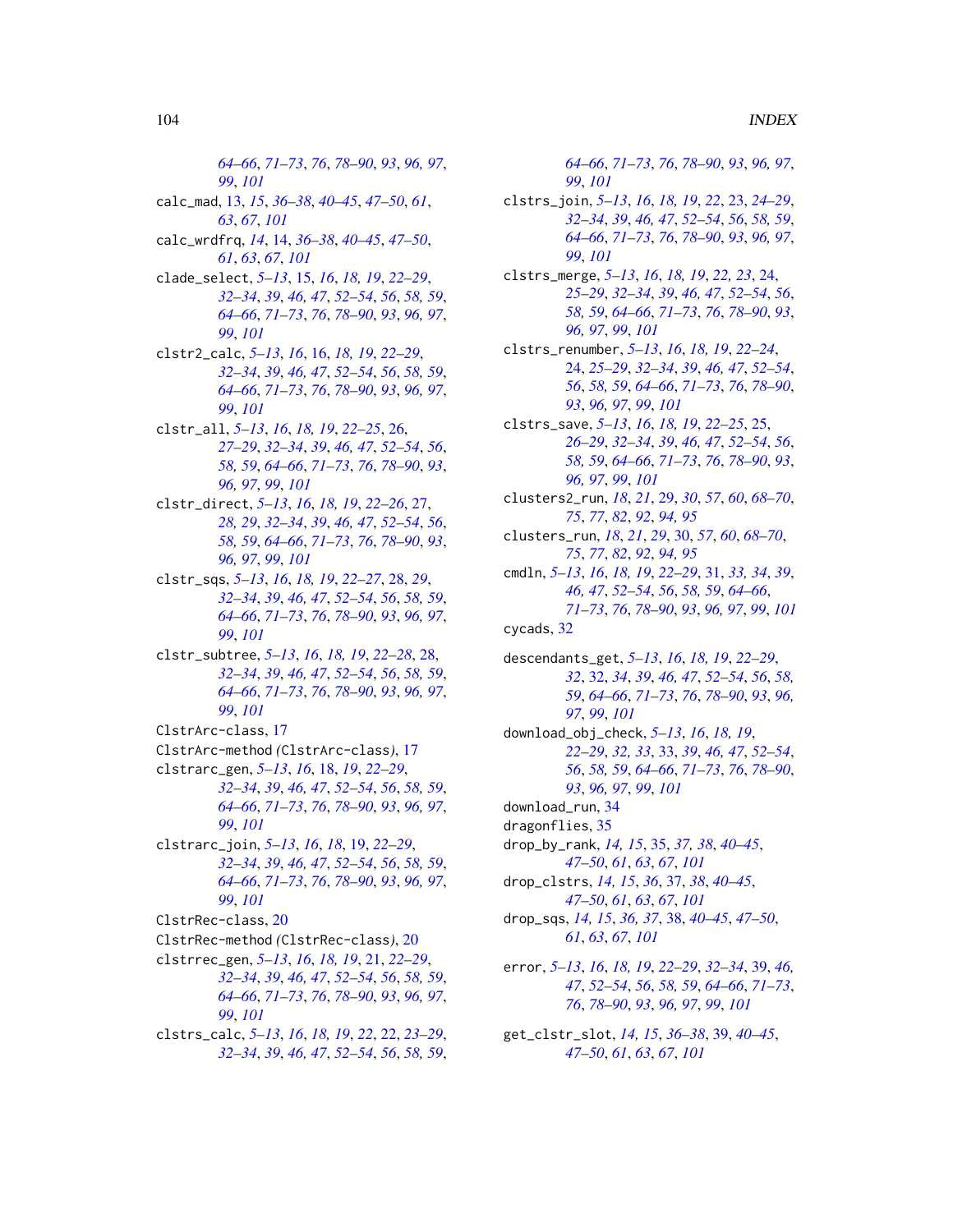#### INDEX 105

get\_nsqs, *[14,](#page-13-1) [15](#page-14-1)*, *[36](#page-35-0)[–38](#page-37-1)*, *[40](#page-39-1)*, [40,](#page-39-1) *[41–](#page-40-1)[45](#page-44-2)*, *[47](#page-46-1)[–50](#page-49-2)*, *[61](#page-60-1)*, *[63](#page-62-1)*, *[67](#page-66-1)*, *[101](#page-100-0)* get\_ntaxa, *[14,](#page-13-1) [15](#page-14-1)*, *[36](#page-35-0)[–38](#page-37-1)*, *[40](#page-39-1)*, [41,](#page-40-1) *[42–](#page-41-1)[45](#page-44-2)*, *[47](#page-46-1)[–50](#page-49-2)*, *[61](#page-60-1)*, *[63](#page-62-1)*, *[67](#page-66-1)*, *[101](#page-100-0)* get\_sq\_slot, *[14,](#page-13-1) [15](#page-14-1)*, *[36–](#page-35-0)[38](#page-37-1)*, *[40,](#page-39-1) [41](#page-40-1)*, [42,](#page-41-1) *[43](#page-42-2)[–45](#page-44-2)*, *[47](#page-46-1)[–50](#page-49-2)*, *[61](#page-60-1)*, *[63](#page-62-1)*, *[67](#page-66-1)*, *[101](#page-100-0)* get\_stage\_times, *[14,](#page-13-1) [15](#page-14-1)*, *[36–](#page-35-0)[38](#page-37-1)*, *[40–](#page-39-1)[42](#page-41-1)*, [43,](#page-42-2) *[44,](#page-43-0) [45](#page-44-2)*, *[47](#page-46-1)[–50](#page-49-2)*, *[61](#page-60-1)*, *[63](#page-62-1)*, *[67](#page-66-1)*, *[101](#page-100-0)* get\_tx\_slot, *[14,](#page-13-1) [15](#page-14-1)*, *[36–](#page-35-0)[38](#page-37-1)*, *[40–](#page-39-1)[44](#page-43-0)*, [45,](#page-44-2) *[47](#page-46-1)[–50](#page-49-2)*, *[61](#page-60-1)*, *[63](#page-62-1)*, *[67](#page-66-1)*, *[101](#page-100-0)* get\_txids, *[14,](#page-13-1) [15](#page-14-1)*, *[36](#page-35-0)[–38](#page-37-1)*, *[40–](#page-39-1)[43](#page-42-2)*, [43,](#page-42-2) *[45](#page-44-2)*, *[47](#page-46-1)[–50](#page-49-2)*, *[61](#page-60-1)*, *[63](#page-62-1)*, *[67](#page-66-1)*, *[101](#page-100-0)*

hierarchic\_download, *[5–](#page-4-1)[13](#page-12-2)*, *[16](#page-15-1)*, *[18,](#page-17-1) [19](#page-18-1)*, *[22](#page-21-1)[–29](#page-28-1)*, *[32](#page-31-1)[–34](#page-33-0)*, *[39](#page-38-2)*, [45,](#page-44-2) *[47](#page-46-1)*, *[52–](#page-51-1)[54](#page-53-1)*, *[56](#page-55-1)*, *[58,](#page-57-2) [59](#page-58-1)*, *[64](#page-63-1)[–66](#page-65-1)*, *[71–](#page-70-2)[73](#page-72-1)*, *[76](#page-75-1)*, *[78–](#page-77-1)[90](#page-89-0)*, *[93](#page-92-1)*, *[96,](#page-95-1) [97](#page-96-1)*, *[99](#page-98-1)*, *[101](#page-100-0)*

info, *[5](#page-4-1)[–13](#page-12-2)*, *[16](#page-15-1)*, *[18,](#page-17-1) [19](#page-18-1)*, *[22–](#page-21-1)[29](#page-28-1)*, *[32–](#page-31-1)[34](#page-33-0)*, *[39](#page-38-2)*, *[46](#page-45-1)*, [46,](#page-45-1) *[52](#page-51-1)[–54](#page-53-1)*, *[56](#page-55-1)*, *[58,](#page-57-2) [59](#page-58-1)*, *[64–](#page-63-1)[66](#page-65-1)*, *[71–](#page-70-2)[73](#page-72-1)*, *[76](#page-75-1)*, *[78](#page-77-1)[–90](#page-89-0)*, *[93](#page-92-1)*, *[96,](#page-95-1) [97](#page-96-1)*, *[99](#page-98-1)*, *[101](#page-100-0)*

is\_txid\_in\_clstr, *[14,](#page-13-1) [15](#page-14-1)*, *[36–](#page-35-0)[38](#page-37-1)*, *[40–](#page-39-1)[45](#page-44-2)*, [47,](#page-46-1) *[48](#page-47-1)[–50](#page-49-2)*, *[61](#page-60-1)*, *[63](#page-62-1)*, *[67](#page-66-1)*, *[101](#page-100-0)*

- is\_txid\_in\_sq, *[14,](#page-13-1) [15](#page-14-1)*, *[36–](#page-35-0)[38](#page-37-1)*, *[40–](#page-39-1)[45](#page-44-2)*, *[47](#page-46-1)*, [48,](#page-47-1) *[49,](#page-48-2) [50](#page-49-2)*, *[61](#page-60-1)*, *[63](#page-62-1)*, *[67](#page-66-1)*, *[101](#page-100-0)*
- list\_clstrrec\_slots, *[14,](#page-13-1) [15](#page-14-1)*, *[36–](#page-35-0)[38](#page-37-1)*, *[40–](#page-39-1)[45](#page-44-2)*, *[47](#page-46-1)[–49](#page-48-2)*, [49,](#page-48-2) *[50](#page-49-2)*, *[61](#page-60-1)*, *[63](#page-62-1)*, *[67](#page-66-1)*, *[101](#page-100-0)* list\_ncbi\_ranks, *[14,](#page-13-1) [15](#page-14-1)*, *[36–](#page-35-0)[38](#page-37-1)*, *[40–](#page-39-1)[45](#page-44-2)*, *[47](#page-46-1)[–49](#page-48-2)*, [49,](#page-48-2) *[50](#page-49-2)*, *[61](#page-60-1)*, *[63](#page-62-1)*, *[67](#page-66-1)*, *[101](#page-100-0)* list\_seqrec\_slots, *[14,](#page-13-1) [15](#page-14-1)*, *[36–](#page-35-0)[38](#page-37-1)*, *[40–](#page-39-1)[45](#page-44-2)*, *[47](#page-46-1)[–50](#page-49-2)*, [50,](#page-49-2) *[61](#page-60-1)*, *[63](#page-62-1)*, *[67](#page-66-1)*, *[101](#page-100-0)* list\_taxrec\_slots, *[14,](#page-13-1) [15](#page-14-1)*, *[36–](#page-35-0)[38](#page-37-1)*, *[40–](#page-39-1)[45](#page-44-2)*, *[47](#page-46-1)[–50](#page-49-2)*, [50,](#page-49-2) *[61](#page-60-1)*, *[63](#page-62-1)*, *[67](#page-66-1)*, *[101](#page-100-0)*

mk\_txid\_in\_sq\_mtrx, [51,](#page-50-2) *[91](#page-90-1)*, *[100](#page-99-2)*

ncbicache\_load, *[5](#page-4-1)[–13](#page-12-2)*, *[16](#page-15-1)*, *[18,](#page-17-1) [19](#page-18-1)*, *[22–](#page-21-1)[29](#page-28-1)*, *[32](#page-31-1)[–34](#page-33-0)*, *[39](#page-38-2)*, *[46,](#page-45-1) [47](#page-46-1)*, [51,](#page-50-2) *[52–](#page-51-1)[54](#page-53-1)*, *[56](#page-55-1)*, *[58,](#page-57-2) [59](#page-58-1)*, *[64](#page-63-1)[–66](#page-65-1)*, *[71–](#page-70-2)[73](#page-72-1)*, *[76](#page-75-1)*, *[78–](#page-77-1)[90](#page-89-0)*, *[93](#page-92-1)*, *[96,](#page-95-1) [97](#page-96-1)*, *[99](#page-98-1)*, *[101](#page-100-0)*

- ncbicache\_save, *[5](#page-4-1)[–13](#page-12-2)*, *[16](#page-15-1)*, *[18,](#page-17-1) [19](#page-18-1)*, *[22–](#page-21-1)[29](#page-28-1)*, *[32](#page-31-1)[–34](#page-33-0)*, *[39](#page-38-2)*, *[46,](#page-45-1) [47](#page-46-1)*, *[52](#page-51-1)*, [52,](#page-51-1) *[53,](#page-52-2) [54](#page-53-1)*, *[56](#page-55-1)*, *[58,](#page-57-2) [59](#page-58-1)*, *[64](#page-63-1)[–66](#page-65-1)*, *[71–](#page-70-2)[73](#page-72-1)*, *[76](#page-75-1)*, *[78–](#page-77-1)[90](#page-89-0)*, *[93](#page-92-1)*, *[96,](#page-95-1) [97](#page-96-1)*, *[99](#page-98-1)*, *[101](#page-100-0)*
- obj\_check, *[5](#page-4-1)[–13](#page-12-2)*, *[16](#page-15-1)*, *[18,](#page-17-1) [19](#page-18-1)*, *[22–](#page-21-1)[29](#page-28-1)*, *[32–](#page-31-1)[34](#page-33-0)*, *[39](#page-38-2)*, *[46,](#page-45-1) [47](#page-46-1)*, *[52](#page-51-1)*, [53,](#page-52-2) *[54](#page-53-1)*, *[56](#page-55-1)*, *[58,](#page-57-2) [59](#page-58-1)*, *[64](#page-63-1)[–66](#page-65-1)*, *[71](#page-70-2)[–73](#page-72-1)*, *[76](#page-75-1)*, *[78–](#page-77-1)[90](#page-89-0)*, *[93](#page-92-1)*, *[96,](#page-95-1) [97](#page-96-1)*, *[99](#page-98-1)*, *[101](#page-100-0)*

obj\_load, *[5](#page-4-1)[–13](#page-12-2)*, *[16](#page-15-1)*, *[18,](#page-17-1) [19](#page-18-1)*, *[22](#page-21-1)[–29](#page-28-1)*, *[32](#page-31-1)[–34](#page-33-0)*, *[39](#page-38-2)*, *[46,](#page-45-1) [47](#page-46-1)*, *[52,](#page-51-1) [53](#page-52-2)*, [53,](#page-52-2) *[54](#page-53-1)*, *[56](#page-55-1)*, *[58,](#page-57-2) [59](#page-58-1)*, *[64](#page-63-1)[–66](#page-65-1)*, *[71](#page-70-2)[–73](#page-72-1)*, *[76](#page-75-1)*, *[78](#page-77-1)[–90](#page-89-0)*, *[93](#page-92-1)*, *[96,](#page-95-1) [97](#page-96-1)*, *[99](#page-98-1)*, *[101](#page-100-0)* obj\_save, *[5](#page-4-1)[–13](#page-12-2)*, *[16](#page-15-1)*, *[18,](#page-17-1) [19](#page-18-1)*, *[22](#page-21-1)[–29](#page-28-1)*, *[32](#page-31-1)[–34](#page-33-0)*, *[39](#page-38-2)*, *[46,](#page-45-1) [47](#page-46-1)*, *[52](#page-51-1)[–54](#page-53-1)*, [54,](#page-53-1) *[56](#page-55-1)*, *[58,](#page-57-2) [59](#page-58-1)*, *[64](#page-63-1)[–66](#page-65-1)*, *[71](#page-70-2)[–73](#page-72-1)*, *[76](#page-75-1)*, *[78](#page-77-1)[–90](#page-89-0)*, *[93](#page-92-1)*, *[96,](#page-95-1) [97](#page-96-1)*, *[99](#page-98-1)*, *[101](#page-100-0)* parameters, [55,](#page-54-1) *[82](#page-81-1)* parameters\_load, *[5](#page-4-1)[–13](#page-12-2)*, *[16](#page-15-1)*, *[18,](#page-17-1) [19](#page-18-1)*, *[22](#page-21-1)[–29](#page-28-1)*, *[32](#page-31-1)[–34](#page-33-0)*, *[39](#page-38-2)*, *[46,](#page-45-1) [47](#page-46-1)*, *[52](#page-51-1)[–54](#page-53-1)*, [56,](#page-55-1) *[58,](#page-57-2) [59](#page-58-1)*, *[64](#page-63-1)[–66](#page-65-1)*, *[71](#page-70-2)[–73](#page-72-1)*, *[76](#page-75-1)*, *[78](#page-77-1)[–90](#page-89-0)*, *[93](#page-92-1)*, *[96,](#page-95-1) [97](#page-96-1)*, *[99](#page-98-1)*, *[101](#page-100-0)* parameters\_reset, *[18](#page-17-1)*, *[21](#page-20-1)*, *[29,](#page-28-1) [30](#page-29-1)*, [57,](#page-56-1) *[60](#page-59-0)*, *[68](#page-67-1)[–70](#page-69-1)*, *[75](#page-74-1)*, *[77](#page-76-0)*, *[82](#page-81-1)*, *[92](#page-91-1)*, *[94,](#page-93-1) [95](#page-94-1)* parameters\_setup, *[5](#page-4-1)[–13](#page-12-2)*, *[16](#page-15-1)*, *[18,](#page-17-1) [19](#page-18-1)*, *[22](#page-21-1)[–29](#page-28-1)*, *[32](#page-31-1)[–34](#page-33-0)*, *[39](#page-38-2)*, *[46,](#page-45-1) [47](#page-46-1)*, *[52](#page-51-1)[–54](#page-53-1)*, *[56](#page-55-1)*, [58,](#page-57-2) *[59](#page-58-1)*, *[64](#page-63-1)[–66](#page-65-1)*, *[71](#page-70-2)[–73](#page-72-1)*, *[76](#page-75-1)*, *[78](#page-77-1)[–90](#page-89-0)*, *[93](#page-92-1)*, *[96,](#page-95-1) [97](#page-96-1)*, *[99](#page-98-1)*, *[101](#page-100-0)* parent\_get, *[5](#page-4-1)[–13](#page-12-2)*, *[16](#page-15-1)*, *[18,](#page-17-1) [19](#page-18-1)*, *[22](#page-21-1)[–29](#page-28-1)*, *[32](#page-31-1)[–34](#page-33-0)*, *[39](#page-38-2)*, *[46,](#page-45-1) [47](#page-46-1)*, *[52](#page-51-1)[–54](#page-53-1)*, *[56](#page-55-1)*, *[58](#page-57-2)*, [58,](#page-57-2) *[64](#page-63-1)[–66](#page-65-1)*, *[71](#page-70-2)[–73](#page-72-1)*, *[76](#page-75-1)*, *[78](#page-77-1)[–90](#page-89-0)*, *[93](#page-92-1)*, *[96,](#page-95-1) [97](#page-96-1)*, *[99](#page-98-1)*, *[101](#page-100-0)* Phylota-class, [59](#page-58-1) Phylota-method *(*Phylota-class*)*, [59](#page-58-1) plot\_phylota\_pa, *[14,](#page-13-1) [15](#page-14-1)*, *[36](#page-35-0)[–38](#page-37-1)*, *[40](#page-39-1)[–45](#page-44-2)*, *[47](#page-46-1)[–50](#page-49-2)*, [61,](#page-60-1) *[63](#page-62-1)*, *[67](#page-66-1)*, *[101](#page-100-0)* plot\_phylota\_treemap, *[14,](#page-13-1) [15](#page-14-1)*, *[36](#page-35-0)[–38](#page-37-1)*, *[40](#page-39-1)[–45](#page-44-2)*, *[47](#page-46-1)[–50](#page-49-2)*, *[61](#page-60-1)*, [62,](#page-61-1) *[67](#page-66-1)*, *[101](#page-100-0)* print,ClstrArc-method *(*ClstrArc-class*)*, [17](#page-16-1) print,ClstrRec-method *(*ClstrRec-class*)*, [20](#page-19-1) print,Phylota-method *(*Phylota-class*)*, [59](#page-58-1) print,SeqArc-method *(*SeqArc-class*)*, [74](#page-73-1) print,SeqRec-method *(*SeqRec-class*)*, [76](#page-75-1) print,TaxDict-method *(*TaxDict-class*)*, [92](#page-91-1) print,TaxRec-method *(*TaxRec-class*)*, [95](#page-94-1) progress\_init, *[5](#page-4-1)[–13](#page-12-2)*, *[16](#page-15-1)*, *[18,](#page-17-1) [19](#page-18-1)*, *[22](#page-21-1)[–29](#page-28-1)*, *[32](#page-31-1)[–34](#page-33-0)*, *[39](#page-38-2)*, *[46,](#page-45-1) [47](#page-46-1)*, *[52](#page-51-1)[–54](#page-53-1)*, *[56](#page-55-1)*, *[58,](#page-57-2) [59](#page-58-1)*, [63,](#page-62-1) *[64](#page-63-1)[–66](#page-65-1)*, *[71](#page-70-2)[–73](#page-72-1)*, *[76](#page-75-1)*, *[78](#page-77-1)[–90](#page-89-0)*, *[93](#page-92-1)*, *[96,](#page-95-1) [97](#page-96-1)*, *[99](#page-98-1)*, *[101](#page-100-0)* progress\_read, *[5](#page-4-1)[–13](#page-12-2)*, *[16](#page-15-1)*, *[18,](#page-17-1) [19](#page-18-1)*, *[22](#page-21-1)[–29](#page-28-1)*, *[32](#page-31-1)[–34](#page-33-0)*, *[39](#page-38-2)*, *[46,](#page-45-1) [47](#page-46-1)*, *[52](#page-51-1)[–54](#page-53-1)*, *[56](#page-55-1)*, *[58,](#page-57-2) [59](#page-58-1)*, *[64](#page-63-1)*, [64,](#page-63-1) *[65,](#page-64-2) [66](#page-65-1)*, *[71](#page-70-2)[–73](#page-72-1)*, *[76](#page-75-1)*, *[78](#page-77-1)[–90](#page-89-0)*, *[93](#page-92-1)*, *[96,](#page-95-1) [97](#page-96-1)*, *[99](#page-98-1)*, *[101](#page-100-0)* progress\_reset, *[5](#page-4-1)[–13](#page-12-2)*, *[16](#page-15-1)*, *[18,](#page-17-1) [19](#page-18-1)*, *[22](#page-21-1)[–29](#page-28-1)*, *[32](#page-31-1)[–34](#page-33-0)*, *[39](#page-38-2)*, *[46,](#page-45-1) [47](#page-46-1)*, *[52](#page-51-1)[–56](#page-55-1)*, *[58,](#page-57-2) [59](#page-58-1)*, *[64](#page-63-1)*, [65,](#page-64-2) *[66](#page-65-1)*, *[71](#page-70-2)[–73](#page-72-1)*, *[76](#page-75-1)*, *[78](#page-77-1)[–90](#page-89-0)*, *[93](#page-92-1)*, *[96,](#page-95-1) [97](#page-96-1)*, *[99](#page-98-1)*, *[101](#page-100-0)*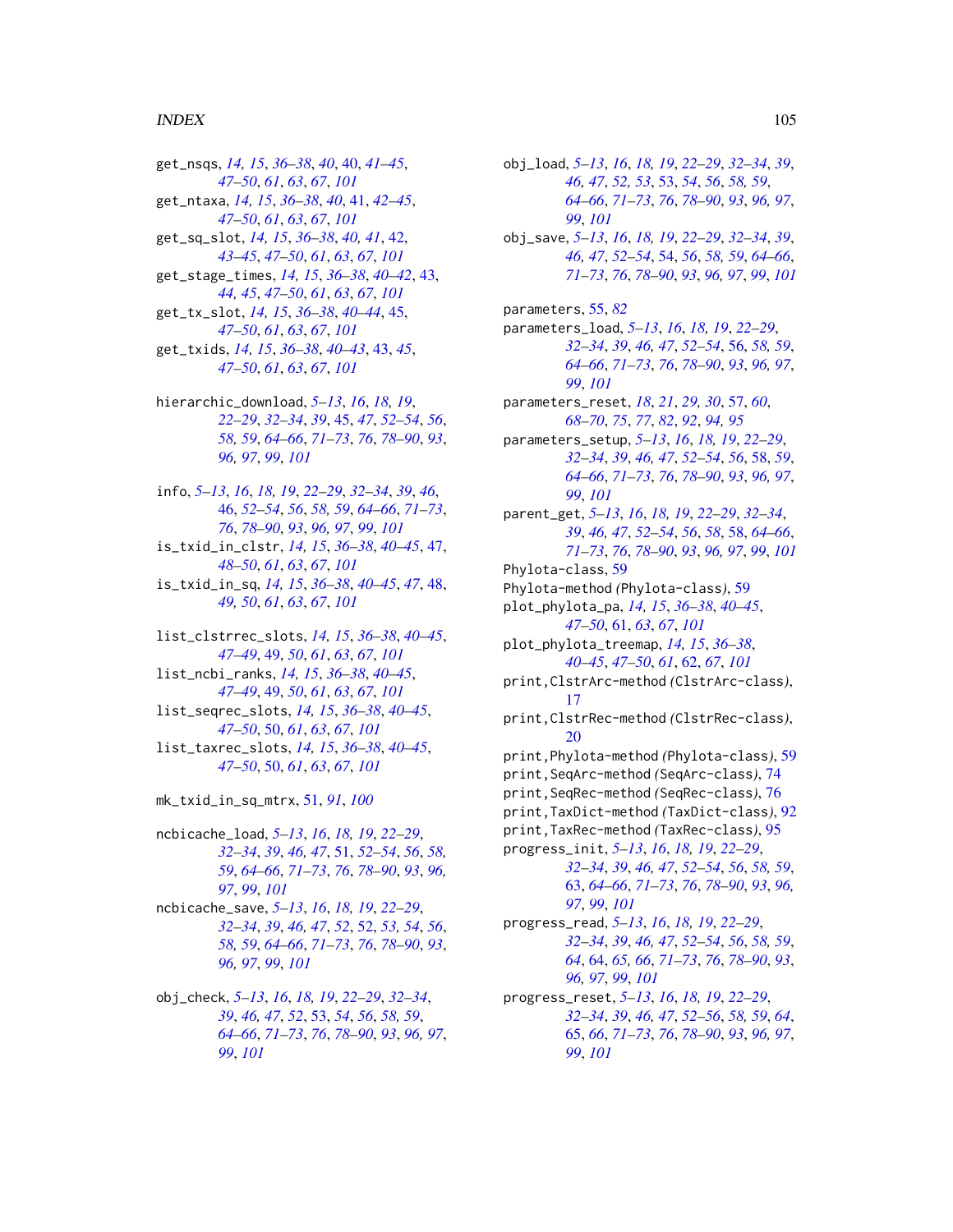progress\_save, *[5](#page-4-1)[–13](#page-12-2)*, *[16](#page-15-1)*, *[18,](#page-17-1) [19](#page-18-1)*, *[22–](#page-21-1)[29](#page-28-1)*, *[32](#page-31-1)[–34](#page-33-0)*, *[39](#page-38-2)*, *[46,](#page-45-1) [47](#page-46-1)*, *[52–](#page-51-1)[56](#page-55-1)*, *[58,](#page-57-2) [59](#page-58-1)*, *[64,](#page-63-1) [65](#page-64-2)*, [65,](#page-64-2) *[66](#page-65-1)*, *[71–](#page-70-2)[73](#page-72-1)*, *[76](#page-75-1)*, *[78–](#page-77-1)[90](#page-89-0)*, *[93](#page-92-1)*, *[96,](#page-95-1) [97](#page-96-1)*, *[99](#page-98-1)*, *[101](#page-100-0)*

rank\_get, *[5](#page-4-1)[–13](#page-12-2)*, *[16](#page-15-1)*, *[18,](#page-17-1) [19](#page-18-1)*, *[22–](#page-21-1)[29](#page-28-1)*, *[32–](#page-31-1)[34](#page-33-0)*, *[39](#page-38-2)*, *[46,](#page-45-1) [47](#page-46-1)*, *[52](#page-51-1)[–56](#page-55-1)*, *[58,](#page-57-2) [59](#page-58-1)*, *[64–](#page-63-1)[66](#page-65-1)*, [66,](#page-65-1) *[71](#page-70-2)[–73](#page-72-1)*, *[76](#page-75-1)*, *[78–](#page-77-1)[90](#page-89-0)*, *[93](#page-92-1)*, *[96,](#page-95-1) [97](#page-96-1)*, *[99](#page-98-1)*, *[101](#page-100-0)* read\_phylota, *[14,](#page-13-1) [15](#page-14-1)*, *[36–](#page-35-0)[38](#page-37-1)*, *[40–](#page-39-1)[45](#page-44-2)*, *[47–](#page-46-1)[50](#page-49-2)*, *[61](#page-60-1)*, *[63](#page-62-1)*, [67,](#page-66-1) *[101](#page-100-0)* reset, *[18](#page-17-1)*, *[21](#page-20-1)*, *[29,](#page-28-1) [30](#page-29-1)*, *[57](#page-56-1)*, *[60](#page-59-0)*, [68,](#page-67-1) *[69,](#page-68-1) [70](#page-69-1)*, *[75](#page-74-1)*, *[77](#page-76-0)*, *[82](#page-81-1)*, *[92](#page-91-1)*, *[94,](#page-93-1) [95](#page-94-1)* restart, *[18](#page-17-1)*, *[21](#page-20-1)*, *[29,](#page-28-1) [30](#page-29-1)*, *[57](#page-56-1)*, *[60](#page-59-0)*, *[68](#page-67-1)*, [69,](#page-68-1) *[70](#page-69-1)*, *[75](#page-74-1)*, *[77](#page-76-0)*, *[82](#page-81-1)*, *[92](#page-91-1)*, *[94,](#page-93-1) [95](#page-94-1)* run, *[18](#page-17-1)*, *[21](#page-20-1)*, *[29,](#page-28-1) [30](#page-29-1)*, *[57](#page-56-1)*, *[60](#page-59-0)*, *[68,](#page-67-1) [69](#page-68-1)*, [70,](#page-69-1) *[75](#page-74-1)*, *[77](#page-76-0)*, *[82](#page-81-1)*, *[92](#page-91-1)*, *[94,](#page-93-1) [95](#page-94-1)* safely\_connect, *[5](#page-4-1)[–13](#page-12-2)*, *[16](#page-15-1)*, *[18,](#page-17-1) [19](#page-18-1)*, *[22–](#page-21-1)[29](#page-28-1)*, *[32](#page-31-1)[–34](#page-33-0)*, *[39](#page-38-2)*, *[46,](#page-45-1) [47](#page-46-1)*, *[52–](#page-51-1)[56](#page-55-1)*, *[58,](#page-57-2) [59](#page-58-1)*, *[64](#page-63-1)[–66](#page-65-1)*, [71,](#page-70-2) *[72,](#page-71-1) [73](#page-72-1)*, *[76](#page-75-1)*, *[78–](#page-77-1)[90](#page-89-0)*, *[93](#page-92-1)*, *[96,](#page-95-1) [97](#page-96-1)*, *[99](#page-98-1)*, *[101](#page-100-0)* search\_and\_cache, *[5](#page-4-1)[–13](#page-12-2)*, *[16](#page-15-1)*, *[18,](#page-17-1) [19](#page-18-1)*, *[22–](#page-21-1)[29](#page-28-1)*, *[32](#page-31-1)[–34](#page-33-0)*, *[39](#page-38-2)*, *[46,](#page-45-1) [47](#page-46-1)*, *[52–](#page-51-1)[56](#page-55-1)*, *[58,](#page-57-2) [59](#page-58-1)*, *[64](#page-63-1)[–66](#page-65-1)*, *[71,](#page-70-2) [72](#page-71-1)*, [72,](#page-71-1) *[73](#page-72-1)*, *[76](#page-75-1)*, *[78–](#page-77-1)[90](#page-89-0)*, *[93](#page-92-1)*, *[96,](#page-95-1) [97](#page-96-1)*, *[99](#page-98-1)*, *[101](#page-100-0)* searchterm\_gen, *[5](#page-4-1)[–13](#page-12-2)*, *[16](#page-15-1)*, *[18,](#page-17-1) [19](#page-18-1)*, *[22–](#page-21-1)[29](#page-28-1)*, *[32](#page-31-1)[–34](#page-33-0)*, *[39](#page-38-2)*, *[46,](#page-45-1) [47](#page-46-1)*, *[52–](#page-51-1)[56](#page-55-1)*, *[58,](#page-57-2) [59](#page-58-1)*, *[64](#page-63-1)[–66](#page-65-1)*, *[71](#page-70-2)*, [71,](#page-70-2) *[73](#page-72-1)*, *[76](#page-75-1)*, *[78–](#page-77-1)[90](#page-89-0)*, *[93](#page-92-1)*, *[96,](#page-95-1) [97](#page-96-1)*, *[99](#page-98-1)*, *[101](#page-100-0)* seeds\_blast, *[5](#page-4-1)[–13](#page-12-2)*, *[16](#page-15-1)*, *[19](#page-18-1)*, *[22–](#page-21-1)[29](#page-28-1)*, *[32–](#page-31-1)[34](#page-33-0)*, *[39](#page-38-2)*, *[46,](#page-45-1) [47](#page-46-1)*, *[52](#page-51-1)[–56](#page-55-1)*, *[58,](#page-57-2) [59](#page-58-1)*, *[64–](#page-63-1)[66](#page-65-1)*, *[71–](#page-70-2)[73](#page-72-1)*, [73,](#page-72-1) *[76](#page-75-1)*, *[78](#page-77-1)[–90](#page-89-0)*, *[93](#page-92-1)*, *[96,](#page-95-1) [97](#page-96-1)*, *[99](#page-98-1)*, *[101](#page-100-0)* seq\_download, *[5](#page-4-1)[–13](#page-12-2)*, *[16](#page-15-1)*, *[19](#page-18-1)*, *[22–](#page-21-1)[29](#page-28-1)*, *[32–](#page-31-1)[34](#page-33-0)*, *[39](#page-38-2)*, *[46,](#page-45-1) [47](#page-46-1)*, *[52–](#page-51-1)[56](#page-55-1)*, *[58,](#page-57-2) [59](#page-58-1)*, *[64–](#page-63-1)[66](#page-65-1)*, *[71](#page-70-2)[–73](#page-72-1)*, *[76](#page-75-1)*, *[78–](#page-77-1)[81](#page-80-1)*, [81,](#page-80-1) *[83–](#page-82-1)[90](#page-89-0)*, *[93](#page-92-1)*, *[96,](#page-95-1) [97](#page-96-1)*, *[99](#page-98-1)*, *[101](#page-100-0)* SeqArc-class, [74](#page-73-1) SeqArc-method *(*SeqArc-class*)*, [74](#page-73-1) seqarc\_gen, *[5](#page-4-1)[–13](#page-12-2)*, *[16](#page-15-1)*, *[19](#page-18-1)*, *[22–](#page-21-1)[29](#page-28-1)*, *[32–](#page-31-1)[34](#page-33-0)*, *[39](#page-38-2)*, *[46,](#page-45-1) [47](#page-46-1)*, *[52](#page-51-1)[–56](#page-55-1)*, *[58,](#page-57-2) [59](#page-58-1)*, *[64–](#page-63-1)[66](#page-65-1)*, *[71–](#page-70-2)[73](#page-72-1)*, [75,](#page-74-1) *[78](#page-77-1)[–90](#page-89-0)*, *[93](#page-92-1)*, *[96,](#page-95-1) [97](#page-96-1)*, *[99](#page-98-1)*, *[101](#page-100-0)* SeqRec-class, [76](#page-75-1) SeqRec-method *(*SeqRec-class*)*, [76](#page-75-1) seqrec\_augment, *[5](#page-4-1)[–13](#page-12-2)*, *[16](#page-15-1)*, *[19](#page-18-1)*, *[22–](#page-21-1)[29](#page-28-1)*, *[32–](#page-31-1)[34](#page-33-0)*, *[39](#page-38-2)*, *[46,](#page-45-1) [47](#page-46-1)*, *[52–](#page-51-1)[56](#page-55-1)*, *[58,](#page-57-2) [59](#page-58-1)*, *[64–](#page-63-1)[66](#page-65-1)*, *[71](#page-70-2)[–73](#page-72-1)*, *[76](#page-75-1)*, [78,](#page-77-1) *[79–](#page-78-2)[90](#page-89-0)*, *[93](#page-92-1)*, *[96,](#page-95-1) [97](#page-96-1)*, *[99](#page-98-1)*, *[101](#page-100-0)* seqrec\_convert, *[5](#page-4-1)[–13](#page-12-2)*, *[16](#page-15-1)*, *[19](#page-18-1)*, *[22–](#page-21-1)[29](#page-28-1)*, *[32–](#page-31-1)[34](#page-33-0)*, *[39](#page-38-2)*, *[46,](#page-45-1) [47](#page-46-1)*, *[52–](#page-51-1)[56](#page-55-1)*, *[58,](#page-57-2) [59](#page-58-1)*, *[64–](#page-63-1)[66](#page-65-1)*,

*[71](#page-70-2)[–73](#page-72-1)*, *[76](#page-75-1)*, *[78](#page-77-1)*, [79,](#page-78-2) *[80](#page-79-1)[–90](#page-89-0)*, *[93](#page-92-1)*, *[96,](#page-95-1) [97](#page-96-1)*, *[99](#page-98-1)*, *[101](#page-100-0)* seqrec\_gen, *[5](#page-4-1)[–13](#page-12-2)*, *[16](#page-15-1)*, *[19](#page-18-1)*, *[22](#page-21-1)[–29](#page-28-1)*, *[32](#page-31-1)[–34](#page-33-0)*, *[39](#page-38-2)*, *[46,](#page-45-1) [47](#page-46-1)*, *[52](#page-51-1)[–56](#page-55-1)*, *[58,](#page-57-2) [59](#page-58-1)*, *[64](#page-63-1)[–66](#page-65-1)*, *[71](#page-70-2)[–73](#page-72-1)*, *[76](#page-75-1)*, *[78,](#page-77-1) [79](#page-78-2)*, [79,](#page-78-2) *[81,](#page-80-1) [82](#page-81-1)*, *[84](#page-83-1)[–90](#page-89-0)*, *[93](#page-92-1)*, *[97](#page-96-1)*, *[99](#page-98-1)*, *[101](#page-100-0)* seqrec\_get, *[5](#page-4-1)[–13](#page-12-2)*, *[16](#page-15-1)*, *[19](#page-18-1)*, *[22](#page-21-1)[–29](#page-28-1)*, *[32](#page-31-1)[–34](#page-33-0)*, *[39](#page-38-2)*, *[46,](#page-45-1) [47](#page-46-1)*, *[52](#page-51-1)[–56](#page-55-1)*, *[58,](#page-57-2) [59](#page-58-1)*, *[64](#page-63-1)[–66](#page-65-1)*, *[71](#page-70-2)[–73](#page-72-1)*, *[76](#page-75-1)*, *[78](#page-77-1)[–80](#page-79-1)*, [80,](#page-79-1) *[82](#page-81-1)*, *[84](#page-83-1)[–90](#page-89-0)*, *[93](#page-92-1)*, *[97](#page-96-1)*, *[99](#page-98-1)*, *[101](#page-100-0)* setup, *[18](#page-17-1)*, *[21](#page-20-1)*, *[29,](#page-28-1) [30](#page-29-1)*, *[57](#page-56-1)*, *[60](#page-59-0)*, *[68](#page-67-1)[–70](#page-69-1)*, *[75](#page-74-1)*, *[77](#page-76-0)*, [82,](#page-81-1) *[92](#page-91-1)*, *[94,](#page-93-1) [95](#page-94-1)* show,ClstrArc-method *(*ClstrArc-class*)*, [17](#page-16-1) show,ClstrRec-method *(*ClstrRec-class*)*, [20](#page-19-1) show,Phylota-method *(*Phylota-class*)*, [59](#page-58-1) show,SeqArc-method *(*SeqArc-class*)*, [74](#page-73-1) show,SeqRec-method *(*SeqRec-class*)*, [76](#page-75-1) show,TaxDict-method *(*TaxDict-class*)*, [92](#page-91-1) show,TaxRec-method *(*TaxRec-class*)*, [95](#page-94-1) sids\_check, *[5](#page-4-1)[–13](#page-12-2)*, *[16](#page-15-1)*, *[19](#page-18-1)*, *[22](#page-21-1)[–29](#page-28-1)*, *[32](#page-31-1)[–34](#page-33-0)*, *[39](#page-38-2)*, *[46,](#page-45-1) [47](#page-46-1)*, *[52](#page-51-1)[–56](#page-55-1)*, *[58,](#page-57-2) [59](#page-58-1)*, *[64](#page-63-1)[–67](#page-66-1)*, *[71](#page-70-2)[–73](#page-72-1)*, *[76](#page-75-1)*, *[78](#page-77-1)[–82](#page-81-1)*, [83,](#page-82-1) *[84–](#page-83-1)[90](#page-89-0)*, *[93](#page-92-1)*, *[97](#page-96-1)*, *[99](#page-98-1)*, *[101](#page-100-0)* sids\_get, *[5](#page-4-1)[–13](#page-12-2)*, *[16](#page-15-1)*, *[19](#page-18-1)*, *[22](#page-21-1)[–29](#page-28-1)*, *[32](#page-31-1)[–34](#page-33-0)*, *[39](#page-38-2)*, *[46,](#page-45-1) [47](#page-46-1)*, *[52](#page-51-1)[–56](#page-55-1)*, *[58,](#page-57-2) [59](#page-58-1)*, *[64](#page-63-1)[–67](#page-66-1)*, *[71](#page-70-2)[–73](#page-72-1)*, *[76](#page-75-1)*, *[78](#page-77-1)[–82](#page-81-1)*, *[84](#page-83-1)*, [84,](#page-83-1) *[85–](#page-84-1)[90](#page-89-0)*, *[93](#page-92-1)*, *[97](#page-96-1)*, *[99](#page-98-1)*, *[101](#page-100-0)* sids\_load, *[5](#page-4-1)[–13](#page-12-2)*, *[16](#page-15-1)*, *[19](#page-18-1)*, *[22](#page-21-1)[–29](#page-28-1)*, *[32](#page-31-1)[–34](#page-33-0)*, *[39](#page-38-2)*, *[46,](#page-45-1) [47](#page-46-1)*, *[52](#page-51-1)[–56](#page-55-1)*, *[58,](#page-57-2) [59](#page-58-1)*, *[64](#page-63-1)[–67](#page-66-1)*, *[71](#page-70-2)[–73](#page-72-1)*, *[76](#page-75-1)*, *[78](#page-77-1)[–82](#page-81-1)*, *[84](#page-83-1)*, [85,](#page-84-1) *[86](#page-85-2)[–90](#page-89-0)*, *[93](#page-92-1)*, *[97](#page-96-1)*, *[99](#page-98-1)*, *[101](#page-100-0)* sids\_save, *[5](#page-4-1)[–13](#page-12-2)*, *[16](#page-15-1)*, *[19](#page-18-1)*, *[22](#page-21-1)[–29](#page-28-1)*, *[32](#page-31-1)[–34](#page-33-0)*, *[39](#page-38-2)*, *[46,](#page-45-1) [47](#page-46-1)*, *[52](#page-51-1)[–56](#page-55-1)*, *[58,](#page-57-2) [59](#page-58-1)*, *[64](#page-63-1)[–67](#page-66-1)*, *[71](#page-70-2)[–73](#page-72-1)*, *[76](#page-75-1)*, *[78](#page-77-1)[–82](#page-81-1)*, *[84,](#page-83-1) [85](#page-84-1)*, [86,](#page-85-2) *[87](#page-86-1)[–90](#page-89-0)*, *[93](#page-92-1)*, *[97](#page-96-1)*, *[99](#page-98-1)*, *[101](#page-100-0)* sqs\_count, *[5](#page-4-1)[–13](#page-12-2)*, *[16](#page-15-1)*, *[19](#page-18-1)*, *[22](#page-21-1)[–29](#page-28-1)*, *[32](#page-31-1)[–34](#page-33-0)*, *[39](#page-38-2)*, *[46,](#page-45-1) [47](#page-46-1)*, *[52](#page-51-1)[–56](#page-55-1)*, *[58,](#page-57-2) [59](#page-58-1)*, *[64](#page-63-1)[–67](#page-66-1)*, *[71](#page-70-2)[–73](#page-72-1)*, *[76](#page-75-1)*, *[78](#page-77-1)[–82](#page-81-1)*, *[84](#page-83-1)[–86](#page-85-2)*, [86,](#page-85-2) *[88](#page-87-1)[–90](#page-89-0)*, *[93](#page-92-1)*, *[97](#page-96-1)*, *[99](#page-98-1)*, *[101](#page-100-0)* sqs\_load, *[5](#page-4-1)[–13](#page-12-2)*, *[16](#page-15-1)*, *[19](#page-18-1)*, *[22](#page-21-1)[–29](#page-28-1)*, *[32](#page-31-1)[–34](#page-33-0)*, *[39](#page-38-2)*, *[46,](#page-45-1) [47](#page-46-1)*, *[52](#page-51-1)[–56](#page-55-1)*, *[58,](#page-57-2) [59](#page-58-1)*, *[64](#page-63-1)[–67](#page-66-1)*, *[71](#page-70-2)[–73](#page-72-1)*, *[76](#page-75-1)*, *[78](#page-77-1)[–82](#page-81-1)*, *[84](#page-83-1)[–87](#page-86-1)*, [87,](#page-86-1) *[88](#page-87-1)[–90](#page-89-0)*, *[93](#page-92-1)*, *[97](#page-96-1)*, *[99](#page-98-1)*, *[101](#page-100-0)* sqs\_save, *[5](#page-4-1)[–13](#page-12-2)*, *[16](#page-15-1)*, *[19](#page-18-1)*, *[22](#page-21-1)[–29](#page-28-1)*, *[32](#page-31-1)[–34](#page-33-0)*, *[39](#page-38-2)*, *[46,](#page-45-1) [47](#page-46-1)*, *[52](#page-51-1)[–56](#page-55-1)*, *[58,](#page-57-2) [59](#page-58-1)*, *[64](#page-63-1)[–67](#page-66-1)*, *[71](#page-70-2)[–73](#page-72-1)*, *[76](#page-75-1)*, *[78](#page-77-1)[–82](#page-81-1)*, *[84](#page-83-1)[–88](#page-87-1)*, [88,](#page-87-1) *[89,](#page-88-2) [90](#page-89-0)*, *[94](#page-93-1)*, *[97](#page-96-1)*, *[99](#page-98-1)*, *[101](#page-100-0)* stage\_args\_check, *[5](#page-4-1)[–13](#page-12-2)*, *[16](#page-15-1)*, *[19](#page-18-1)*, *[22](#page-21-1)[–29](#page-28-1)*,